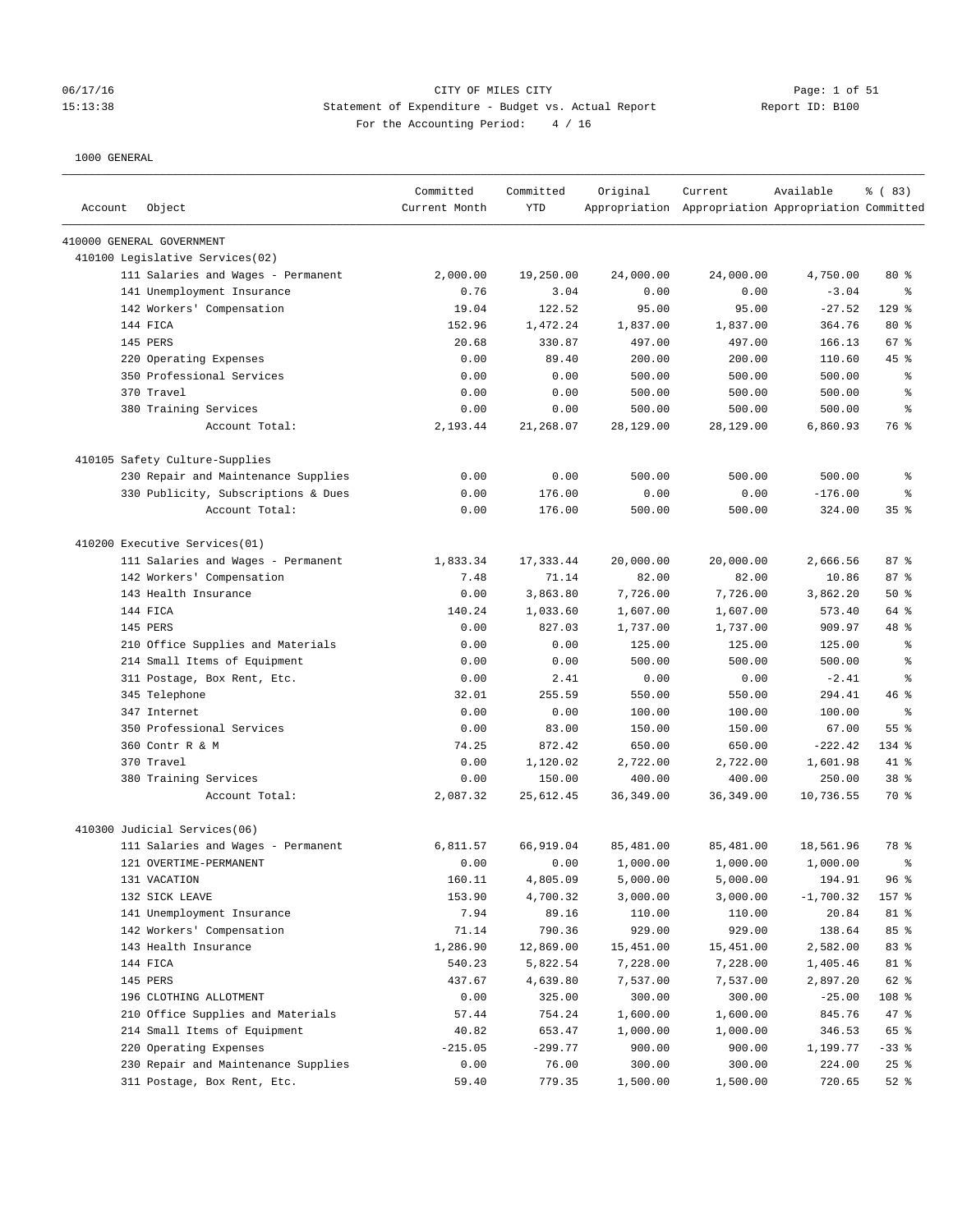# 06/17/16 CITY OF MILES CITY Page: 2 of 51 15:13:38 Statement of Expenditure - Budget vs. Actual Report Report ID: B100 For the Accounting Period: 4 / 16

| Account | Object                                     | Committed<br>Current Month | Committed<br>YTD | Original   | Current<br>Appropriation Appropriation Appropriation Committed | Available   | % (83)          |
|---------|--------------------------------------------|----------------------------|------------------|------------|----------------------------------------------------------------|-------------|-----------------|
|         | 330 Publicity, Subscriptions & Dues        | 0.00                       | 0.00             | 300.00     | 300.00                                                         | 300.00      | ್ಠಿ             |
|         | 334 Memberships, Registrations & Dues      | 0.00                       | 850.00           | 1,000.00   | 1,000.00                                                       | 150.00      | 85%             |
|         | 345 Telephone                              | 107.62                     | 1,024.86         | 2,000.00   | 2,000.00                                                       | 975.14      | $51$ %          |
|         | 347 Internet                               | 118.10                     | 826.70           | 1,500.00   | 1,500.00                                                       | 673.30      | 55 %            |
|         | 350 Professional Services                  | 0.00                       | 500.00           | 1,000.00   | 1,000.00                                                       | 500.00      | 50%             |
|         | 360 Contr R & M                            | 0.00                       | 354.30           | 2,000.00   | 2,000.00                                                       | 1,645.70    | 18 %            |
|         | 370 Travel                                 | 0.00                       | 1,785.13         | 3,500.00   | 3,500.00                                                       | 1,714.87    | $51$ %          |
|         | 380 Training Services                      | 0.00                       | 0.00             | 200.00     | 200.00                                                         | 200.00      | နွ              |
|         | 382 Books                                  | 0.00                       | 350.00           | 600.00     | 600.00                                                         | 250.00      | 58 %            |
|         | 394 Jury and Witness Fees                  | 268.00                     | 168.00           | 0.00       | 0.00                                                           | $-168.00$   | န့              |
|         | 533 Machinery and Equipment Rental         | 0.00                       | 0.00             | 500.00     | 500.00                                                         | 500.00      | န္              |
|         | Account Total:                             | 9,905.79                   | 108,782.59       | 143,936.00 | 143,936.00                                                     | 35, 153. 41 | 76 %            |
|         | 410500 Financial Services(03)              |                            |                  |            |                                                                |             |                 |
|         | 111 Salaries and Wages - Permanent         | 9,240.34                   | 85,469.42        | 110,973.00 | 110,973.00                                                     | 25,503.58   | 77 %            |
|         | 131 VACATION                               | 0.00                       | 10,264.59        | 2,200.00   | 2,200.00                                                       | $-8,064.59$ | 467 %           |
|         | 132 SICK LEAVE                             | 30.63                      | 3,771.56         | 700.00     | 700.00                                                         | $-3,071.56$ | 539 %           |
|         | 133 OTHER LEAVE PAY                        | 89.21                      | 561.65           | 9,855.00   | 9,855.00                                                       | 9,293.35    | 6%              |
|         | 141 Unemployment Insurance                 | 14.04                      | 150.96           | 186.00     | 186.00                                                         | 35.04       | 81 %            |
|         | 142 Workers' Compensation                  | 112.60                     | 1,216.19         | 1,427.00   | 1,427.00                                                       | 210.81      | 85%             |
|         | 143 Health Insurance                       | 1,930.34                   | 18,017.09        | 23,177.00  | 23,177.00                                                      | 5,159.91    | 78 %            |
|         | 144 FICA                                   | 716.03                     | 7,678.05         | 9,465.00   | 9,465.00                                                       | 1,786.95    | 81 %            |
|         | 145 PERS                                   | 774.09                     | 8,010.62         | 10,232.00  | 10,232.00                                                      | 2,221.38    | 78 %            |
|         | 196 CLOTHING ALLOTMENT                     | 0.00                       | 300.00           | 450.00     | 450.00                                                         | 150.00      | 67 %            |
|         | 210 Office Supplies and Materials          | $-246.06$                  | 1,338.63         | 3,000.00   | 3,000.00                                                       | 1,661.37    | 45 %            |
|         | 214 Small Items of Equipment               | 317.32                     | 317.32           | 5,580.00   | 5,580.00                                                       | 5,262.68    | 6%              |
|         | 220 Operating Expenses                     | 41.00                      | 1,873.91         | 2,600.00   | 2,600.00                                                       | 726.09      | 72 %            |
|         | 230 Repair and Maintenance Supplies        | 0.00                       | 0.00             | 200.00     | 200.00                                                         | 200.00      | နွ              |
|         | 311 Postage, Box Rent, Etc.                | $-222.21$                  | 1,668.16         | 3,600.00   | 3,600.00                                                       | 1,931.84    | 46%             |
|         | 320 Printing, Duplicating, Typing &        | 0.00                       | 68.16            | 250.00     | 250.00                                                         | 181.84      | $27$ %          |
|         | 330 Publicity, Subscriptions & Dues        | 116.37                     | 2,022.76         | 1,400.00   | 1,400.00                                                       | $-622.76$   | 144 %           |
|         | 334 Memberships, Registrations & Dues      | 0.00                       | 2,907.86         | 3,400.00   | 3,400.00                                                       | 492.14      | 86 %            |
|         | 345 Telephone                              | 53.53                      | 572.11           | 750.00     | 750.00                                                         | 177.89      | 76 %            |
|         | 347 Internet                               | 19.52                      | 195.18           | 250.00     | 250.00                                                         | 54.82       | 78 %            |
|         | 350 Professional Services                  | 0.00                       | 23,990.68        | 22,000.00  | 22,000.00                                                      | $-1,990.68$ | 109 %           |
|         | 360 Contr R & M                            | 297.00                     | 9,105.65         | 15,732.00  | 15,732.00                                                      | 6,626.35    | 58 %            |
|         | 370 Travel                                 | 0.00                       | 570.10           | 1,500.00   | 1,500.00                                                       | 929.90      | 38 %            |
|         | 380 Training Services                      | 0.00                       | 980.00           | 1,000.00   | 1,000.00                                                       | 20.00       | 98 <sup>8</sup> |
|         | 382 Books                                  | 0.00                       | 0.00             | 200.00     | 200.00                                                         | 200.00      | ್ಠಿ             |
|         | 513 Liability                              | 0.00                       | 26,637.38        | 26,638.00  | 26,638.00                                                      | 0.62        | 100 %           |
|         | 521 Surety Bonds for Officials & Employees | 0.00                       | 750.00           | 750.00     | 750.00                                                         | 0.00        | 100 %           |
|         | Account Total:                             | 13,283.75                  | 208,438.03       | 257,515.00 | 257,515.00                                                     | 49,076.97   | 81 %            |
|         | 410540 City Treasurer(09)                  |                            |                  |            |                                                                |             |                 |
|         | 111 Salaries and Wages - Permanent         | 1,833.34                   | 17,333.43        | 20,000.00  | 22,000.00                                                      | 4,666.57    | 79 %            |
|         | 142 Workers' Compensation                  | 7.48                       | 71.14            | 83.00      | 83.00                                                          | 11.86       | 86 %            |
|         | 144 FICA                                   | 140.24                     | 1,325.96         | 1,607.00   | 1,607.00                                                       | 281.04      | 83%             |
|         | 145 PERS                                   | 151.62                     | 1,433.52         | 1,737.00   | 1,737.00                                                       | 303.48      | 83 %            |
|         | 214 Small Items of Equipment               | 0.00                       | 0.00             | 900.00     | 900.00                                                         | 900.00      | နွ              |
|         | 345 Telephone                              | 5.64                       | 78.24            | 0.00       | 0.00                                                           | $-78.24$    | နွ              |
|         | 350 Professional Services                  | 0.00                       | 83.00            | 100.00     | 100.00                                                         | 17.00       | 83 %            |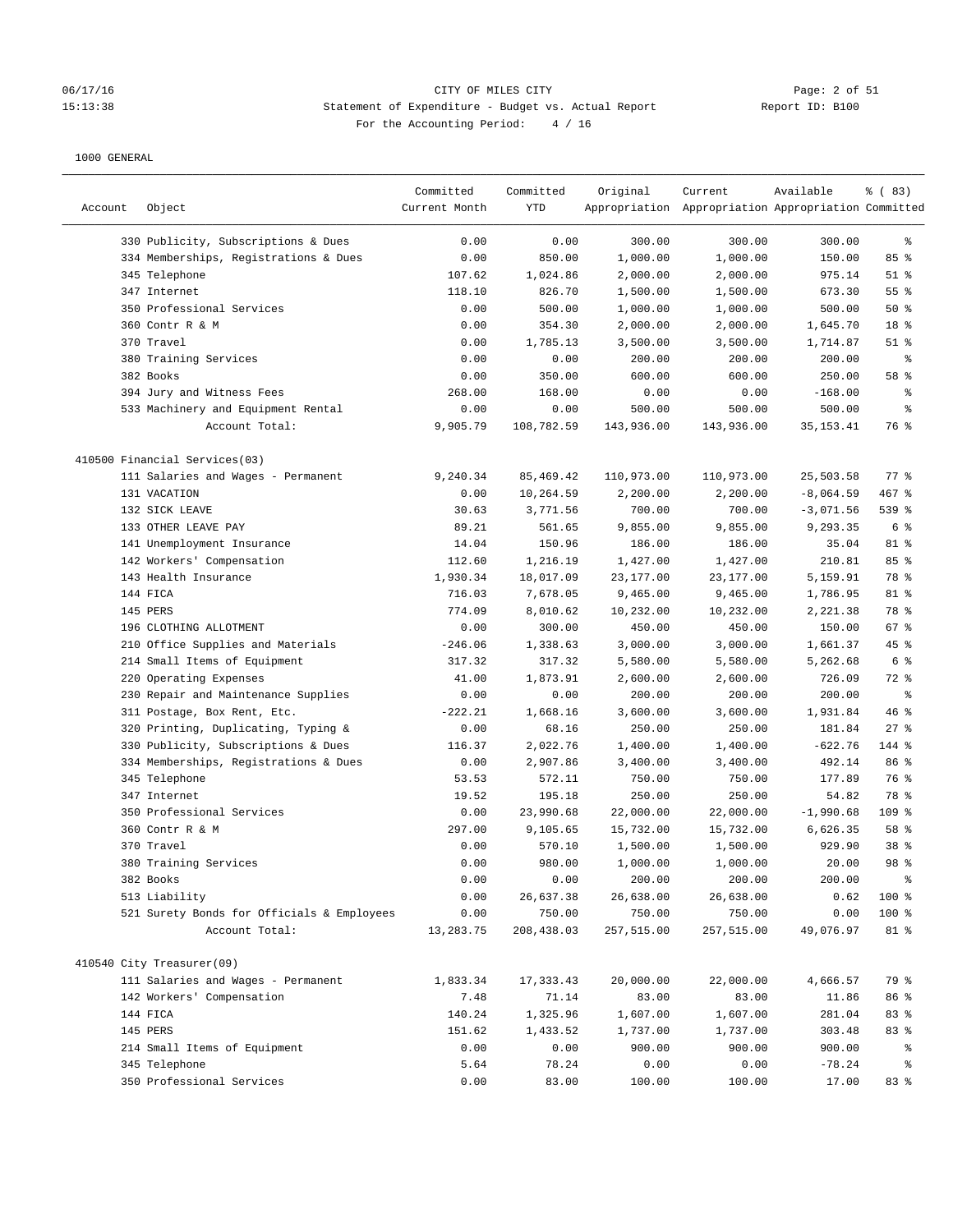# 06/17/16 CITY OF MILES CITY Page: 3 of 51 15:13:38 Statement of Expenditure - Budget vs. Actual Report Changer Report ID: B100 For the Accounting Period: 4 / 16

| Account          | Object                                    | Committed<br>Current Month | Committed<br><b>YTD</b> | Original   | Current<br>Appropriation Appropriation Appropriation Committed | Available    | % (83)          |
|------------------|-------------------------------------------|----------------------------|-------------------------|------------|----------------------------------------------------------------|--------------|-----------------|
|                  | 360 Contr R & M                           | 75.36                      | 2,139.20                | 1,000.00   | 1,000.00                                                       | $-1, 139.20$ | $214$ %         |
|                  | Account Total:                            | 2,213.68                   | 22, 464.49              | 25, 427.00 | 27,427.00                                                      | 4,962.51     | $82*$           |
| 410600 Elections |                                           |                            |                         |            |                                                                |              |                 |
|                  | 300 PURCHASED SERVICES                    | 0.00                       | 5,361.32                | 4,500.00   | 5,362.00                                                       | 0.68         | 100 %           |
|                  | Account Total:                            | 0.00                       | 5,361.32                | 4,500.00   | 5,362.00                                                       | 0.68         | 100 %           |
|                  | 411020 Community Services & Planning      |                            |                         |            |                                                                |              |                 |
|                  | 111 Salaries and Wages - Permanent        | 2,909.53                   | 29, 236. 26             | 33,924.00  | 33,924.00                                                      | 4,687.74     | 86 %            |
|                  | 121 OVERTIME-PERMANENT                    | 19.71                      | 190.68                  | 500.00     | 500.00                                                         | 309.32       | 38 %            |
|                  | 131 VACATION                              | 29.53                      | 2,636.02                | 4,000.00   | 4,000.00                                                       | 1,363.98     | 66 %            |
|                  | 132 SICK LEAVE                            | 0.00                       | 967.05                  | 2,000.00   | 2,000.00                                                       | 1,032.95     | 48 %            |
|                  | 133 OTHER LEAVE PAY                       | 378.09                     | 412.96                  | 3,159.00   | 3,159.00                                                       | 2,746.04     | $13*$           |
|                  | 141 Unemployment Insurance                | 4.99                       | 50.37                   | 66.00      | 66.00                                                          | 15.63        | 76 %            |
|                  | 142 Workers' Compensation                 | 15.90                      | 161.06                  | 200.00     | 200.00                                                         | 38.94        | 81 %            |
|                  | 143 Health Insurance                      | 701.39                     | 7,014.11                | 8,421.00   | 8,421.00                                                       | 1,406.89     | 83 %            |
|                  | 144 FICA                                  | 255.23                     |                         |            |                                                                |              | 77.8            |
|                  |                                           |                            | 2,570.55                | 3,334.00   | 3,334.00                                                       | 763.45       |                 |
|                  | 145 PERS                                  | 275.93                     | 2,765.85                | 3,605.00   | 3,605.00                                                       | 839.15       | 77.8            |
|                  | 196 CLOTHING ALLOTMENT                    | 0.00                       | 163.50                  | 314.00     | 314.00                                                         | 150.50       | $52$ $%$        |
|                  | 210 Office Supplies and Materials         | 337.85                     | 551.00                  | 800.00     | 800.00                                                         | 249.00       | 69 %            |
|                  | 214 Small Items of Equipment              | 0.00                       | 349.00                  | 800.00     | 800.00                                                         | 451.00       | 44 %            |
|                  | 220 Operating Expenses                    | 0.00                       | 210.75                  | 100.00     | 100.00                                                         | $-110.75$    | $211$ %         |
|                  | 311 Postage, Box Rent, Etc.               | 0.47                       | 58.11                   | 250.00     | 250.00                                                         | 191.89       | $23$ %          |
|                  | 320 Printing, Duplicating, Typing &       | 0.00                       | 218.38                  | 500.00     | 500.00                                                         | 281.62       | 44 %            |
|                  | 327 Map Printing                          | 0.00                       | 0.00                    | 100.00     | 100.00                                                         | 100.00       | နွ              |
|                  | 330 Publicity, Subscriptions & Dues       | 0.00                       | 400.00                  | 775.00     | 775.00                                                         | 375.00       | $52$ $%$        |
|                  | 331 Publication of Formal & Legal Notices | 96.00                      | 162.00                  | 300.00     | 300.00                                                         | 138.00       | $54$ %          |
|                  | 334 Memberships, Registrations & Dues     | 30.00                      | 30.00                   | 200.00     | 200.00                                                         | 170.00       | 15 <sup>°</sup> |
|                  | 345 Telephone                             | 78.57                      | 770.25                  | 900.00     | 900.00                                                         | 129.75       | 86 %            |
|                  | 347 Internet                              | 0.00                       | 0.00                    | 100.00     | 100.00                                                         | 100.00       | နွ              |
|                  | 350 Professional Services                 | 1,296.75                   | 85, 268. 23             | 195,000.00 | 195,000.00                                                     | 109,731.77   | 44 %            |
|                  | 360 Contr R & M                           | 74.25                      | 872.42                  | 1,500.00   | 1,500.00                                                       | 627.58       | 58 %            |
|                  | 370 Travel                                | 0.00                       | 736.34                  | 1,200.00   | 1,200.00                                                       | 463.66       | 61 %            |
|                  | 380 Training Services                     | 40.00                      | 280.00                  | 1,000.00   | 1,000.00                                                       | 720.00       | $28$ %          |
|                  | 382 Books                                 | 23.00                      | 23.00                   | 150.00     | 150.00                                                         | 127.00       | 15 <sup>°</sup> |
|                  | Account Total:                            | 6,567.19                   | 136,097.89              | 263,198.00 | 263,198.00                                                     | 127,100.11   | $52$ $%$        |
|                  | 411100 Legal Services(04)                 |                            |                         |            |                                                                |              |                 |
|                  | 111 Salaries and Wages - Permanent        | 8,449.93                   | 82,658.50               | 97,975.00  | 97,975.00                                                      | 15,316.50    | 84 %            |
|                  | 131 VACATION                              | 0.00                       | 3,611.02                | 3,000.00   | 3,000.00                                                       | $-611.02$    | 120 %           |
|                  | 132 SICK LEAVE                            | 128.56                     | 433.89                  | 1,500.00   | 1,500.00                                                       | 1,066.11     | 29%             |
|                  | 141 Unemployment Insurance                | 12.88                      |                         | 154.00     |                                                                | 23.79        | 85%             |
|                  |                                           |                            | 130.21                  |            | 154.00                                                         |              |                 |
|                  | 142 Workers' Compensation                 | 50.44                      | 499.29<br>6,638.57      | 564.00     | 564.00                                                         | 64.71        | 89 %            |
|                  | 144 FICA                                  | 656.26                     |                         | 7,839.00   | 7,839.00                                                       | 1,200.43     | 85 %            |
|                  | 145 PERS                                  | 709.45                     | 7,170.36                | 8,475.00   | 8,475.00                                                       | 1,304.64     | 85 %            |
|                  | 196 CLOTHING ALLOTMENT                    | 0.00                       | 75.00                   | 100.00     | 100.00                                                         | 25.00        | 75 %            |
|                  | 210 Office Supplies and Materials         | 87.62                      | 686.92                  | 500.00     | 500.00                                                         | $-186.92$    | 137 %           |
|                  | 214 Small Items of Equipment              | 0.00                       | 424.97                  | 450.00     | 450.00                                                         | 25.03        | 94%             |
|                  | 220 Operating Expenses                    | 279.52                     | 1,656.30                | 1,500.00   | 1,500.00                                                       | $-156.30$    | 110 %           |
|                  | 311 Postage, Box Rent, Etc.               | 25.70                      | 350.50                  | 600.00     | 600.00                                                         | 249.50       | 58 %            |
|                  | 345 Telephone                             | 5.64                       | 78.23                   | 120.00     | 120.00                                                         | 41.77        | 65 %            |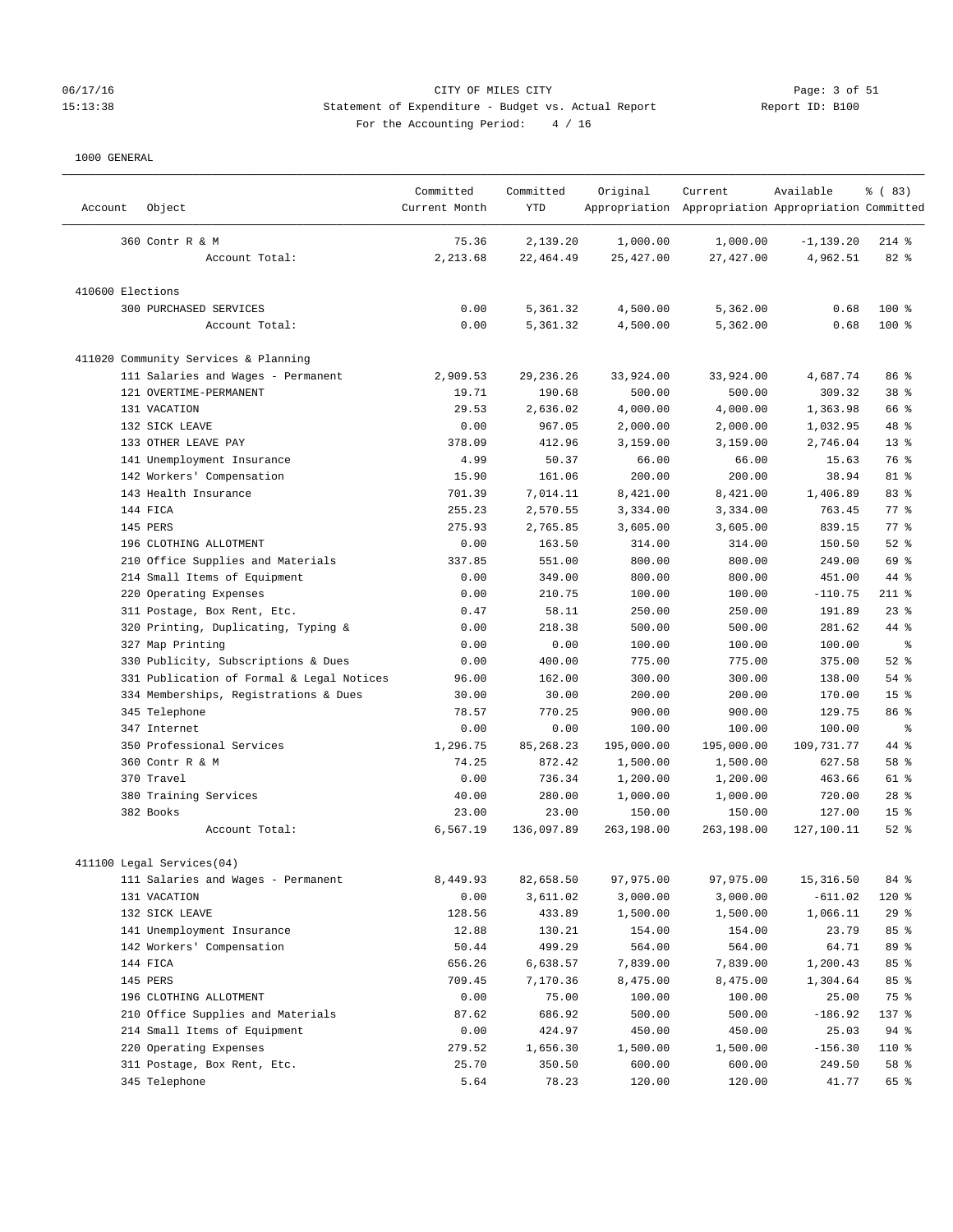# 06/17/16 Page: 4 of 51<br>
CITY OF MILES CITY<br>
CITY OF MILES CITY CITY Actual Report<br>
Statement of Expenditure - Budget vs. Actual Report (Report ID: B100) 15:13:38 Statement of Expenditure - Budget vs. Actual Report For the Accounting Period: 4 / 16

| Account              | Object                                     | Committed<br>Current Month | Committed<br><b>YTD</b> | Original   | Current<br>Appropriation Appropriation Appropriation Committed | Available     | % (83)         |
|----------------------|--------------------------------------------|----------------------------|-------------------------|------------|----------------------------------------------------------------|---------------|----------------|
|                      | 350 Professional Services                  | 751.25                     | 12,864.75               | 15,501.00  | 15,501.00                                                      | 2,636.25      | 83%            |
|                      | 360 Contr R & M                            | 0.00                       | 0.00                    | 100.00     | 100.00                                                         | 100.00        | ి              |
|                      | 370 Travel                                 | 0.00                       | 203.56                  | 550.00     | 550.00                                                         | 346.44        | 37%            |
|                      | Account Total:                             | 11, 157.25                 | 117,482.07              | 138,928.00 | 138,928.00                                                     | 21,445.93     | 85%            |
|                      | 411101 Labor Negotiations                  |                            |                         |            |                                                                |               |                |
|                      | 350 Professional Services                  | 0.00                       | 18,394.34               | 11,000.00  | 18,400.00                                                      | 5.66          | $100*$         |
|                      | Account Total:                             | 0.00                       | 18,394.34               | 11,000.00  | 18,400.00                                                      | 5.66          | $100*$         |
| 411230 City Hall     |                                            |                            |                         |            |                                                                |               |                |
|                      | 214 Small Items of Equipment               | 0.00                       | 0.00                    | 400.00     | 400.00                                                         | 400.00        | ి              |
|                      | 220 Operating Expenses                     | 162.00                     | 2,177.19                | 2,500.00   | 2,500.00                                                       | 322.81        | 87%            |
|                      | 230 Repair and Maintenance Supplies        | 0.00                       | 138.24                  | 1,500.00   | 1,500.00                                                       | 1,361.76      | 98             |
|                      | 341 Electric Utility Services              | 262.88                     | 5,985.33                | 5,000.00   | 5,000.00                                                       | $-985.33$     | $120*$         |
|                      | 342 Water Utility Services                 | 53.56                      | 535.54                  | 750.00     | 750.00                                                         | 214.46        | 71 %           |
|                      | 343 Sewer Utility Services                 | 32.50                      | 325.00                  | 370.00     | 370.00                                                         | 45.00         | 88 %           |
|                      | 344 Gas Utility Service                    | 162.99                     | 243.68                  | 3,750.00   | 3,750.00                                                       | 3,506.32      | 6 <sup>8</sup> |
|                      | 346 Garbage Service                        | 0.00                       | 142.23                  | 200.00     | 200.00                                                         | 57.77         | 71 %           |
|                      | 360 Contr R & M                            | 1,111.00                   | 9,942.37                | 0.00       | 12,000.00                                                      | 2,057.63      | 83 %           |
|                      | 400 BUILDING MATERIALS                     | 0.00                       | 2,221.79                | 2,000.00   | 2,000.00                                                       | $-221.79$     | 111 %          |
|                      | 511 Insurance on Buildings                 | 0.00                       | 2,272.93                | 2,273.00   | 2,273.00                                                       | 0.07          | 100 %          |
|                      | Account Total:                             | 1,784.93                   | 23,984.30               | 18,743.00  | 30,743.00                                                      | 6,758.70      | 78 %           |
|                      | 411840 Program Assistant                   |                            |                         |            |                                                                |               |                |
|                      | 111 Salaries and Wages - Permanent         | 2,616.58                   | 26,305.37               | 32,615.00  | 32,615.00                                                      | 6,309.63      | 81 %           |
|                      | 131 VACATION                               | 0.00                       | 0.00                    | 468.00     | 468.00                                                         | 468.00        | る              |
|                      | 132 SICK LEAVE                             | 0.00                       | 0.00                    | 468.00     | 468.00                                                         | 468.00        | $\approx$      |
|                      | 133 OTHER LEAVE PAY                        | 0.00                       | 0.00                    | 2,715.00   | 2,715.00                                                       | 2,715.00      | နွ             |
|                      | 141 Unemployment Insurance                 | 3.93                       | 39.47                   | 55.00      | 55.00                                                          | 15.53         | 72 %           |
|                      | 142 Workers' Compensation                  | 31.49                      | 318.44                  | 418.00     | 418.00                                                         | 99.56         | 76 %           |
|                      | 143 Health Insurance                       | 649.20                     | 6,434.50                | 7,726.00   | 7,726.00                                                       | 1,291.50      | 83 %           |
|                      | 144 FICA                                   | 200.18                     | 2,012.42                | 2,774.00   | 2,774.00                                                       | 761.58        | 73%            |
|                      | 145 PERS                                   | 216.38                     | 2,163.05                | 2,999.00   | 2,999.00                                                       | 835.95        | 72 %           |
|                      | 220 Operating Expenses                     | 0.00                       | 0.00                    | 374.00     | 374.00                                                         | 374.00        | နွ             |
|                      | 350 Professional Services                  | 0.00                       | 639.47                  | 2,169.00   | 2,169.00                                                       | 1,529.53      | 29%            |
|                      | 360 Contr R & M                            | 74.25                      | 872.42                  | 0.00       | 0.00                                                           | $-872.42$     | နွ             |
|                      | Account Total:                             | 3,792.01                   | 38,785.14               | 52,781.00  | 52,781.00                                                      | 13,995.86     | 73 %           |
|                      | Account Group Total:                       | 52,985.36                  | 726,846.69              | 981,006.00 | 1,003,268.00                                                   | 276, 421.31   | 72 %           |
| 420000 PUBLIC SAFETY |                                            |                            |                         |            |                                                                |               |                |
|                      | 420140 Crime Control and Investigation(05) |                            |                         |            |                                                                |               |                |
|                      | 111 Salaries and Wages - Permanent         | 56,739.37                  | 544,832.18              | 706,732.00 | 706,732.00                                                     | 161,899.82    | 77 %           |
|                      | 121 OVERTIME-PERMANENT                     | 6,057.32                   | 48,779.33               | 21,500.00  | 41,500.00                                                      | $-7, 279.33$  | 118 %          |
|                      | 131 VACATION                               | 3,653.69                   | 29,991.14               | 30,000.00  | 30,000.00                                                      | 8.86          | 100 %          |
|                      | 132 SICK LEAVE                             | 1,172.68                   | 7,675.64                | 7,500.00   | 7,500.00                                                       | $-175.64$     | 102 %          |
|                      | 133 OTHER LEAVE PAY                        | 1,059.32                   | 4,226.20                | 8,004.00   | 8,004.00                                                       | 3,777.80      | 53%            |
|                      | 134 HOLIDAY PAY                            | 524.25                     | 31,738.55               | 21,500.00  | 21,500.00                                                      | $-10, 238.55$ | 148 %          |
|                      | 141 Unemployment Insurance                 | 103.79                     | 1,018.40                | 1,218.00   | 1,218.00                                                       | 199.60        | 84 %           |
|                      | 142 Workers' Compensation                  | 3,183.71                   | 32,661.85               | 34,709.00  | 34,709.00                                                      | 2,047.15      | 94 %           |
|                      | 143 Health Insurance                       | 9,056.60                   | 85,089.43               | 107,304.00 | 107,304.00                                                     | 22, 214.57    | 79 %           |
|                      | 144 FICA                                   | 991.47                     | 9,877.51                | 10,974.00  | 10,974.00                                                      | 1,096.49      | $90*$          |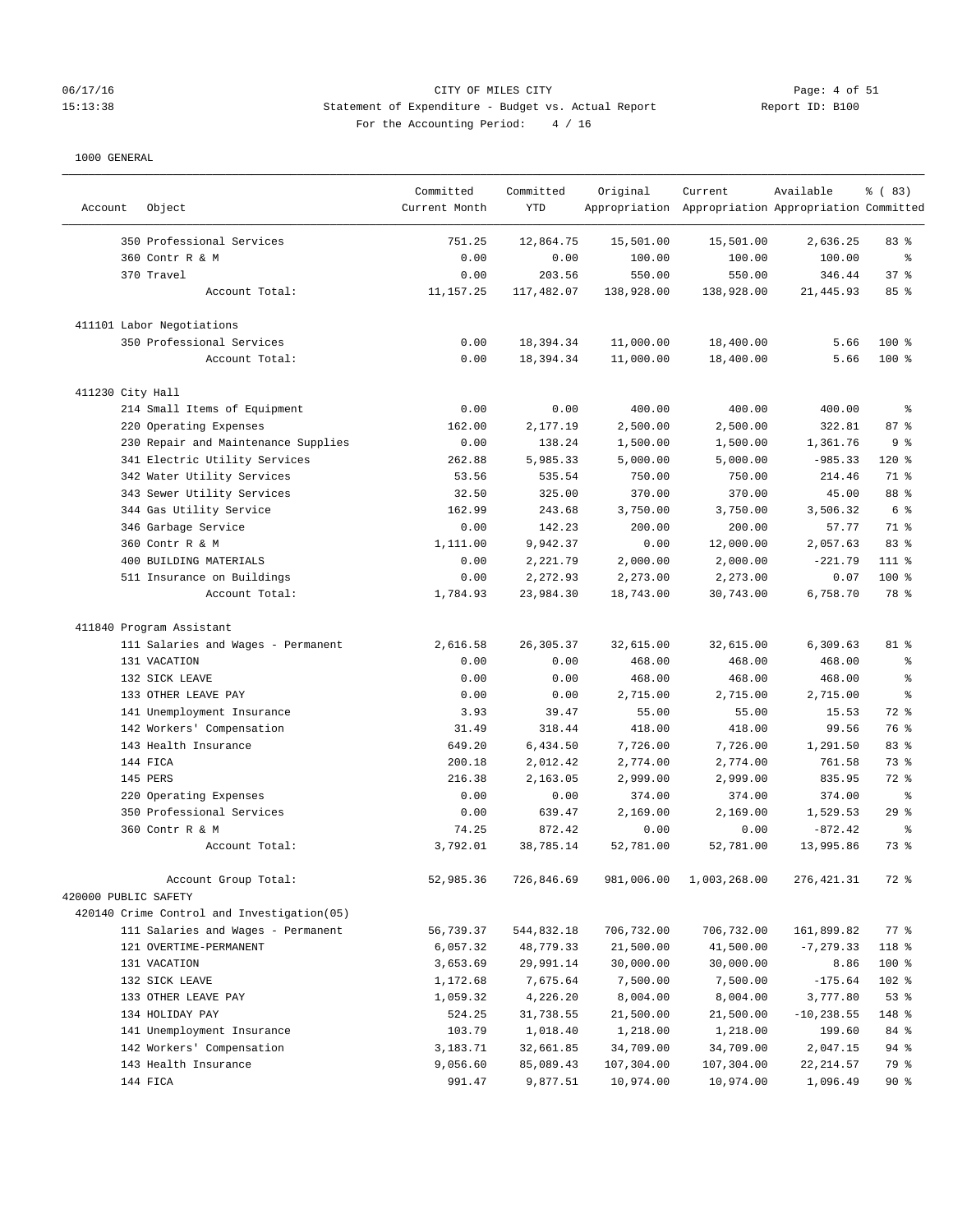#### 06/17/16 Page: 5 of 51 Page: 5 of 51 15:13:38 Statement of Expenditure - Budget vs. Actual Report Report ID: B100 For the Accounting Period: 4 / 16

| Account | Object                                   | Committed<br>Current Month | Committed<br>YTD | Original                                 | Current<br>Appropriation Appropriation Appropriation Committed | Available    | % (83)     |
|---------|------------------------------------------|----------------------------|------------------|------------------------------------------|----------------------------------------------------------------|--------------|------------|
|         | 146 Police Pension                       | 8,806.45                   | 78,052.07        | 109,054.00                               | 110,569.00                                                     | 32,516.93    | 71 %       |
|         | 196 CLOTHING ALLOTMENT                   | 0.00                       | 11,370.00        | 12,960.00                                | 12,960.00                                                      | 1,590.00     | 88 %       |
|         | 210 Office Supplies and Materials        | 128.58                     | 7,055.20         | 6,000.00                                 | 6,000.00                                                       | $-1,055.20$  | 118 %      |
|         | 214 Small Items of Equipment             | 69.66                      | 12,492.91        | 11,500.00                                | 14,000.00                                                      | 1,507.09     | 89 %       |
|         | 220 Operating Expenses                   | 2,138.74                   | 17,722.60        | 13,125.00                                | 16,125.00                                                      | $-1,597.60$  | $110*$     |
|         | 226 Clothing and Uniforms                | 19.80                      | 47.31            | 500.00                                   | 500.00                                                         | 452.69       | 9%         |
|         | 227 Firearm Supplies                     | 0.00                       | 6,349.90         | 4,800.00                                 | 4,800.00                                                       | $-1,549.90$  | 132 %      |
|         | 230 Repair and Maintenance Supplies      | 829.20                     | 10,141.83        | 9,000.00                                 | 9,000.00                                                       | $-1, 141.83$ | $113$ %    |
|         | 231 Gas, Oil, Diesel Fuel, Grease, etc.  | 1,566.68                   | 14,940.87        | 38,000.00                                | 38,000.00                                                      | 23,059.13    | 39%        |
|         | 311 Postage, Box Rent, Etc.              | 41.02                      | 691.52           | 1,000.00                                 | 1,000.00                                                       | 308.48       | 69 %       |
|         | 320 Printing, Duplicating, Typing &      | 0.00                       | 27.64            | 0.00                                     | 0.00                                                           | $-27.64$     | ႜ          |
|         | 330 Publicity, Subscriptions & Dues      | 0.00                       | 554.00           | 300.00                                   | 300.00                                                         | $-254.00$    | 185 %      |
|         | 334 Memberships, Registrations & Dues    | 0.00                       | 1,462.00         | 2,708.00                                 | 2,708.00                                                       | 1,246.00     | $54$ %     |
|         | 345 Telephone                            | 314.11                     | 3,059.70         | 4,500.00                                 | 4,500.00                                                       | 1,440.30     | 68 %       |
|         | 346 Garbage Service                      | 0.00                       | $-58.77$         | 0.00                                     | 0.00                                                           | 58.77        | နွ         |
|         | 347 Internet                             | 65.60                      | 656.18           | 800.00                                   | 800.00                                                         | 143.82       | 82 %       |
|         | 350 Professional Services                | 589.50                     | 19,861.36        | 19,000.00                                | 19,000.00                                                      | $-861.36$    | $105$ %    |
|         | 360 Contr R & M                          | 27.00                      | 767.08           | 204.00                                   | 204.00                                                         | $-563.08$    | 376 %      |
|         | 366 R&M Vehicles - Police/Animal Control | 367.98                     | 13,960.11        | 18,000.00                                | 18,000.00                                                      | 4,039.89     | 78 %       |
|         | 370 Travel                               | 240.46                     | 3,750.07         | 4,500.00                                 | 4,500.00                                                       | 749.93       | 83%        |
|         | 380 Training Services                    | 687.00                     | 6,959.00         | 7,000.00                                 | 7,000.00                                                       | 41.00        | 99 %       |
|         | 512 Insurance on Vehicles & Equipment    | 0.00                       | 1,346.31         | 1,347.00                                 | 1,347.00                                                       | 0.69         | $100*$     |
|         | 700 Grants, Contributions & Indemnities  | 0.00                       | 4,000.00         | 15,970.00                                | 15,970.00                                                      | 11,970.00    | 25%        |
|         | 791 Shop With A Cop                      | 0.00                       | 4,689.10         | 5,000.00                                 | 5,000.00                                                       | 310.90       | $94$ %     |
|         | Account Total:                           |                            |                  | 98, 433.98 1, 015, 788.22 1, 234, 709.00 | 1,261,724.00                                                   | 245,935.78   | 81 %       |
|         | 420144 School Resource Officer           |                            |                  |                                          |                                                                |              |            |
|         | 111 Salaries and Wages - Permanent       | 3,667.96                   | 43, 477.51       | 35, 359.00                               | 35, 359.00                                                     | $-8, 118.51$ | $123$ %    |
|         | 121 OVERTIME-PERMANENT                   | 35.94                      | 431.28           | 1,500.00                                 | 1,500.00                                                       | 1,068.72     | 29%        |
|         | 131 VACATION                             | 0.00                       | 766.72           | 1,500.00                                 | 1,500.00                                                       | 733.28       | $51$ %     |
|         | 132 SICK LEAVE                           | 23.96                      | 47.92            | 1,300.00                                 | 1,300.00                                                       | 1,252.08     | $4\degree$ |
|         | 133 OTHER LEAVE PAY                      | 383.36                     | 910.48           | 1,000.00                                 | 1,000.00                                                       | 89.52        | $91$ %     |
|         | 134 HOLIDAY PAY                          | 0.00                       | 958.40           | 500.00                                   | 500.00                                                         | $-458.40$    | 192 %      |
|         | 141 Unemployment Insurance               | 6.17                       | 69.87            | 136.00                                   | 136.00                                                         | 66.13        | $51$ %     |
|         | 142 Workers' Compensation                | 195.23                     | 2,132.26         | 1,889.00                                 | 1,889.00                                                       | $-243.26$    | $113*$     |
|         | 143 Health Insurance                     | 643.80                     | 6,413.99         | 5,794.00                                 | 5,794.00                                                       | $-619.99$    | 111 %      |
|         | 144 FICA                                 | 59.06                      | 670.11           | 597.00                                   | 597.00                                                         | $-73.11$     | 112 %      |
|         | 146 Police Pension                       | 580.04                     | 5,720.12         | 5,931.00                                 | 5,931.00                                                       | 210.88       | 96%        |
|         | Account Total:                           | 5,595.52                   | 61,598.66        | 55,506.00                                | 55,506.00                                                      | $-6,092.66$  | 111 %      |
|         | 420160 Communications-Dispatch           |                            |                  |                                          |                                                                |              |            |
|         | 111 Salaries and Wages - Permanent       | 19,534.93                  | 203,728.54       | 218,126.00                               | 235,735.00                                                     | 32,006.46    | 86 %       |
|         | 121 OVERTIME-PERMANENT                   | 861.93                     | 9,649.88         | 7,000.00                                 | 7,000.00                                                       | $-2,649.88$  | 138 %      |
|         | 131 VACATION                             | 1,730.56                   | 15,390.88        | 12,000.00                                | 12,000.00                                                      | $-3,390.88$  | 128 %      |
|         | 132 SICK LEAVE                           | 527.26                     | 11,978.28        | 4,500.00                                 | 4,500.00                                                       | $-7,478.28$  | $266$ %    |
|         | 133 OTHER LEAVE PAY                      | 362.80                     | 4,535.91         | 3,000.00                                 | 3,000.00                                                       | $-1,535.91$  | 151 %      |
|         | 134 HOLIDAY PAY                          | 0.00                       | 10,508.02        | 12,620.00                                | 12,620.00                                                      | 2,111.98     | 83 %       |
|         | 141 Unemployment Insurance               | 34.53                      | 386.64           | 392.00                                   | 392.00                                                         | 5.36         | 99 %       |
|         | 142 Workers' Compensation                | 1,086.90                   | 11,903.14        | 11,776.00                                | 11,776.00                                                      | $-127.14$    | 101 %      |
|         | 143 Health Insurance                     | 3,866.24                   | 33,548.44        | 46,354.00                                | 46,354.00                                                      | 12,805.56    | 72 %       |
|         | 144 FICA                                 | 1,754.27                   | 19,652.23        | 19,981.00                                | 19,981.00                                                      | 328.77       | 98 %       |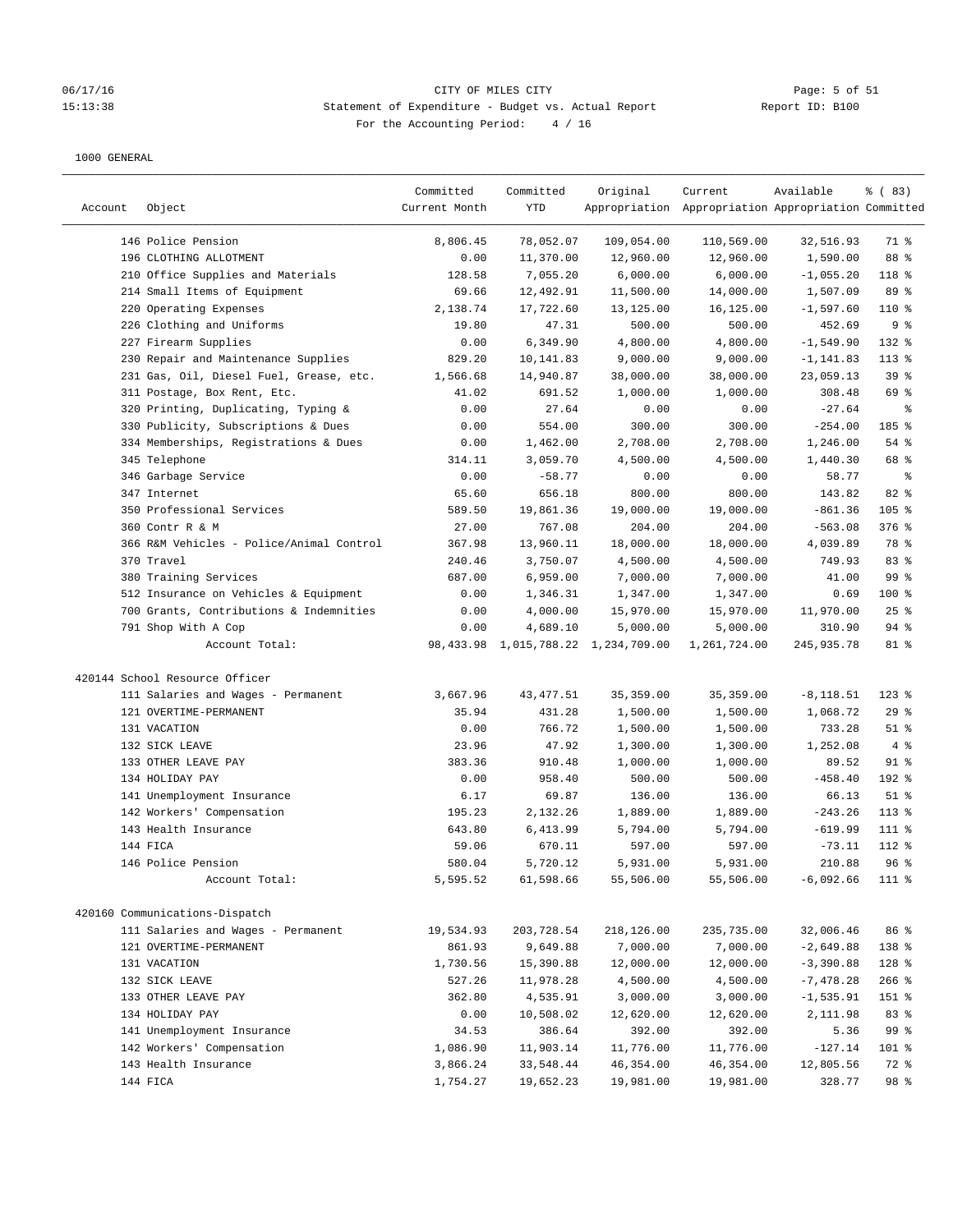#### 06/17/16 CITY OF MILES CITY Page: 6 of 51 15:13:38 Statement of Expenditure - Budget vs. Actual Report Report ID: B100 For the Accounting Period: 4 / 16

| Account | Object                                  | Committed<br>Current Month | Committed<br>YTD | Original   | Current<br>Appropriation Appropriation Appropriation Committed | Available     | % (83)         |
|---------|-----------------------------------------|----------------------------|------------------|------------|----------------------------------------------------------------|---------------|----------------|
|         | 145 PERS                                | 1,729.73                   | 19,221.87        | 20,626.00  | 20,626.00                                                      | 1,404.13      | 93%            |
|         | 196 CLOTHING ALLOTMENT                  | 0.00                       | 1,956.26         | 2,000.00   | 2,000.00                                                       | 43.74         | 98 %           |
|         | 210 Office Supplies and Materials       | 0.00                       | 972.03           | 3,500.00   | 3,500.00                                                       | 2,527.97      | $28$ %         |
|         | 214 Small Items of Equipment            | 0.00                       | 561.18           | 4,500.00   | 4,500.00                                                       | 3,938.82      | $12$ %         |
|         | 220 Operating Expenses                  | 0.00                       | 1,533.06         | 2,000.00   | 2,000.00                                                       | 466.94        | 77.8           |
|         | 231 Gas, Oil, Diesel Fuel, Grease, etc. | 0.00                       | 1,454.05         | 600.00     | 600.00                                                         | $-854.05$     | $242$ %        |
|         | 311 Postage, Box Rent, Etc.             | 0.00                       | 22.21            | 75.00      | 75.00                                                          | 52.79         | $30*$          |
|         | 320 Printing, Duplicating, Typing &     | 0.00                       | 0.00             | 300.00     | 300.00                                                         | 300.00        | နွ             |
|         | 330 Publicity, Subscriptions & Dues     | 0.00                       | 0.00             | 100.00     | 100.00                                                         | 100.00        | ್ಠಿ            |
|         | 334 Memberships, Registrations & Dues   | 0.00                       | 371.00           | 400.00     | 400.00                                                         | 29.00         | 93%            |
|         | 345 Telephone                           | 312.21                     | 3,127.63         | 5,100.00   | 5,100.00                                                       | 1,972.37      | 61 %           |
|         | 350 Professional Services               | 0.00                       | 7,850.09         | 18,825.00  | 18,825.00                                                      | 10,974.91     | $42$ %         |
|         | 360 Contr R & M                         | 0.00                       | 0.00             | 400.00     | 400.00                                                         | 400.00        | နွ             |
|         | 370 Travel                              | 131.27                     | 226.87           | 1,000.00   | 1,000.00                                                       | 773.13        | $23$ $%$       |
|         | 380 Training Services                   | 0.00                       | 883.00           | 1,200.00   | 1,200.00                                                       | 317.00        | 74 %           |
|         | Account Total:                          | 31,932.63                  | 359,461.21       | 396,375.00 | 413,984.00                                                     | 54,522.79     | 87%            |
|         | 420460 Fire Suppression(07)             |                            |                  |            |                                                                |               |                |
|         | 111 Salaries and Wages - Permanent      | 31,614.76                  | 356,598.10       | 437,780.00 | 437,780.00                                                     | 81,181.90     | 81 %           |
|         | 112 SALARIES AND WAGES - PART PAID      | 2,329.70                   | 22, 285.52       | 4,000.00   | 4,000.00                                                       | $-18, 285.52$ | $557$ $%$      |
|         | 121 OVERTIME-PERMANENT                  | 3,466.89                   | 43,983.05        | 25,000.00  | 25,000.00                                                      | $-18,983.05$  | $176$ %        |
|         | 131 VACATION                            | 2,621.11                   | 36,416.10        | 16,000.00  | 16,000.00                                                      | $-20, 416.10$ | $228$ %        |
|         | 132 SICK LEAVE                          | 1,155.87                   | 20,658.24        | 15,000.00  | 15,000.00                                                      | $-5,658.24$   | 138 %          |
|         | 133 OTHER LEAVE PAY                     | 0.00                       | 1,110.43         | 4,000.00   | 4,000.00                                                       | 2,889.57      | $28$ %         |
|         | 134 HOLIDAY PAY                         | 0.00                       | 8,004.28         | 11,500.00  | 11,500.00                                                      | 3,495.72      | 70 %           |
|         | 141 Unemployment Insurance              | 61.78                      | 733.48           | 763.00     | 763.00                                                         | 29.52         | 96%            |
|         | 142 Workers' Compensation               | 1,495.09                   | 17,788.68        | 16,479.00  | 16,479.00                                                      | $-1,309.68$   | 108 %          |
|         | 143 Health Insurance                    | 5,592.93                   | 62,865.73        | 77,874.00  | 77,874.00                                                      | 15,008.27     | 81 %           |
|         | 144 FICA                                | 589.91                     | 7,269.99         | 7,369.00   | 7,369.00                                                       | 99.01         | 99 %           |
|         | 147 Firemen's Pension                   | 4,719.35                   | 53,603.62        | 72,981.00  | 72,981.00                                                      | 19,377.38     | 73 %           |
|         | 210 Office Supplies and Materials       | 118.73                     | 1,302.49         | 1,300.00   | 1,300.00                                                       | $-2.49$       | 100 %          |
|         | 211 Clothing Allotment                  | 0.00                       | 6,163.48         | 8,000.00   | 8,000.00                                                       | 1,836.52      | $77$ $%$       |
|         | 214 Small Items of Equipment            | 0.00                       | 8,667.63         | 9,500.00   | 9,500.00                                                       | 832.37        | $91$ %         |
|         | 220 Operating Expenses                  | 378.49                     | 4,115.95         | 4,000.00   | 4,000.00                                                       | $-115.95$     | 103 %          |
|         | 222 Chemicals, Lab & Med Supplies       | 36.00                      | 36.00            | 0.00       | 0.00                                                           | $-36.00$      | နွ             |
|         | 226 Clothing and Uniforms               | 103.00                     | 5,295.18         | 8,000.00   | 8,000.00                                                       | 2,704.82      | 66 %           |
|         | 230 Repair and Maintenance Supplies     | 1,054.94                   | 3,956.72         | 6,000.00   | 6,000.00                                                       | 2,043.28      | 66 %           |
|         | 231 Gas, Oil, Diesel Fuel, Grease, etc. | 536.90                     | 3,950.03         | 8,000.00   | 8,000.00                                                       | 4,049.97      | $49*$          |
|         | 241 Consumable Tools                    | 453.91                     | 528.19           | 2,000.00   | 2,000.00                                                       | 1,471.81      | 26%            |
|         | 311 Postage, Box Rent, Etc.             | 0.00                       | 4.77             | 100.00     | 100.00                                                         | 95.23         | 5 <sup>8</sup> |
|         | 320 Printing, Duplicating, Typing &     | 0.00                       | 20.88            | 100.00     | 100.00                                                         | 79.12         | $21$ %         |
|         | 330 Publicity, Subscriptions & Dues     | 0.00                       | 151.00           | 200.00     | 200.00                                                         | 49.00         | 76 %           |
|         | 334 Memberships, Registrations & Dues   | 0.00                       | 1,200.00         | 2,500.00   | 2,500.00                                                       | 1,300.00      | 48 %           |
|         | 341 Electric Utility Services           | 214.02                     | 2,615.45         | 4,759.00   | 4,759.00                                                       | 2,143.55      | 55%            |
|         | 342 Water Utility Services              | 30.53                      | 325.26           | 450.00     | 450.00                                                         | 124.74        | 72 %           |
|         | 343 Sewer Utility Services              | 20.11                      | 201.13           | 300.00     | 300.00                                                         | 98.87         | 67 %           |
|         | 344 Gas Utility Service                 | 103.55                     | 1,197.89         | 2,430.00   | 2,430.00                                                       | 1,232.11      | 49 %           |
|         | 345 Telephone                           | 313.78                     | 2,459.67         | 3,200.00   | 3,200.00                                                       | 740.33        | 77 %           |
|         | 346 Garbage Service                     | 0.00                       | 815.43           | 770.00     | 770.00                                                         | $-45.43$      | $106$ %        |
|         | 347 Internet                            | 135.60                     | 1,269.08         | 2,000.00   | 2,000.00                                                       | 730.92        | 63 %           |
|         | 350 Professional Services               | 0.00                       | 3,902.54         | 5,500.00   | 5,500.00                                                       | 1,597.46      | 71 %           |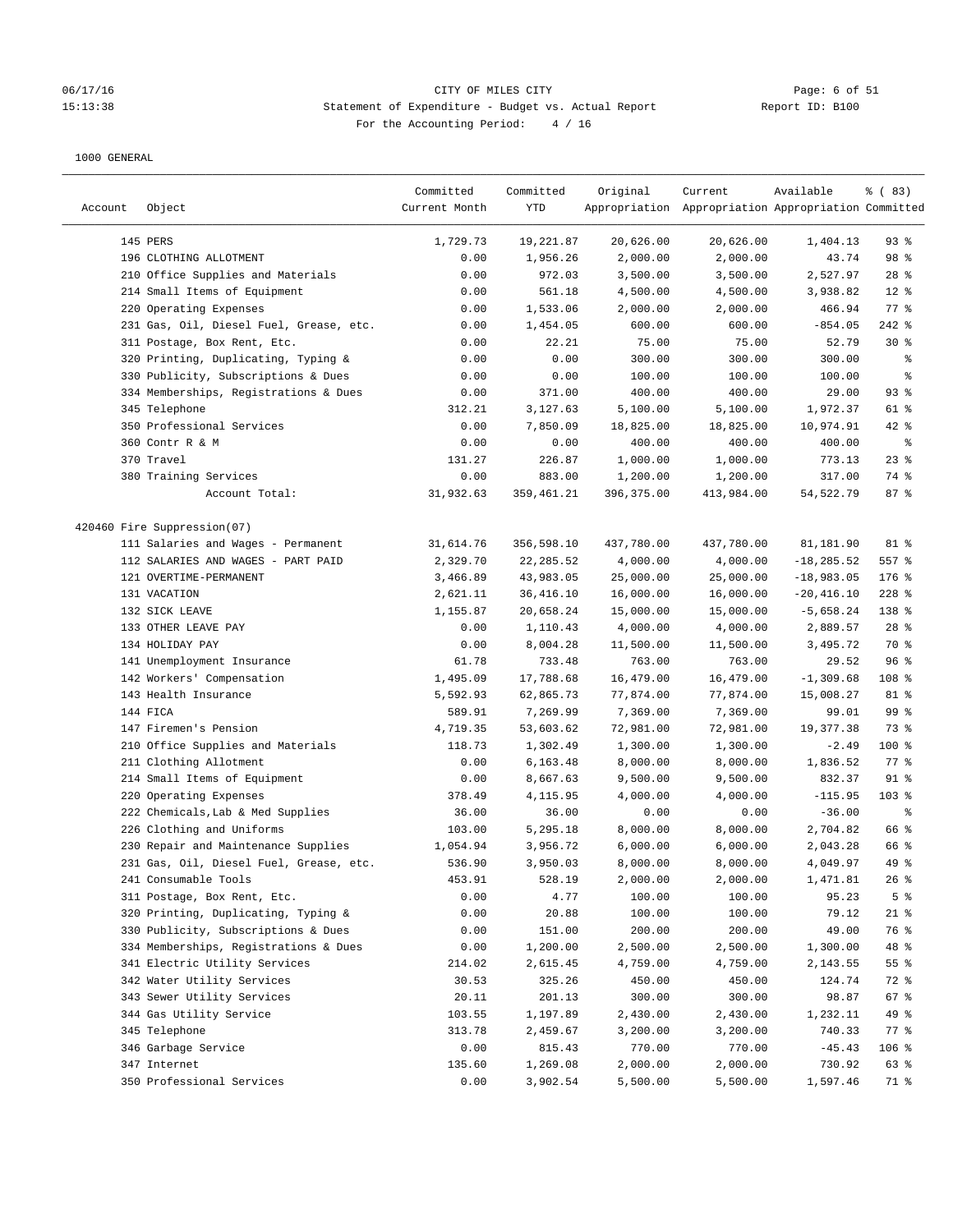#### 06/17/16 Page: 7 of 51 Page: 7 of 51 15:13:38 Statement of Expenditure - Budget vs. Actual Report Report ID: B100 For the Accounting Period: 4 / 16

| Account              | Object                                    | Committed<br>Current Month | Committed<br><b>YTD</b> | Original                             | Current<br>Appropriation Appropriation Appropriation Committed | Available           | % (83)                   |
|----------------------|-------------------------------------------|----------------------------|-------------------------|--------------------------------------|----------------------------------------------------------------|---------------------|--------------------------|
|                      | 360 Contr R & M                           | 0.00                       | $-19,703.96$            | 3,000.00                             | 3,000.00                                                       | 22,703.96           | $***$ 8                  |
|                      | 364 R&M Vehicles - Fire/Amb               | 0.00                       | 8,618.34                | 8,000.00                             | 8,000.00                                                       | $-618.34$           | 108 <sup>8</sup>         |
|                      | 370 Travel                                | 280.32                     | 2,396.81                | 3,000.00                             | 3,000.00                                                       | 603.19              | $80*$                    |
|                      | 380 Training Services                     | 1,930.00                   | 17,389.92               | 19,545.00                            | 19,545.00                                                      | 2,155.08            | 89 %                     |
|                      | 382 Books                                 | 270.67                     | 1,801.98                | 1,800.00                             | 1,800.00                                                       | $-1.98$             | 100 %                    |
|                      | 400 BUILDING MATERIALS                    | 0.00                       | 1,821.43                | 1,000.00                             | 1,000.00                                                       | $-821.43$           | 182 %                    |
|                      | 511 Insurance on Buildings                | 0.00                       | 1,525.82                | 1,526.00                             | 1,526.00                                                       | 0.18                | $100$ %                  |
|                      | 512 Insurance on Vehicles & Equipment     | 0.00                       | 4,598.57                | 4,599.00                             | 4,599.00                                                       | 0.43                | $100$ %                  |
|                      | Account Total:                            | 59,627.94                  | 697,944.90              | 800, 325.00                          | 800,325.00                                                     | 102,380.10          | 87%                      |
|                      | Account Group Total:                      |                            |                         | 195,590.07 2,134,792.99 2,486,915.00 | 2,531,539.00                                                   | 396,746.01          | 84 %                     |
| 430000 Public Works  |                                           |                            |                         |                                      |                                                                |                     |                          |
| 431200 Flood Control |                                           |                            |                         |                                      |                                                                |                     |                          |
|                      | 111 Salaries and Wages - Permanent        | 1,270.05                   | 11,610.94               | 10,597.00                            | 10,597.00                                                      | $-1,013.94$         | $110*$                   |
|                      | 131 VACATION                              | 45.36                      | 976.14                  | 2,200.00                             | 2,200.00                                                       | 1,223.86            | 44 %                     |
|                      | 132 SICK LEAVE                            | 0.00                       | 491.28                  | 700.00                               | 700.00                                                         | 208.72              | 70 %                     |
|                      | 133 OTHER LEAVE PAY                       | 0.00                       | 0.00                    | 1,168.00                             | 1,168.00                                                       | 1,168.00            | $\epsilon$               |
|                      | 141 Unemployment Insurance                | 1.96                       | 19.67                   | 22.00                                | 22.00                                                          | 2.33                | 89 %                     |
|                      | 142 Workers' Compensation                 | 71.83                      | 721.88                  | 756.00                               | 756.00                                                         | 34.12               | 95%                      |
|                      | 143 Health Insurance                      | 257.52                     | 2,575.31                | 2,704.00                             | 2,704.00                                                       | 128.69              | 95%                      |
|                      | 144 FICA                                  | 100.66                     | 1,005.23                | 1,122.00                             | 1,122.00                                                       | 116.77              | 90%                      |
|                      | 145 PERS                                  | 108.77                     | 1,081.47                | 1,212.00                             | 1,212.00                                                       | 130.53              | 89 %                     |
|                      | 196 CLOTHING ALLOTMENT                    | 0.00                       | 60.00                   | 60.00                                | 60.00                                                          | 0.00                | $100$ %                  |
|                      | 210 Office Supplies and Materials         | 0.00                       | 111.06                  | 300.00                               | 300.00                                                         | 188.94              | 37%                      |
|                      | 214 Small Items of Equipment              | 0.00                       | 0.00                    | 5,000.00                             | 5,000.00                                                       | 5,000.00            | $\epsilon$               |
|                      | 220 Operating Expenses                    | 230.44                     | 987.57                  | 1,000.00                             | 1,000.00                                                       | 12.43               | 99 %                     |
|                      | 231 Gas, Oil, Diesel Fuel, Grease, etc.   | 0.00                       | 0.00                    | 350.00                               | 350.00                                                         | 350.00              | $\epsilon$               |
|                      | 311 Postage, Box Rent, Etc.               | 8.37                       | 2,526.90                | 5,000.00                             | 5,000.00                                                       | 2,473.10            | $51$ %                   |
|                      | 327 Map Printing                          | 0.00                       | 0.00                    | 100.00                               | 100.00                                                         | 100.00              | $\,{}^{\circ}\!\!\delta$ |
|                      | 330 Publicity, Subscriptions & Dues       | 0.00                       | 0.00                    | 100.00                               | 100.00                                                         | 100.00              | ್ಠಿ                      |
|                      | 331 Publication of Formal & Legal Notices | 174.00                     | 1,884.00                | 3,000.00                             | 3,000.00                                                       | 1,116.00            | 63 %                     |
|                      | 334 Memberships, Registrations & Dues     | 0.00                       | 140.00                  | 250.00                               | 250.00                                                         | 110.00              | 56 %                     |
|                      | 345 Telephone                             | 0.00                       | 0.00                    | 100.00                               | 100.00                                                         | 100.00              | နွ                       |
|                      | 350 Professional Services                 | 0.00                       | 17,189.06               | 28,000.00                            | 43,000.00                                                      | 25,810.94           | 40 %                     |
|                      | 370 Travel                                | 0.00                       | 820.23                  | 1,200.00                             | 1,200.00                                                       | 379.77              | 68 %                     |
|                      | 380 Training Services                     | 0.00                       | 0.00                    | 500.00                               | 500.00                                                         | 500.00              | ್ಠಿ                      |
|                      | 382 Books                                 | 23.00<br>0.00              | 23.00<br>0.00           | 100.00<br>100.00                     | 100.00                                                         | 77.00               | 23%<br>る                 |
|                      | 533 Machinery and Equipment Rental        |                            |                         | 500.00                               | 100.00                                                         | 100.00              |                          |
|                      | 540 Special Assessments<br>Account Total: | 0.00<br>2,291.96           | 0.00<br>42, 223. 74     | 66,141.00                            | 500.00<br>81,141.00                                            | 500.00<br>38,917.26 | $\epsilon$<br>$52$ $%$   |
|                      | Account Group Total:                      | 2,291.96                   | 42,223.74               | 66,141.00                            | 81,141.00                                                      | 38,917.26           | $52$ $%$                 |
| 440000 PUBLIC HEALTH |                                           |                            |                         |                                      |                                                                |                     |                          |
|                      | 440600 Animal Control Services(21)        |                            |                         |                                      |                                                                |                     |                          |
|                      | 111 Salaries and Wages - Permanent        | 3,339.20                   | 33,545.91               | 43,562.00                            | 43,562.00                                                      | 10,016.09           | $77$ $%$                 |
|                      | 121 OVERTIME-PERMANENT                    | 0.00                       | 0.00                    | 500.00                               | 500.00                                                         | 500.00              | ိစ                       |
|                      | 131 VACATION                              | 501.40                     | 4,204.54                | 1,500.00                             | 1,500.00                                                       | $-2,704.54$         | 280 %                    |
|                      | 132 SICK LEAVE                            | 0.00                       | 709.75                  | 700.00                               | 700.00                                                         | $-9.75$             | 101 %                    |
|                      | 133 OTHER LEAVE PAY                       | 0.00                       | 0.00                    | 500.00                               | 500.00                                                         | 500.00              | ႜ                        |
|                      | 134 HOLIDAY PAY                           | 0.00                       | 322.32                  | 300.00                               | 300.00                                                         | $-22.32$            | 107 %                    |
|                      | 141 Unemployment Insurance                | 5.77                       | 58.23                   | 212.00                               | 212.00                                                         | 153.77              | $27$ %                   |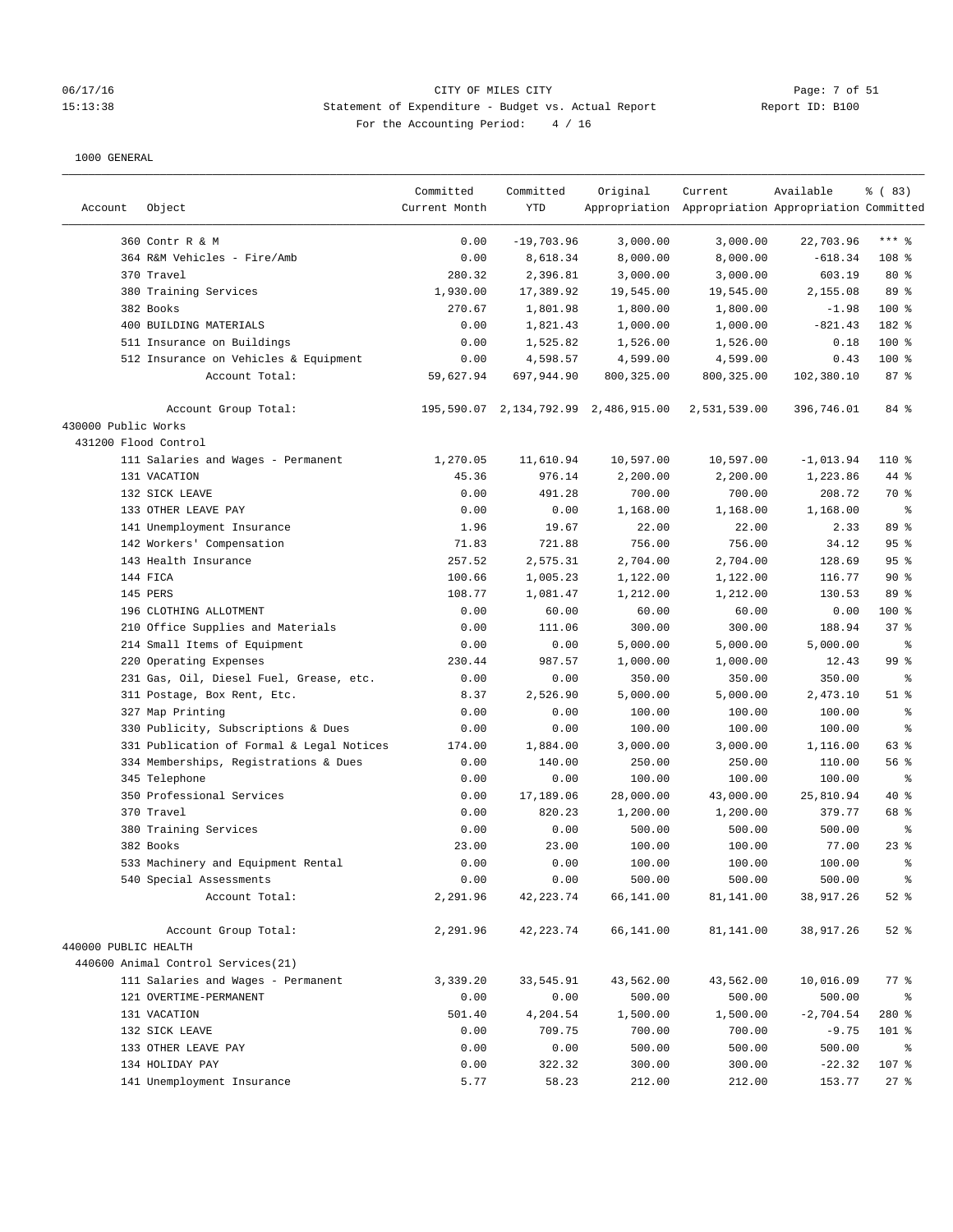### 06/17/16 CITY OF MILES CITY Page: 8 of 51 15:13:38 Statement of Expenditure - Budget vs. Actual Report Changer Report ID: B100 For the Accounting Period: 4 / 16

| Account             | Object                                                | Committed<br>Current Month | Committed<br><b>YTD</b> | Original   | Current<br>Appropriation Appropriation Appropriation Committed | Available | 8 ( 83)         |
|---------------------|-------------------------------------------------------|----------------------------|-------------------------|------------|----------------------------------------------------------------|-----------|-----------------|
|                     | 142 Workers' Compensation                             | 209.74                     | 2,124.46                | 2,464.00   | 2,464.00                                                       | 339.54    | 86 %            |
|                     | 143 Health Insurance                                  | 643.80                     | 6,150.00                | 7,726.00   | 7,726.00                                                       | 1,576.00  | $80*$           |
|                     | 144 FICA                                              | 293.81                     | 2,966.85                | 3,600.00   | 3,600.00                                                       | 633.15    | 82 %            |
|                     | 145 PERS                                              | 302.88                     | 3,037.21                | 3,666.00   | 3,666.00                                                       | 628.79    | 83 %            |
|                     | 196 CLOTHING ALLOTMENT                                | 0.00                       | 360.00                  | 720.00     | 720.00                                                         | 360.00    | 50%             |
|                     | 210 Office Supplies and Materials                     | 0.00                       | 97.61                   | 150.00     | 150.00                                                         | 52.39     | 65 %            |
|                     | 211 Clothing Allotment                                | 0.00                       | 0.00                    | 150.00     | 150.00                                                         | 150.00    | နွ              |
|                     | 214 Small Items of Equipment                          | 0.00                       | 0.00                    | 400.00     | 400.00                                                         | 400.00    | နွ              |
|                     | 220 Operating Expenses                                | 89.09                      | 514.14                  | 1,200.00   | 1,200.00                                                       | 685.86    | 43%             |
|                     | 230 Repair and Maintenance Supplies                   | 0.00                       | 3.91                    | 250.00     | 250.00                                                         | 246.09    | 2 <sub>8</sub>  |
|                     | 231 Gas, Oil, Diesel Fuel, Grease, etc.               | 71.85                      | 675.73                  | 1,400.00   | 1,400.00                                                       | 724.27    | 48 %            |
|                     | 311 Postage, Box Rent, Etc.                           | 0.00                       | 0.00                    | 20.00      | 20.00                                                          | 20.00     | နွ              |
|                     | 320 Printing, Duplicating, Typing &                   | 0.00                       | 0.00                    | 25.00      | 25.00                                                          | 25.00     | ి               |
|                     | 330 Publicity, Subscriptions & Dues                   | 0.00                       | 0.00                    | 25.00      | 25.00                                                          | 25.00     | န္              |
|                     | 341 Electric Utility Services                         | 23.72                      | 674.86                  | 529.00     | 529.00                                                         | $-145.86$ | $128$ %         |
|                     | 342 Water Utility Services                            | 21.75                      | 218.68                  | 350.00     | 350.00                                                         | 131.32    | 62 %            |
|                     | 343 Sewer Utility Services                            | 12.95                      | 129.50                  | 150.00     | 150.00                                                         | 20.50     | 86 %            |
|                     | 344 Gas Utility Service                               | 37.37                      | 188.84                  | 635.00     | 635.00                                                         | 446.16    | $30*$           |
|                     | 345 Telephone                                         | 40.03                      | 400.30                  | 500.00     | 500.00                                                         | 99.70     | $80*$           |
|                     | 347 Internet                                          | 0.00                       | 0.00                    | 20.00      | 20.00                                                          | 20.00     | နွ              |
|                     | 350 Professional Services                             | 0.00                       | 2,475.00                | 3,000.00   | 3,000.00                                                       | 525.00    | 83 %            |
|                     | 366 R&M Vehicles - Police/Animal Control              | 0.00                       | 0.00                    | 100.00     | 100.00                                                         | 100.00    | နွ              |
|                     | 370 Travel                                            | 0.00                       | 0.00                    | 200.00     | 200.00                                                         | 200.00    | ి               |
|                     | 380 Training Services                                 | 0.00                       | 0.00                    | 100.00     | 100.00                                                         | 100.00    | ి               |
|                     | 511 Insurance on Buildings                            | 0.00                       | 70.38                   | 71.00      | 71.00                                                          | 0.62      | 99 <sub>8</sub> |
|                     | Account Total:                                        | 5,593.36                   | 58,928.22               | 74,725.00  | 74,725.00                                                      | 15,796.78 | 79 %            |
|                     | Account Group Total:<br>460000 CULTURE AND RECREATION | 5,593.36                   | 58,928.22               | 74,725.00  | 74,725.00                                                      | 15,796.78 | 79 %            |
| 460432 Lion Shelter |                                                       |                            |                         |            |                                                                |           |                 |
|                     | 230 Repair and Maintenance Supplies                   | 0.00                       | 0.00                    | 5,000.00   | 5,000.00                                                       | 5,000.00  | နွ              |
|                     | Account Total:                                        | 0.00                       | 0.00                    | 5,000.00   | 5,000.00                                                       | 5,000.00  | ៖               |
|                     | 460433 Park Operations(13)                            |                            |                         |            |                                                                |           |                 |
|                     | 111 Salaries and Wages - Permanent                    | 10,785.12                  | 113,876.33              | 157,760.00 | 157,760.00                                                     | 43,883.67 | 72 %            |
|                     | 121 OVERTIME-PERMANENT                                | 208.42                     | 5,564.47                | 7,600.00   | 7,600.00                                                       | 2,035.53  | 73 %            |
|                     | 131 VACATION                                          | 325.36                     | 7,708.74                | 10,000.00  | 10,000.00                                                      | 2,291.26  | $77$ $%$        |
|                     | 132 SICK LEAVE                                        | 739.53                     | 5,591.27                | 5,000.00   | 5,000.00                                                       | $-591.27$ | $112*$          |
|                     | 133 OTHER LEAVE PAY                                   | 0.00                       | 0.00                    | 1,052.00   | 1,052.00                                                       | 1,052.00  | ိစ              |
|                     | 134 HOLIDAY PAY                                       | 174.70                     | 3,512.30                | 3,800.00   | 3,800.00                                                       | 287.70    | $92$ %          |
|                     | 141 Unemployment Insurance                            | 18.41                      | 205.16                  | 225.00     | 225.00                                                         | 19.84     | 91 %            |
|                     | 142 Workers' Compensation                             | 659.47                     | 7,322.38                | 9,868.00   | 9,868.00                                                       | 2,545.62  | 74 %            |
|                     | 143 Health Insurance                                  | 2,085.98                   | 20,861.28               | 25,031.00  | 25,031.00                                                      | 4,169.72  | 83 %            |
|                     | 144 FICA                                              | 884.55                     | 9,947.94                | 11,287.00  | 11,287.00                                                      | 1,339.06  | 88 %            |
|                     | 145 PERS                                              | 1,011.69                   | 10,893.31               | 12,358.00  | 12,358.00                                                      | 1,464.69  | 88 %            |
|                     | 196 CLOTHING ALLOTMENT                                | 0.00                       | 486.00                  | 500.00     | 500.00                                                         | 14.00     | 97%             |
|                     | 210 Office Supplies and Materials                     | 0.00                       | 93.47                   | 150.00     | 150.00                                                         | 56.53     | 62 %            |
|                     | 214 Small Items of Equipment                          | 676.99                     | 2, 273.78               | 7,500.00   | 7,500.00                                                       | 5,226.22  | $30*$           |
|                     | 220 Operating Expenses                                | 29.50                      | 895.20                  | 2,500.00   | 2,500.00                                                       | 1,604.80  | 36%             |
|                     | 222 Chemicals, Lab & Med Supplies                     | 0.00                       | 919.91                  | 9,000.00   | 9,000.00                                                       | 8,080.09  | 10 <sup>°</sup> |
|                     | 226 Clothing and Uniforms                             | 131.24                     | 131.24                  | 500.00     | 500.00                                                         | 368.76    | 26%             |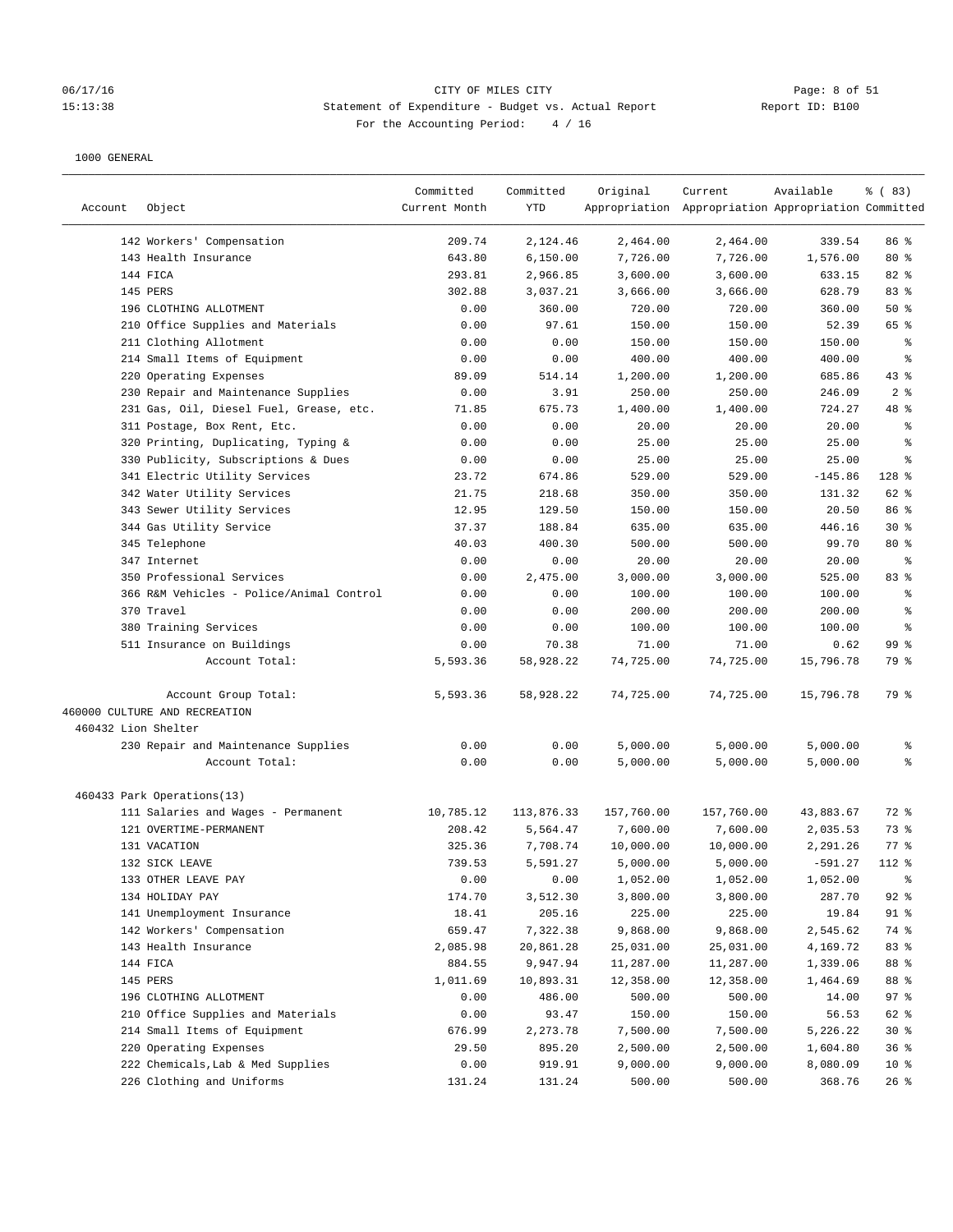#### 06/17/16 CITY OF MILES CITY Page: 9 of 51 15:13:38 Statement of Expenditure - Budget vs. Actual Report Report ID: B100 For the Accounting Period: 4 / 16

| Account              | Object                                     | Committed<br>Current Month | Committed<br><b>YTD</b> | Original   | Current<br>Appropriation Appropriation Appropriation Committed | Available   | % (83)             |
|----------------------|--------------------------------------------|----------------------------|-------------------------|------------|----------------------------------------------------------------|-------------|--------------------|
|                      | 230 Repair and Maintenance Supplies        | 1,828.58                   | 8,412.35                | 13,000.00  | 13,000.00                                                      | 4,587.65    | 65 %               |
|                      | 231 Gas, Oil, Diesel Fuel, Grease, etc.    | 347.31                     | 4,139.71                | 8,000.00   | 8,000.00                                                       | 3,860.29    | $52$ $%$           |
|                      | 330 Publicity, Subscriptions & Dues        | 0.00                       | 144.00                  | 0.00       | 0.00                                                           | $-144.00$   | နွ                 |
|                      | 334 Memberships, Registrations & Dues      | 0.00                       | 145.00                  | 500.00     | 500.00                                                         | 355.00      | 29%                |
|                      | 341 Electric Utility Services              | 476.76                     | 9,647.68                | 8,212.00   | 8,212.00                                                       | $-1,435.68$ | 117 %              |
|                      | 342 Water Utility Services                 | 36.98                      | 18,408.06               | 22,000.00  | 22,000.00                                                      | 3,591.94    | 84 %               |
|                      | 343 Sewer Utility Services                 | 21.33                      | 735.59                  | 1,000.00   | 1,000.00                                                       | 264.41      | 74 %               |
|                      | 344 Gas Utility Service                    | 104.54                     | 938.52                  | 3,175.00   | 3,175.00                                                       | 2,236.48    | $30*$              |
|                      | 345 Telephone                              | 41.70                      | 438.83                  | 500.00     | 500.00                                                         | 61.17       | 88 %               |
|                      | 346 Garbage Service                        | 0.00                       | 721.68                  | 500.00     | 500.00                                                         | $-221.68$   | 144 %              |
|                      | 347 Internet                               | 37.60                      | 376.00                  | 450.00     | 450.00                                                         | 74.00       | 84 %               |
|                      | 350 Professional Services                  | 3,768.83                   | 16,780.92               | 19,300.00  | 19,300.00                                                      | 2,519.08    | 87%                |
|                      | 360 Contr R & M                            | 0.00                       | 6,902.70                | 9,000.00   | 9,000.00                                                       | 2,097.30    | $77$ $\frac{6}{9}$ |
|                      | 363 R&M Vehicles/Equip/Labor-PW            | 484.53                     | 10,072.00               | 17,300.00  | 17,300.00                                                      | 7,228.00    | 58 %               |
|                      | 370 Travel                                 | 0.00                       | 0.00                    | 600.00     | 600.00                                                         | 600.00      | ್ಠಿ                |
|                      | 380 Training Services                      | 0.00                       | 0.00                    | 800.00     | 800.00                                                         | 800.00      | ి                  |
|                      | 511 Insurance on Buildings                 | 0.00                       | 2,956.93                | 2,957.00   | 2,957.00                                                       | 0.07        | $100*$             |
|                      | 512 Insurance on Vehicles & Equipment      | 0.00                       | 820.39                  | 821.00     | 821.00                                                         | 0.61        | $100$ %            |
|                      | 514 Other Insurance (Boilers)              | 0.00                       | 0.00                    | 800.00     | 800.00                                                         | 800.00      | ್ಠಿ                |
|                      | 533 Machinery and Equipment Rental         | 0.00                       | 21.50                   | 0.00       | 0.00                                                           | $-21.50$    | ್ಠಿ                |
|                      | 930 Improvements Other than Buildings      | 770.00                     | 7,961.00                | 9,900.00   | 9,900.00                                                       | 1,939.00    | $80*$              |
|                      | 940 Machinery & Equipment                  | 0.00                       | 2,669.00                | 5,000.00   | 5,000.00                                                       | 2,331.00    | $53$ $%$           |
|                      | Account Total:                             | 25,649.12                  | 282,574.64              | 387,946.00 | 387,946.00                                                     | 105, 371.36 | 73 %               |
|                      | 460434 Fish, Wildlife Trailways            |                            |                         |            |                                                                |             |                    |
|                      | 210 Office Supplies and Materials          | 0.00                       | $-649.89$               | 0.00       | 0.00                                                           | 649.89      | ి                  |
|                      | 214 Small Items of Equipment               | 0.00                       | 126.98                  | 0.00       | 0.00                                                           | $-126.98$   | ి                  |
|                      | 220 Operating Expenses                     | 0.00                       | 15.49                   | 0.00       | 0.00                                                           | $-15.49$    | ి                  |
|                      | 230 Repair and Maintenance Supplies        | 0.00                       | 806.45                  | 0.00       | 0.00                                                           | $-806.45$   | ್ಠಿ                |
|                      | 363 R&M Vehicles/Equip/Labor-PW            | 0.00                       | 78.26                   | 0.00       | 0.00                                                           | $-78.26$    | ್ಠಿ                |
|                      | Account Total:                             | 0.00                       | 377.29                  | 0.00       | 0.00                                                           | $-377.29$   | ៖                  |
|                      | 460439 Riverside Park Tennis Court Project |                            |                         |            |                                                                |             |                    |
|                      | 230 Repair and Maintenance Supplies        | 0.00                       | 0.00                    | 300.00     | 300.00                                                         | 300.00      | ್ಠಿ                |
|                      | 350 Professional Services                  | 0.00                       | 0.00                    | 200.00     | 200.00                                                         | 200.00      | ್ಠಿ                |
|                      | Account Total:                             | 0.00                       | 0.00                    | 500.00     | 500.00                                                         | 500.00      | ៖                  |
| 460445 Swimming Pool |                                            |                            |                         |            |                                                                |             |                    |
|                      | 111 Salaries and Wages - Permanent         | 0.00                       | 27,140.85               | 45,226.00  | 45,226.00                                                      | 18,085.15   | 60 %               |
|                      | 141 Unemployment Insurance                 | 0.00                       | 40.74                   | 68.00      | 68.00                                                          | 27.26       | 60 %               |
|                      | 142 Workers' Compensation                  | 0.00                       | 1,512.80                | 2,368.00   | 2,368.00                                                       | 855.20      | 64 %               |
|                      | 144 FICA                                   | 0.00                       | 2,076.23                | 3,460.00   | 3,460.00                                                       | 1,383.77    | 60 %               |
|                      | 145 PERS                                   | 0.00                       | 394.05                  | 456.00     | 456.00                                                         | 61.95       | 86 %               |
|                      | 214 Small Items of Equipment               | 0.00                       | 0.00                    | 300.00     | 300.00                                                         | 300.00      | ိ                  |
|                      | 220 Operating Expenses                     | 0.00                       | 324.73                  | 1,000.00   | 1,000.00                                                       | 675.27      | 32%                |
|                      | 222 Chemicals, Lab & Med Supplies          | 0.00                       | 600.00                  | 3,500.00   | 3,500.00                                                       | 2,900.00    | 17 <sub>8</sub>    |
|                      | 226 Clothing and Uniforms                  | 0.00                       | 400.75                  | 500.00     | 500.00                                                         | 99.25       | $80*$              |
|                      | 230 Repair and Maintenance Supplies        | 0.00                       | 332.80                  | 1,000.00   | 1,000.00                                                       | 667.20      | 33%                |
|                      | 341 Electric Utility Services              | 68.46                      | 1,220.15                | 1,375.00   | 1,375.00                                                       | 154.85      | 89 %               |
|                      | 342 Water Utility Services                 | 0.00                       | 278.82                  | 300.00     | 300.00                                                         | 21.18       | 93%                |
|                      | 343 Sewer Utility Services                 | 0.00                       | 85.32                   | 100.00     | 100.00                                                         | 14.68       | 85 %               |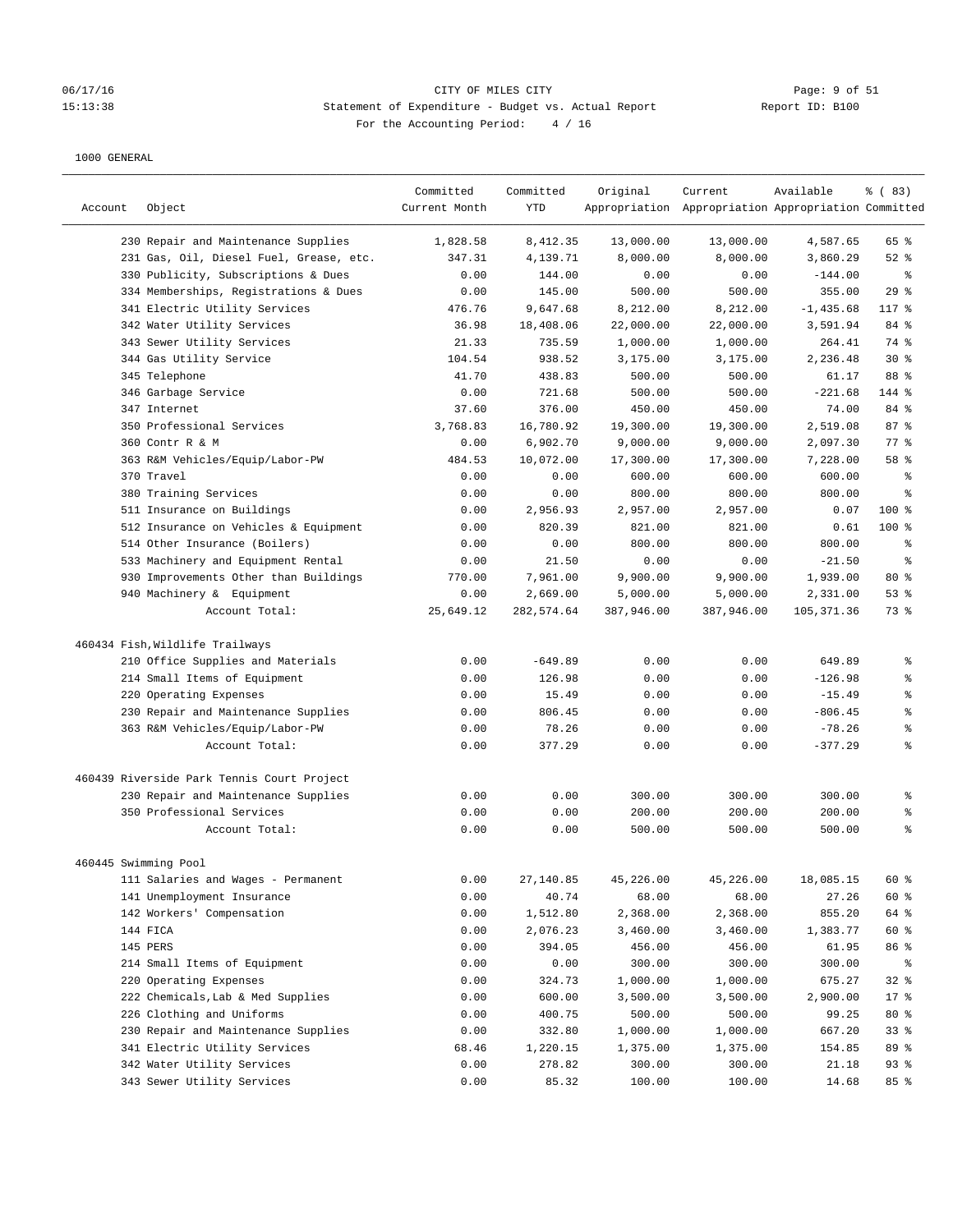### 06/17/16 Page: 10 of 51 Page: 10 of 51 15:13:38 Statement of Expenditure - Budget vs. Actual Report Report ID: B100 For the Accounting Period: 4 / 16

|         |                                          | Committed     | Committed    | Original      | Current      | Available                             | % (83)       |
|---------|------------------------------------------|---------------|--------------|---------------|--------------|---------------------------------------|--------------|
| Account | Object                                   | Current Month | <b>YTD</b>   | Appropriation |              | Appropriation Appropriation Committed |              |
|         | 345 Telephone                            | 0.00          | 324.20       | 150.00        | 150.00       | $-174.20$                             | $216$ %      |
|         | 350 Professional Services                | 0.00          | 0.00         | 250.00        | 250.00       | 250.00                                | နွ           |
|         | 360 Contr R & M                          | 0.00          | 18,550.00    | 500.00        | 500.00       | $-18,050.00$                          | $***$ $_{8}$ |
|         | 363 R&M Vehicles/Equip/Labor-PW          | 0.00          | 1,845.00     | 1,000.00      | 1,000.00     | $-845.00$                             | 185 %        |
|         | 380 Training Services                    | 0.00          | 0.00         | 1,200.00      | 1,200.00     | 1,200.00                              | ႜ            |
|         | 540 Special Assessments                  | 562.50        | 562.50       | 700.00        | 700.00       | 137.50                                | $80*$        |
|         | Account Total:                           | 630.96        | 55,688.94    | 63, 453.00    | 63, 453.00   | 7,764.06                              | 88 %         |
|         | Account Group Total:                     | 26,280.08     | 338,640.87   | 456,899.00    | 456,899.00   | 118,258.13                            | 74 %         |
|         | 470000 Housing and Community Development |               |              |               |              |                                       |              |
|         | 470300 Ecomonic Development              |               |              |               |              |                                       |              |
|         | 350 Professional Services                | 0.00          | 5,000.00     | 5,000.00      | 5,000.00     | 0.00                                  | 100 %        |
|         | Account Total:                           | 0.00          | 5,000.00     | 5,000.00      | 5,000.00     | 0.00                                  | 100 %        |
|         | Account Group Total:                     | 0.00          | 5,000.00     | 5,000.00      | 5,000.00     | 0.00                                  | $100$ %      |
|         | 520000 OTHER FINANCING USES              |               |              |               |              |                                       |              |
|         | 521000 Interfund Operating Transfers Out |               |              |               |              |                                       |              |
|         | 820 Transfers to Other Funds             | 34, 144.92    | 285,018.59   | 309,696.00    | 333, 475.06  | 48, 456. 47                           | 85%          |
|         | Account Total:                           | 34, 144.92    | 285,018.59   | 309,696.00    | 333, 475.06  | 48, 456. 47                           | 85 %         |
|         | Account Group Total:                     | 34, 144.92    | 285,018.59   | 309,696.00    | 333, 475.06  | 48,456.47                             | 85%          |
|         | Fund Total:                              | 316,885.75    | 3,591,451.10 | 4,380,382.00  | 4,486,047.06 | 894,595.96                            | $80*$        |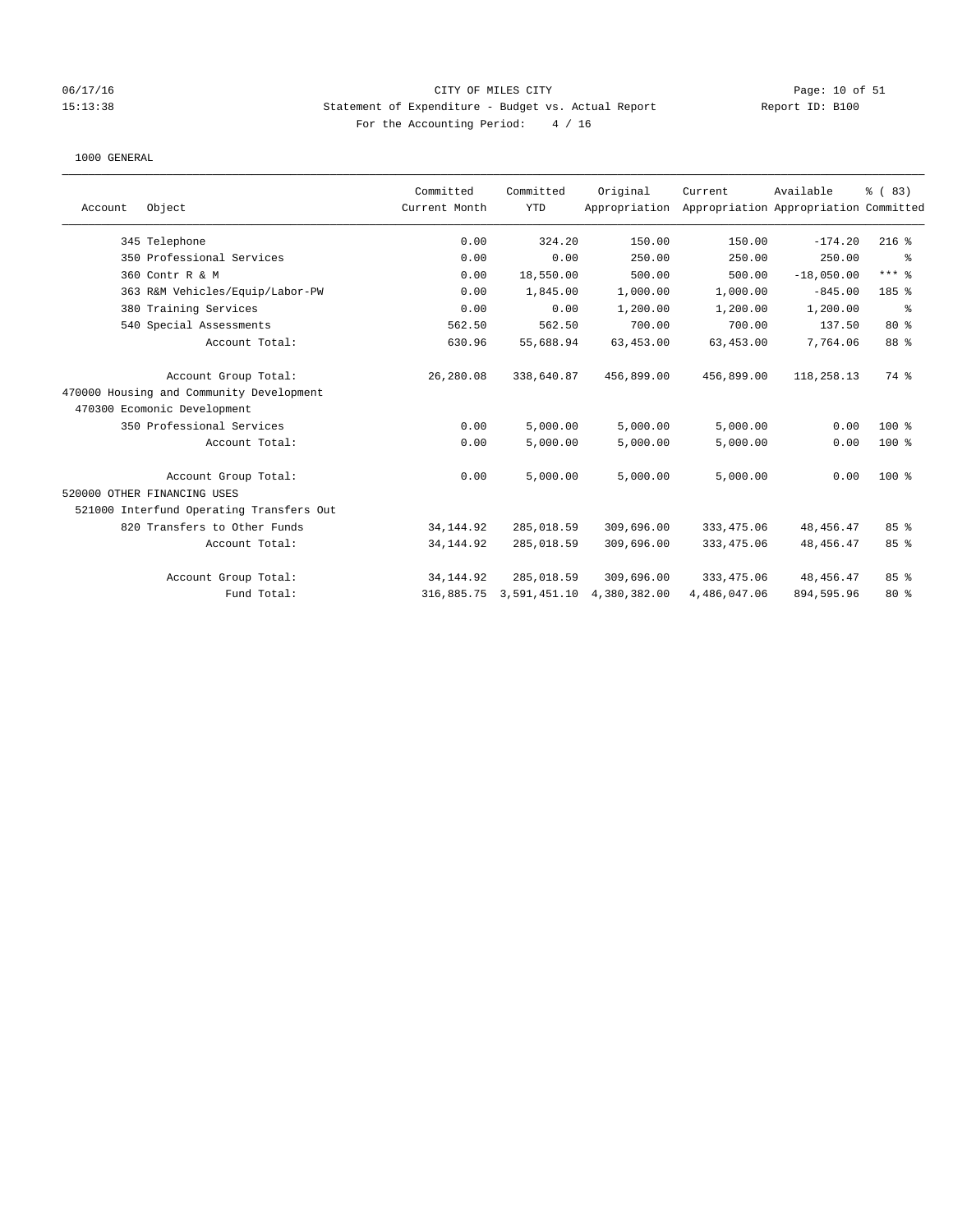# 06/17/16 Page: 11 of 51 15:13:38 Statement of Expenditure - Budget vs. Actual Report Report ID: B100 For the Accounting Period: 4 / 16

2220 LIBRARY

|         |                                          | Committed     | Committed   | Original   | Current                                             | Available    | % (83)          |
|---------|------------------------------------------|---------------|-------------|------------|-----------------------------------------------------|--------------|-----------------|
| Account | Object                                   | Current Month | <b>YTD</b>  |            | Appropriation Appropriation Appropriation Committed |              |                 |
|         | 460000 CULTURE AND RECREATION            |               |             |            |                                                     |              |                 |
|         | 460100 Library Services(16)              |               |             |            |                                                     |              |                 |
|         | 111 Salaries and Wages - Permanent       | 14,058.60     | 143,502.60  | 176,765.00 | 176,765.00                                          | 33, 262.40   | 81 %            |
|         | 121 OVERTIME-PERMANENT                   | 0.00          | 0.00        | 600.00     | 600.00                                              | 600.00       | န့              |
|         | 131 VACATION                             | 1,317.85      | 14, 348.41  | 12,000.00  | 12,000.00                                           | $-2, 348.41$ | 120%            |
|         | 132 SICK LEAVE                           | 178.40        | 2,411.85    | 4,000.00   | 4,000.00                                            | 1,588.15     | 60 %            |
|         | 133 OTHER LEAVE PAY                      | 63.89         | 932.73      | 3,847.00   | 3,847.00                                            | 2,914.27     | $24$ %          |
|         | 141 Unemployment Insurance               | 23.43         | 242.91      | 296.00     | 296.00                                              | 53.09        | 82 %            |
|         | 142 Workers' Compensation                | 63.64         | 664.00      | 770.00     | 770.00                                              | 106.00       | 86 %            |
|         | 143 Health Insurance                     | 3,218.30      | 32,185.00   | 38,628.00  | 38,628.00                                           | 6,443.00     | 83 %            |
|         | 144 FICA                                 | 1,183.14      | 12, 272. 22 | 15,103.00  | 15,103.00                                           | 2,830.78     | 81 %            |
|         | 145 PERS                                 | 1,291.68      | 13,330.75   | 16,327.00  | 16,327.00                                           | 2,996.25     | 82 %            |
|         | 196 CLOTHING ALLOTMENT                   | 0.00          | 750.00      | 750.00     | 750.00                                              | 0.00         | 100 %           |
|         | 210 Office Supplies and Materials        | 19.06         | 119.19      | 1,500.00   | 1,500.00                                            | 1,380.81     | 8 %             |
|         | 214 Small Items of Equipment             | 0.00          | 69.98       | 3,500.00   | 3,500.00                                            | 3,430.02     | 2 <sup>°</sup>  |
|         | 220 Operating Expenses                   | 0.00          | 118.83      | 1,000.00   | 1,000.00                                            | 881.17       | $12*$           |
|         | 224 Janitorial Supplies                  | 0.00          | 229.55      | 700.00     | 700.00                                              | 470.45       | 33%             |
|         | 311 Postage, Box Rent, Etc.              | 123.21        | 751.04      | 2,000.00   | 2,000.00                                            | 1,248.96     | 38 <sup>8</sup> |
|         | 320 Printing, Duplicating, Typing &      | 70.83         | 836.95      | 1,500.00   | 1,500.00                                            | 663.05       | 56 %            |
|         | 334 Memberships, Registrations & Dues    | 0.00          | 0.00        | 500.00     | 500.00                                              | 500.00       | နွ              |
|         | 341 Electric Utility Services            | 321.73        | 18,606.99   | 7,000.00   | 7,000.00                                            | $-11,606.99$ | $266$ %         |
|         | 342 Water Utility Services               | 61.43         | 432.27      | 500.00     | 500.00                                              | 67.73        | 86 %            |
|         | 343 Sewer Utility Services               | 16.02         | 160.20      | 300.00     | 300.00                                              | 139.80       | 53%             |
|         | 344 Gas Utility Service                  | 96.63         | 1,001.05    | 4,000.00   | 4,000.00                                            | 2,998.95     | 25%             |
|         | 345 Telephone                            | 85.13         | 767.61      | 1,500.00   | 1,500.00                                            | 732.39       | $51$ $%$        |
|         | 346 Garbage Service                      | 0.00          | 0.00        | 500.00     | 500.00                                              | 500.00       | $\epsilon$      |
|         | 347 Internet                             | 90.06         | 1,019.02    | 1,500.00   | 1,500.00                                            | 480.98       | 68 %            |
|         | 350 Professional Services                | 1,063.65      | 2,878.65    | 8,000.00   | 8,000.00                                            | 5,121.35     | 36%             |
|         | 360 Contr R & M                          | 0.00          | 4,566.98    | 10,000.00  | 10,000.00                                           | 5,433.02     | 46 %            |
|         | 370 Travel                               | 435.89        | 579.59      | 2,000.00   | 2,000.00                                            | 1,420.41     | $29$ %          |
|         | 380 Training Services                    | 143.00        | 831.60      | 1,500.00   | 1,500.00                                            | 668.40       | 55 %            |
|         | 382 Books                                | 1,089.58      | 4,772.96    | 15,000.00  | 15,000.00                                           | 10,227.04    | $32$ $%$        |
|         | 511 Insurance on Buildings               | 0.00          | 2,881.29    | 2,882.00   | 2,882.00                                            | 0.71         | 100 %           |
|         | 513 Liability                            | 0.00          | 2,167.45    | 2,168.00   | 2,168.00                                            | 0.55         | 100 %           |
|         | Account Total:                           | 25,015.15     | 263, 431.67 | 336,636.00 | 336,636.00                                          | 73, 204.33   | 78 %            |
|         | Account Group Total:                     | 25,015.15     | 263, 431.67 | 336,636.00 | 336,636.00                                          | 73, 204.33   | 78 %            |
|         | 520000 OTHER FINANCING USES              |               |             |            |                                                     |              |                 |
|         | 521000 Interfund Operating Transfers Out |               |             |            |                                                     |              |                 |
|         | 820 Transfers to Other Funds             | 1,799.94      | 16,199.46   | 21,598.00  | 21,598.00                                           | 5,398.54     | 75 %            |
|         | Account Total:                           | 1,799.94      | 16, 199.46  | 21,598.00  | 21,598.00                                           | 5,398.54     | 75 %            |
|         |                                          |               |             |            |                                                     |              |                 |
|         | Account Group Total:                     | 1,799.94      | 16,199.46   | 21,598.00  | 21,598.00                                           | 5,398.54     | 75 %            |
|         | Fund Total:                              | 26,815.09     | 279,631.13  | 358,234.00 | 358,234.00                                          | 78,602.87    | 78 %            |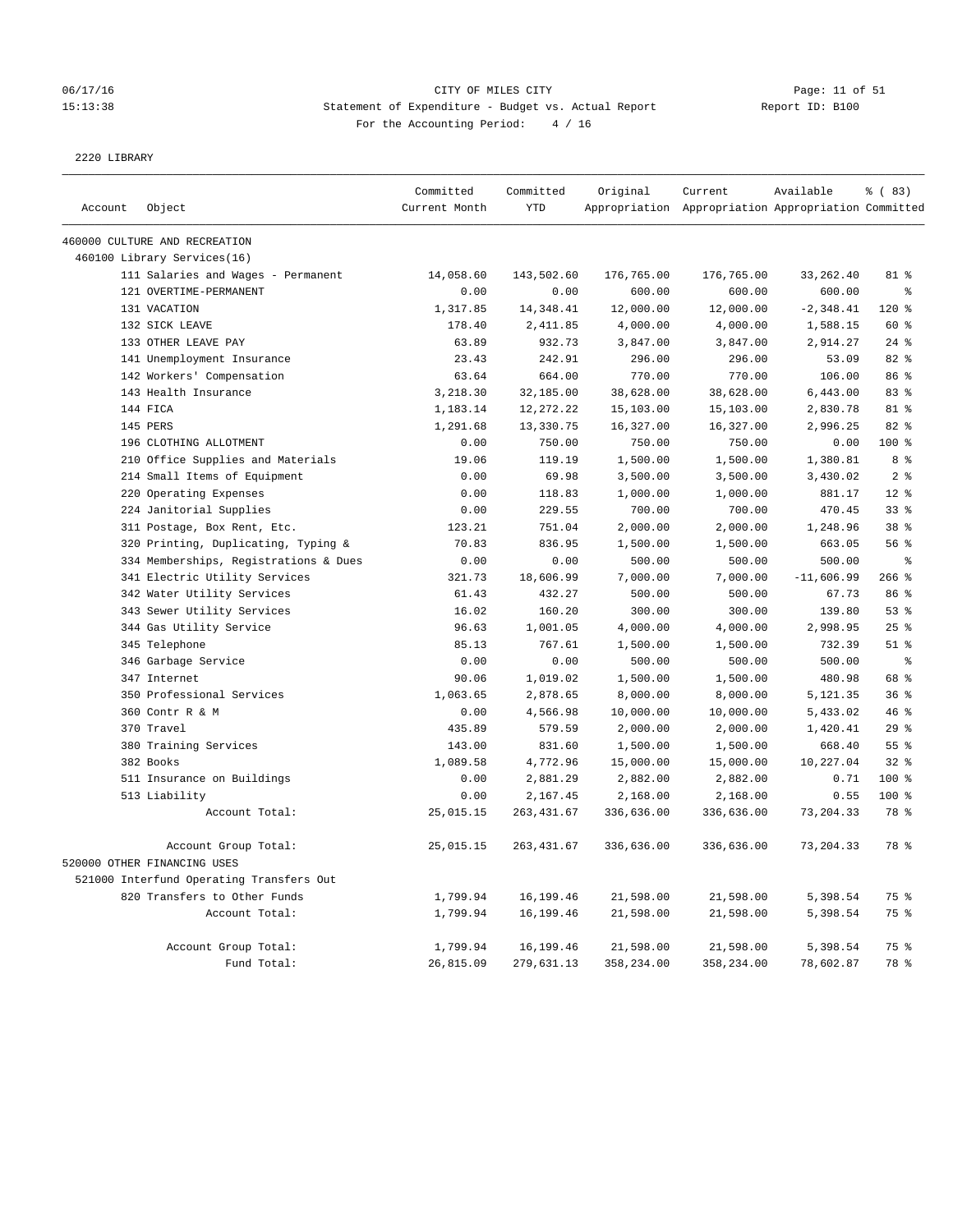### 06/17/16 Page: 12 of 51 Page: 12 of 51 15:13:38 Statement of Expenditure - Budget vs. Actual Report Report ID: B100 For the Accounting Period: 4 / 16

### 2270 Health

| Object<br>Account                  | Committed<br>Current Month | Committed<br>YTD | Original<br>Appropriation | Current   | Available<br>Appropriation Appropriation Committed | $\frac{3}{2}$ (83) |
|------------------------------------|----------------------------|------------------|---------------------------|-----------|----------------------------------------------------|--------------------|
| 440000 PUBLIC HEALTH               |                            |                  |                           |           |                                                    |                    |
| 440140 Registration and Inspection |                            |                  |                           |           |                                                    |                    |
| 311 Postage, Box Rent, Etc.        | 0.00                       | 6.98             | 200.00                    | 200.00    | 193.02                                             | 3 <sup>8</sup>     |
| 350 Professional Services          | 0.00                       | 16,500.00        | 33,000.00                 | 33,000.00 | 16,500.00                                          | $50*$              |
| Account Total:                     | 0.00                       | 16,506.98        | 33,200.00                 | 33,200.00 | 16,693.02                                          | $50*$              |
| Account Group Total:               | 0.00                       | 16,506.98        | 33,200.00                 | 33,200.00 | 16,693.02                                          | $50*$              |
| Fund Total:                        | 0.00                       | 16,506.98        | 33,200.00                 | 33,200.00 | 16,693.02                                          | $50*$              |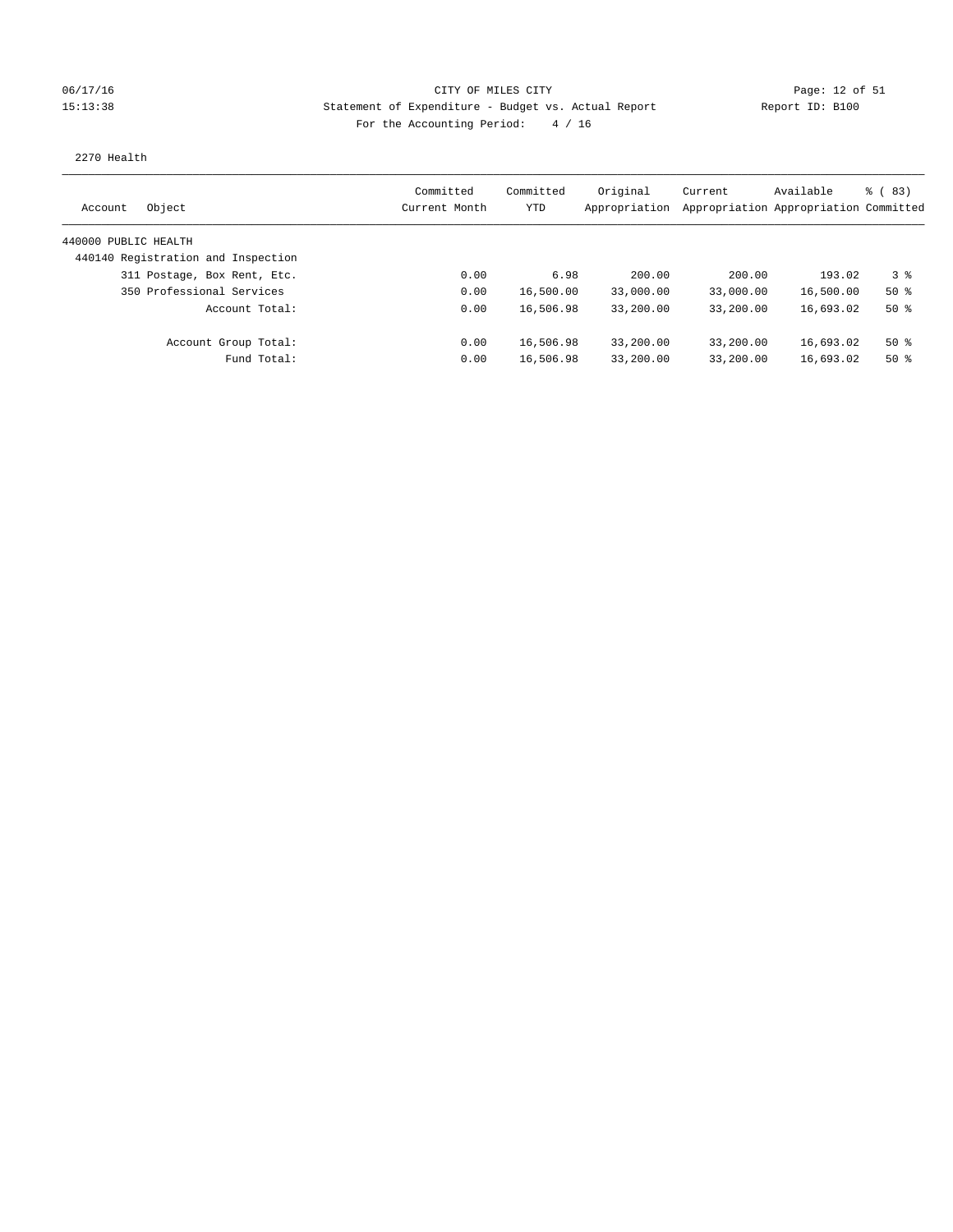# 06/17/16 Page: 13 of 51 15:13:38 Statement of Expenditure - Budget vs. Actual Report Report ID: B100 For the Accounting Period: 4 / 16

2310 TIFD-Downtown

| Account | Object                              | Committed<br>Current Month | Committed<br><b>YTD</b> | Original<br>Appropriation | Current | Available<br>Appropriation Appropriation Committed | % (83)              |
|---------|-------------------------------------|----------------------------|-------------------------|---------------------------|---------|----------------------------------------------------|---------------------|
|         | 460000 CULTURE AND RECREATION       |                            |                         |                           |         |                                                    |                     |
|         | 460462 Urban Renewal District       |                            |                         |                           |         |                                                    |                     |
|         | 111 Salaries and Wages - Permanent  | 0.00                       | 0.00                    | 0.00                      | 1.00    | 1.00                                               | နွ                  |
|         | 131 VACATION                        | 0.00                       | 0.00                    | 0.00                      | 1.00    | 1.00                                               | ి                   |
|         | 132 SICK LEAVE                      | 0.00                       | 0.00                    | 0.00                      | 1.00    | 1.00                                               | ್ಠಿ                 |
|         | 133 OTHER LEAVE PAY                 | 0.00                       | 0.00                    | 0.00                      | 1.00    | 1.00                                               | နွ                  |
|         | 141 Unemployment Insurance          | 0.00                       | 0.00                    | 0.00                      | 1.00    | 1.00                                               | ి                   |
|         | 142 Workers' Compensation           | 0.00                       | 0.00                    | 0.00                      | 1.00    | 1.00                                               | ి                   |
|         | 143 Health Insurance                | 0.00                       | 0.00                    | 0.00                      | 1.00    | 1.00                                               | နွ                  |
|         | 144 FICA                            | 0.00                       | 0.00                    | 0.00                      | 1.00    | 1.00                                               | ి                   |
|         | 145 PERS                            | 0.00                       | 0.00                    | 0.00                      | 1.00    | 1.00                                               | နွ                  |
|         | 210 Office Supplies and Materials   | 0.00                       | 0.00                    | 0.00                      | 1.00    | 1.00                                               | နွ                  |
|         | 220 Operating Expenses              | 73.72                      | 73.72                   | 0.00                      | 1.00    | $-72.72$                                           | $***$ $\frac{6}{6}$ |
|         | 320 Printing, Duplicating, Typing & | 0.00                       | 0.00                    | 0.00                      | 1.00    | 1.00                                               | ႜ                   |
|         | 330 Publicity, Subscriptions & Dues | 0.00                       | 0.00                    | 0.00                      | 1.00    | 1.00                                               | နွ                  |
|         | 345 Telephone                       | 0.00                       | 0.00                    | 0.00                      | 1.00    | 1.00                                               | ి                   |
|         | 347 Internet                        | 0.00                       | 0.00                    | 0.00                      | 1.00    | 1.00                                               | နွ                  |
|         | 350 Professional Services           | 750.00                     | 750.00                  | 0.00                      | 1.00    | $-749.00$                                          | $***$ $\frac{6}{6}$ |
|         | 360 Contr R & M                     | 0.00                       | 0.00                    | 0.00                      | 1.00    | 1.00                                               | နွ                  |
|         | 370 Travel                          | 0.00                       | 0.00                    | 0.00                      | 1.00    | 1.00                                               | ႜ                   |
|         | Account Total:                      | 823.72                     | 823.72                  | 0.00                      | 18.00   | $-805.72$                                          | $***$ $8$           |
|         | Account Group Total:                | 823.72                     | 823.72                  | 0.00                      | 18.00   | $-805.72$                                          | $***$ 2             |
|         | Fund Total:                         | 823.72                     | 823.72                  | 0.00                      | 18.00   | $-805.72$                                          | $***$ $%$           |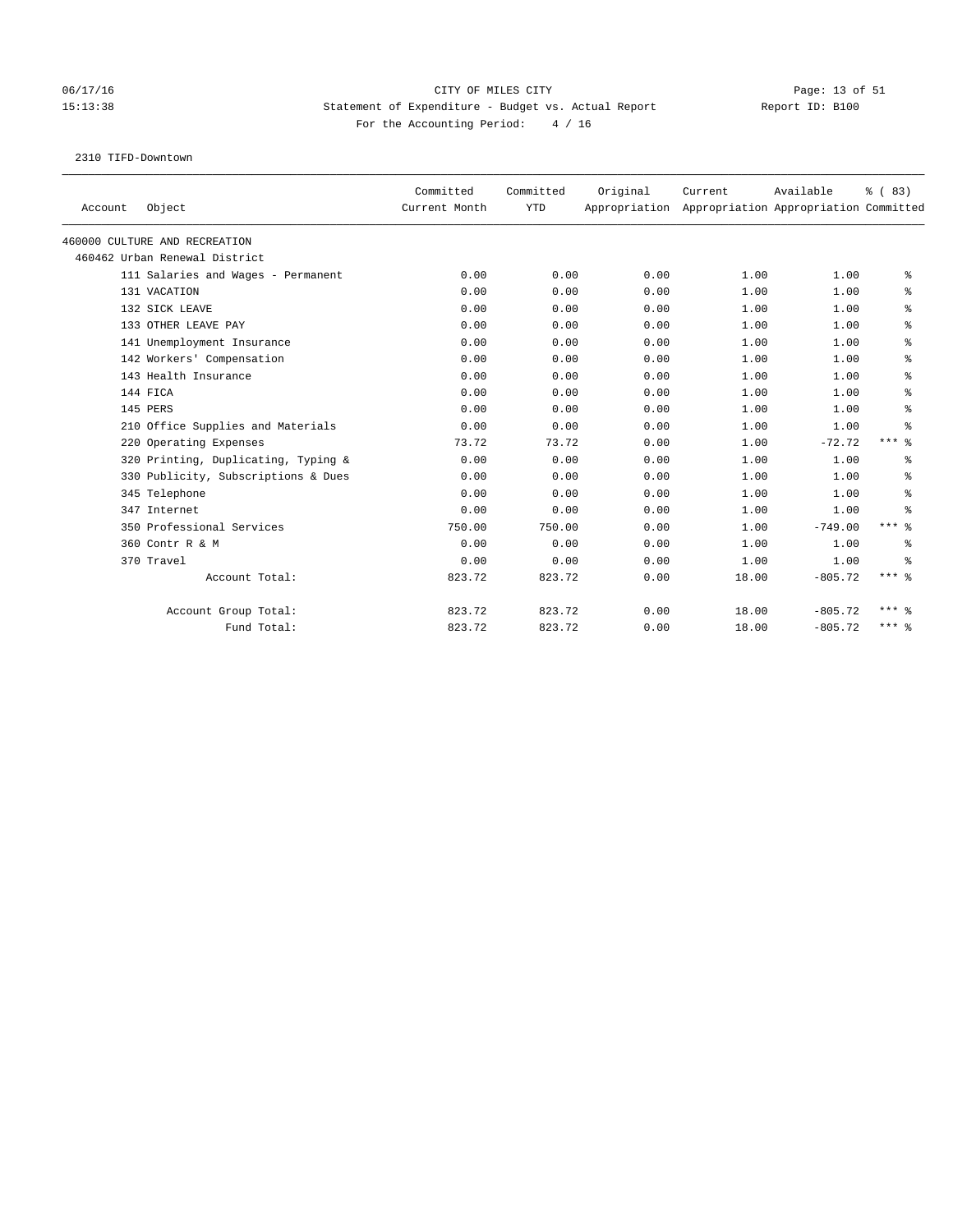# 06/17/16 Page: 14 of 51 15:13:38 Statement of Expenditure - Budget vs. Actual Report Report ID: B100 For the Accounting Period: 4 / 16

2350 Local Government/Study Commission

| Object<br>Account                    | Committed<br>Current Month | Committed<br>YTD | Original<br>Appropriation | Current   | Available<br>Appropriation Appropriation Committed | % (83)          |
|--------------------------------------|----------------------------|------------------|---------------------------|-----------|----------------------------------------------------|-----------------|
| 410000 GENERAL GOVERNMENT            |                            |                  |                           |           |                                                    |                 |
| 410130 Committees and Special Bodies |                            |                  |                           |           |                                                    |                 |
| 210 Office Supplies and Materials    | 0.00                       | 0.00             | 500.00                    | 500.00    | 500.00                                             | ႜ               |
| 220 Operating Expenses               | 0.00                       | 57.19            | 325.00                    | 325.00    | 267.81                                             | 18 <sup>8</sup> |
| 311 Postage, Box Rent, Etc.          | 0.00                       | 0.00             | 1,000.00                  | 1,000.00  | 1,000.00                                           | ႜ               |
| 320 Printing, Duplicating, Typing &  | 0.00                       | 0.00             | 500.00                    | 500.00    | 500.00                                             | နွ              |
| 350 Professional Services            | 0.00                       | 0.00             | 8,142.00                  | 8,142.00  | 8,142.00                                           | ÷.              |
| 370 Travel                           | 0.00                       | 466.24           | 1,272.00                  | 1,272.00  | 805.76                                             | 378             |
| Account Total:                       | 0.00                       | 523.43           | 11,739.00                 | 11,739.00 | 11,215.57                                          | $4\degree$      |
| Account Group Total:                 | 0.00                       | 523.43           | 11,739.00                 | 11,739.00 | 11,215.57                                          | $4\degree$      |
| Fund Total:                          | 0.00                       | 523.43           | 11,739.00                 | 11,739.00 | 11,215.57                                          | $4\degree$      |
|                                      |                            |                  |                           |           |                                                    |                 |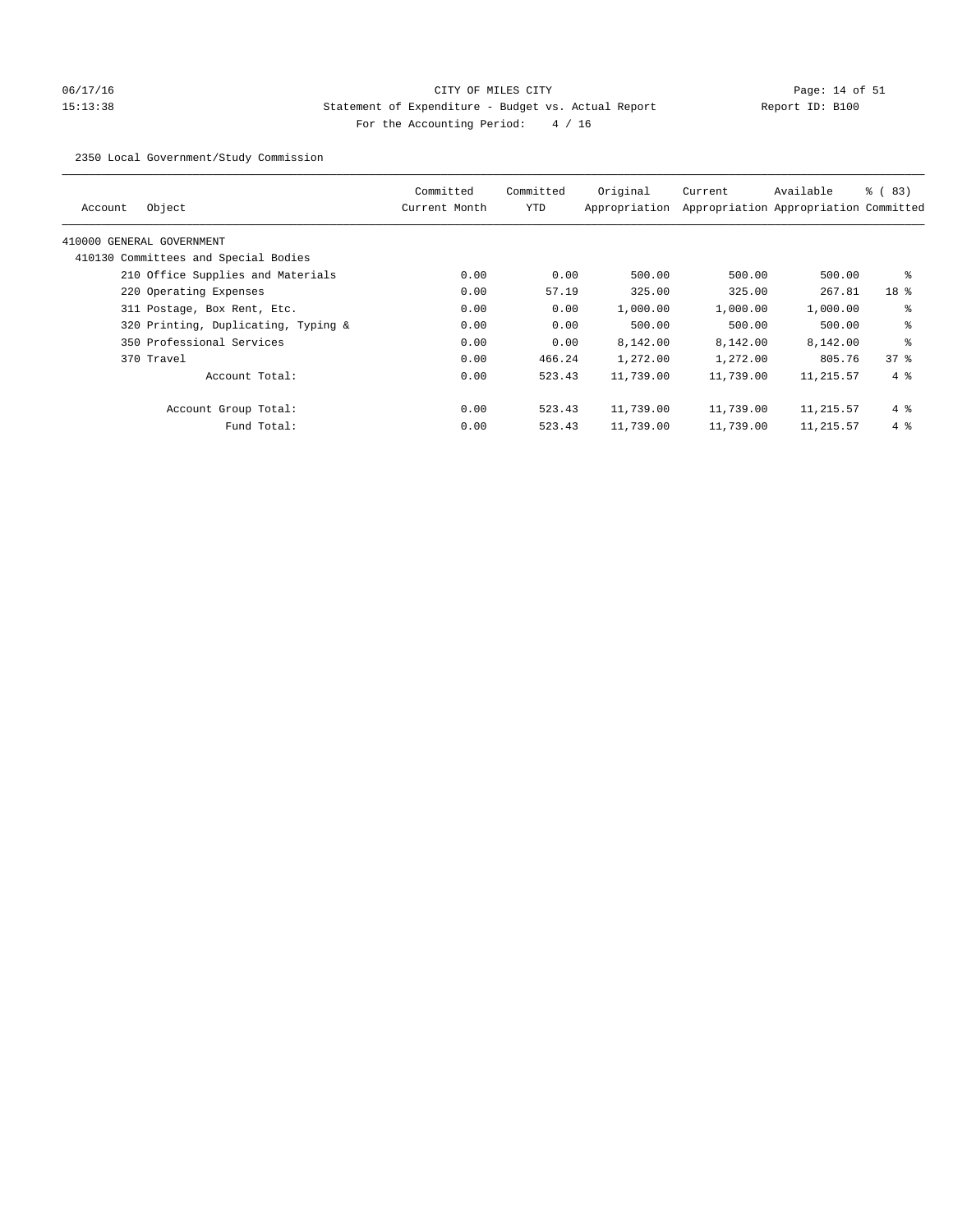# 06/17/16 Page: 15 of 51 Page: 15 of 51 15:13:38 Statement of Expenditure - Budget vs. Actual Report Report ID: B100 For the Accounting Period: 4 / 16

2372 Permissive Medical Levy

| Object<br>Account                        | Committed<br>Current Month | Committed<br>YTD | Original<br>Appropriation | Current    | Available<br>Appropriation Appropriation Committed | $\frac{3}{2}$ (83) |
|------------------------------------------|----------------------------|------------------|---------------------------|------------|----------------------------------------------------|--------------------|
| 520000 OTHER FINANCING USES              |                            |                  |                           |            |                                                    |                    |
| 521000 Interfund Operating Transfers Out |                            |                  |                           |            |                                                    |                    |
| 820 Transfers to Other Funds             | 0.00                       | 83,405.00        | 166,810.00                | 166,810.00 | 83,405.00                                          | 50%                |
| Account Total:                           | 0.00                       | 83,405.00        | 166,810.00                | 166,810.00 | 83,405.00                                          | $50*$              |
| Account Group Total:                     | 0.00                       | 83,405.00        | 166,810.00                | 166,810.00 | 83,405.00                                          | $50*$              |
| Fund Total:                              | 0.00                       | 83,405.00        | 166,810.00                | 166,810.00 | 83,405.00                                          | $50*$              |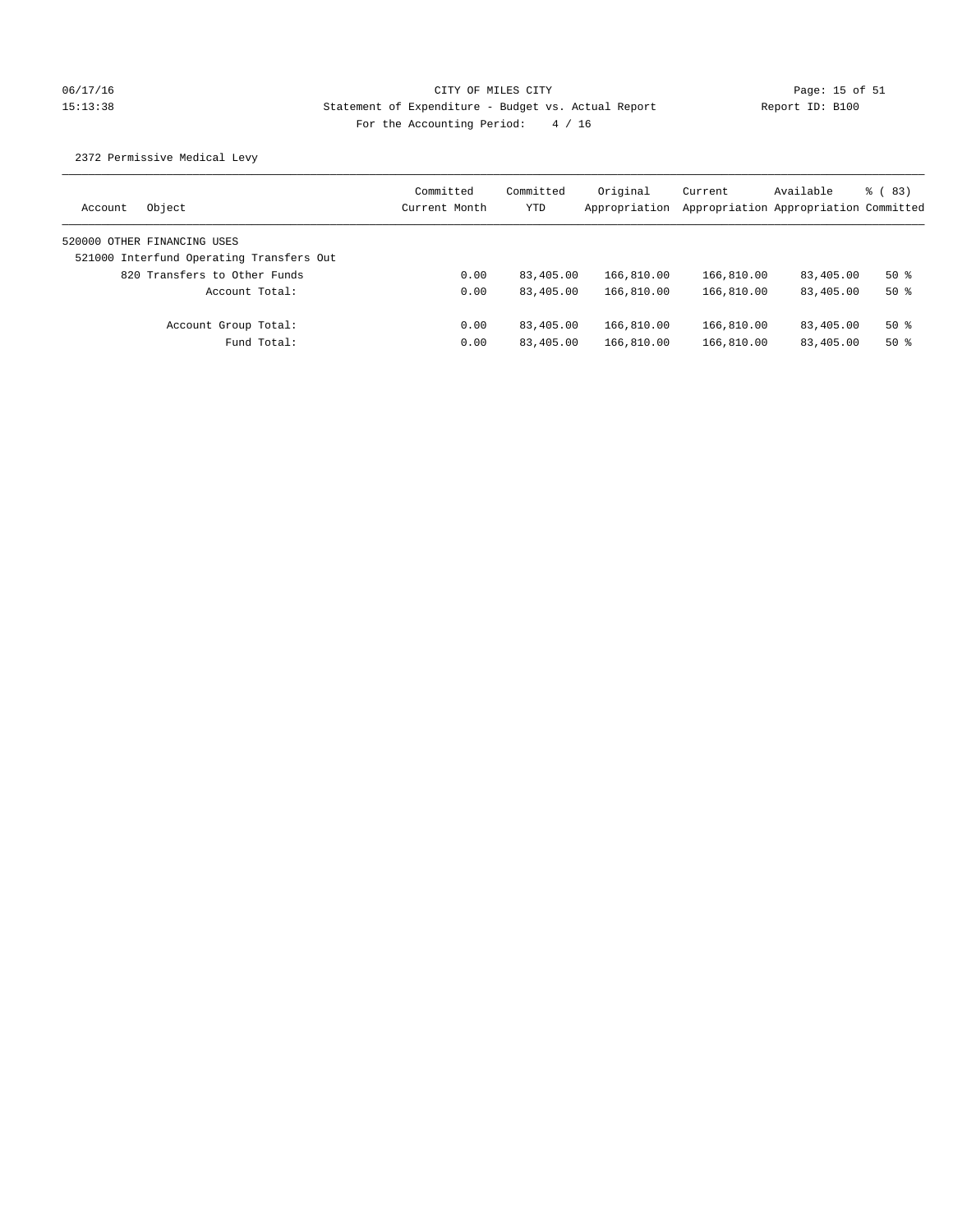#### 06/17/16 CITY OF MILES CITY Page: 16 of 51 15:13:38 Statement of Expenditure - Budget vs. Actual Report Report ID: B100 For the Accounting Period: 4 / 16

2394 BUILDING CODE ENFORCEMENT

|                      |                                          | Committed     | Committed  | Original   | Current                                             | Available    | % (83)          |
|----------------------|------------------------------------------|---------------|------------|------------|-----------------------------------------------------|--------------|-----------------|
| Account              | Object                                   | Current Month | <b>YTD</b> |            | Appropriation Appropriation Appropriation Committed |              |                 |
| 420000 PUBLIC SAFETY |                                          |               |            |            |                                                     |              |                 |
|                      | 420531 Building Inspection               |               |            |            |                                                     |              |                 |
|                      | 111 Salaries and Wages - Permanent       | 591.12        | 5,501.99   | 8,700.00   | 8,700.00                                            | 3,198.01     | 63 %            |
|                      | 121 OVERTIME-PERMANENT                   | 21.90         | 109.52     | 150.00     | 150.00                                              | 40.48        | 73 %            |
|                      | 131 VACATION                             | 44.17         | 541.35     | 500.00     | 500.00                                              | $-41.35$     | 108 %           |
|                      | 132 SICK LEAVE                           | 0.00          | 421.95     | 300.00     | 300.00                                              | $-121.95$    | 141 %           |
|                      | 133 OTHER LEAVE PAY                      | 0.00          | 0.00       | 493.00     | 493.00                                              | 493.00       | $\epsilon$      |
|                      | 141 Unemployment Insurance               | 0.99          | 9.95       | 15.00      | 15.00                                               | 5.05         | 66 %            |
|                      | 142 Workers' Compensation                | 21.81         | 220.22     | 383.00     | 383.00                                              | 162.78       | 57%             |
|                      | 143 Health Insurance                     | 128.77        | 1,287.62   | 1,931.00   | 1,931.00                                            | 643.38       | 67 %            |
|                      | 144 FICA                                 | 50.24         | 504.93     | 776.00     | 776.00                                              | 271.07       | 65 %            |
|                      | 145 PERS                                 | 54.34         | 543.72     | 839.00     | 839.00                                              | 295.28       | 65 %            |
|                      | 196 CLOTHING ALLOTMENT                   | 0.00          | 30.00      | 30.00      | 30.00                                               | 0.00         | 100 %           |
|                      | 210 Office Supplies and Materials        | 157.21        | 311.12     | 4,000.00   | 4,000.00                                            | 3,688.88     | 8 %             |
|                      | 214 Small Items of Equipment             | 0.00          | 1,871.45   | 15,000.00  | 15,000.00                                           | 13, 128.55   | $12*$           |
|                      | 220 Operating Expenses                   | 230.44        | 584.19     | 0.00       | 0.00                                                | $-584.19$    | နွ              |
|                      | 311 Postage, Box Rent, Etc.              | 20.87         | 175.74     | 300.00     | 300.00                                              | 124.26       | 59 %            |
|                      | 320 Printing, Duplicating, Typing &      | 177.88        | 201.88     | 350.00     | 350.00                                              | 148.12       | 58 %            |
|                      | 330 Publicity, Subscriptions & Dues      | 0.00          | 0.00       | 500.00     | 500.00                                              | 500.00       | $\,$ $\,$ $\,$  |
|                      | 334 Memberships, Registrations & Dues    | 0.00          | 185.00     | 300.00     | 300.00                                              | 115.00       | 62 %            |
|                      | 345 Telephone                            | 26.36         | 263.60     | 400.00     | 400.00                                              | 136.40       | 66 %            |
|                      | 347 Internet                             | 0.00          | 0.00       | 200.00     | 200.00                                              | 200.00       | $\rm ^{9}$      |
|                      | 350 Professional Services                | 3,658.60      | 71,910.93  | 80,000.00  | 80,000.00                                           | 8,089.07     | 90%             |
|                      | 360 Contr R & M                          | 155.18        | 1,173.73   | 0.00       | 0.00                                                | $-1, 173.73$ | $\epsilon$      |
|                      | 380 Training Services                    | 0.00          | 75.00      | 1,500.00   | 1,500.00                                            | 1,425.00     | 5 <sup>°</sup>  |
|                      | 382 Books                                | 23.00         | 243.00     | 2,000.00   | 2,000.00                                            | 1,757.00     | $12*$           |
|                      | 540 Special Assessments                  | 0.00          | 326.00     | 800.00     | 800.00                                              | 474.00       | 41 %            |
|                      | Account Total:                           | 5,362.88      | 86, 492.89 | 119,467.00 | 119,467.00                                          | 32,974.11    | 72 %            |
|                      | Account Group Total:                     | 5,362.88      | 86,492.89  | 119,467.00 | 119,467.00                                          | 32,974.11    | $72$ $%$        |
| 510000 MISCELLANEOUS |                                          |               |            |            |                                                     |              |                 |
|                      | 510330 Comprehensive Liability Insurance |               |            |            |                                                     |              |                 |
|                      | 513 Liability                            | 0.00          | 88.33      | 89.00      | 89.00                                               | 0.67         | 99 %            |
|                      | Account Total:                           | 0.00          | 88.33      | 89.00      | 89.00                                               | 0.67         | 99 <sup>8</sup> |
|                      | Account Group Total:                     | 0.00          | 88.33      | 89.00      | 89.00                                               | 0.67         | 99 <sup>8</sup> |
|                      | 520000 OTHER FINANCING USES              |               |            |            |                                                     |              |                 |
|                      | 521000 Interfund Operating Transfers Out |               |            |            |                                                     |              |                 |
|                      | 820 Transfers to Other Funds             | 559.11        | 5,031.99   | 6,710.00   | 6,710.00                                            | 1,678.01     | 75 %            |
|                      | Account Total:                           | 559.11        | 5,031.99   | 6,710.00   | 6,710.00                                            | 1,678.01     | 75 %            |
|                      | Account Group Total:                     | 559.11        | 5,031.99   | 6,710.00   | 6,710.00                                            | 1,678.01     | 75 %            |
|                      | Fund Total:                              | 5,921.99      | 91,613.21  | 126,266.00 | 126,266.00                                          | 34,652.79    | 73 %            |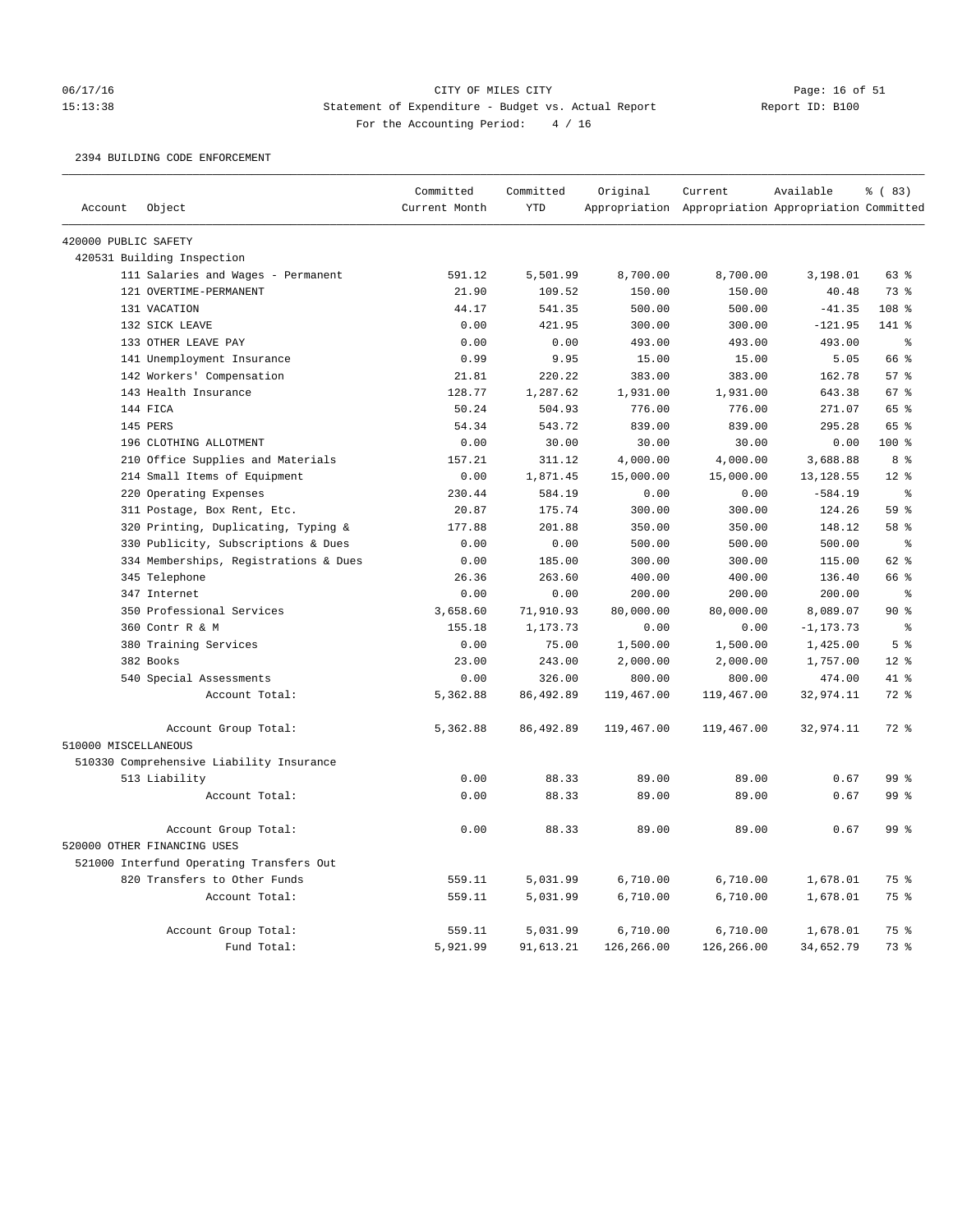### 06/17/16 Page: 17 of 51 Page: 17 of 51 15:13:38 Statement of Expenditure - Budget vs. Actual Report Report ID: B100 For the Accounting Period: 4 / 16

## 2400 LTG M D#165-(Gen City)

| Object<br>Account                        | Committed<br>Current Month | Committed<br><b>YTD</b> | Original<br>Appropriation | Current    | Available<br>Appropriation Appropriation Committed | <sub>ර</sub> ි ( 83 ) |
|------------------------------------------|----------------------------|-------------------------|---------------------------|------------|----------------------------------------------------|-----------------------|
| 430000 Public Works                      |                            |                         |                           |            |                                                    |                       |
| 430263 STREET LIGHTING                   |                            |                         |                           |            |                                                    |                       |
| 341 Electric Utility Services            | 14,080.79                  | 110,878.03              | 117,500.00                | 117,500.00 | 6,621.97                                           | $94$ $%$              |
| 533 Machinery and Equipment Rental       | 0.00                       | 18,984.10               | 47,000.00                 | 47,000.00  | 28,015.90                                          | $40*$                 |
| Account Total:                           | 14,080.79                  | 129,862.13              | 164,500.00                | 164,500.00 | 34,637.87                                          | 79 %                  |
| Account Group Total:                     | 14,080.79                  | 129,862.13              | 164,500.00                | 164,500.00 | 34,637.87                                          | 79 %                  |
| 520000 OTHER FINANCING USES              |                            |                         |                           |            |                                                    |                       |
| 521000 Interfund Operating Transfers Out |                            |                         |                           |            |                                                    |                       |
| 820 Transfers to Other Funds             | 0.00                       | 0.00                    | 1,000.00                  | 1,000.00   | 1,000.00                                           | နွ                    |
| Account Total:                           | 0.00                       | 0.00                    | 1,000.00                  | 1,000.00   | 1,000.00                                           | ి                     |
| Account Group Total:                     | 0.00                       | 0.00                    | 1,000.00                  | 1,000.00   | 1,000.00                                           | နွ                    |
| Fund Total:                              | 14,080.79                  | 129,862.13              | 165,500.00                | 165,500.00 | 35,637.87                                          | 78 %                  |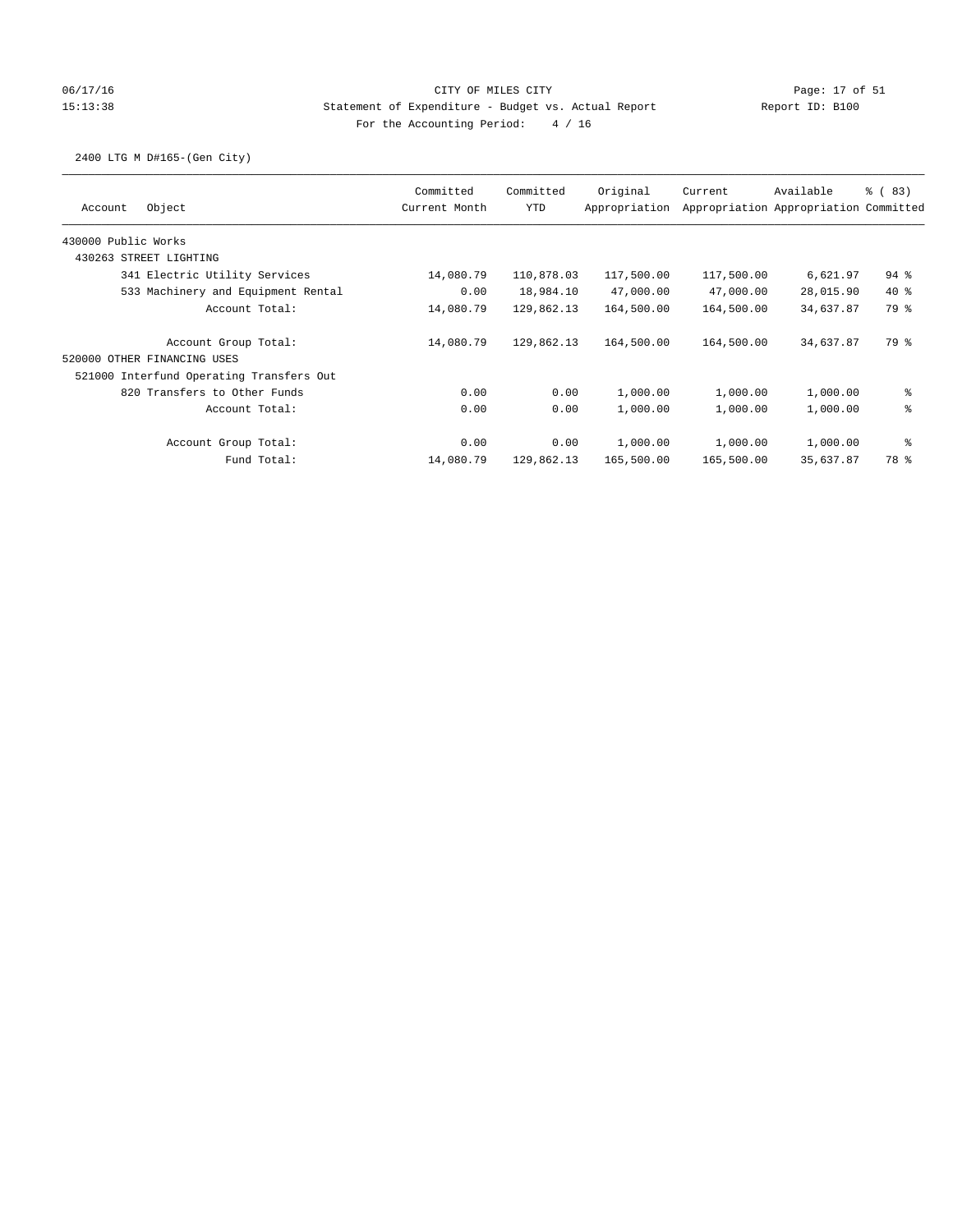### 06/17/16 Page: 18 of 51 Page: 18 of 51 15:13:38 Statement of Expenditure - Budget vs. Actual Report Report ID: B100 For the Accounting Period: 4 / 16

### 2420 LTG M D#167-(MilesAddn Etc)

|                                          | Committed     | Committed  | Original      | Current   | Available                             | % (83)   |
|------------------------------------------|---------------|------------|---------------|-----------|---------------------------------------|----------|
| Object<br>Account                        | Current Month | YTD        | Appropriation |           | Appropriation Appropriation Committed |          |
| 430000 Public Works                      |               |            |               |           |                                       |          |
| 430263 STREET LIGHTING                   |               |            |               |           |                                       |          |
| 341 Electric Utility Services            | 2,358.17      | 21,552.67  | 23,280.00     | 23,280.00 | 1,727.33                              | $93$ $%$ |
| 360 Contr R & M                          | 0.00          | 0.00       | 9,000.00      | 9,000.00  | 9,000.00                              | る        |
| 533 Machinery and Equipment Rental       | 0.00          | 2,709.00   | 0.00          | 0.00      | $-2,709.00$                           | る        |
| Account Total:                           | 2,358.17      | 24, 261.67 | 32,280.00     | 32,280.00 | 8,018.33                              | 75 %     |
| Account Group Total:                     | 2,358.17      | 24, 261.67 | 32,280.00     | 32,280.00 | 8,018.33                              | 75 %     |
| 520000 OTHER FINANCING USES              |               |            |               |           |                                       |          |
| 521000 Interfund Operating Transfers Out |               |            |               |           |                                       |          |
| 820 Transfers to Other Funds             | 0.00          | 0.00       | 1,000.00      | 1,000.00  | 1,000.00                              | ి        |
| Account Total:                           | 0.00          | 0.00       | 1,000.00      | 1,000.00  | 1,000.00                              | 昙        |
| Account Group Total:                     | 0.00          | 0.00       | 1,000.00      | 1,000.00  | 1,000.00                              | နွ       |
| Fund Total:                              | 2,358.17      | 24, 261.67 | 33,280.00     | 33,280.00 | 9,018.33                              | 73 %     |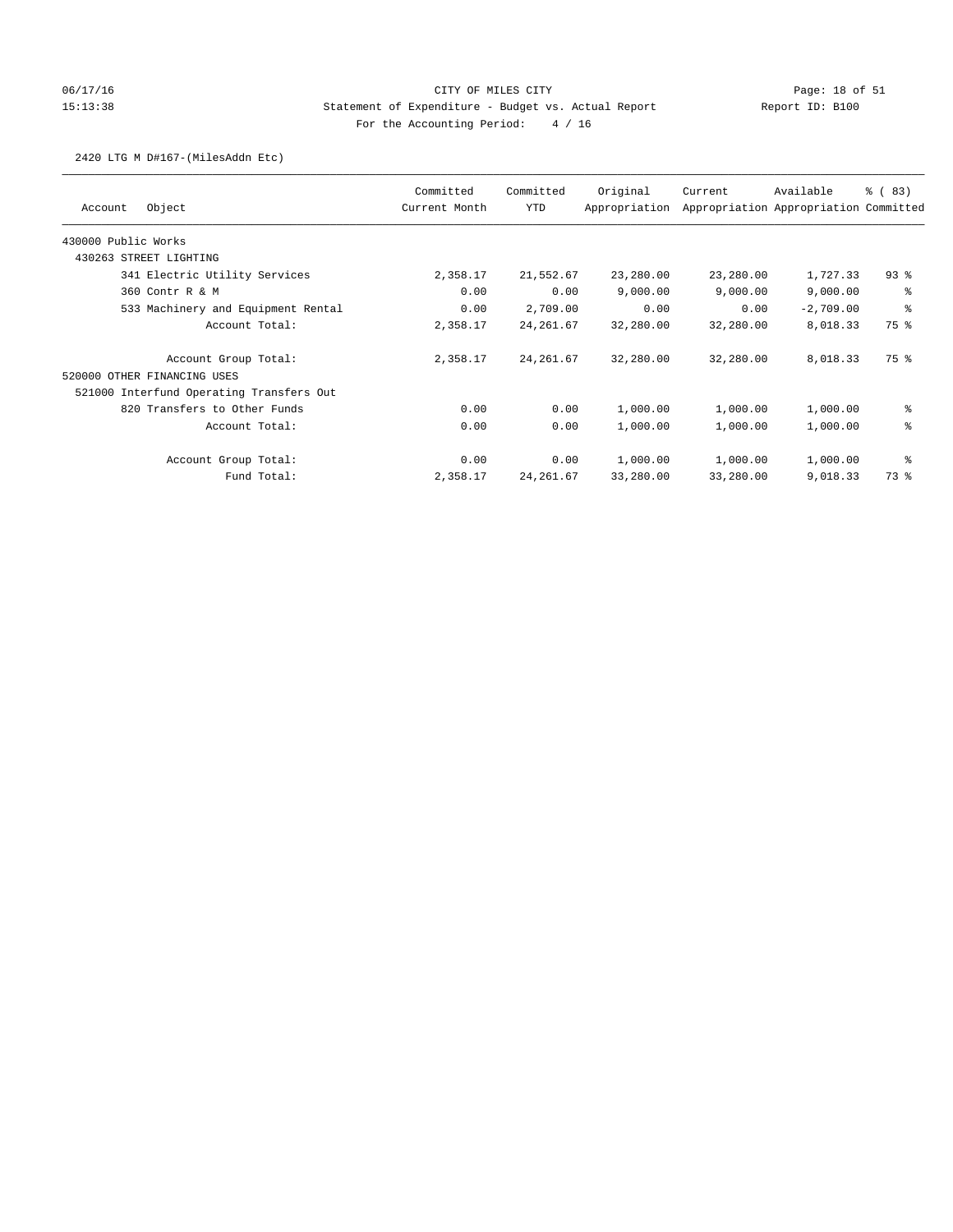# 06/17/16 Page: 19 of 51 Page: 19 of 51 15:13:38 Statement of Expenditure - Budget vs. Actual Report Report ID: B100 For the Accounting Period: 4 / 16

### 2430 LTG M D#171-(Balsam Est)

| Object<br>Account                        | Committed<br>Current Month | Committed<br><b>YTD</b> | Original<br>Appropriation | Current  | Available<br>Appropriation Appropriation Committed | % (83)  |
|------------------------------------------|----------------------------|-------------------------|---------------------------|----------|----------------------------------------------------|---------|
| 430000 Public Works                      |                            |                         |                           |          |                                                    |         |
| 430263 STREET LIGHTING                   |                            |                         |                           |          |                                                    |         |
| 230 Repair and Maintenance Supplies      | 0.00                       | 615.38                  | 600.00                    | 600.00   | $-15.38$                                           | $103$ % |
| 341 Electric Utility Services            | 257.43                     | 1,381.22                | 1,801.00                  | 1,801.00 | 419.78                                             | 77 %    |
| 360 Contr R & M                          | 0.00                       | 1,101.00                | 1,100.00                  | 1,100.00 | $-1.00$                                            | $100*$  |
| Account Total:                           | 257.43                     | 3,097.60                | 3,501.00                  | 3,501.00 | 403.40                                             | 88 %    |
| Account Group Total:                     | 257.43                     | 3,097.60                | 3,501.00                  | 3,501.00 | 403.40                                             | 88 %    |
| 520000 OTHER FINANCING USES              |                            |                         |                           |          |                                                    |         |
| 521000 Interfund Operating Transfers Out |                            |                         |                           |          |                                                    |         |
| 820 Transfers to Other Funds             | 0.00                       | 0.00                    | 1,000.00                  | 1,000.00 | 1,000.00                                           | နွ      |
| Account Total:                           | 0.00                       | 0.00                    | 1,000.00                  | 1,000.00 | 1,000.00                                           | ి       |
| Account Group Total:                     | 0.00                       | 0.00                    | 1,000.00                  | 1,000.00 | 1,000.00                                           | နွ      |
| Fund Total:                              | 257.43                     | 3,097.60                | 4,501.00                  | 4,501.00 | 1,403.40                                           | 69 %    |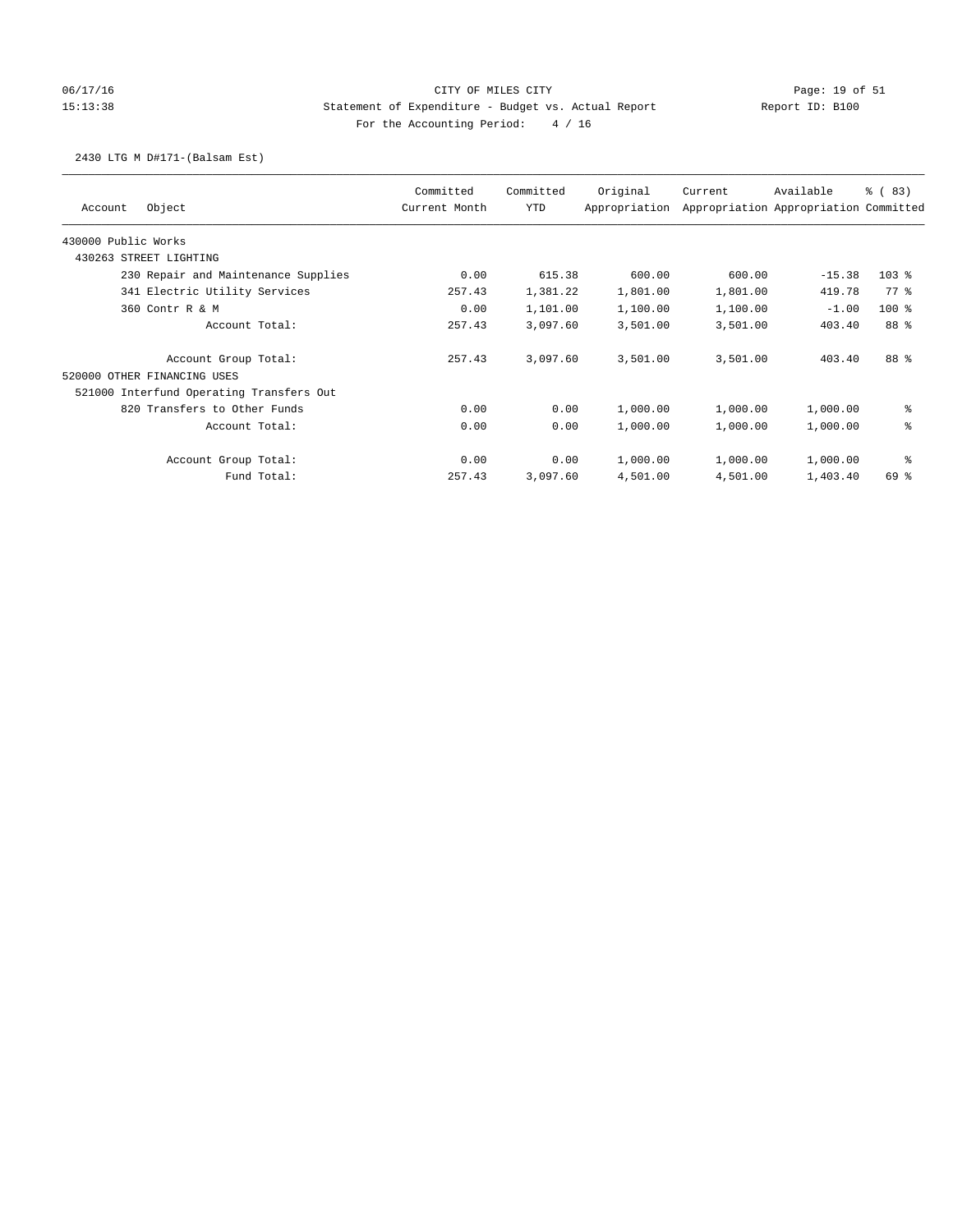## 06/17/16 Page: 20 of 51 Page: 20 of 51 15:13:38 Statement of Expenditure - Budget vs. Actual Report Report ID: B100 For the Accounting Period: 4 / 16

# 2440 LTG M D#172-(Main Str)

|                                          | Committed     | Committed  | Original      | Current   | Available                             | % (83)          |
|------------------------------------------|---------------|------------|---------------|-----------|---------------------------------------|-----------------|
| Object<br>Account                        | Current Month | <b>YTD</b> | Appropriation |           | Appropriation Appropriation Committed |                 |
| 430000 Public Works                      |               |            |               |           |                                       |                 |
| 430263 STREET LIGHTING                   |               |            |               |           |                                       |                 |
| 230 Repair and Maintenance Supplies      | 0.00          | 791.73     | 3,000.00      | 3,000.00  | 2,208.27                              | $26$ %          |
| 341 Electric Utility Services            | 1,106.80      | 11,524.81  | 14,890.00     | 14,890.00 | 3,365.19                              | 77.8            |
| 360 Contr R & M                          | 0.00          | 663.00     | 1,700.00      | 1,700.00  | 1,037.00                              | 39 <sup>8</sup> |
| Account Total:                           | 1,106.80      | 12,979.54  | 19,590.00     | 19,590.00 | 6,610.46                              | 66 %            |
| Account Group Total:                     | 1,106.80      | 12,979.54  | 19,590.00     | 19,590.00 | 6,610.46                              | 66 %            |
| 520000 OTHER FINANCING USES              |               |            |               |           |                                       |                 |
| 521000 Interfund Operating Transfers Out |               |            |               |           |                                       |                 |
| 820 Transfers to Other Funds             | 0.00          | 0.00       | 1,000.00      | 1,000.00  | 1,000.00                              | နွ              |
| Account Total:                           | 0.00          | 0.00       | 1,000.00      | 1,000.00  | 1,000.00                              | ి               |
| Account Group Total:                     | 0.00          | 0.00       | 1,000.00      | 1,000.00  | 1,000.00                              | နွ              |
| Fund Total:                              | 1,106.80      | 12,979.54  | 20,590.00     | 20,590.00 | 7,610.46                              | $63$ $%$        |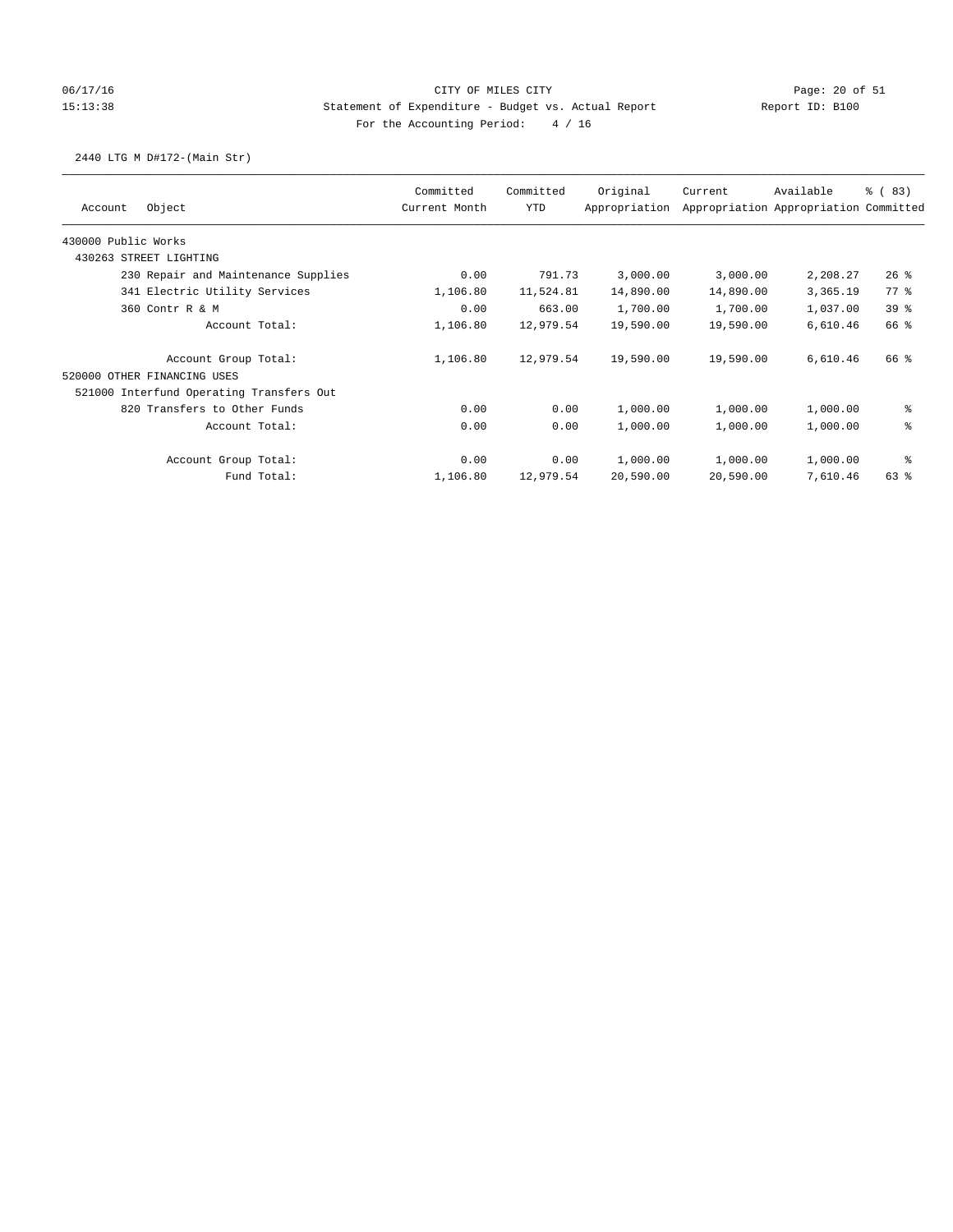# 06/17/16 Page: 21 of 51 Page: 21 of 51 15:13:38 Statement of Expenditure - Budget vs. Actual Report Report ID: B100 For the Accounting Period: 4 / 16

## 2450 LTG M D#195-(SG-Trico)

| Object<br>Account                        | Committed<br>Current Month | Committed<br>YTD | Original<br>Appropriation | Current  | Available<br>Appropriation Appropriation Committed | <sub>ර</sub> ි (83) |
|------------------------------------------|----------------------------|------------------|---------------------------|----------|----------------------------------------------------|---------------------|
| 430000 Public Works                      |                            |                  |                           |          |                                                    |                     |
| 430263 STREET LIGHTING                   |                            |                  |                           |          |                                                    |                     |
| 341 Electric Utility Services            | 401.84                     | 4,062.30         | 5,505.00                  | 5,505.00 | 1,442.70                                           | 74 %                |
| Account Total:                           | 401.84                     | 4,062.30         | 5,505.00                  | 5,505.00 | 1,442.70                                           | 74 %                |
| Account Group Total:                     | 401.84                     | 4,062.30         | 5,505.00                  | 5,505.00 | 1,442.70                                           | 74 %                |
| 520000 OTHER FINANCING USES              |                            |                  |                           |          |                                                    |                     |
| 521000 Interfund Operating Transfers Out |                            |                  |                           |          |                                                    |                     |
| 820 Transfers to Other Funds             | 0.00                       | 0.00             | 1,000.00                  | 1,000.00 | 1,000.00                                           | နွ                  |
| Account Total:                           | 0.00                       | 0.00             | 1,000.00                  | 1,000.00 | 1,000.00                                           | ి                   |
| Account Group Total:                     | 0.00                       | 0.00             | 1,000.00                  | 1,000.00 | 1,000.00                                           | ႜ                   |
| Fund Total:                              | 401.84                     | 4,062.30         | 6,505.00                  | 6,505.00 | 2,442.70                                           | $62$ $%$            |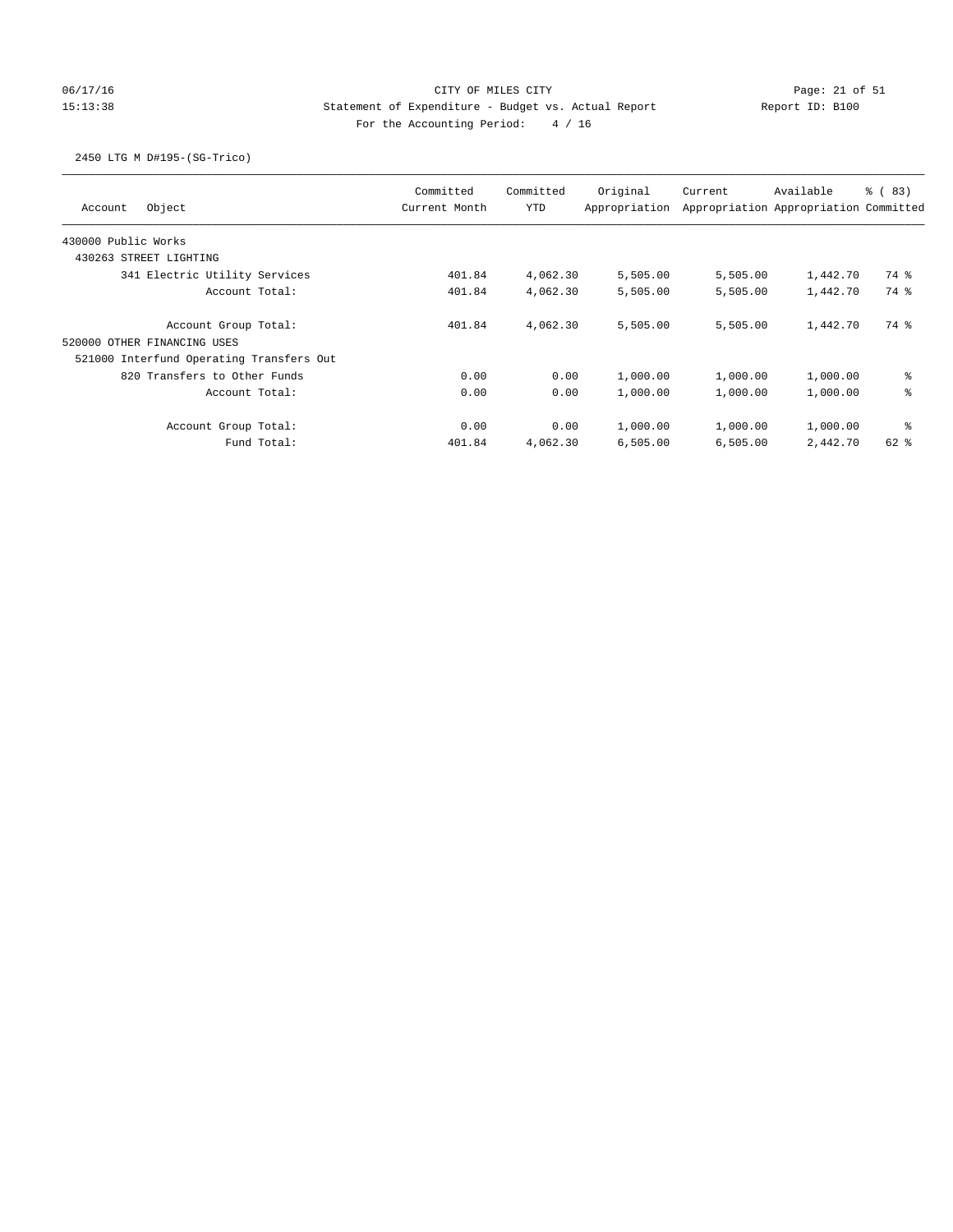# 06/17/16 Page: 22 of 51 15:13:38 Statement of Expenditure - Budget vs. Actual Report Report ID: B100 For the Accounting Period: 4 / 16

### 2470 LTG M D#202-(SG-MDU&NV)

| Object<br>Account                        | Committed<br>Current Month | Committed<br><b>YTD</b> | Original<br>Appropriation | Current  | Available<br>Appropriation Appropriation Committed | <sub>ර</sub> ි ( 83 ) |
|------------------------------------------|----------------------------|-------------------------|---------------------------|----------|----------------------------------------------------|-----------------------|
| 430000 Public Works                      |                            |                         |                           |          |                                                    |                       |
| 430263 STREET LIGHTING                   |                            |                         |                           |          |                                                    |                       |
| 341 Electric Utility Services            | 426.96                     | 4,667.95                | 3,809.00                  | 3,809.00 | $-858.95$                                          | $123$ $%$             |
| 533 Machinery and Equipment Rental       | 0.00                       | 912.36                  | 3,200.00                  | 3,200.00 | 2,287.64                                           | 29%                   |
| Account Total:                           | 426.96                     | 5,580.31                | 7,009.00                  | 7,009.00 | 1,428.69                                           | $80*$                 |
| Account Group Total:                     | 426.96                     | 5,580.31                | 7,009.00                  | 7,009.00 | 1,428.69                                           | $80*$                 |
| 520000<br>OTHER FINANCING USES           |                            |                         |                           |          |                                                    |                       |
| 521000 Interfund Operating Transfers Out |                            |                         |                           |          |                                                    |                       |
| 820 Transfers to Other Funds             | 0.00                       | 0.00                    | 1,000.00                  | 1,000.00 | 1,000.00                                           | နွ                    |
| Account Total:                           | 0.00                       | 0.00                    | 1,000.00                  | 1,000.00 | 1,000.00                                           | ి                     |
| Account Group Total:                     | 0.00                       | 0.00                    | 1,000.00                  | 1,000.00 | 1,000.00                                           | နွ                    |
| Fund Total:                              | 426.96                     | 5,580.31                | 8,009.00                  | 8,009.00 | 2,428.69                                           | 70 %                  |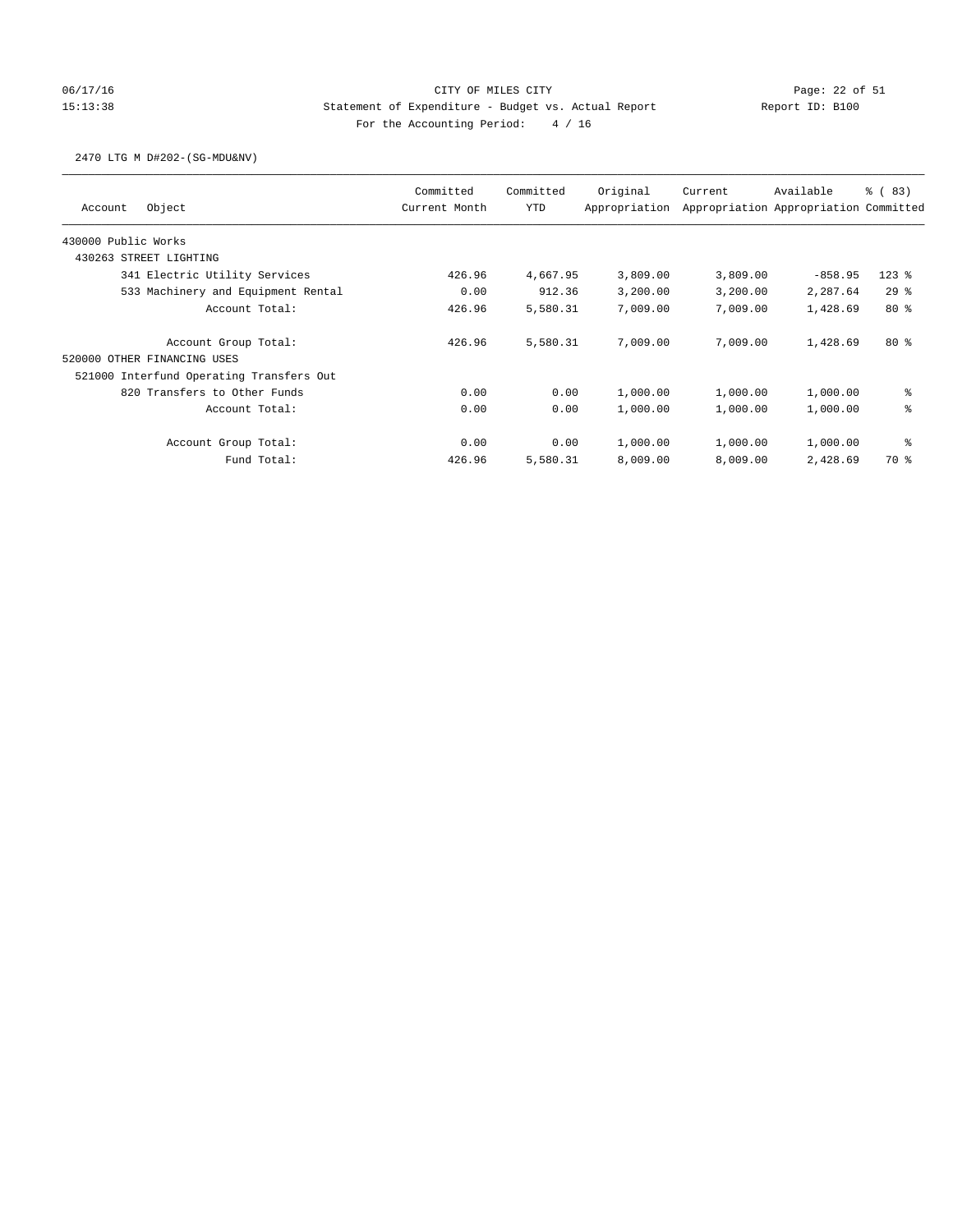# 06/17/16 Page: 23 of 51 15:13:38 Statement of Expenditure - Budget vs. Actual Report Report ID: B100 For the Accounting Period: 4 / 16

### 2480 LTG M M#173-(Milestown Estates)

| Object<br>Account                        | Committed<br>Current Month | Committed<br>YTD | Original<br>Appropriation | Current  | Available<br>Appropriation Appropriation Committed | % (83) |
|------------------------------------------|----------------------------|------------------|---------------------------|----------|----------------------------------------------------|--------|
| 430000 Public Works                      |                            |                  |                           |          |                                                    |        |
| 430263 STREET LIGHTING                   |                            |                  |                           |          |                                                    |        |
| 230 Repair and Maintenance Supplies      | 0.00                       | 34.62            | 460.00                    | 460.00   | 425.38                                             | 8 %    |
| 341 Electric Utility Services            | 99.48                      | 1,063.55         | 1,400.00                  | 1,400.00 | 336.45                                             | 76 %   |
| 360 Contr R & M                          | 0.00                       | 0.00             | 100.00                    | 100.00   | 100.00                                             | 昙      |
| Account Total:                           | 99.48                      | 1,098.17         | 1,960.00                  | 1,960.00 | 861.83                                             | 56%    |
| Account Group Total:                     | 99.48                      | 1,098.17         | 1,960.00                  | 1,960.00 | 861.83                                             | 56%    |
| 520000 OTHER FINANCING USES              |                            |                  |                           |          |                                                    |        |
| 521000 Interfund Operating Transfers Out |                            |                  |                           |          |                                                    |        |
| 820 Transfers to Other Funds             | 0.00                       | 0.00             | 250.00                    | 250.00   | 250.00                                             | ి      |
| Account Total:                           | 0.00                       | 0.00             | 250.00                    | 250.00   | 250.00                                             | ి      |
| Account Group Total:                     | 0.00                       | 0.00             | 250.00                    | 250.00   | 250.00                                             | る      |
| Fund Total:                              | 99.48                      | 1,098.17         | 2,210.00                  | 2,210.00 | 1,111.83                                           | $50*$  |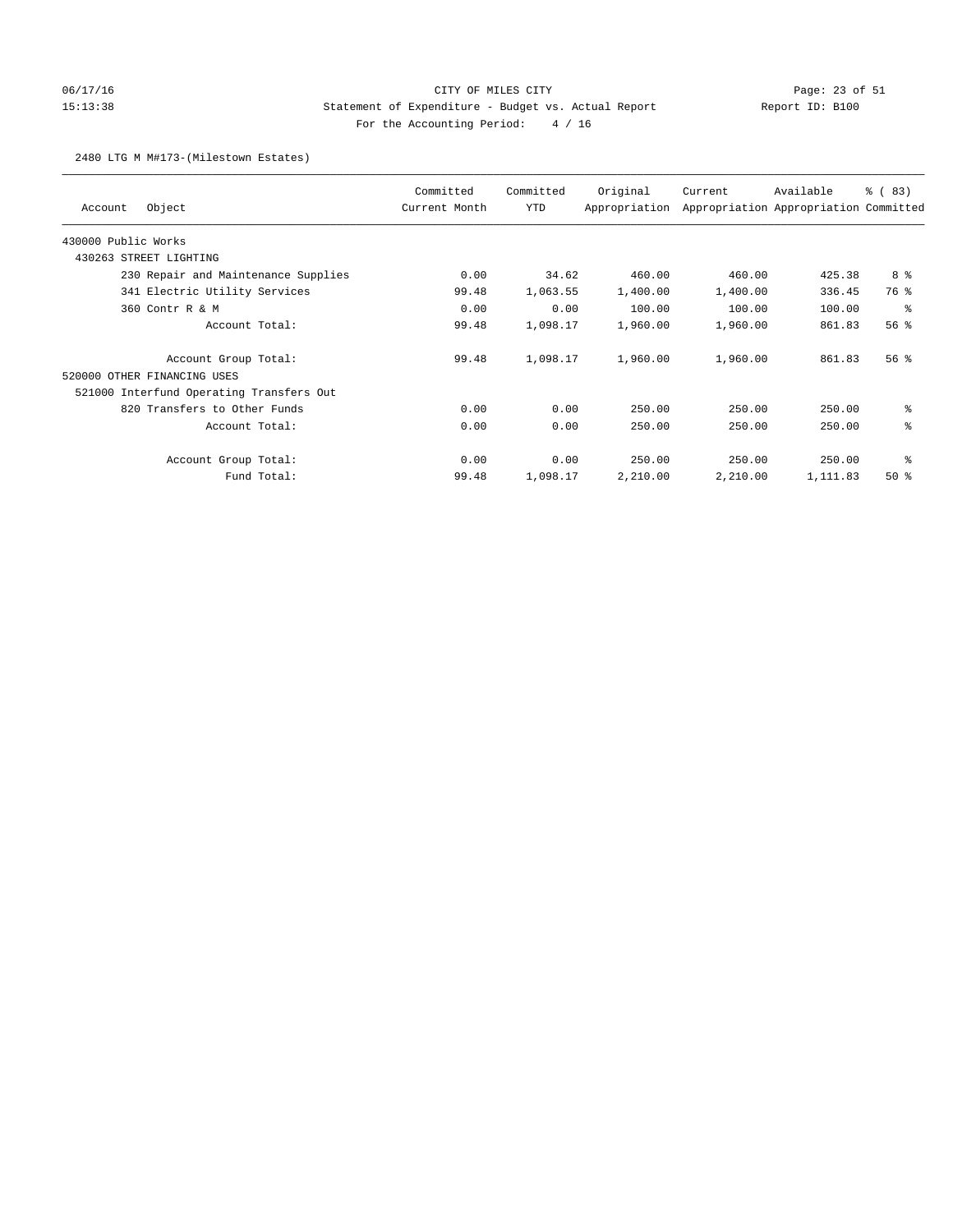# 06/17/16 Page: 24 of 51 15:13:38 Statement of Expenditure - Budget vs. Actual Report Report ID: B100 For the Accounting Period: 4 / 16

| Appropriation Appropriation Appropriation Committed<br>430000 Public Works<br>430220 Operations<br>111 Salaries and Wages - Permanent<br>17,623.95<br>165,778.66<br>230,608.00<br>230,608.00<br>64,829.34<br>72 %<br>34%<br>121 OVERTIME-PERMANENT<br>344.28<br>2,304.98<br>6,800.00<br>6,800.00<br>4,495.02<br>131 VACATION<br>315.81<br>11,252.29<br>10,000.00<br>10,000.00<br>$-1, 252.29$<br>$113*$<br>$262$ %<br>132 SICK LEAVE<br>480.73<br>13,084.85<br>5,000.00<br>5,000.00<br>$-8,084.85$<br>133 OTHER LEAVE PAY<br>0.00<br>4,000.00<br>4,000.00<br>0.00<br>4,000.00<br>ႜ<br>19 <sup>°</sup><br>134 HOLIDAY PAY<br>96.98<br>229.79<br>1,200.00<br>970.21<br>1,200.00<br>141 Unemployment Insurance<br>28.33<br>290.39<br>390.00<br>390.00<br>99.61<br>74 %<br>142 Workers' Compensation<br>1,049.37<br>10,886.73<br>12,880.00<br>12,880.00<br>1,993.27<br>85%<br>77.8<br>32,962.87<br>42,645.00<br>42,645.00<br>9,682.13<br>143 Health Insurance<br>3,296.18<br>144 FICA<br>71 %<br>1,382.40<br>14,191.20<br>19,850.00<br>19,850.00<br>5,658.80<br>145 PERS<br>1,559.86<br>15,932.27<br>21,459.00<br>21,459.00<br>5,526.73<br>74 %<br>96%<br>196 CLOTHING ALLOTMENT<br>0.00<br>768.00<br>800.00<br>800.00<br>32.00<br>62 %<br>210 Office Supplies and Materials<br>26.23<br>308.02<br>500.00<br>500.00<br>191.98<br>76 %<br>214 Small Items of Equipment<br>0.00<br>5,319.01<br>7,000.00<br>7,000.00<br>1,680.99<br>220 Operating Expenses<br>488.15<br>9,996.22<br>15,000.00<br>67%<br>15,000.00<br>5,003.78<br>222 Chemicals, Lab & Med Supplies<br>0.00<br>0.00<br>600.00<br>600.00<br>600.00<br>ႜ<br>48 %<br>226 Clothing and Uniforms<br>120.00<br>332.98<br>700.00<br>700.00<br>367.02<br>230 Repair and Maintenance Supplies<br>881.72<br>4,366.30<br>18,000.00<br>18,000.00<br>$24$ %<br>13,633.70<br>$52$ $%$<br>231 Gas, Oil, Diesel Fuel, Grease, etc.<br>3,359.68<br>18,583.76<br>36,000.00<br>36,000.00<br>17,416.24<br>241 Consumable Tools<br>0.00<br>0.00<br>50.00<br>50.00<br>50.00<br>ႜ<br>104 %<br>242 Sign Parts and Supplies<br>0.00<br>7,245.98<br>7,000.00<br>7,000.00<br>$-245.98$<br>26%<br>311 Postage, Box Rent, Etc.<br>0.00<br>19.52<br>75.00<br>75.00<br>55.48<br>320 Printing, Duplicating, Typing &<br>0.00<br>0.00<br>100.00<br>100.00<br>100.00<br>್ಠಿ<br>25%<br>330 Publicity, Subscriptions & Dues<br>0.00<br>175.26<br>700.00<br>700.00<br>524.74<br>331 Publication of Formal & Legal Notices<br>0.00<br>290.40<br>0.00<br>0.00<br>$-290.40$<br>နွ<br>60 %<br>334 Memberships, Registrations & Dues<br>0.00<br>151.20<br>250.00<br>250.00<br>98.80<br>341 Electric Utility Services<br>5,213.11<br>1,060.00<br>1,060.00<br>$-4, 153.11$<br>492 %<br>51.90<br>344 Gas Utility Service<br>$-700.25$<br>$167$ %<br>36.45<br>1,750.25<br>1,050.00<br>1,050.00<br>62 %<br>345 Telephone<br>165.28<br>1,236.79<br>2,000.00<br>2,000.00<br>763.21<br>346 Garbage Service<br>0.00<br>0.00<br>175.00<br>175.00<br>175.00<br>ႜ<br>347 Internet<br>0.00<br>0.00<br>200.00<br>200.00<br>200.00<br>နွ<br>5,000.00<br>47 %<br>350 Professional Services<br>829.00<br>2,368.98<br>5,000.00<br>2,631.02<br>360 Contr R & M<br>105.44<br>3,007.64<br>10,000.00<br>$30*$<br>10,000.00<br>6,992.36<br>86%<br>363 R&M Vehicles/Equip/Labor-PW<br>6,097.36<br>69,099.22<br>80,000.00<br>80,000.00<br>10,900.78<br>$20*$<br>370 Travel<br>0.00<br>196.07<br>1,000.00<br>803.93<br>1,000.00<br>380 Training Services<br>0.00<br>660.00<br>700.00<br>700.00<br>40.00<br>$94$ $%$<br>$12$ %<br>382 Books<br>23.00<br>23.00<br>200.00<br>200.00<br>177.00<br>511 Insurance on Buildings<br>100 %<br>0.00<br>769.48<br>770.00<br>770.00<br>0.52<br>100 %<br>512 Insurance on Vehicles & Equipment<br>0.00<br>2,693.77<br>2,694.00<br>2,694.00<br>0.23<br>513 Liability<br>0.00<br>0.35<br>100 %<br>3,035.65<br>3,036.00<br>3,036.00<br>531 Building & Office Rental<br>350.00<br>3,500.00<br>4,200.00<br>700.00<br>83 %<br>4,200.00<br>532 Land Rental<br>0.00<br>5,174.09<br>8,100.00<br>2,925.91<br>64 %<br>8,100.00<br>Account Total:<br>38,712.10<br>413,198.73<br>561,792.00<br>561,792.00<br>148,593.27<br>74 % | Account | Object | Committed<br>Current Month | Committed<br>YTD | Original | Current | Available | 8 ( 83) |
|-------------------------------------------------------------------------------------------------------------------------------------------------------------------------------------------------------------------------------------------------------------------------------------------------------------------------------------------------------------------------------------------------------------------------------------------------------------------------------------------------------------------------------------------------------------------------------------------------------------------------------------------------------------------------------------------------------------------------------------------------------------------------------------------------------------------------------------------------------------------------------------------------------------------------------------------------------------------------------------------------------------------------------------------------------------------------------------------------------------------------------------------------------------------------------------------------------------------------------------------------------------------------------------------------------------------------------------------------------------------------------------------------------------------------------------------------------------------------------------------------------------------------------------------------------------------------------------------------------------------------------------------------------------------------------------------------------------------------------------------------------------------------------------------------------------------------------------------------------------------------------------------------------------------------------------------------------------------------------------------------------------------------------------------------------------------------------------------------------------------------------------------------------------------------------------------------------------------------------------------------------------------------------------------------------------------------------------------------------------------------------------------------------------------------------------------------------------------------------------------------------------------------------------------------------------------------------------------------------------------------------------------------------------------------------------------------------------------------------------------------------------------------------------------------------------------------------------------------------------------------------------------------------------------------------------------------------------------------------------------------------------------------------------------------------------------------------------------------------------------------------------------------------------------------------------------------------------------------------------------------------------------------------------------------------------------------------------------------------------------------------------------------------------------------------------------------------------------------------------------------------------------------------------------------------------------------------------------------------------------------------------------------------------------------------------------------------------------------------------------------------------------------------------------------------------------------------------------------------------------------------------------------------------------------------------------------------------------------------------------------------------------------------------------------------------------------------------------------------------------------------------------|---------|--------|----------------------------|------------------|----------|---------|-----------|---------|
|                                                                                                                                                                                                                                                                                                                                                                                                                                                                                                                                                                                                                                                                                                                                                                                                                                                                                                                                                                                                                                                                                                                                                                                                                                                                                                                                                                                                                                                                                                                                                                                                                                                                                                                                                                                                                                                                                                                                                                                                                                                                                                                                                                                                                                                                                                                                                                                                                                                                                                                                                                                                                                                                                                                                                                                                                                                                                                                                                                                                                                                                                                                                                                                                                                                                                                                                                                                                                                                                                                                                                                                                                                                                                                                                                                                                                                                                                                                                                                                                                                                                                                                                           |         |        |                            |                  |          |         |           |         |
|                                                                                                                                                                                                                                                                                                                                                                                                                                                                                                                                                                                                                                                                                                                                                                                                                                                                                                                                                                                                                                                                                                                                                                                                                                                                                                                                                                                                                                                                                                                                                                                                                                                                                                                                                                                                                                                                                                                                                                                                                                                                                                                                                                                                                                                                                                                                                                                                                                                                                                                                                                                                                                                                                                                                                                                                                                                                                                                                                                                                                                                                                                                                                                                                                                                                                                                                                                                                                                                                                                                                                                                                                                                                                                                                                                                                                                                                                                                                                                                                                                                                                                                                           |         |        |                            |                  |          |         |           |         |
|                                                                                                                                                                                                                                                                                                                                                                                                                                                                                                                                                                                                                                                                                                                                                                                                                                                                                                                                                                                                                                                                                                                                                                                                                                                                                                                                                                                                                                                                                                                                                                                                                                                                                                                                                                                                                                                                                                                                                                                                                                                                                                                                                                                                                                                                                                                                                                                                                                                                                                                                                                                                                                                                                                                                                                                                                                                                                                                                                                                                                                                                                                                                                                                                                                                                                                                                                                                                                                                                                                                                                                                                                                                                                                                                                                                                                                                                                                                                                                                                                                                                                                                                           |         |        |                            |                  |          |         |           |         |
|                                                                                                                                                                                                                                                                                                                                                                                                                                                                                                                                                                                                                                                                                                                                                                                                                                                                                                                                                                                                                                                                                                                                                                                                                                                                                                                                                                                                                                                                                                                                                                                                                                                                                                                                                                                                                                                                                                                                                                                                                                                                                                                                                                                                                                                                                                                                                                                                                                                                                                                                                                                                                                                                                                                                                                                                                                                                                                                                                                                                                                                                                                                                                                                                                                                                                                                                                                                                                                                                                                                                                                                                                                                                                                                                                                                                                                                                                                                                                                                                                                                                                                                                           |         |        |                            |                  |          |         |           |         |
|                                                                                                                                                                                                                                                                                                                                                                                                                                                                                                                                                                                                                                                                                                                                                                                                                                                                                                                                                                                                                                                                                                                                                                                                                                                                                                                                                                                                                                                                                                                                                                                                                                                                                                                                                                                                                                                                                                                                                                                                                                                                                                                                                                                                                                                                                                                                                                                                                                                                                                                                                                                                                                                                                                                                                                                                                                                                                                                                                                                                                                                                                                                                                                                                                                                                                                                                                                                                                                                                                                                                                                                                                                                                                                                                                                                                                                                                                                                                                                                                                                                                                                                                           |         |        |                            |                  |          |         |           |         |
|                                                                                                                                                                                                                                                                                                                                                                                                                                                                                                                                                                                                                                                                                                                                                                                                                                                                                                                                                                                                                                                                                                                                                                                                                                                                                                                                                                                                                                                                                                                                                                                                                                                                                                                                                                                                                                                                                                                                                                                                                                                                                                                                                                                                                                                                                                                                                                                                                                                                                                                                                                                                                                                                                                                                                                                                                                                                                                                                                                                                                                                                                                                                                                                                                                                                                                                                                                                                                                                                                                                                                                                                                                                                                                                                                                                                                                                                                                                                                                                                                                                                                                                                           |         |        |                            |                  |          |         |           |         |
|                                                                                                                                                                                                                                                                                                                                                                                                                                                                                                                                                                                                                                                                                                                                                                                                                                                                                                                                                                                                                                                                                                                                                                                                                                                                                                                                                                                                                                                                                                                                                                                                                                                                                                                                                                                                                                                                                                                                                                                                                                                                                                                                                                                                                                                                                                                                                                                                                                                                                                                                                                                                                                                                                                                                                                                                                                                                                                                                                                                                                                                                                                                                                                                                                                                                                                                                                                                                                                                                                                                                                                                                                                                                                                                                                                                                                                                                                                                                                                                                                                                                                                                                           |         |        |                            |                  |          |         |           |         |
|                                                                                                                                                                                                                                                                                                                                                                                                                                                                                                                                                                                                                                                                                                                                                                                                                                                                                                                                                                                                                                                                                                                                                                                                                                                                                                                                                                                                                                                                                                                                                                                                                                                                                                                                                                                                                                                                                                                                                                                                                                                                                                                                                                                                                                                                                                                                                                                                                                                                                                                                                                                                                                                                                                                                                                                                                                                                                                                                                                                                                                                                                                                                                                                                                                                                                                                                                                                                                                                                                                                                                                                                                                                                                                                                                                                                                                                                                                                                                                                                                                                                                                                                           |         |        |                            |                  |          |         |           |         |
|                                                                                                                                                                                                                                                                                                                                                                                                                                                                                                                                                                                                                                                                                                                                                                                                                                                                                                                                                                                                                                                                                                                                                                                                                                                                                                                                                                                                                                                                                                                                                                                                                                                                                                                                                                                                                                                                                                                                                                                                                                                                                                                                                                                                                                                                                                                                                                                                                                                                                                                                                                                                                                                                                                                                                                                                                                                                                                                                                                                                                                                                                                                                                                                                                                                                                                                                                                                                                                                                                                                                                                                                                                                                                                                                                                                                                                                                                                                                                                                                                                                                                                                                           |         |        |                            |                  |          |         |           |         |
|                                                                                                                                                                                                                                                                                                                                                                                                                                                                                                                                                                                                                                                                                                                                                                                                                                                                                                                                                                                                                                                                                                                                                                                                                                                                                                                                                                                                                                                                                                                                                                                                                                                                                                                                                                                                                                                                                                                                                                                                                                                                                                                                                                                                                                                                                                                                                                                                                                                                                                                                                                                                                                                                                                                                                                                                                                                                                                                                                                                                                                                                                                                                                                                                                                                                                                                                                                                                                                                                                                                                                                                                                                                                                                                                                                                                                                                                                                                                                                                                                                                                                                                                           |         |        |                            |                  |          |         |           |         |
|                                                                                                                                                                                                                                                                                                                                                                                                                                                                                                                                                                                                                                                                                                                                                                                                                                                                                                                                                                                                                                                                                                                                                                                                                                                                                                                                                                                                                                                                                                                                                                                                                                                                                                                                                                                                                                                                                                                                                                                                                                                                                                                                                                                                                                                                                                                                                                                                                                                                                                                                                                                                                                                                                                                                                                                                                                                                                                                                                                                                                                                                                                                                                                                                                                                                                                                                                                                                                                                                                                                                                                                                                                                                                                                                                                                                                                                                                                                                                                                                                                                                                                                                           |         |        |                            |                  |          |         |           |         |
|                                                                                                                                                                                                                                                                                                                                                                                                                                                                                                                                                                                                                                                                                                                                                                                                                                                                                                                                                                                                                                                                                                                                                                                                                                                                                                                                                                                                                                                                                                                                                                                                                                                                                                                                                                                                                                                                                                                                                                                                                                                                                                                                                                                                                                                                                                                                                                                                                                                                                                                                                                                                                                                                                                                                                                                                                                                                                                                                                                                                                                                                                                                                                                                                                                                                                                                                                                                                                                                                                                                                                                                                                                                                                                                                                                                                                                                                                                                                                                                                                                                                                                                                           |         |        |                            |                  |          |         |           |         |
|                                                                                                                                                                                                                                                                                                                                                                                                                                                                                                                                                                                                                                                                                                                                                                                                                                                                                                                                                                                                                                                                                                                                                                                                                                                                                                                                                                                                                                                                                                                                                                                                                                                                                                                                                                                                                                                                                                                                                                                                                                                                                                                                                                                                                                                                                                                                                                                                                                                                                                                                                                                                                                                                                                                                                                                                                                                                                                                                                                                                                                                                                                                                                                                                                                                                                                                                                                                                                                                                                                                                                                                                                                                                                                                                                                                                                                                                                                                                                                                                                                                                                                                                           |         |        |                            |                  |          |         |           |         |
|                                                                                                                                                                                                                                                                                                                                                                                                                                                                                                                                                                                                                                                                                                                                                                                                                                                                                                                                                                                                                                                                                                                                                                                                                                                                                                                                                                                                                                                                                                                                                                                                                                                                                                                                                                                                                                                                                                                                                                                                                                                                                                                                                                                                                                                                                                                                                                                                                                                                                                                                                                                                                                                                                                                                                                                                                                                                                                                                                                                                                                                                                                                                                                                                                                                                                                                                                                                                                                                                                                                                                                                                                                                                                                                                                                                                                                                                                                                                                                                                                                                                                                                                           |         |        |                            |                  |          |         |           |         |
|                                                                                                                                                                                                                                                                                                                                                                                                                                                                                                                                                                                                                                                                                                                                                                                                                                                                                                                                                                                                                                                                                                                                                                                                                                                                                                                                                                                                                                                                                                                                                                                                                                                                                                                                                                                                                                                                                                                                                                                                                                                                                                                                                                                                                                                                                                                                                                                                                                                                                                                                                                                                                                                                                                                                                                                                                                                                                                                                                                                                                                                                                                                                                                                                                                                                                                                                                                                                                                                                                                                                                                                                                                                                                                                                                                                                                                                                                                                                                                                                                                                                                                                                           |         |        |                            |                  |          |         |           |         |
|                                                                                                                                                                                                                                                                                                                                                                                                                                                                                                                                                                                                                                                                                                                                                                                                                                                                                                                                                                                                                                                                                                                                                                                                                                                                                                                                                                                                                                                                                                                                                                                                                                                                                                                                                                                                                                                                                                                                                                                                                                                                                                                                                                                                                                                                                                                                                                                                                                                                                                                                                                                                                                                                                                                                                                                                                                                                                                                                                                                                                                                                                                                                                                                                                                                                                                                                                                                                                                                                                                                                                                                                                                                                                                                                                                                                                                                                                                                                                                                                                                                                                                                                           |         |        |                            |                  |          |         |           |         |
|                                                                                                                                                                                                                                                                                                                                                                                                                                                                                                                                                                                                                                                                                                                                                                                                                                                                                                                                                                                                                                                                                                                                                                                                                                                                                                                                                                                                                                                                                                                                                                                                                                                                                                                                                                                                                                                                                                                                                                                                                                                                                                                                                                                                                                                                                                                                                                                                                                                                                                                                                                                                                                                                                                                                                                                                                                                                                                                                                                                                                                                                                                                                                                                                                                                                                                                                                                                                                                                                                                                                                                                                                                                                                                                                                                                                                                                                                                                                                                                                                                                                                                                                           |         |        |                            |                  |          |         |           |         |
|                                                                                                                                                                                                                                                                                                                                                                                                                                                                                                                                                                                                                                                                                                                                                                                                                                                                                                                                                                                                                                                                                                                                                                                                                                                                                                                                                                                                                                                                                                                                                                                                                                                                                                                                                                                                                                                                                                                                                                                                                                                                                                                                                                                                                                                                                                                                                                                                                                                                                                                                                                                                                                                                                                                                                                                                                                                                                                                                                                                                                                                                                                                                                                                                                                                                                                                                                                                                                                                                                                                                                                                                                                                                                                                                                                                                                                                                                                                                                                                                                                                                                                                                           |         |        |                            |                  |          |         |           |         |
|                                                                                                                                                                                                                                                                                                                                                                                                                                                                                                                                                                                                                                                                                                                                                                                                                                                                                                                                                                                                                                                                                                                                                                                                                                                                                                                                                                                                                                                                                                                                                                                                                                                                                                                                                                                                                                                                                                                                                                                                                                                                                                                                                                                                                                                                                                                                                                                                                                                                                                                                                                                                                                                                                                                                                                                                                                                                                                                                                                                                                                                                                                                                                                                                                                                                                                                                                                                                                                                                                                                                                                                                                                                                                                                                                                                                                                                                                                                                                                                                                                                                                                                                           |         |        |                            |                  |          |         |           |         |
|                                                                                                                                                                                                                                                                                                                                                                                                                                                                                                                                                                                                                                                                                                                                                                                                                                                                                                                                                                                                                                                                                                                                                                                                                                                                                                                                                                                                                                                                                                                                                                                                                                                                                                                                                                                                                                                                                                                                                                                                                                                                                                                                                                                                                                                                                                                                                                                                                                                                                                                                                                                                                                                                                                                                                                                                                                                                                                                                                                                                                                                                                                                                                                                                                                                                                                                                                                                                                                                                                                                                                                                                                                                                                                                                                                                                                                                                                                                                                                                                                                                                                                                                           |         |        |                            |                  |          |         |           |         |
|                                                                                                                                                                                                                                                                                                                                                                                                                                                                                                                                                                                                                                                                                                                                                                                                                                                                                                                                                                                                                                                                                                                                                                                                                                                                                                                                                                                                                                                                                                                                                                                                                                                                                                                                                                                                                                                                                                                                                                                                                                                                                                                                                                                                                                                                                                                                                                                                                                                                                                                                                                                                                                                                                                                                                                                                                                                                                                                                                                                                                                                                                                                                                                                                                                                                                                                                                                                                                                                                                                                                                                                                                                                                                                                                                                                                                                                                                                                                                                                                                                                                                                                                           |         |        |                            |                  |          |         |           |         |
|                                                                                                                                                                                                                                                                                                                                                                                                                                                                                                                                                                                                                                                                                                                                                                                                                                                                                                                                                                                                                                                                                                                                                                                                                                                                                                                                                                                                                                                                                                                                                                                                                                                                                                                                                                                                                                                                                                                                                                                                                                                                                                                                                                                                                                                                                                                                                                                                                                                                                                                                                                                                                                                                                                                                                                                                                                                                                                                                                                                                                                                                                                                                                                                                                                                                                                                                                                                                                                                                                                                                                                                                                                                                                                                                                                                                                                                                                                                                                                                                                                                                                                                                           |         |        |                            |                  |          |         |           |         |
|                                                                                                                                                                                                                                                                                                                                                                                                                                                                                                                                                                                                                                                                                                                                                                                                                                                                                                                                                                                                                                                                                                                                                                                                                                                                                                                                                                                                                                                                                                                                                                                                                                                                                                                                                                                                                                                                                                                                                                                                                                                                                                                                                                                                                                                                                                                                                                                                                                                                                                                                                                                                                                                                                                                                                                                                                                                                                                                                                                                                                                                                                                                                                                                                                                                                                                                                                                                                                                                                                                                                                                                                                                                                                                                                                                                                                                                                                                                                                                                                                                                                                                                                           |         |        |                            |                  |          |         |           |         |
|                                                                                                                                                                                                                                                                                                                                                                                                                                                                                                                                                                                                                                                                                                                                                                                                                                                                                                                                                                                                                                                                                                                                                                                                                                                                                                                                                                                                                                                                                                                                                                                                                                                                                                                                                                                                                                                                                                                                                                                                                                                                                                                                                                                                                                                                                                                                                                                                                                                                                                                                                                                                                                                                                                                                                                                                                                                                                                                                                                                                                                                                                                                                                                                                                                                                                                                                                                                                                                                                                                                                                                                                                                                                                                                                                                                                                                                                                                                                                                                                                                                                                                                                           |         |        |                            |                  |          |         |           |         |
|                                                                                                                                                                                                                                                                                                                                                                                                                                                                                                                                                                                                                                                                                                                                                                                                                                                                                                                                                                                                                                                                                                                                                                                                                                                                                                                                                                                                                                                                                                                                                                                                                                                                                                                                                                                                                                                                                                                                                                                                                                                                                                                                                                                                                                                                                                                                                                                                                                                                                                                                                                                                                                                                                                                                                                                                                                                                                                                                                                                                                                                                                                                                                                                                                                                                                                                                                                                                                                                                                                                                                                                                                                                                                                                                                                                                                                                                                                                                                                                                                                                                                                                                           |         |        |                            |                  |          |         |           |         |
|                                                                                                                                                                                                                                                                                                                                                                                                                                                                                                                                                                                                                                                                                                                                                                                                                                                                                                                                                                                                                                                                                                                                                                                                                                                                                                                                                                                                                                                                                                                                                                                                                                                                                                                                                                                                                                                                                                                                                                                                                                                                                                                                                                                                                                                                                                                                                                                                                                                                                                                                                                                                                                                                                                                                                                                                                                                                                                                                                                                                                                                                                                                                                                                                                                                                                                                                                                                                                                                                                                                                                                                                                                                                                                                                                                                                                                                                                                                                                                                                                                                                                                                                           |         |        |                            |                  |          |         |           |         |
|                                                                                                                                                                                                                                                                                                                                                                                                                                                                                                                                                                                                                                                                                                                                                                                                                                                                                                                                                                                                                                                                                                                                                                                                                                                                                                                                                                                                                                                                                                                                                                                                                                                                                                                                                                                                                                                                                                                                                                                                                                                                                                                                                                                                                                                                                                                                                                                                                                                                                                                                                                                                                                                                                                                                                                                                                                                                                                                                                                                                                                                                                                                                                                                                                                                                                                                                                                                                                                                                                                                                                                                                                                                                                                                                                                                                                                                                                                                                                                                                                                                                                                                                           |         |        |                            |                  |          |         |           |         |
|                                                                                                                                                                                                                                                                                                                                                                                                                                                                                                                                                                                                                                                                                                                                                                                                                                                                                                                                                                                                                                                                                                                                                                                                                                                                                                                                                                                                                                                                                                                                                                                                                                                                                                                                                                                                                                                                                                                                                                                                                                                                                                                                                                                                                                                                                                                                                                                                                                                                                                                                                                                                                                                                                                                                                                                                                                                                                                                                                                                                                                                                                                                                                                                                                                                                                                                                                                                                                                                                                                                                                                                                                                                                                                                                                                                                                                                                                                                                                                                                                                                                                                                                           |         |        |                            |                  |          |         |           |         |
|                                                                                                                                                                                                                                                                                                                                                                                                                                                                                                                                                                                                                                                                                                                                                                                                                                                                                                                                                                                                                                                                                                                                                                                                                                                                                                                                                                                                                                                                                                                                                                                                                                                                                                                                                                                                                                                                                                                                                                                                                                                                                                                                                                                                                                                                                                                                                                                                                                                                                                                                                                                                                                                                                                                                                                                                                                                                                                                                                                                                                                                                                                                                                                                                                                                                                                                                                                                                                                                                                                                                                                                                                                                                                                                                                                                                                                                                                                                                                                                                                                                                                                                                           |         |        |                            |                  |          |         |           |         |
|                                                                                                                                                                                                                                                                                                                                                                                                                                                                                                                                                                                                                                                                                                                                                                                                                                                                                                                                                                                                                                                                                                                                                                                                                                                                                                                                                                                                                                                                                                                                                                                                                                                                                                                                                                                                                                                                                                                                                                                                                                                                                                                                                                                                                                                                                                                                                                                                                                                                                                                                                                                                                                                                                                                                                                                                                                                                                                                                                                                                                                                                                                                                                                                                                                                                                                                                                                                                                                                                                                                                                                                                                                                                                                                                                                                                                                                                                                                                                                                                                                                                                                                                           |         |        |                            |                  |          |         |           |         |
|                                                                                                                                                                                                                                                                                                                                                                                                                                                                                                                                                                                                                                                                                                                                                                                                                                                                                                                                                                                                                                                                                                                                                                                                                                                                                                                                                                                                                                                                                                                                                                                                                                                                                                                                                                                                                                                                                                                                                                                                                                                                                                                                                                                                                                                                                                                                                                                                                                                                                                                                                                                                                                                                                                                                                                                                                                                                                                                                                                                                                                                                                                                                                                                                                                                                                                                                                                                                                                                                                                                                                                                                                                                                                                                                                                                                                                                                                                                                                                                                                                                                                                                                           |         |        |                            |                  |          |         |           |         |
|                                                                                                                                                                                                                                                                                                                                                                                                                                                                                                                                                                                                                                                                                                                                                                                                                                                                                                                                                                                                                                                                                                                                                                                                                                                                                                                                                                                                                                                                                                                                                                                                                                                                                                                                                                                                                                                                                                                                                                                                                                                                                                                                                                                                                                                                                                                                                                                                                                                                                                                                                                                                                                                                                                                                                                                                                                                                                                                                                                                                                                                                                                                                                                                                                                                                                                                                                                                                                                                                                                                                                                                                                                                                                                                                                                                                                                                                                                                                                                                                                                                                                                                                           |         |        |                            |                  |          |         |           |         |
|                                                                                                                                                                                                                                                                                                                                                                                                                                                                                                                                                                                                                                                                                                                                                                                                                                                                                                                                                                                                                                                                                                                                                                                                                                                                                                                                                                                                                                                                                                                                                                                                                                                                                                                                                                                                                                                                                                                                                                                                                                                                                                                                                                                                                                                                                                                                                                                                                                                                                                                                                                                                                                                                                                                                                                                                                                                                                                                                                                                                                                                                                                                                                                                                                                                                                                                                                                                                                                                                                                                                                                                                                                                                                                                                                                                                                                                                                                                                                                                                                                                                                                                                           |         |        |                            |                  |          |         |           |         |
|                                                                                                                                                                                                                                                                                                                                                                                                                                                                                                                                                                                                                                                                                                                                                                                                                                                                                                                                                                                                                                                                                                                                                                                                                                                                                                                                                                                                                                                                                                                                                                                                                                                                                                                                                                                                                                                                                                                                                                                                                                                                                                                                                                                                                                                                                                                                                                                                                                                                                                                                                                                                                                                                                                                                                                                                                                                                                                                                                                                                                                                                                                                                                                                                                                                                                                                                                                                                                                                                                                                                                                                                                                                                                                                                                                                                                                                                                                                                                                                                                                                                                                                                           |         |        |                            |                  |          |         |           |         |
|                                                                                                                                                                                                                                                                                                                                                                                                                                                                                                                                                                                                                                                                                                                                                                                                                                                                                                                                                                                                                                                                                                                                                                                                                                                                                                                                                                                                                                                                                                                                                                                                                                                                                                                                                                                                                                                                                                                                                                                                                                                                                                                                                                                                                                                                                                                                                                                                                                                                                                                                                                                                                                                                                                                                                                                                                                                                                                                                                                                                                                                                                                                                                                                                                                                                                                                                                                                                                                                                                                                                                                                                                                                                                                                                                                                                                                                                                                                                                                                                                                                                                                                                           |         |        |                            |                  |          |         |           |         |
|                                                                                                                                                                                                                                                                                                                                                                                                                                                                                                                                                                                                                                                                                                                                                                                                                                                                                                                                                                                                                                                                                                                                                                                                                                                                                                                                                                                                                                                                                                                                                                                                                                                                                                                                                                                                                                                                                                                                                                                                                                                                                                                                                                                                                                                                                                                                                                                                                                                                                                                                                                                                                                                                                                                                                                                                                                                                                                                                                                                                                                                                                                                                                                                                                                                                                                                                                                                                                                                                                                                                                                                                                                                                                                                                                                                                                                                                                                                                                                                                                                                                                                                                           |         |        |                            |                  |          |         |           |         |
|                                                                                                                                                                                                                                                                                                                                                                                                                                                                                                                                                                                                                                                                                                                                                                                                                                                                                                                                                                                                                                                                                                                                                                                                                                                                                                                                                                                                                                                                                                                                                                                                                                                                                                                                                                                                                                                                                                                                                                                                                                                                                                                                                                                                                                                                                                                                                                                                                                                                                                                                                                                                                                                                                                                                                                                                                                                                                                                                                                                                                                                                                                                                                                                                                                                                                                                                                                                                                                                                                                                                                                                                                                                                                                                                                                                                                                                                                                                                                                                                                                                                                                                                           |         |        |                            |                  |          |         |           |         |
|                                                                                                                                                                                                                                                                                                                                                                                                                                                                                                                                                                                                                                                                                                                                                                                                                                                                                                                                                                                                                                                                                                                                                                                                                                                                                                                                                                                                                                                                                                                                                                                                                                                                                                                                                                                                                                                                                                                                                                                                                                                                                                                                                                                                                                                                                                                                                                                                                                                                                                                                                                                                                                                                                                                                                                                                                                                                                                                                                                                                                                                                                                                                                                                                                                                                                                                                                                                                                                                                                                                                                                                                                                                                                                                                                                                                                                                                                                                                                                                                                                                                                                                                           |         |        |                            |                  |          |         |           |         |
|                                                                                                                                                                                                                                                                                                                                                                                                                                                                                                                                                                                                                                                                                                                                                                                                                                                                                                                                                                                                                                                                                                                                                                                                                                                                                                                                                                                                                                                                                                                                                                                                                                                                                                                                                                                                                                                                                                                                                                                                                                                                                                                                                                                                                                                                                                                                                                                                                                                                                                                                                                                                                                                                                                                                                                                                                                                                                                                                                                                                                                                                                                                                                                                                                                                                                                                                                                                                                                                                                                                                                                                                                                                                                                                                                                                                                                                                                                                                                                                                                                                                                                                                           |         |        |                            |                  |          |         |           |         |
|                                                                                                                                                                                                                                                                                                                                                                                                                                                                                                                                                                                                                                                                                                                                                                                                                                                                                                                                                                                                                                                                                                                                                                                                                                                                                                                                                                                                                                                                                                                                                                                                                                                                                                                                                                                                                                                                                                                                                                                                                                                                                                                                                                                                                                                                                                                                                                                                                                                                                                                                                                                                                                                                                                                                                                                                                                                                                                                                                                                                                                                                                                                                                                                                                                                                                                                                                                                                                                                                                                                                                                                                                                                                                                                                                                                                                                                                                                                                                                                                                                                                                                                                           |         |        |                            |                  |          |         |           |         |
|                                                                                                                                                                                                                                                                                                                                                                                                                                                                                                                                                                                                                                                                                                                                                                                                                                                                                                                                                                                                                                                                                                                                                                                                                                                                                                                                                                                                                                                                                                                                                                                                                                                                                                                                                                                                                                                                                                                                                                                                                                                                                                                                                                                                                                                                                                                                                                                                                                                                                                                                                                                                                                                                                                                                                                                                                                                                                                                                                                                                                                                                                                                                                                                                                                                                                                                                                                                                                                                                                                                                                                                                                                                                                                                                                                                                                                                                                                                                                                                                                                                                                                                                           |         |        |                            |                  |          |         |           |         |
|                                                                                                                                                                                                                                                                                                                                                                                                                                                                                                                                                                                                                                                                                                                                                                                                                                                                                                                                                                                                                                                                                                                                                                                                                                                                                                                                                                                                                                                                                                                                                                                                                                                                                                                                                                                                                                                                                                                                                                                                                                                                                                                                                                                                                                                                                                                                                                                                                                                                                                                                                                                                                                                                                                                                                                                                                                                                                                                                                                                                                                                                                                                                                                                                                                                                                                                                                                                                                                                                                                                                                                                                                                                                                                                                                                                                                                                                                                                                                                                                                                                                                                                                           |         |        |                            |                  |          |         |           |         |
|                                                                                                                                                                                                                                                                                                                                                                                                                                                                                                                                                                                                                                                                                                                                                                                                                                                                                                                                                                                                                                                                                                                                                                                                                                                                                                                                                                                                                                                                                                                                                                                                                                                                                                                                                                                                                                                                                                                                                                                                                                                                                                                                                                                                                                                                                                                                                                                                                                                                                                                                                                                                                                                                                                                                                                                                                                                                                                                                                                                                                                                                                                                                                                                                                                                                                                                                                                                                                                                                                                                                                                                                                                                                                                                                                                                                                                                                                                                                                                                                                                                                                                                                           |         |        |                            |                  |          |         |           |         |
|                                                                                                                                                                                                                                                                                                                                                                                                                                                                                                                                                                                                                                                                                                                                                                                                                                                                                                                                                                                                                                                                                                                                                                                                                                                                                                                                                                                                                                                                                                                                                                                                                                                                                                                                                                                                                                                                                                                                                                                                                                                                                                                                                                                                                                                                                                                                                                                                                                                                                                                                                                                                                                                                                                                                                                                                                                                                                                                                                                                                                                                                                                                                                                                                                                                                                                                                                                                                                                                                                                                                                                                                                                                                                                                                                                                                                                                                                                                                                                                                                                                                                                                                           |         |        |                            |                  |          |         |           |         |
|                                                                                                                                                                                                                                                                                                                                                                                                                                                                                                                                                                                                                                                                                                                                                                                                                                                                                                                                                                                                                                                                                                                                                                                                                                                                                                                                                                                                                                                                                                                                                                                                                                                                                                                                                                                                                                                                                                                                                                                                                                                                                                                                                                                                                                                                                                                                                                                                                                                                                                                                                                                                                                                                                                                                                                                                                                                                                                                                                                                                                                                                                                                                                                                                                                                                                                                                                                                                                                                                                                                                                                                                                                                                                                                                                                                                                                                                                                                                                                                                                                                                                                                                           |         |        |                            |                  |          |         |           |         |
|                                                                                                                                                                                                                                                                                                                                                                                                                                                                                                                                                                                                                                                                                                                                                                                                                                                                                                                                                                                                                                                                                                                                                                                                                                                                                                                                                                                                                                                                                                                                                                                                                                                                                                                                                                                                                                                                                                                                                                                                                                                                                                                                                                                                                                                                                                                                                                                                                                                                                                                                                                                                                                                                                                                                                                                                                                                                                                                                                                                                                                                                                                                                                                                                                                                                                                                                                                                                                                                                                                                                                                                                                                                                                                                                                                                                                                                                                                                                                                                                                                                                                                                                           |         |        |                            |                  |          |         |           |         |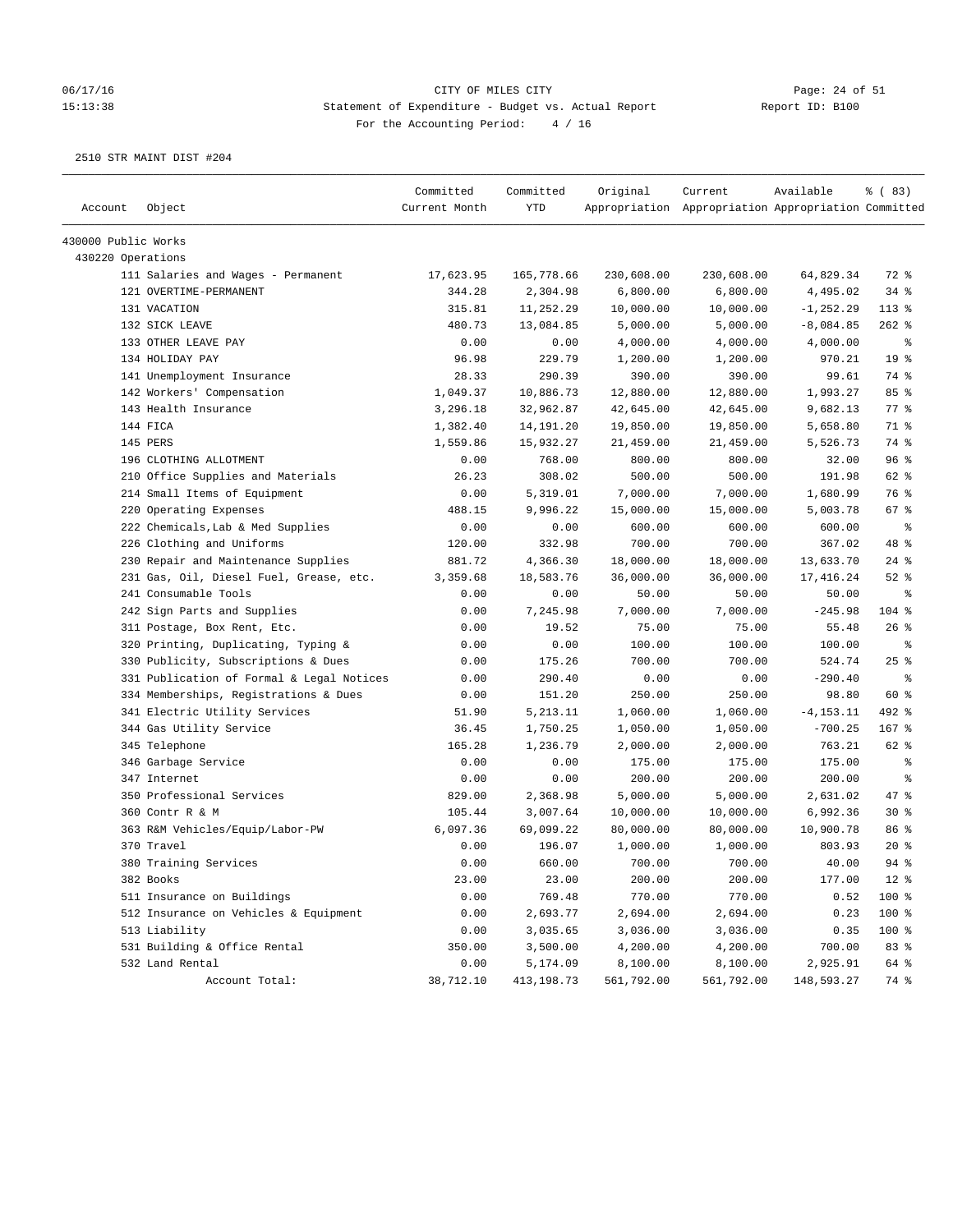#### 06/17/16 Page: 25 of 51 15:13:38 Statement of Expenditure - Budget vs. Actual Report Report ID: B100 For the Accounting Period: 4 / 16

|         |                                          | Committed     | Committed  | Original                | Current      | Available                             | % (83)     |
|---------|------------------------------------------|---------------|------------|-------------------------|--------------|---------------------------------------|------------|
| Account | Object                                   | Current Month | <b>YTD</b> | Appropriation           |              | Appropriation Appropriation Committed |            |
|         | 430233 Roadway/Re-surfacing              |               |            |                         |              |                                       |            |
|         | 350 Professional Services                | 236.09        | 68,866.07  | 300,000.00              | 300,000.00   | 231, 133.93                           | $23$ %     |
|         | Account Total:                           | 236.09        | 68,866.07  | 300,000.00              | 300,000.00   | 231, 133.93                           | 23%        |
|         | 430234 CURB AND GUTTER                   |               |            |                         |              |                                       |            |
|         | 350 Professional Services                | 12,109.46     | 54,786.23  | 120,000.00              | 120,000.00   | 65, 213.77                            | 46%        |
|         | Account Total:                           | 12,109.46     | 54,786.23  | 120,000.00              | 120,000.00   | 65, 213.77                            | 46 %       |
|         | 430235 Storm Drain & Culvert Maintenance |               |            |                         |              |                                       |            |
|         | 220 Operating Expenses                   | 92.17         | 307.62     | 0.00                    | 0.00         | $-307.62$                             | နွ         |
|         | 230 Repair and Maintenance Supplies      | 3,518.00      | 33,551.16  | 50,000.00               | 50,000.00    | 16,448.84                             | 67%        |
|         | 350 Professional Services                | 3,298.83      | 4,875.03   | 0.00                    | 0.00         | $-4,875.03$                           | $\epsilon$ |
|         | Account Total:                           | 6,909.00      | 38,733.81  | 50,000.00               | 50,000.00    | 11,266.19                             | $77$ $%$   |
|         | Account Group Total:                     | 57,966.65     |            | 575,584.84 1,031,792.00 | 1,031,792.00 | 456,207.16                            | 56%        |
|         | 520000 OTHER FINANCING USES              |               |            |                         |              |                                       |            |
|         | 521000 Interfund Operating Transfers Out |               |            |                         |              |                                       |            |
|         | 820 Transfers to Other Funds             | 2,193.73      | 222,980.57 | 241,071.00              | 241,071.00   | 18,090.43                             | 92%        |
|         | Account Total:                           | 2,193.73      | 222,980.57 | 241,071.00              | 241,071.00   | 18,090.43                             | 92%        |
|         | Account Group Total:                     | 2,193.73      | 222,980.57 | 241,071.00              | 241,071.00   | 18,090.43                             | $92$ $%$   |
|         | Fund Total:                              | 60,160.38     |            | 798,565.41 1,272,863.00 | 1,272,863.00 | 474,297.59                            | 63 %       |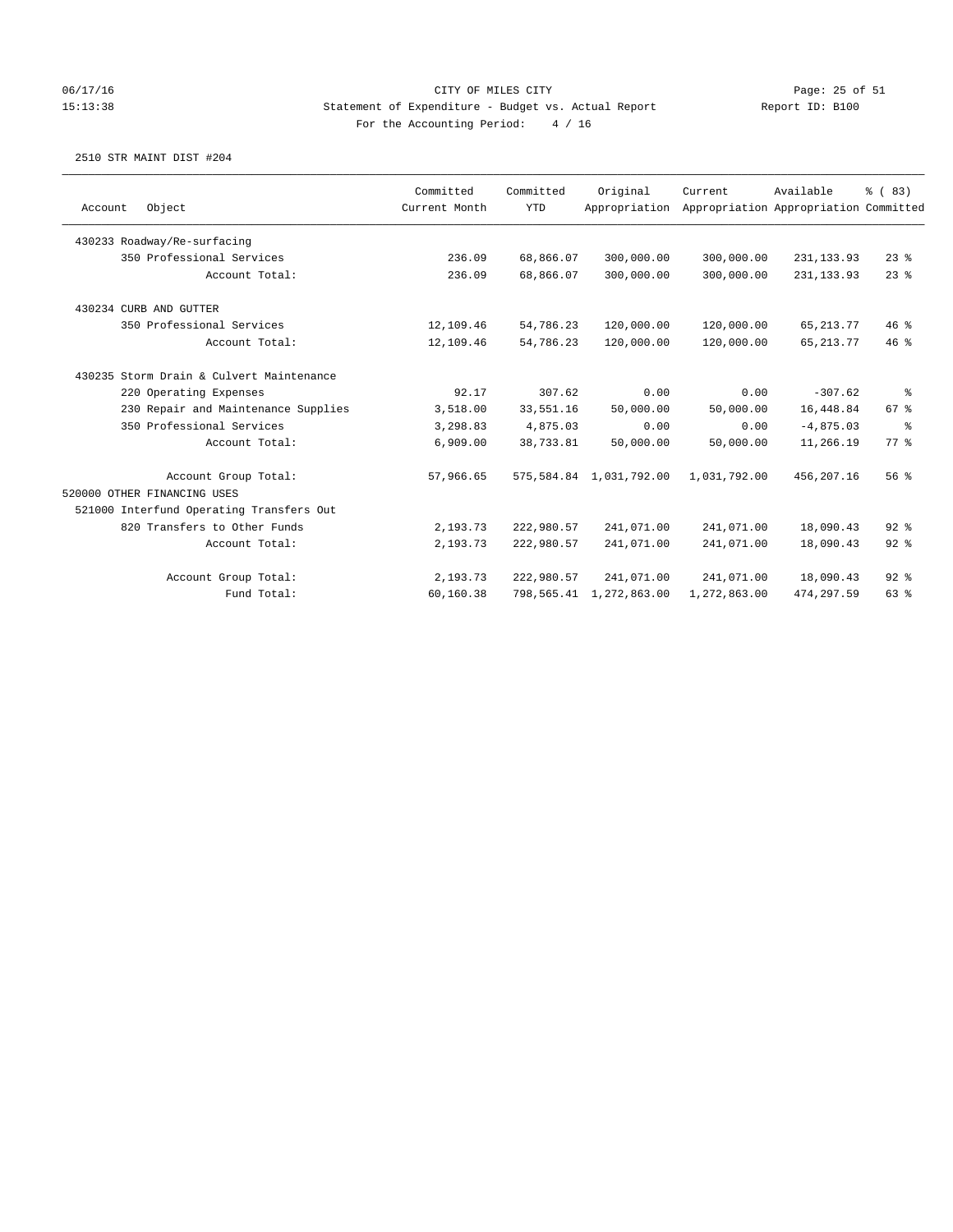# 06/17/16 Page: 26 of 51 15:13:38 Statement of Expenditure - Budget vs. Actual Report Changer Report ID: B100 For the Accounting Period: 4 / 16

| Account             | Object                                   | Committed<br>Current Month | Committed<br><b>YTD</b> | Original   | Current<br>Appropriation Appropriation Appropriation Committed | Available  | % (83)          |
|---------------------|------------------------------------------|----------------------------|-------------------------|------------|----------------------------------------------------------------|------------|-----------------|
|                     |                                          |                            |                         |            |                                                                |            |                 |
| 430000 Public Works |                                          |                            |                         |            |                                                                |            |                 |
| 430220 Operations   |                                          |                            |                         |            |                                                                |            |                 |
|                     | 111 Salaries and Wages - Permanent       | 5,264.87                   | 49,796.35               | 59,070.00  | 59,070.00                                                      | 9,273.65   | 84 %            |
|                     | 121 OVERTIME-PERMANENT                   | 120.61                     | 749.81                  | 2,900.00   | 2,900.00                                                       | 2,150.19   | 26%             |
|                     | 131 VACATION                             | 129.26                     | 3,298.59                | 10,000.00  | 10,000.00                                                      | 6,701.41   | $33$ %          |
|                     | 132 SICK LEAVE                           | 122.22                     | 3,760.44                | 5,000.00   | 5,000.00                                                       | 1,239.56   | 75 %            |
|                     | 133 OTHER LEAVE PAY                      | 0.00                       | 0.00                    | 1,415.00   | 1,415.00                                                       | 1,415.00   | ႜ               |
|                     | 134 HOLIDAY PAY                          | 24.93                      | 58.56                   | 400.00     | 400.00                                                         | 341.44     | 15 <sup>°</sup> |
|                     | 141 Unemployment Insurance               | 8.47                       | 86.77                   | 124.00     | 124.00                                                         | 37.23      | 70 %            |
|                     | 142 Workers' Compensation                | 293.09                     | 3,033.66                | 3,734.00   | 3,734.00                                                       | 700.34     | 81 %            |
|                     | 143 Health Insurance                     | 978.55                     | 9,785.79                | 12,515.00  | 12,515.00                                                      | 2,729.21   | 78 %            |
|                     | 144 FICA                                 | 414.77                     | 4,245.02                | 6,277.00   | 6,277.00                                                       | 2,031.98   | 68 %            |
|                     | 145 PERS                                 | 468.23                     | 4,768.74                | 6,786.00   | 6,786.00                                                       | 2,017.26   | 70 %            |
|                     | 196 CLOTHING ALLOTMENT                   | 0.00                       | 228.00                  | 250.00     | 250.00                                                         | 22.00      | $91$ %          |
|                     | 210 Office Supplies and Materials        | 6.64                       | 113.74                  | 200.00     | 200.00                                                         | 86.26      | 57%             |
|                     | 214 Small Items of Equipment             | 0.00                       | 1,329.76                | 3,000.00   | 3,000.00                                                       | 1,670.24   | 44 %            |
|                     | 220 Operating Expenses                   | 29.91                      | 2,405.70                | 3,500.00   | 3,500.00                                                       | 1,094.30   | 69 %            |
|                     | 222 Chemicals, Lab & Med Supplies        | 0.00                       | 0.00                    | 500.00     | 500.00                                                         | 500.00     | နွ              |
|                     | 226 Clothing and Uniforms                | 30.00                      | 83.25                   | 200.00     | 200.00                                                         | 116.75     | 42 %            |
|                     | 230 Repair and Maintenance Supplies      | 389.12                     | 1,170.62                | 5,000.00   | 5,000.00                                                       | 3,829.38   | 23%             |
|                     | 231 Gas, Oil, Diesel Fuel, Grease, etc.  | 625.34                     | 4,431.39                | 10,000.00  | 10,000.00                                                      | 5,568.61   | 44 %            |
|                     | 242 Sign Parts and Supplies              | 0.00                       | 1,811.49                | 2,600.00   | 2,600.00                                                       | 788.51     | 70 %            |
|                     | 311 Postage, Box Rent, Etc.              | 0.00                       | 1.51                    | 40.00      | 40.00                                                          | 38.49      | 4%              |
|                     | 330 Publicity, Subscriptions & Dues      | 0.00                       | 83.41                   | 150.00     | 150.00                                                         | 66.59      | 56 %            |
|                     | 334 Memberships, Registrations & Dues    | 0.00                       | 37.80                   | 50.00      | 50.00                                                          | 12.20      | 76 %            |
|                     | 341 Electric Utility Services            | 6.01                       | 38.01                   | 150.00     | 150.00                                                         | 111.99     | 25%             |
|                     | 344 Gas Utility Service                  | 9.11                       | 19.46                   | 200.00     | 200.00                                                         | 180.54     | $10*$           |
|                     | 345 Telephone                            | 58.00                      | 492.38                  | 750.00     | 750.00                                                         | 257.62     | 66 %            |
|                     | 350 Professional Services                | 207.25                     | 477.25                  | 1,000.00   | 1,000.00                                                       | 522.75     | 48 %            |
|                     | 360 Contr R & M                          | 56.43                      | 730.52                  | 1,000.00   | 1,000.00                                                       | 269.48     | 73 %            |
|                     | 363 R&M Vehicles/Equip/Labor-PW          | 1,524.34                   | 25,605.22               | 35,000.00  | 35,000.00                                                      | 9,394.78   | 73 %            |
|                     | 370 Travel                               | 59.02                      | 108.04                  | 250.00     | 250.00                                                         | 141.96     | 43%             |
|                     | 380 Training Services                    | 0.00                       | 165.00                  | 150.00     | 150.00                                                         | $-15.00$   | 110 %           |
|                     | 382 Books                                | 12.00                      | 12.00                   | 100.00     | 100.00                                                         | 88.00      | $12*$           |
|                     | 511 Insurance on Buildings               | 0.00                       | 192.37                  | 193.00     | 193.00                                                         | 0.63       | 100 %           |
|                     | 512 Insurance on Vehicles & Equipment    | 0.00                       | 673.44                  | 674.00     | 674.00                                                         | 0.56       | 100 %           |
|                     | 513 Liability                            | 0.00                       | 760.84                  | 761.00     | 761.00                                                         | 0.16       | $100$ %         |
|                     | 531 Building & Office Rental             | 166.66                     | 1,666.60                | 2,000.00   | 2,000.00                                                       | 333.40     | 83%             |
|                     | 532 Land Rental                          | 0.00                       | 0.00                    | 1,500.00   | 1,500.00                                                       | 1,500.00   | $\,$ $\,$ $\,$  |
|                     | Account Total:                           | 11,004.83                  | 122, 221.53             | 177,439.00 | 177,439.00                                                     | 55, 217.47 | 69 %            |
|                     | 430233 Roadway/Re-surfacing              |                            |                         |            |                                                                |            |                 |
|                     | 350 Professional Services                | 13,262.81                  | 288,308.39              | 425,000.00 | 425,000.00                                                     | 136,691.61 | 68 %            |
|                     | Account Total:                           | 13,262.81                  | 288,308.39              | 425,000.00 | 425,000.00                                                     | 136,691.61 | 68 %            |
|                     | 430235 Storm Drain & Culvert Maintenance |                            |                         |            |                                                                |            |                 |
|                     | 230 Repair and Maintenance Supplies      | 2,766.40                   | 2,766.40                | 20,000.00  | 20,000.00                                                      | 17,233.60  | $14*$           |
|                     | Account Total:                           | 2,766.40                   | 2,766.40                | 20,000.00  | 20,000.00                                                      | 17,233.60  | $14*$           |
|                     |                                          |                            |                         |            |                                                                |            |                 |
|                     | Account Group Total:                     | 27,034.04                  | 413,296.32              | 622,439.00 | 622,439.00                                                     | 209,142.68 | 66 %            |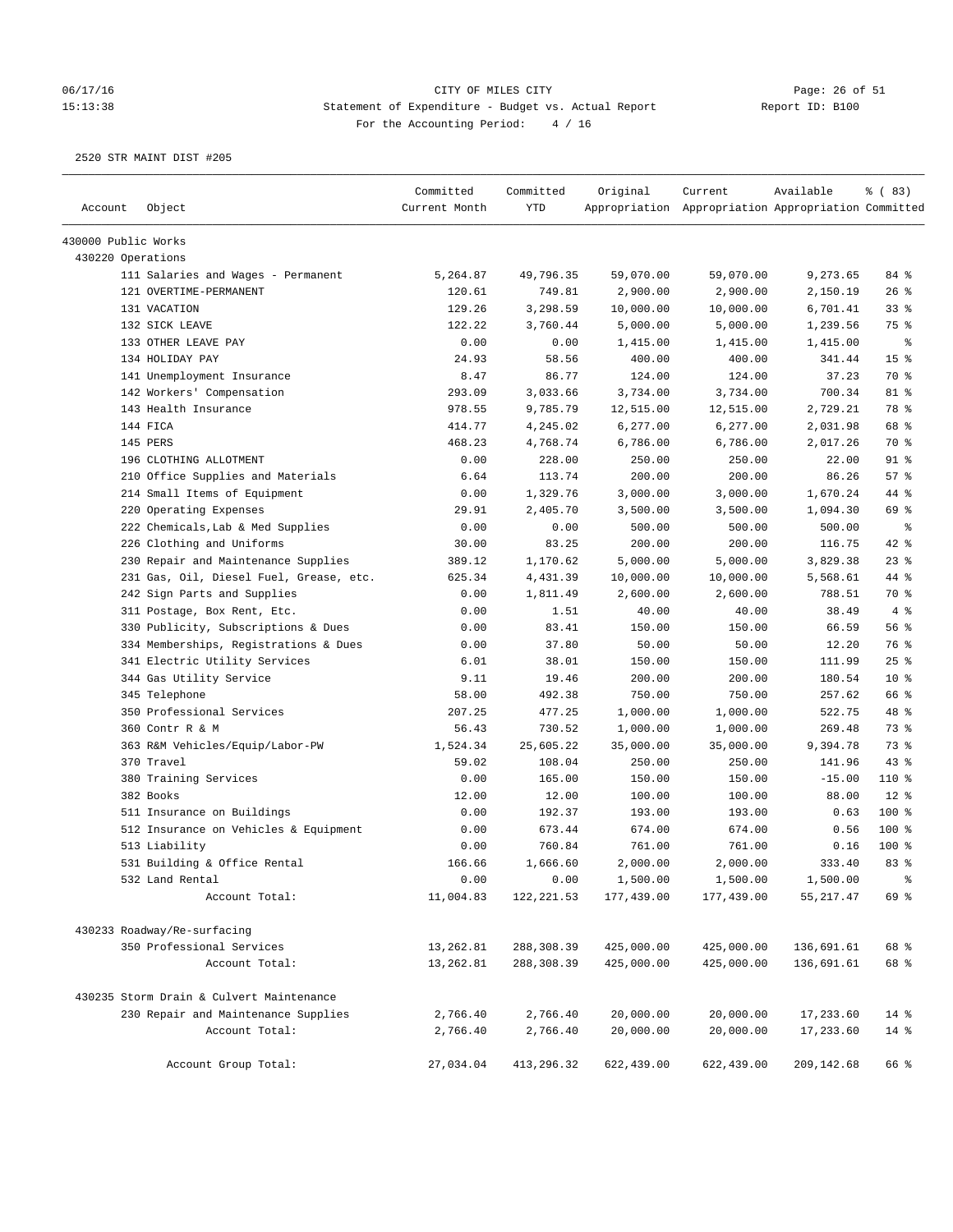### 06/17/16 Page: 27 of 51 15:13:38 Statement of Expenditure - Budget vs. Actual Report Report ID: B100 For the Accounting Period: 4 / 16

| Account | Object                                   | Committed<br>Current Month | Committed<br>YTD | Original<br>Appropriation | Current    | Available<br>Appropriation Appropriation Committed | % (83)   |
|---------|------------------------------------------|----------------------------|------------------|---------------------------|------------|----------------------------------------------------|----------|
|         | 520000 OTHER FINANCING USES              |                            |                  |                           |            |                                                    |          |
|         | 521000 Interfund Operating Transfers Out |                            |                  |                           |            |                                                    |          |
|         | 820 Transfers to Other Funds             | 1,150.08                   | 61,159.72        | 66,619.00                 | 66,619.00  | 5,459.28                                           | $92*$    |
|         | Account Total:                           | 1,150.08                   | 61,159.72        | 66,619.00                 | 66,619.00  | 5,459.28                                           | $92*$    |
|         | Account Group Total:                     | 1,150.08                   | 61,159.72        | 66,619.00                 | 66,619.00  | 5,459.28                                           | $92$ $%$ |
|         | Fund Total:                              | 28, 184. 12                | 474,456.04       | 689,058.00                | 689,058.00 | 214,601.96                                         | 69 %     |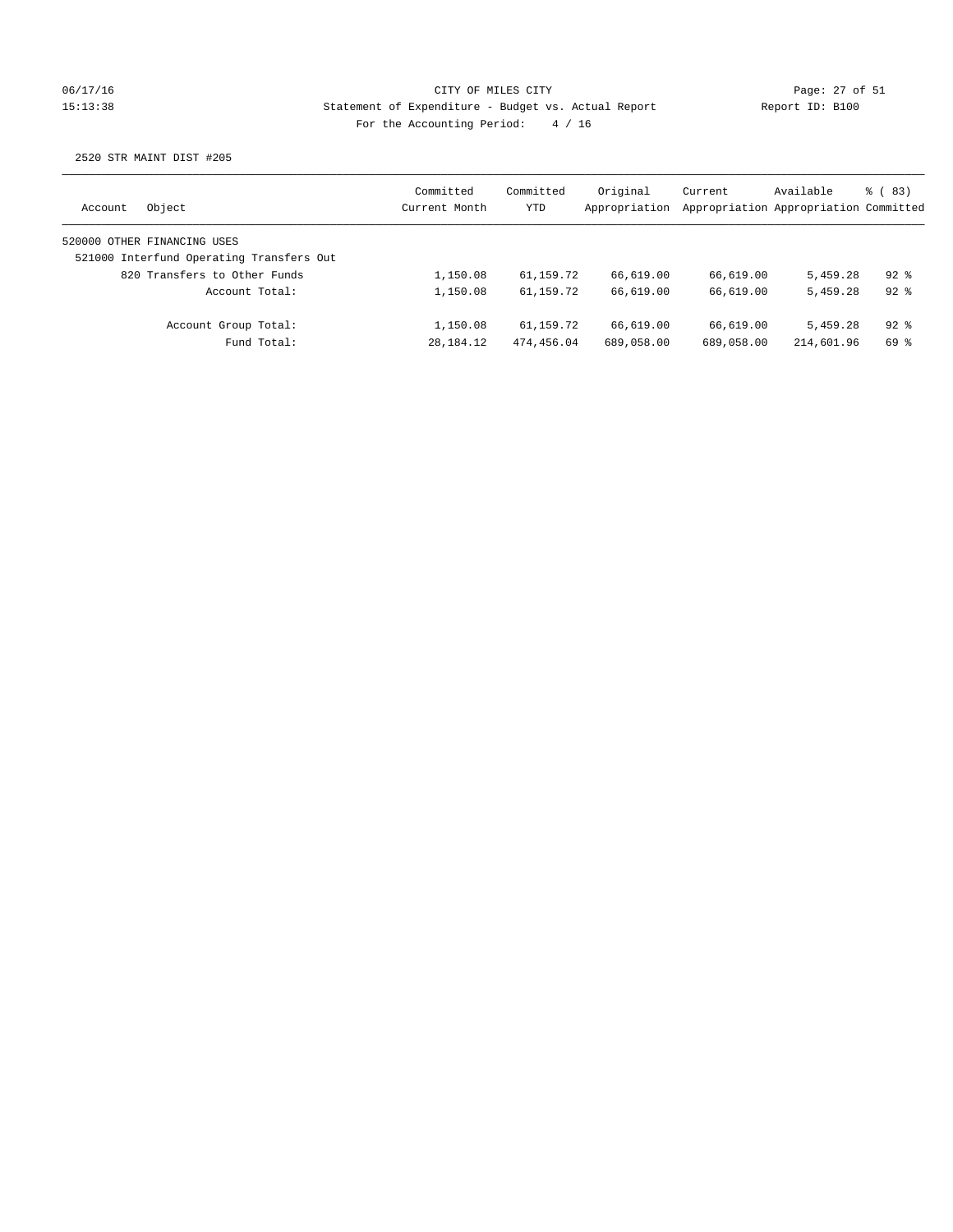# 06/17/16 Page: 28 of 51 15:13:38 Statement of Expenditure - Budget vs. Actual Report Report ID: B100 For the Accounting Period: 4 / 16

#### 2540 STR MAINT DIST#207-(MILESTOWN ESTATES)

| Account              | Object                                   | Committed<br>Current Month | Committed<br><b>YTD</b> | Original | Current<br>Appropriation Appropriation Appropriation Committed | Available | % (83)          |
|----------------------|------------------------------------------|----------------------------|-------------------------|----------|----------------------------------------------------------------|-----------|-----------------|
|                      |                                          |                            |                         |          |                                                                |           |                 |
| 430000 Public Works  |                                          |                            |                         |          |                                                                |           |                 |
| 430220 Operations    |                                          |                            |                         |          |                                                                |           |                 |
|                      | 111 Salaries and Wages - Permanent       | 274.82                     | 2,623.89                | 3,178.00 | 3,178.00                                                       | 554.11    | 83%             |
|                      | 121 OVERTIME-PERMANENT                   | 8.38                       | 45.83                   | 100.00   | 100.00                                                         | 54.17     | 46%             |
|                      | 131 VACATION                             | 7.55                       | 187.65                  | 300.00   | 300.00                                                         | 112.35    | 63%             |
|                      | 132 SICK LEAVE                           | 8.15                       | 191.87                  | 100.00   | 100.00                                                         | $-91.87$  | $192$ %         |
|                      | 133 OTHER LEAVE PAY                      | 0.00                       | 0.00                    | 55.00    | 55.00                                                          | 55.00     | နွ              |
|                      | 134 HOLIDAY PAY                          | 2.77                       | 4.45                    | 20.00    | 20.00                                                          | 15.55     | $22$ %          |
|                      | 141 Unemployment Insurance               | 0.39                       | 4.26                    | 6.00     | 6.00                                                           | 1.74      | 71.8            |
|                      | 142 Workers' Compensation                | 15.59                      | 160.93                  | 183.00   | 183.00                                                         | 22.07     | 88 %            |
|                      | 143 Health Insurance                     | 51.53                      | 515.23                  | 618.00   | 618.00                                                         | 102.77    | 83 %            |
|                      | 144 FICA                                 | 22.17                      | 225.70                  | 322.00   | 322.00                                                         | 96.30     | 70 %            |
|                      | 145 PERS                                 | 24.95                      | 252.52                  | 318.00   | 318.00                                                         | 65.48     | 79 %            |
|                      | 196 CLOTHING ALLOTMENT                   | 0.00                       | 12.00                   | 20.00    | 20.00                                                          | 8.00      | 60 %            |
|                      | 350 Professional Services                | 0.00                       | 148.96                  | 1,000.00 | 1,000.00                                                       | 851.04    | 15 <sup>°</sup> |
|                      | Account Total:                           | 416.30                     | 4,373.29                | 6,220.00 | 6,220.00                                                       | 1,846.71  | 70 %            |
|                      | Account Group Total:                     | 416.30                     | 4,373.29                | 6,220.00 | 6,220.00                                                       | 1,846.71  | 70 %            |
| 510000 MISCELLANEOUS |                                          |                            |                         |          |                                                                |           |                 |
|                      | 510330 Comprehensive Liability Insurance |                            |                         |          |                                                                |           |                 |
|                      | 513 Liability                            | 0.00                       | 39.69                   | 40.00    | 40.00                                                          | 0.31      | 99 %            |
|                      | Account Total:                           | 0.00                       | 39.69                   | 40.00    | 40.00                                                          | 0.31      | 99 %            |
|                      | Account Group Total:                     | 0.00                       | 39.69                   | 40.00    | 40.00                                                          | 0.31      | 99 <sup>8</sup> |
|                      | Fund Total:                              | 416.30                     | 4,412.98                | 6,260.00 | 6,260.00                                                       | 1,847.02  | 70 %            |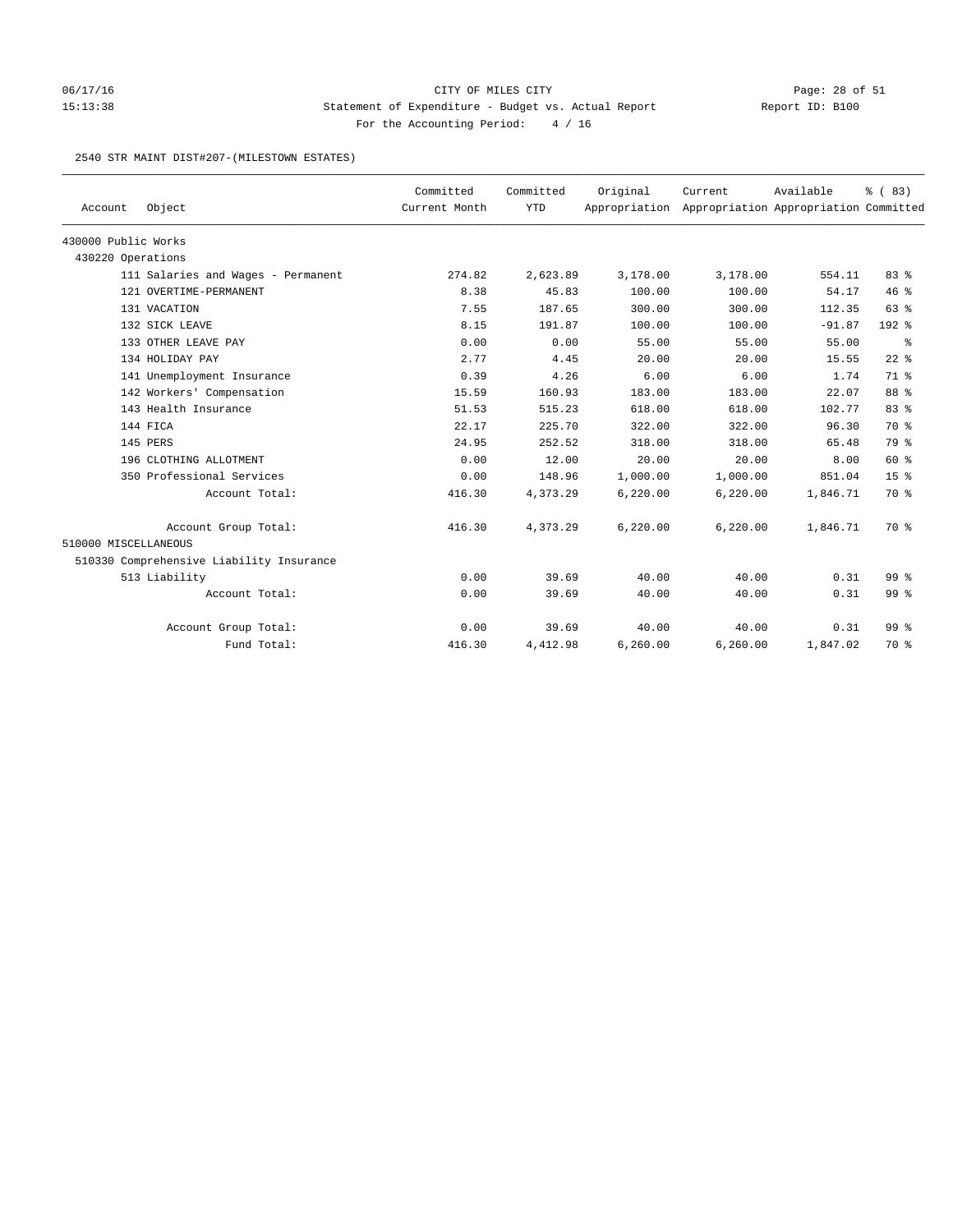### 06/17/16 Page: 29 of 51 15:13:38 Statement of Expenditure - Budget vs. Actual Report Report ID: B100 For the Accounting Period: 4 / 16

#### 2820 GAS TAX

| Object<br>Account                        | Committed<br>Current Month | Committed<br>YTD | Original<br>Appropriation | Current    | Available<br>Appropriation Appropriation Committed | % (83) |
|------------------------------------------|----------------------------|------------------|---------------------------|------------|----------------------------------------------------|--------|
| 520000 OTHER FINANCING USES              |                            |                  |                           |            |                                                    |        |
| 521000 Interfund Operating Transfers Out |                            |                  |                           |            |                                                    |        |
| 820 Transfers to Other Funds             | 532.27                     | 4,790.43         | 6,387.00                  | 6,387.00   | 1,596.57                                           | 75 %   |
| Account Total:                           | 532.27                     | 4,790.43         | 6,387.00                  | 6,387.00   | 1,596.57                                           | 75 %   |
| 521204 TRANSFER:<br>SID 204              |                            |                  |                           |            |                                                    |        |
| 820 Transfers to Other Funds             | 0.00                       | 0.00             | 87,134.00                 | 87,134.00  | 87,134.00                                          | ి      |
| Account Total:                           | 0.00                       | 0.00             | 87,134.00                 | 87,134.00  | 87,134.00                                          | る      |
| 521205 TRANSFER:<br>SID 205              |                            |                  |                           |            |                                                    |        |
| 820 Transfers to Other Funds             | 0.00                       | 0.00             | 87,133.00                 | 87,133.00  | 87,133.00                                          | ి      |
| Account Total:                           | 0.00                       | 0.00             | 87,133.00                 | 87,133.00  | 87,133.00                                          | る      |
| Account Group Total:                     | 532.27                     | 4,790.43         | 180,654.00                | 180,654.00 | 175,863.57                                         | 3%     |
| Fund Total:                              | 532.27                     | 4,790.43         | 180,654.00                | 180,654.00 | 175,863.57                                         | 3%     |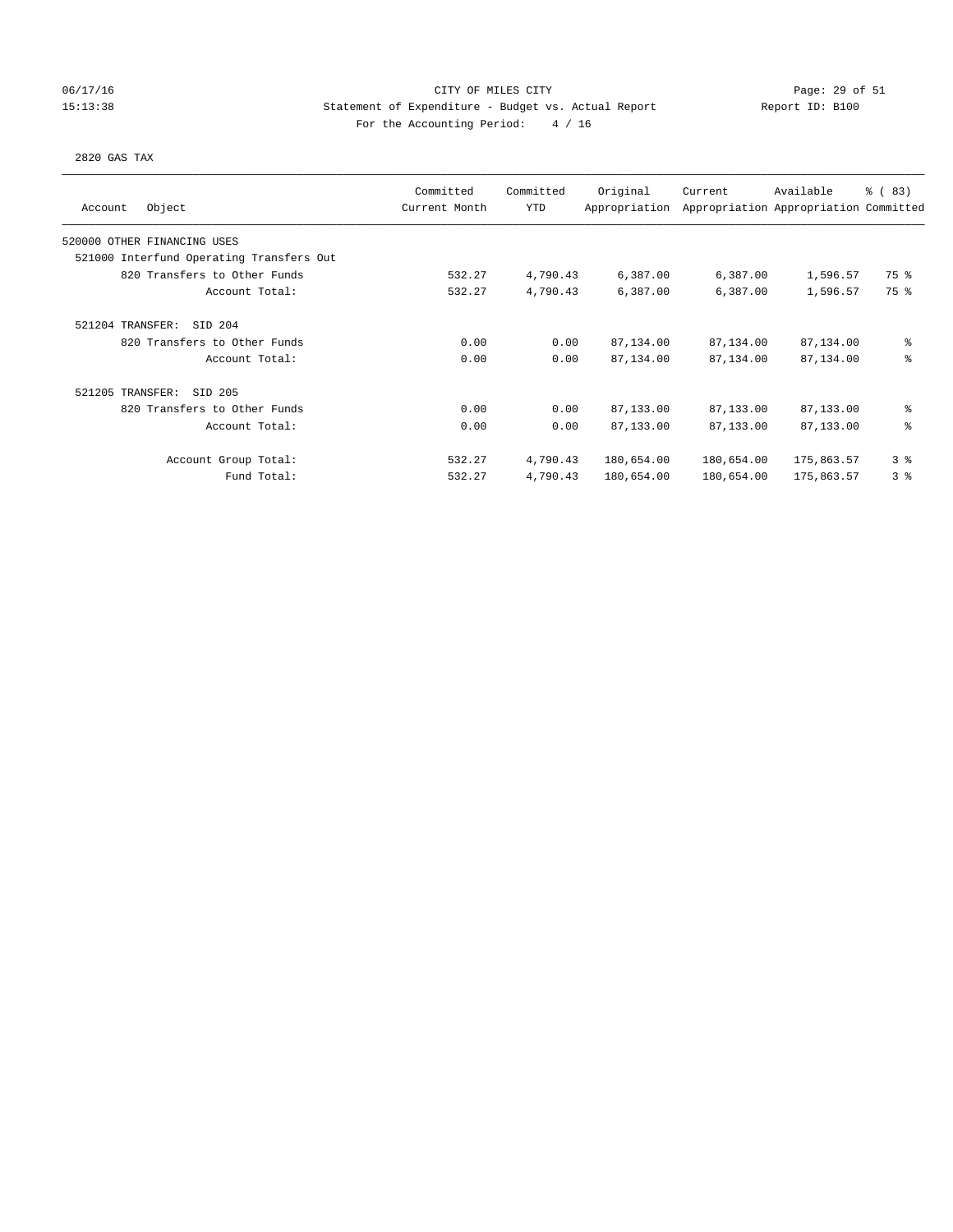#### 06/17/16 Page: 30 of 51 Page: 30 of 51 15:13:38 Statement of Expenditure - Budget vs. Actual Report Report ID: B100 For the Accounting Period: 4 / 16

2850 911 EMERGENCY

| Account              | Object                                     | Committed<br>Current Month | Committed<br><b>YTD</b> | Original   | Current<br>Appropriation Appropriation Appropriation Committed | Available  | % (83)    |
|----------------------|--------------------------------------------|----------------------------|-------------------------|------------|----------------------------------------------------------------|------------|-----------|
| 420000 PUBLIC SAFETY |                                            |                            |                         |            |                                                                |            |           |
|                      | 420140 Crime Control and Investigation(05) |                            |                         |            |                                                                |            |           |
|                      | 210 Office Supplies and Materials          | 233.53                     | 233.53                  | 1,000.00   | 1,000.00                                                       | 766.47     | 23%       |
|                      | 214 Small Items of Equipment               | 0.00                       | 0.00                    | 2,000.00   | 2,000.00                                                       | 2,000.00   | နွ        |
|                      | 220 Operating Expenses                     | 190.38                     | 940.38                  | 2,000.00   | 2,000.00                                                       | 1,059.62   | 47.8      |
|                      | 311 Postage, Box Rent, Etc.                | 0.00                       | 0.00                    | 100.00     | 100.00                                                         | 100.00     | $\approx$ |
|                      | 320 Printing, Duplicating, Typing &        | 0.00                       | 0.00                    | 100.00     | 100.00                                                         | 100.00     | နွ        |
|                      | 334 Memberships, Registrations & Dues      | 0.00                       | 0.00                    | 100.00     | 100.00                                                         | 100.00     | နွ        |
|                      | 341 Electric Utility Services              | 45.79                      | 404.41                  | 600.00     | 600.00                                                         | 195.59     | 67%       |
|                      | 345 Telephone                              | 3,103.23                   | 26,240.09               | 25,250.00  | 25,250.00                                                      | $-990.09$  | $104$ %   |
|                      | 350 Professional Services                  | 865.00                     | 38,057.27               | 60,000.00  | 60,000.00                                                      | 21,942.73  | 63 %      |
|                      | 370 Travel                                 | 0.00                       | 0.00                    | 500.00     | 500.00                                                         | 500.00     | နွ        |
|                      | 380 Training Services                      | 0.00                       | 0.00                    | 2,000.00   | 2,000.00                                                       | 2,000.00   | $\approx$ |
|                      | 512 Insurance on Vehicles & Equipment      | 0.00                       | 139.70                  | 140.00     | 140.00                                                         | 0.30       | 100 %     |
|                      | 940 Machinery & Equipment                  | 0.00                       | 0.00                    | 10,000.00  | 10,000.00                                                      | 10,000.00  | နွ        |
|                      | 941 911 Eq & Software (2/01)               | 0.00                       | 0.00                    | 26,000.00  | 26,000.00                                                      | 26,000.00  | ి         |
|                      | Account Total:                             | 4,437.93                   | 66,015.38               | 129,790.00 | 129,790.00                                                     | 63,774.62  | $51$ %    |
|                      | 420160 Communications-Dispatch             |                            |                         |            |                                                                |            |           |
|                      | 350 Professional Services                  | 959.47                     | 959.47                  | 0.00       | 0.00                                                           | $-959.47$  | နွ        |
|                      | Account Total:                             | 959.47                     | 959.47                  | 0.00       | 0.00                                                           | $-959.47$  | နွ        |
|                      | Account Group Total:                       | 5,397.40                   | 66,974.85               | 129,790.00 | 129,790.00                                                     | 62,815.15  | $52$ $%$  |
|                      | 520000 OTHER FINANCING USES                |                            |                         |            |                                                                |            |           |
|                      | 521000 Interfund Operating Transfers Out   |                            |                         |            |                                                                |            |           |
|                      | 820 Transfers to Other Funds               | 0.00                       | 88, 461.35              | 112,000.00 | 112,000.00                                                     | 23,538.65  | 79 %      |
|                      | Account Total:                             | 0.00                       | 88, 461.35              | 112,000.00 | 112,000.00                                                     | 23,538.65  | 79 %      |
|                      | Account Group Total:                       | 0.00                       | 88, 461.35              | 112,000.00 | 112,000.00                                                     | 23,538.65  | 79 %      |
|                      | Fund Total:                                | 5,397.40                   | 155,436.20              | 241,790.00 | 241,790.00                                                     | 86, 353.80 | 64 %      |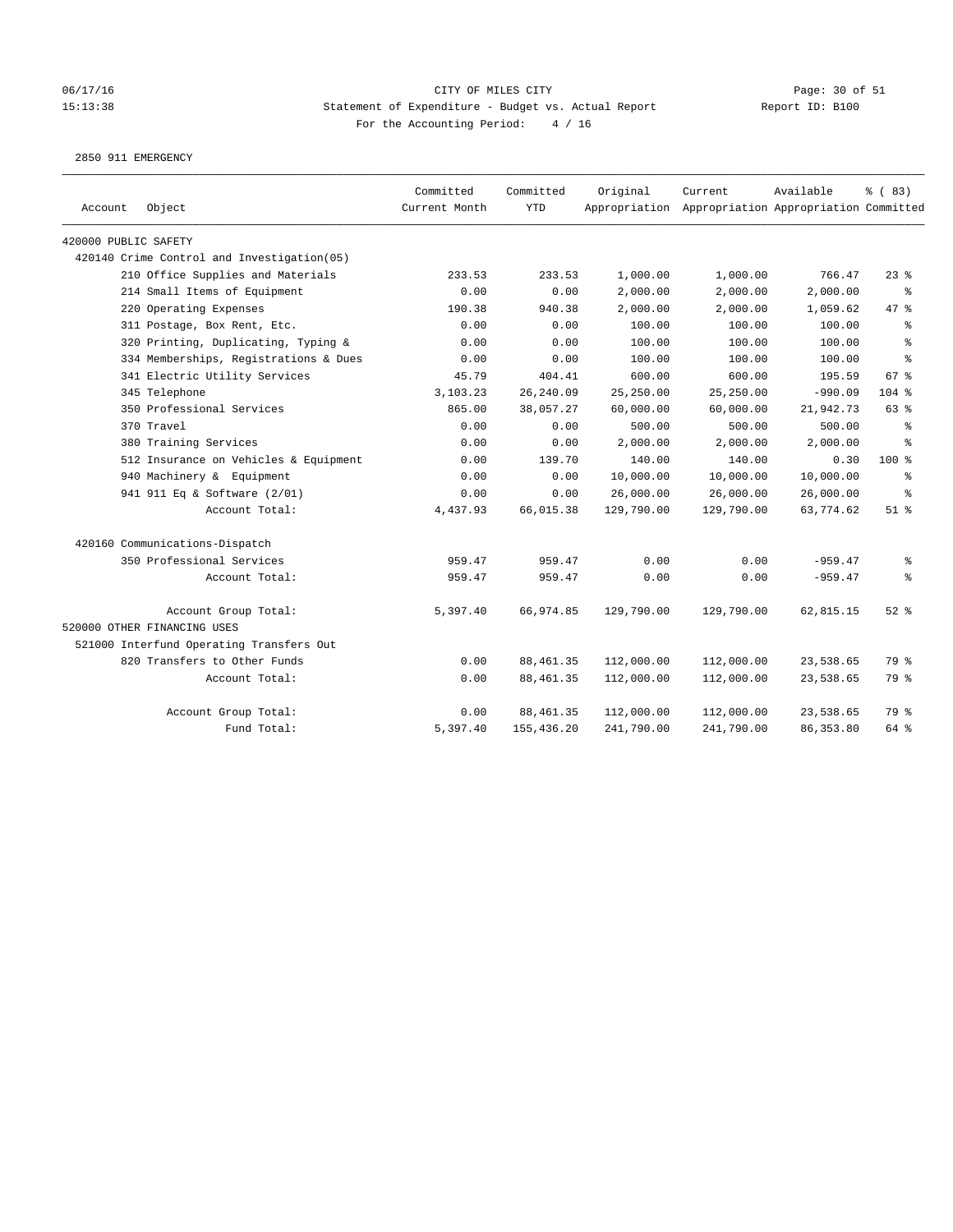#### 06/17/16 Page: 31 of 51 Page: 31 of 51 15:13:38 Statement of Expenditure - Budget vs. Actual Report Report ID: B100 For the Accounting Period: 4 / 16

#### 2880 LIBRARY GRANTS

| Object<br>Account                 | Committed<br>Current Month | Committed<br><b>YTD</b> | Original<br>Appropriation | Current   | Available<br>Appropriation Appropriation Committed | <sub>ර</sub> ි (83) |
|-----------------------------------|----------------------------|-------------------------|---------------------------|-----------|----------------------------------------------------|---------------------|
| 460000 CULTURE AND RECREATION     |                            |                         |                           |           |                                                    |                     |
| 460100 Library Services(16)       |                            |                         |                           |           |                                                    |                     |
| 210 Office Supplies and Materials | 0.00                       | 0.00                    | 351.00                    | 351.00    | 351.00                                             | ႜ                   |
| 214 Small Items of Equipment      | 0.00                       | 412.80                  | 5,000.00                  | 5,000.00  | 4,587.20                                           | 8 %                 |
| 311 Postage, Box Rent, Etc.       | 297.00                     | 2,397.00                | 6,900.00                  | 6,900.00  | 4,503.00                                           | 35 <sup>8</sup>     |
| 350 Professional Services         | 0.00                       | 1,572.00                | 8,331.00                  | 8,331.00  | 6,759.00                                           | 19 <sup>°</sup>     |
| 370 Travel                        | 0.00                       | 0.00                    | 1,010.00                  | 1,010.00  | 1,010.00                                           | နွ                  |
| 380 Training Services             | 322.57                     | 489.06                  | 500.00                    | 500.00    | 10.94                                              | 98 <sup>8</sup>     |
| 382 Books                         | 0.00                       | 0.00                    | 100.00                    | 100.00    | 100.00                                             | ႜ                   |
| Account Total:                    | 619.57                     | 4,870.86                | 22,192.00                 | 22,192.00 | 17,321.14                                          | $22$ $%$            |
| Account Group Total:              | 619.57                     | 4,870.86                | 22,192.00                 | 22,192.00 | 17,321.14                                          | $22$ %              |
| Fund Total:                       | 619.57                     | 4,870.86                | 22,192.00                 | 22,192.00 | 17,321.14                                          | $22$ %              |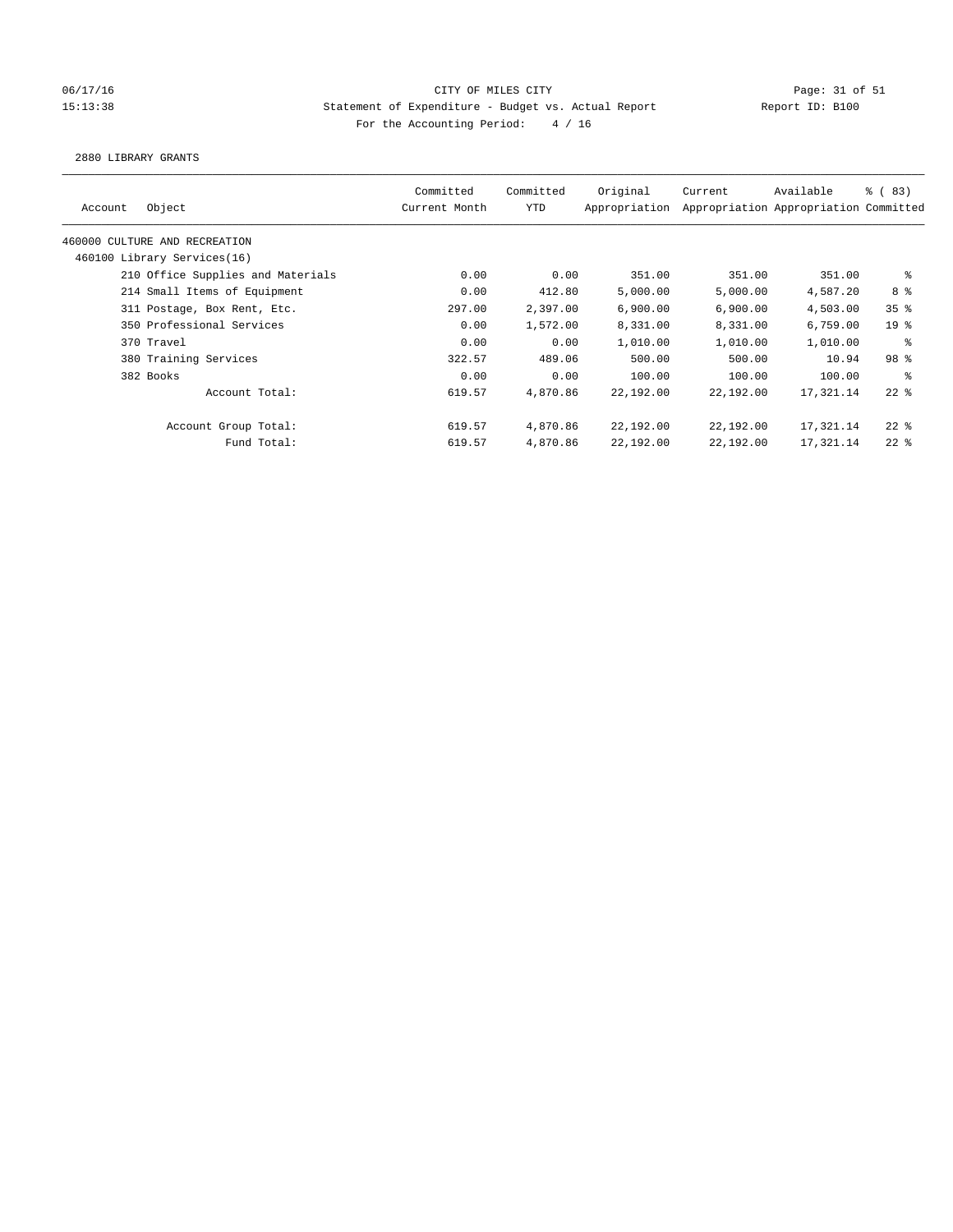#### 06/17/16 Page: 32 of 51 Page: 32 of 51 15:13:38 Statement of Expenditure - Budget vs. Actual Report Report ID: B100 For the Accounting Period: 4 / 16

2935 Historic Preservation

| Account | Object                                                   | Committed<br>Current Month | Committed<br><b>YTD</b> | Original | Current<br>Appropriation Appropriation Appropriation Committed | Available    | % (83)    |
|---------|----------------------------------------------------------|----------------------------|-------------------------|----------|----------------------------------------------------------------|--------------|-----------|
|         | 460000 CULTURE AND RECREATION                            |                            |                         |          |                                                                |              |           |
|         | 460461 Historic Preservation-Administration              |                            |                         |          |                                                                |              |           |
|         | 111 Salaries and Wages - Permanent                       | 181.58                     | 1,816.41                | 2,099.00 | 2,099.00                                                       | 282.59       | 87%       |
|         | 131 VACATION                                             | 0.00                       | 0.00                    | 33.00    | 33.00                                                          | 33.00        | ႜ         |
|         | 132 SICK LEAVE                                           | 0.00                       | 0.00                    | 33.00    | 33.00                                                          | 33.00        | ి         |
|         | 133 OTHER LEAVE PAY                                      | 0.00                       | 0.00                    | 187.00   | 187.00                                                         | 187.00       | $\approx$ |
|         | 141 Unemployment Insurance                               | 0.27                       | 2.70                    | 4.00     | 4.00                                                           | 1.30         | 68 %      |
|         | 142 Workers' Compensation                                | 2.17                       | 21.97                   | 27.00    | 27.00                                                          | 5.03         | 81 %      |
|         | 143 Health Insurance                                     | $-5.75$                    | 0.00                    | 0.00     | 0.00                                                           | 0.00         | ႜ         |
|         | 144 FTCA                                                 | 13.88                      | 138.99                  | 180.00   | 180.00                                                         | 41.01        | $77*$     |
|         | 145 PERS                                                 | 15.02                      | 150.22                  | 195.00   | 195.00                                                         | 44.78        | 77.8      |
|         | 210 Office Supplies and Materials                        | 32.00                      | 423.05                  | 2,544.00 | 2,544.00                                                       | 2,120.95     | $17*$     |
|         | 220 Operating Expenses                                   | 237.82                     | 630.72                  | 1,252.00 | 1,252.00                                                       | 621.28       | 50%       |
|         | 311 Postage, Box Rent, Etc.                              | 369.03                     | 408.01                  | 0.00     | 0.00                                                           | $-408.01$    | ႜ         |
|         | 350 Professional Services                                | 250.00                     | 250.00                  | 1,151.00 | 1,151.00                                                       | 901.00       | $22$ $%$  |
|         | 370 Travel                                               | 449.76                     | 1,642.11                | 295.00   | 295.00                                                         | $-1, 347.11$ | 557 %     |
|         | Account Total:                                           | 1,545.78                   | 5,484.18                | 8,000.00 | 8,000.00                                                       | 2,515.82     | 69 %      |
|         | 460467 Historic Preservation- Sandra Anderson Charitable |                            |                         |          |                                                                |              |           |
|         | 370 Travel                                               | 0.00                       | 238.50                  | 0.00     | 0.00                                                           | $-238.50$    | နွ        |
|         | Account Total:                                           | 0.00                       | 238.50                  | 0.00     | 0.00                                                           | $-238.50$    | ి         |
|         | Account Group Total:                                     | 1,545.78                   | 5,722.68                | 8,000.00 | 8,000.00                                                       | 2,277.32     | $72$ $%$  |
|         | 520000 OTHER FINANCING USES                              |                            |                         |          |                                                                |              |           |
|         | 521000 Interfund Operating Transfers Out                 |                            |                         |          |                                                                |              |           |
|         | 820 Transfers to Other Funds                             | 2,000.00                   | 2,000.00                | 0.00     | 2,000.00                                                       | 0.00         | $100$ %   |
|         | Account Total:                                           | 2,000.00                   | 2,000.00                | 0.00     | 2,000.00                                                       | 0.00         | $100$ %   |
|         | Account Group Total:                                     | 2,000.00                   | 2,000.00                | 0.00     | 2,000.00                                                       | 0.00         | $100$ %   |
|         | Fund Total:                                              | 3,545.78                   | 7,722.68                | 8,000.00 | 10,000.00                                                      | 2,277.32     | $77$ $%$  |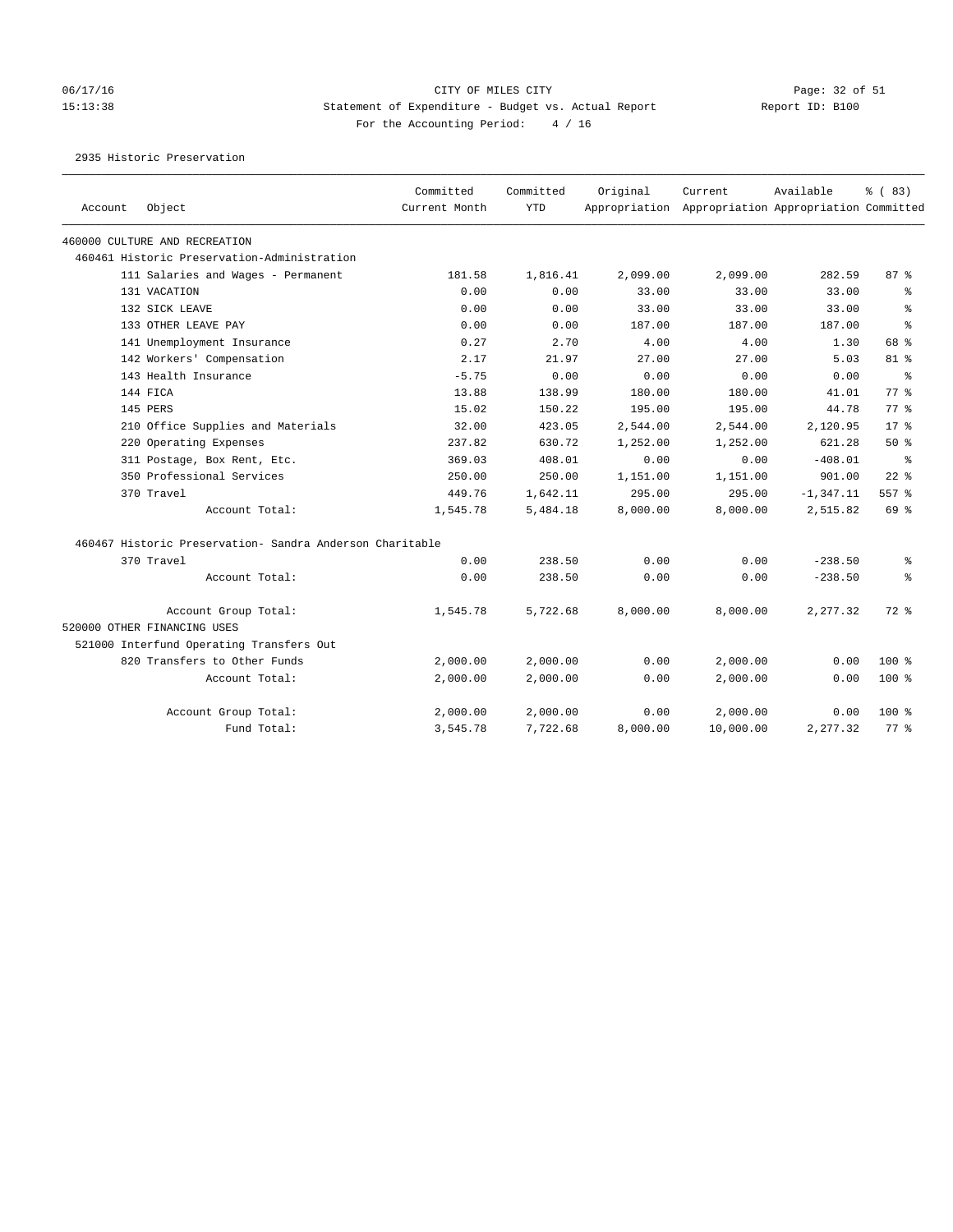## 06/17/16 Page: 33 of 51 15:13:38 Statement of Expenditure - Budget vs. Actual Report Report ID: B100 For the Accounting Period: 4 / 16

2985 RETIRED SENIOR VOLUNTEER PROG (RSVP)

| Account             | Object                                   | Committed<br>Current Month | Committed<br><b>YTD</b> | Original  | Current<br>Appropriation Appropriation Appropriation Committed | Available    | % (83)           |
|---------------------|------------------------------------------|----------------------------|-------------------------|-----------|----------------------------------------------------------------|--------------|------------------|
| 430000 Public Works |                                          |                            |                         |           |                                                                |              |                  |
|                     | 430340 Airport - Parking Lots            |                            |                         |           |                                                                |              |                  |
|                     | 132 SICK LEAVE                           | 0.00                       | 11.75                   | 0.00      | 0.00                                                           | $-11.75$     | ႜ                |
|                     | 143 Health Insurance                     | 0.00                       | 77.02                   | 0.00      | 0.00                                                           | $-77.02$     | နွ               |
|                     | Account Total:                           | 0.00                       | 88.77                   | 0.00      | 0.00                                                           | $-88.77$     | နွ               |
|                     | Account Group Total:                     | 0.00                       | 88.77                   | 0.00      | 0.00                                                           | $-88.77$     | $\epsilon$       |
|                     | 450000 Social and Economic Services      |                            |                         |           |                                                                |              |                  |
|                     | 450300 RSVP-FEDERAL GRANT- CUSTER        |                            |                         |           |                                                                |              |                  |
|                     | 111 Salaries and Wages - Permanent       | 0.00                       | 9,096.87                | 36,000.00 | 12,000.00                                                      | 2,903.13     | 76 %             |
|                     | 131 VACATION                             | 0.00                       | 1,051.14                | 0.00      | 1,051.00                                                       | $-0.14$      | 100 %            |
|                     | 132 SICK LEAVE                           | 0.00                       | 80.20                   | 0.00      | 80.00                                                          | $-0.20$      | $100*$           |
|                     | 133 OTHER LEAVE PAY                      | 0.00                       | 91.95                   | 0.00      | 92.00                                                          | 0.05         | $100*$           |
|                     | 141 Unemployment Insurance               | 0.00                       | 15.47                   | 176.00    | 15.00                                                          | $-0.47$      | 103 %            |
|                     | 142 Workers' Compensation                | 0.00                       | 126.68                  | 428.00    | 127.00                                                         | 0.32         | $100*$           |
|                     | 143 Health Insurance                     | 0.00                       | 1,677.34                | 5,794.00  | 1,677.00                                                       | $-0.34$      | 100 %            |
|                     | 144 FICA                                 | 0.00                       | 805.58                  | 2,992.00  | 806.00                                                         | 0.42         | $100*$           |
|                     | 145 PERS                                 | 0.00                       | 853.48                  | 3,196.00  | 853.00                                                         | $-0.48$      | $100*$           |
|                     | 210 Office Supplies and Materials        | 0.00                       | 255.50                  | 1,000.00  | 256.00                                                         | 0.50         | $100*$           |
|                     | 220 Operating Expenses                   | 0.00                       | 0.00                    | 2,213.00  | 2,213.00                                                       | 2,213.00     | $\epsilon$       |
|                     | 311 Postage, Box Rent, Etc.              | 0.00                       | 3.54                    | 775.00    | 775.00                                                         | 771.46       | နွ               |
|                     | 330 Publicity, Subscriptions & Dues      | 0.00                       | 146.80                  | 140.00    | 147.00                                                         | 0.20         | $100*$           |
|                     | 334 Memberships, Registrations & Dues    | 0.00                       | 50.00                   | 200.00    | 50.00                                                          | 0.00         | $100*$           |
|                     | 345 Telephone                            | 0.00                       | 287.81                  | 1,252.00  | 288.00                                                         | 0.19         | 100 %            |
|                     | 360 Contr R & M                          | 0.00                       | 0.00                    | 0.00      | 288.00                                                         | 288.00       | နွ               |
|                     | 370 Travel                               | 0.00                       | 2,105.83                | 3,912.00  | 2,106.00                                                       | 0.17         | 100 %            |
|                     | 530 Rent                                 | 0.00                       | 787.50                  | 3,150.00  | 788.00                                                         | 0.50         | $100*$           |
|                     | Account Total:                           | 0.00                       | 17,435.69               | 61,228.00 | 23,612.00                                                      | 6,176.31     | 74 %             |
|                     | 450330 RSVP Non-Federal                  |                            |                         |           |                                                                |              |                  |
|                     | 210 Office Supplies and Materials        | 0.00                       | 123.19                  | 1,535.00  | 2,000.00                                                       | 1,876.81     | 6 %              |
|                     | 220 Operating Expenses                   | 547.44                     | 6,594.18                | 4,918.00  | 5,070.00                                                       | $-1,524.18$  | $130*$           |
|                     | 311 Postage, Box Rent, Etc.              | 78.13                      | 607.04                  | 0.00      | 672.00                                                         | 64.96        | 90%              |
|                     | 334 Memberships, Registrations & Dues    | 0.00                       | 0.00                    | 0.00      | 50.00                                                          | 50.00        | $\epsilon$       |
|                     | 345 Telephone                            | 118.37                     | 704.72                  | 0.00      | 0.00                                                           | $-704.72$    | နွ               |
|                     | 370 Travel                               | 0.00                       | 48.07                   | 0.00      | 300.00                                                         | 251.93       | 16 <sup>8</sup>  |
|                     | 379 Other Travel                         | 22.50                      | 296.00                  | 1,014.00  | 878.00                                                         | 582.00       | $34$ $%$         |
|                     | 512 Insurance on Vehicles & Equipment    | 0.00                       | 647.32                  | 600.00    | 600.00                                                         | $-47.32$     | 108 <sub>8</sub> |
|                     | 513 Liability                            | 0.00                       | 499.64                  | 600.00    | 600.00                                                         | 100.36       | 83 %             |
|                     | Account Total:                           | 766.44                     | 9,520.16                | 8,667.00  | 10,170.00                                                      | 649.84       | 94 %             |
|                     | 450340 RSVP FEDERAL GRANT- FALLON/CUSTER |                            |                         |           |                                                                |              |                  |
|                     | 111 Salaries and Wages - Permanent       | 2,770.11                   | 25,611.29               | 12,000.00 | 36,000.00                                                      | 10,388.71    | 71 %             |
|                     | 131 VACATION                             | 1,183.91                   | 2,183.23                | 0.00      | 0.00                                                           | $-2, 183.23$ | ိစ               |
|                     | 132 SICK LEAVE                           | 0.00                       | 1,482.75                | 0.00      | 0.00                                                           | $-1,482.75$  |                  |
|                     | 133 OTHER LEAVE PAY                      | 45.98                      | 390.82                  | 0.00      | 0.00                                                           | $-390.82$    | ိစ               |
|                     | 141 Unemployment Insurance               | 6.00                       | 44.53                   | 59.00     | 162.00                                                         | 117.47       | $27$ %           |
|                     | 142 Workers' Compensation                | 48.12                      | 357.46                  | 142.00    | 446.00                                                         | 88.54        | $80*$            |
|                     | 143 Health Insurance                     | 643.45                     | 4,680.14                | 1,931.00  | 5,795.00                                                       | 1,114.86     | 81 %             |
|                     | 144 FICA                                 | 306.00                     | 2,254.42                | 998.00    | 2,754.00                                                       | 499.58       | 82 %             |
|                     | 145 PERS                                 | 330.80                     | 2,454.52                | 1,065.00  | 2,484.00                                                       | 29.48        | 99 %             |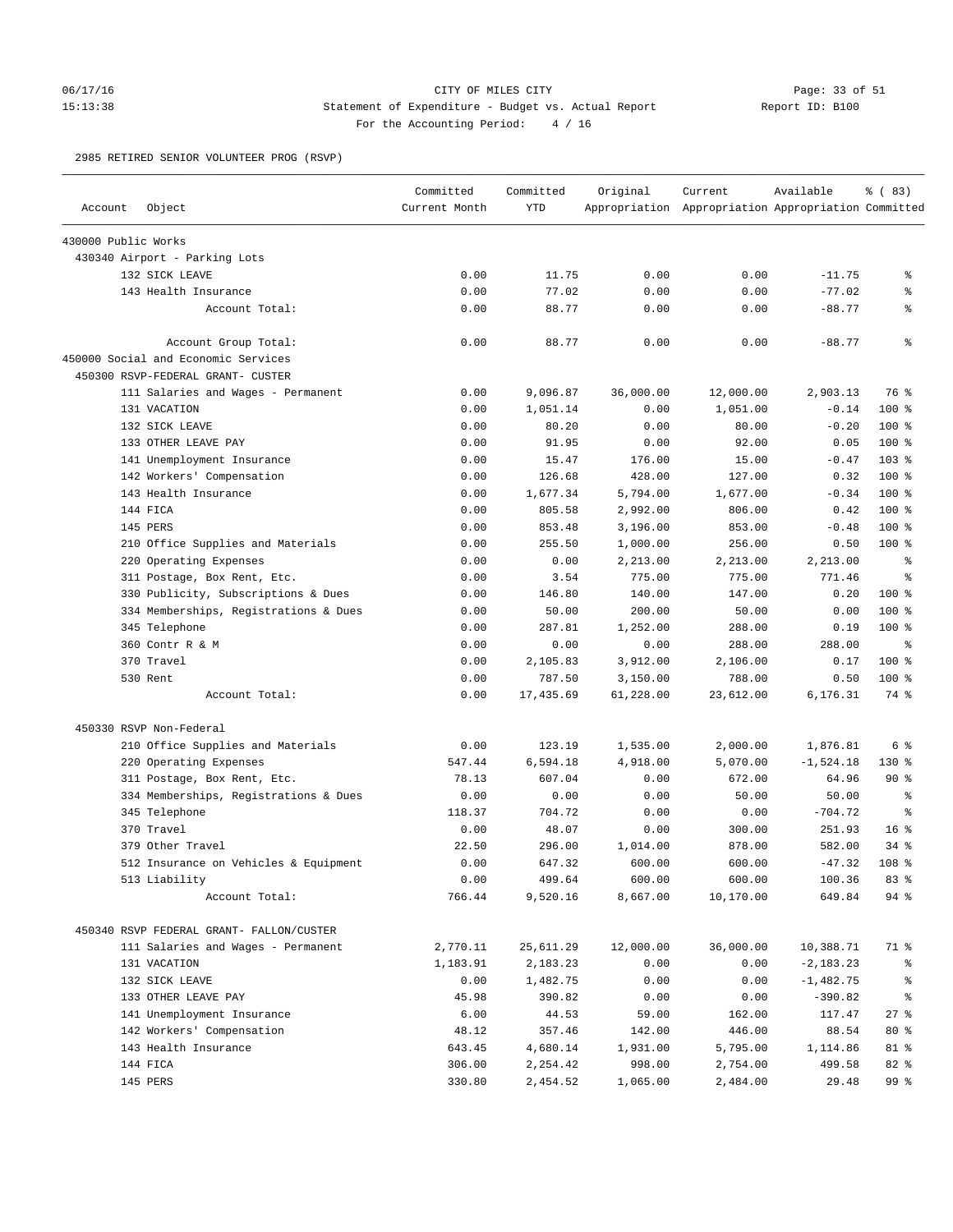### 06/17/16 Page: 34 of 51 Page: 34 OF MILES CITY PARTIES CITY 15:13:38 Statement of Expenditure - Budget vs. Actual Report Report ID: B100 For the Accounting Period: 4 / 16

2985 RETIRED SENIOR VOLUNTEER PROG (RSVP)

| Account            | Object                                | Committed<br>Current Month | Committed<br><b>YTD</b> | Original  | Current<br>Appropriation Appropriation Appropriation Committed | Available | % (83)  |
|--------------------|---------------------------------------|----------------------------|-------------------------|-----------|----------------------------------------------------------------|-----------|---------|
|                    | 210 Office Supplies and Materials     | 0.00                       | 0.00                    | 1,450.00  | 0.00                                                           | 0.00      | ి       |
|                    | 220 Operating Expenses                | 0.00                       | 100.00                  | 737.00    | 100.00                                                         | 0.00      | 100 %   |
|                    | 311 Postage, Box Rent, Etc.           | 0.00                       | 0.00                    | 0.00      | 22.00                                                          | 22.00     | နွ      |
|                    | 330 Publicity, Subscriptions & Dues   | 0.00                       | 83.00                   | 0.00      | 83.00                                                          | 0.00      | $100$ % |
|                    | 334 Memberships, Registrations & Dues | 0.00                       | 0.00                    | 0.00      | 100.00                                                         | 100.00    | နွ      |
|                    | 345 Telephone                         | 0.00                       | 377.11                  | 428.00    | 1,260.00                                                       | 882.89    | $30*$   |
|                    | 370 Travel                            | 0.00                       | 1,689.78                | 2,595.00  | 2,620.00                                                       | 930.22    | 64 %    |
|                    | 530 Rent                              | 0.00                       | 3,412.50                | 1,050.00  | 3,499.00                                                       | 86.50     | 98 %    |
|                    | Account Total:                        | 5,334.37                   | 45, 121.55              | 22,455.00 | 55, 325.00                                                     | 10,203.45 | 82 %    |
|                    | 450350 RSVP-Non federal grant- Fallon |                            |                         |           |                                                                |           |         |
|                    | 210 Office Supplies and Materials     | 0.00                       | 0.00                    | 512.00    | 0.00                                                           | 0.00      | နွ      |
|                    | 220 Operating Expenses                | 0.00                       | 0.00                    | 1,639.00  | 0.00                                                           | 0.00      | နွ      |
|                    | Account Total:                        | 0.00                       | 0.00                    | 2,151.00  | 0.00                                                           | 0.00      | ి       |
| 450351 RSVP-Excess |                                       |                            |                         |           |                                                                |           |         |
|                    | 111 Salaries and Wages - Permanent    | 0.00                       | 0.00                    | 1,920.00  | 1,920.00                                                       | 1,920.00  | နွ      |
|                    | 141 Unemployment Insurance            | 0.00                       | 0.00                    | 10.00     | 10.00                                                          | 10.00     | နွ      |
|                    | 142 Workers' Compensation             | 0.00                       | 0.00                    | 23.00     | 23.00                                                          | 23.00     | ್ಠಿ     |
|                    | 144 FICA                              | 0.00                       | 0.00                    | 160.00    | 160.00                                                         | 160.00    | ి       |
|                    | 145 PERS                              | 0.00                       | 0.00                    | 171.00    | 171.00                                                         | 171.00    | နွ      |
|                    | Account Total:                        | 0.00                       | 0.00                    | 2,284.00  | 2,284.00                                                       | 2,284.00  | ి       |
|                    | Account Group Total:                  | 6, 100.81                  | 72,077.40               | 96,785.00 | 91,391.00                                                      | 19,313.60 | 79 %    |
|                    | Fund Total:                           | 6,100.81                   | 72,166.17               | 96,785.00 | 91,391.00                                                      | 19,224.83 | 79 %    |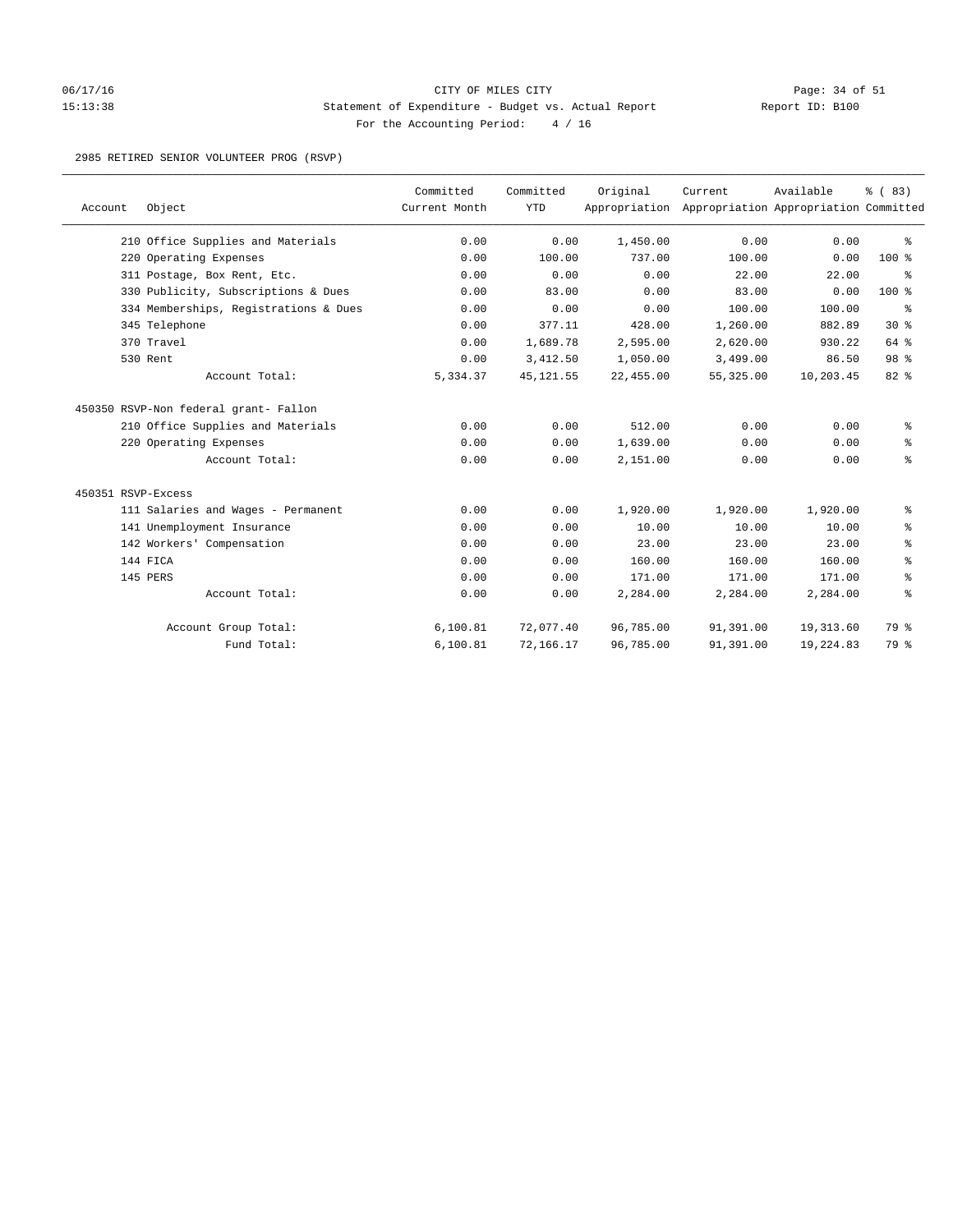#### 06/17/16 Page: 35 of 51 15:13:38 Statement of Expenditure - Budget vs. Actual Report Report ID: B100 For the Accounting Period: 4 / 16

3670 SID 211

| Object<br>Account                  | Committed<br>Current Month | Committed<br>YTD | Original<br>Appropriation | Current  | Available<br>Appropriation Appropriation Committed | $\frac{6}{6}$ (83) |
|------------------------------------|----------------------------|------------------|---------------------------|----------|----------------------------------------------------|--------------------|
| 490000 DEBT SERVICE                |                            |                  |                           |          |                                                    |                    |
| 490500 Other Debt Service Payments |                            |                  |                           |          |                                                    |                    |
| 643 Principal- SID 211             | 0.00                       | 1,882.00         | 3,980.00                  | 3,980.00 | 2,098.00                                           | 47.8               |
| 644 Interest- SID 211              | 0.00                       | 278.07           | 1,576.00                  | 1,576.00 | 1,297.93                                           | 18 <sup>8</sup>    |
| Account Total:                     | 0.00                       | 2,160.07         | 5,556.00                  | 5,556.00 | 3,395.93                                           | 398                |
| Account Group Total:               | 0.00                       | 2,160.07         | 5,556.00                  | 5,556.00 | 3,395.93                                           | 398                |
| Fund Total:                        | 0.00                       | 2,160.07         | 5,556.00                  | 5,556.00 | 3,395.93                                           | 398                |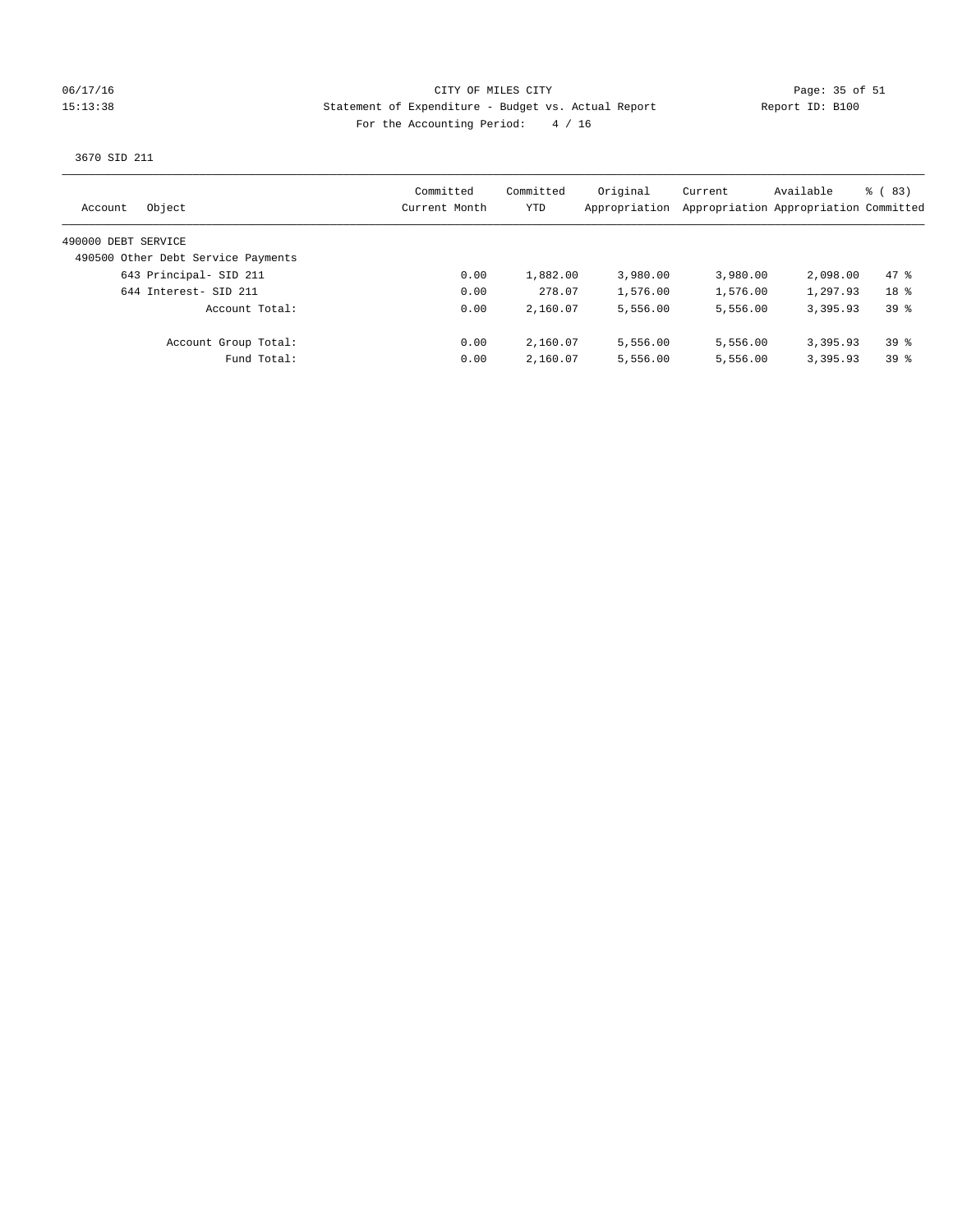# 06/17/16 Page: 36 of 51 15:13:38 Statement of Expenditure - Budget vs. Actual Report Changer Report ID: B100 For the Accounting Period: 4 / 16

4000 General Fund Capitol Improvement Fund

| Object<br>Account               | Committed<br>Current Month | Committed<br>YTD | Original<br>Appropriation | Current    | Available<br>Appropriation Appropriation Committed | <sub>ර</sub> ( 83 ) |
|---------------------------------|----------------------------|------------------|---------------------------|------------|----------------------------------------------------|---------------------|
| 410000 GENERAL GOVERNMENT       |                            |                  |                           |            |                                                    |                     |
| 410100 Legislative Services(02) |                            |                  |                           |            |                                                    |                     |
| 940 Machinery &<br>Equipment    | 0.00                       | 56,133.08        | 105,000.00                | 105,000.00 | 48,866.92                                          | $53$ $%$            |
| Account Total:                  | 0.00                       | 56,133.08        | 105,000.00                | 105,000.00 | 48,866.92                                          | $53$ $%$            |
| Account Group Total:            | 0.00                       | 56,133.08        | 105,000.00                | 105,000.00 | 48,866.92                                          | $53$ $%$            |
| Fund Total:                     | 0.00                       | 56,133.08        | 105,000.00                | 105,000.00 | 48,866.92                                          | $53$ $%$            |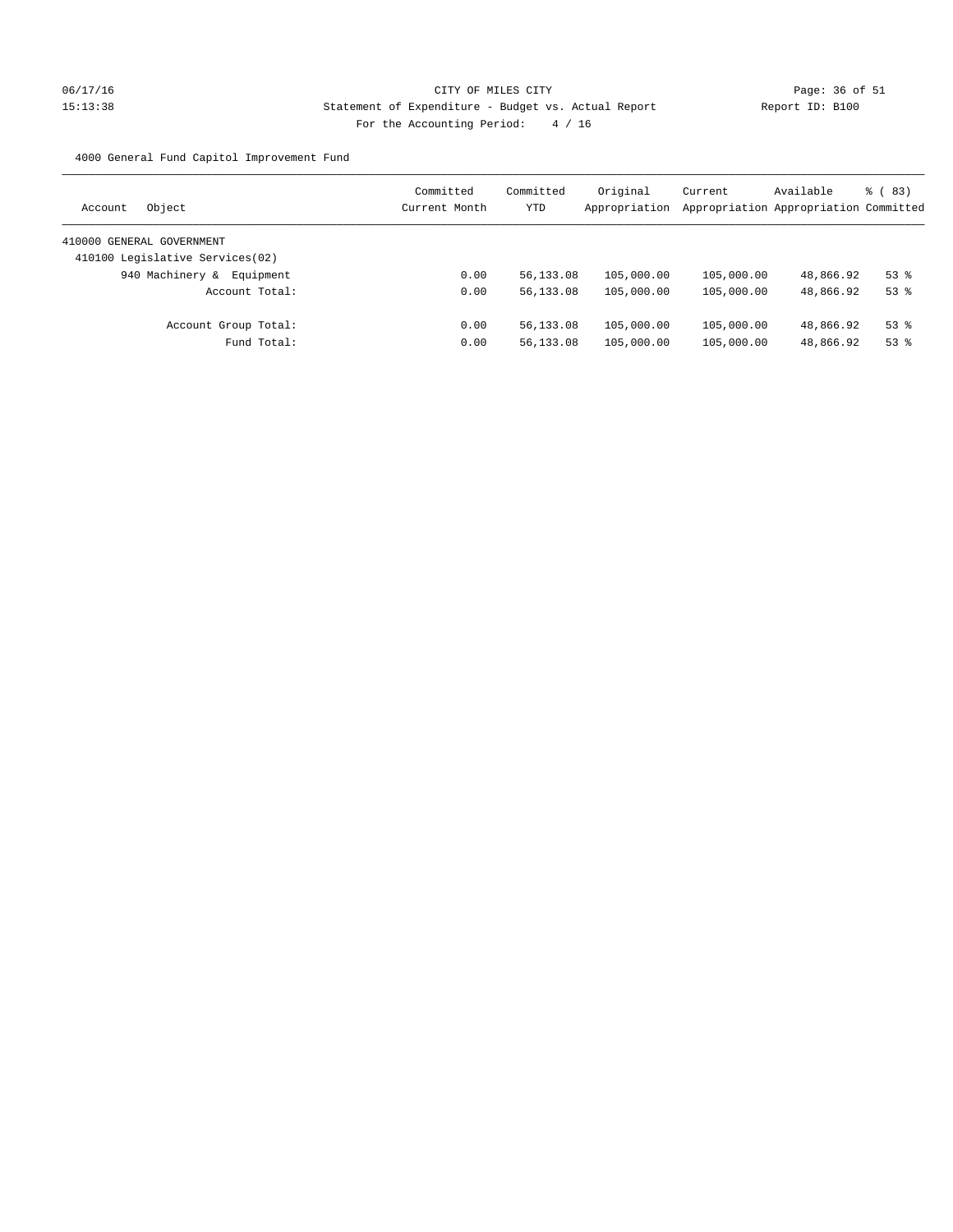# 06/17/16 Page: 37 of 51 15:13:38 Statement of Expenditure - Budget vs. Actual Report Report ID: B100 For the Accounting Period: 4 / 16

4056 Airport- Capital Improvement Plan

| Object<br>Account                   | Committed<br>Current Month | Committed<br>YTD | Original<br>Appropriation | Current | Available<br>Appropriation Appropriation Committed | % (83) |
|-------------------------------------|----------------------------|------------------|---------------------------|---------|----------------------------------------------------|--------|
| 430000 Public Works                 |                            |                  |                           |         |                                                    |        |
| 430300 Airport (87)                 |                            |                  |                           |         |                                                    |        |
| 230 Repair and Maintenance Supplies | $-195.00$                  | 750.00           | 0.00                      | 0.00    | $-750.00$                                          | နွ     |
| 360 Contr R & M                     | 0.00                       | 5,813.00         | 0.00                      | 0.00    | $-5.813.00$                                        | နွ     |
| 940 Machinery &<br>Equipment        | 10,621.00                  | 10,621.00        | 0.00                      | 0.00    | $-10.621.00$                                       | နွ     |
| Account Total:                      | 10,426.00                  | 17,184.00        | 0.00                      | 0.00    | $-17, 184, 00$                                     | နွ     |
| Account Group Total:                | 10,426.00                  | 17,184.00        | 0.00                      | 0.00    | $-17, 184, 00$                                     | နွ     |
| Fund Total:                         | 10,426.00                  | 17,184.00        | 0.00                      | 0.00    | $-17, 184.00$                                      | နွ     |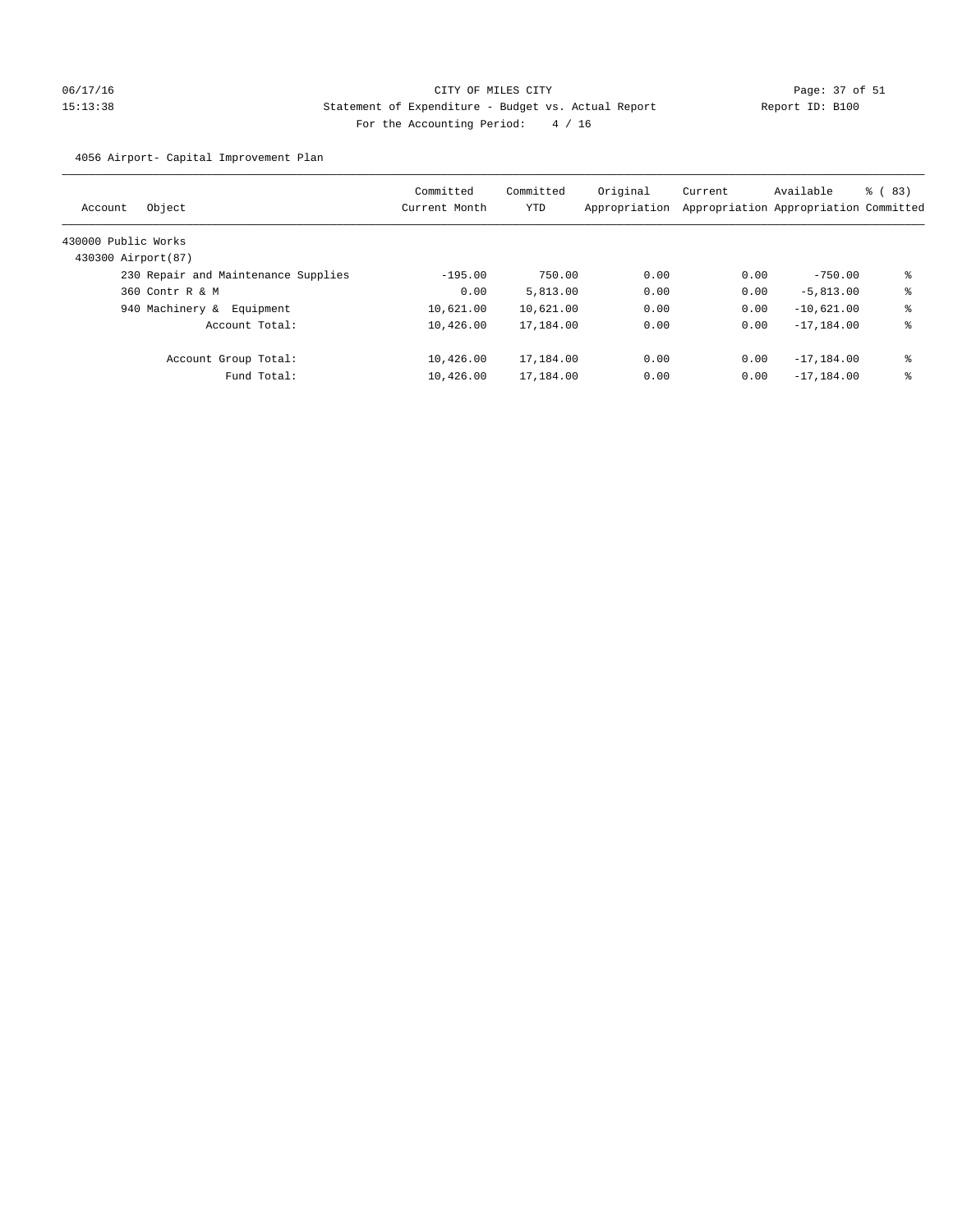# 06/17/16 Page: 38 of 51 15:13:38 Statement of Expenditure - Budget vs. Actual Report Report ID: B100 For the Accounting Period: 4 / 16

4060 CAPITAL IMPROV-PUBLIC WORKS

| Object<br>Account            | Committed<br>Current Month | Committed<br><b>YTD</b> | Original<br>Appropriation | Current    | Available<br>Appropriation Appropriation Committed | $\frac{6}{6}$ (83) |
|------------------------------|----------------------------|-------------------------|---------------------------|------------|----------------------------------------------------|--------------------|
| 430000 Public Works          |                            |                         |                           |            |                                                    |                    |
| 430233 Roadway/Re-surfacing  |                            |                         |                           |            |                                                    |                    |
| 940 Machinery &<br>Equipment | 34,388.98                  | 162,188.70              | 244,000.00                | 244,000.00 | 81,811.30                                          | 66 %               |
| Account Total:               | 34, 388, 98                | 162,188.70              | 244,000.00                | 244,000.00 | 81,811.30                                          | 66 %               |
| Account Group Total:         | 34,388.98                  | 162,188.70              | 244,000.00                | 244,000.00 | 81,811.30                                          | 66 %               |
| Fund Total:                  | 34,388.98                  | 162,188.70              | 244,000.00                | 244,000.00 | 81,811.30                                          | 66 %               |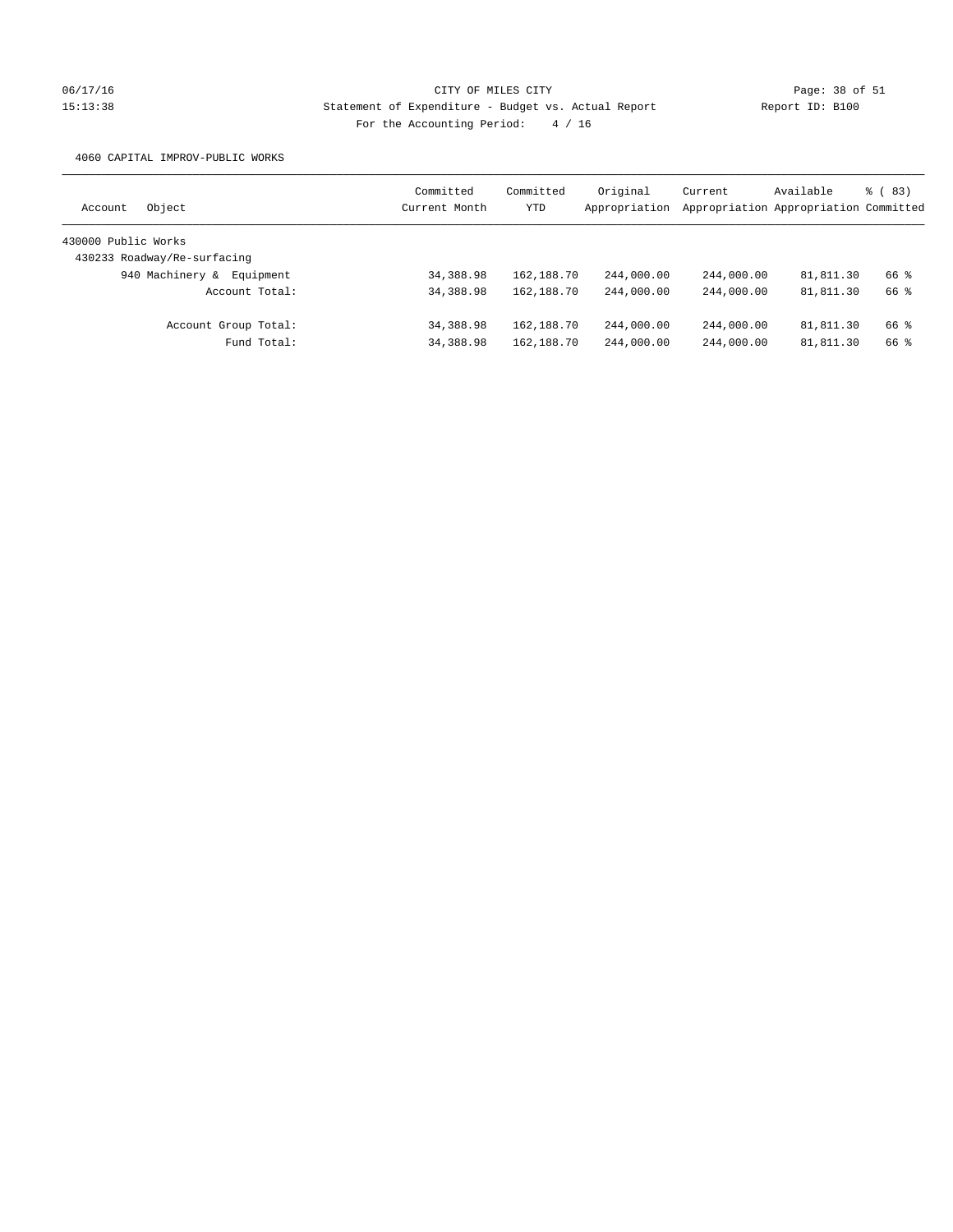# 06/17/16 Page: 39 of 51 15:13:38 Statement of Expenditure - Budget vs. Actual Report Changer Report ID: B100 For the Accounting Period: 4 / 16

| Account             | Object                                        | Committed<br>Current Month | Committed<br><b>YTD</b> | Original   | Current<br>Appropriation Appropriation Appropriation Committed | Available    | % (83)         |
|---------------------|-----------------------------------------------|----------------------------|-------------------------|------------|----------------------------------------------------------------|--------------|----------------|
| 430000 Public Works |                                               |                            |                         |            |                                                                |              |                |
| 430220 Operations   |                                               |                            |                         |            |                                                                |              |                |
|                     | 350 Professional Services                     | 0.00                       | 22.50                   | 0.00       | 0.00                                                           | $-22.50$     | နွ             |
|                     | Account Total:                                | 0.00                       | 22.50                   | 0.00       | 0.00                                                           | $-22.50$     | နွ             |
|                     | 430510 Water Administration(25)               |                            |                         |            |                                                                |              |                |
|                     | 111 Salaries and Wages - Permanent            | 1,995.19                   | 19,143.23               | 23,087.00  | 23,087.00                                                      | 3,943.77     | 83%            |
|                     | 121 OVERTIME-PERMANENT                        | 0.00                       | 6.03                    | 250.00     | 250.00                                                         | 243.97       | 2 <sup>8</sup> |
|                     | 131 VACATION                                  | 0.00                       | 1,389.33                | 1,500.00   | 1,500.00                                                       | 110.67       | 93%            |
|                     | 132 SICK LEAVE                                | 4.03                       | 981.89                  | 1,000.00   | 1,000.00                                                       | 18.11        | 98 %           |
|                     | 141 Unemployment Insurance                    | 3.00                       | 32.48                   | 39.00      | 39.00                                                          | 6.52         | 83%            |
|                     | 142 Workers' Compensation                     | 24.04                      | 262.16                  | 298.00     | 298.00                                                         | 35.84        | 88 %           |
|                     | 143 Health Insurance                          | 321.90                     | 3,219.21                | 3,863.00   | 3,863.00                                                       | 643.79       | 83%            |
|                     | 144 FICA                                      | 152.93                     | 1,657.76                | 1,977.00   | 1,977.00                                                       | 319.24       | 84 %           |
|                     | 145 PERS                                      | 107.23                     | 1,144.89                | 2,137.00   | 2,137.00                                                       | 992.11       | $54$ %         |
|                     | 196 CLOTHING ALLOTMENT                        | 0.00                       | 150.00                  | 140.00     | 140.00                                                         | $-10.00$     | 107 %          |
|                     | 210 Office Supplies and Materials             | $-246.40$                  | 1,298.28                | 2,000.00   | 2,000.00                                                       | 701.72       | 65 %           |
|                     | 214 Small Items of Equipment                  | 317.31                     | 317.31                  | 3,067.00   | 3,067.00                                                       | 2,749.69     | $10*$          |
|                     | 220 Operating Expenses                        | 61.00                      | 4,751.80                | 1,500.00   | 1,500.00                                                       | $-3, 251.80$ | $317$ %        |
|                     | 230 Repair and Maintenance Supplies           | 0.00                       | 0.00                    | 200.00     | 200.00                                                         | 200.00       | နွ             |
|                     | 311 Postage, Box Rent, Etc.                   | 594.36                     | 6,624.75                | 10,000.00  | 10,000.00                                                      | 3,375.25     | 66 %           |
|                     | 320 Printing, Duplicating, Typing &           | 165.67                     | 1,002.24                | 2,100.00   | 2,100.00                                                       | 1,097.76     | 48 %           |
|                     | 330 Publicity, Subscriptions & Dues           | 116.37                     | 1,894.04                | 1,000.00   | 1,000.00                                                       | $-894.04$    | 189 %          |
|                     | 345 Telephone                                 | 48.14                      | 503.24                  | 600.00     | 600.00                                                         | 96.76        | 84 %           |
|                     | 347 Internet                                  | 14.07                      | 160.08                  | 200.00     | 200.00                                                         | 39.92        | $80*$          |
|                     | 350 Professional Services                     | 56.77                      | 3,678.53                | 2,600.00   | 2,600.00                                                       | $-1,078.53$  | 141 %          |
|                     | 360 Contr R & M                               | 139.40                     | 7,647.27                | 7,000.00   | 7,000.00                                                       | $-647.27$    | $109$ %        |
|                     | 370 Travel                                    | 0.00                       | 0.00                    | 300.00     | 300.00                                                         | 300.00       | နွ             |
|                     | 380 Training Services                         | 0.00                       | 0.00                    | 300.00     | 300.00                                                         | 300.00       | န့             |
|                     | 382 Books                                     | 0.00                       | 0.00                    | 50.00      | 50.00                                                          | 50.00        | န့             |
|                     | 513 Liability                                 | 0.00                       | 5,036.30                | 5,037.00   | 5,037.00                                                       | 0.70         | $100*$         |
|                     | 521 Surety Bonds for Officials & Employees    | 0.00                       | 0.00                    | 400.00     | 400.00                                                         | 400.00       | နွ             |
|                     | 531 Building & Office Rental                  | 500.00                     | 5,000.00                | 6,000.00   | 6,000.00                                                       | 1,000.00     | 83%            |
|                     | 810 Losses (Bad debt expense - Enterprise     | 0.00                       | 38.68                   | 500.00     | 500.00                                                         | 461.32       | 8 %            |
|                     | Account Total:                                | 4,375.01                   | 65,939.50               | 77,145.00  | 77,145.00                                                      | 11,205.50    | 85%            |
|                     | 430530 Water Source of Supply and Pumping(22) |                            |                         |            |                                                                |              |                |
|                     | 111 Salaries and Wages - Permanent            | 18,362.75                  | 187,389.06              | 234,119.00 | 234,119.00                                                     | 46,729.94    | $80*$          |
|                     | 121 OVERTIME-PERMANENT                        | 1,242.97                   | 8,816.90                | 16,709.00  | 16,709.00                                                      | 7,892.10     | 53%            |
|                     | 131 VACATION                                  | 1,289.15                   | 14,446.40               | 15,773.00  | 15,773.00                                                      | 1,326.60     | $92$ $%$       |
|                     | 132 SICK LEAVE                                | 525.56                     | 8,082.95                | 7,093.00   | 7,093.00                                                       | $-989.95$    | 114 %          |
|                     | 133 OTHER LEAVE PAY                           | 598.98                     | 888.08                  | 3,968.00   | 3,968.00                                                       | 3,079.92     | $22$ %         |
|                     | 134 HOLIDAY PAY                               | 0.00                       | 3,898.04                | 5,002.00   | 5,002.00                                                       | 1,103.96     | 78 %           |
|                     | 141 Unemployment Insurance                    | 33.06                      | 336.75                  | 422.00     | 422.00                                                         | 85.25        | $80*$          |
|                     | 142 Workers' Compensation                     | 1,350.00                   | 13,685.99               | 14,800.00  | 14,800.00                                                      | 1,114.01     | $92$ $%$       |
|                     | 143 Health Insurance                          | 3,606.34                   | 36,056.15               | 43,263.00  | 43,263.00                                                      | 7,206.85     | 83 %           |
|                     | 144 FICA                                      | 1,603.32                   | 16,350.35               | 21,507.00  | 21,507.00                                                      | 5,156.65     | 76 %           |
|                     | 145 PERS                                      | 1,821.04                   | 18,358.85               | 23, 251.00 | 23, 251.00                                                     | 4,892.15     | 79 %           |
|                     | 196 CLOTHING ALLOTMENT                        | 0.00                       | 840.00                  | 840.00     | 840.00                                                         | 0.00         | 100 %          |
|                     | 210 Office Supplies and Materials             | 3.79                       | 133.12                  | 250.00     | 250.00                                                         | 116.88       | 53%            |
|                     | 214 Small Items of Equipment                  | 0.00                       | 1,367.54                | 0.00       | 3,000.00                                                       | 1,632.46     | 46%            |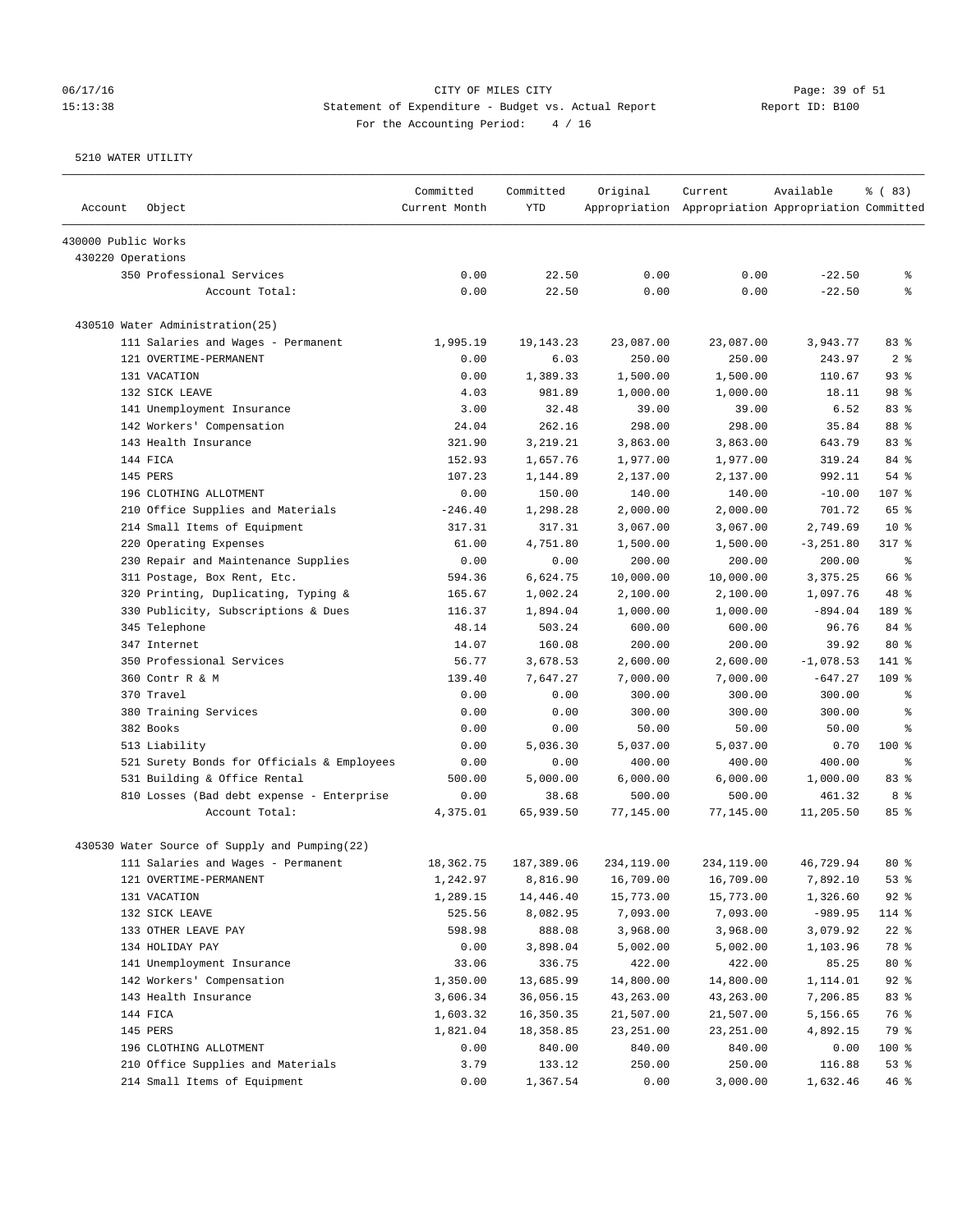# 06/17/16 CITY OF MILES CITY Page: 40 of 51 15:13:38 Statement of Expenditure - Budget vs. Actual Report For the Accounting Period: 4 / 16

| Account | Object                                  | Committed<br>Current Month | Committed<br>YTD | Original   | Current<br>Appropriation Appropriation Appropriation Committed | Available   | % (83)          |
|---------|-----------------------------------------|----------------------------|------------------|------------|----------------------------------------------------------------|-------------|-----------------|
|         | 220 Operating Expenses                  | 115.62                     | 669.16           | 2,000.00   | 2,000.00                                                       | 1,330.84    | 33%             |
|         | 222 Chemicals, Lab & Med Supplies       | 0.00                       | 46.78            | 150.00     | 150.00                                                         | 103.22      | $31$ %          |
|         | 226 Clothing and Uniforms               | 149.00                     | 456.47           | 400.00     | 400.00                                                         | $-56.47$    | 114 %           |
|         | 230 Repair and Maintenance Supplies     | 173.51                     | 5,079.35         | 6,000.00   | 6,000.00                                                       | 920.65      | 85 %            |
|         | 231 Gas, Oil, Diesel Fuel, Grease, etc. | 38.82                      | 648.75           | 1,300.00   | 1,300.00                                                       | 651.25      | 50%             |
|         | 241 Consumable Tools                    | 10.52                      | 104.91           | 200.00     | 200.00                                                         | 95.09       | $52$ %          |
|         | 311 Postage, Box Rent, Etc.             | 2.06                       | 7.54             | 50.00      | 50.00                                                          | 42.46       | 15 <sup>°</sup> |
|         | 330 Publicity, Subscriptions & Dues     | 0.00                       | 0.00             | 500.00     | 500.00                                                         | 500.00      | နွ              |
|         | 334 Memberships, Registrations & Dues   | 75.00                      | 143.41           | 400.00     | 400.00                                                         | 256.59      | 36%             |
|         | 341 Electric Utility Services           | 3,120.13                   | 39, 449. 74      | 61,326.00  | 61,326.00                                                      | 21,876.26   | 64 %            |
|         | 344 Gas Utility Service                 | 700.02                     | 1,074.52         | 20,000.00  | 20,000.00                                                      | 18,925.48   | 5 <sup>8</sup>  |
|         | 345 Telephone                           | 77.25                      | 757.04           | 1,000.00   | 1,000.00                                                       | 242.96      | 76 %            |
|         | 346 Garbage Service                     | 0.00                       | 3,624.36         | 250.00     | 250.00                                                         | $-3,374.36$ | $***$ $%$       |
|         | 347 Internet                            | 80.25                      | 802.50           | 1,000.00   | 1,000.00                                                       | 197.50      | $80*$           |
|         | 350 Professional Services               | 0.00                       | 312.10           | 500.00     | 500.00                                                         | 187.90      | 62 %            |
|         | 352 Wtr/Swr Lab Testing                 | 0.00                       | 0.00             | 1,000.00   | 1,000.00                                                       | 1,000.00    | ್ಠಿ             |
|         | 357 Architectual, Engineering Serv Etc. | 0.00                       | 0.00             | 10,000.00  | 10,000.00                                                      | 10,000.00   | ್ಠಿ             |
|         | 360 Contr R & M                         | 23.50                      | 1,196.70         | 40,000.00  | 40,000.00                                                      | 38,803.30   | 3 <sup>°</sup>  |
|         | 363 R&M Vehicles/Equip/Labor-PW         | 2.87                       | 670.86           | 7,000.00   | 7,000.00                                                       | 6,329.14    | $10*$           |
|         | 369 Other Repair and Maintenance        | 0.00                       | 2,675.00         | 2,000.00   | 2,000.00                                                       | $-675.00$   | 134 %           |
|         | 370 Travel                              | 0.00                       | 313.67           | 1,000.00   | 1,000.00                                                       | 686.33      | $31$ %          |
|         | 380 Training Services                   | 0.00                       | 1,267.30         | 1,400.00   | 1,400.00                                                       | 132.70      | $91$ %          |
|         | 382 Books                               | 0.00                       | 0.00             | 200.00     | 200.00                                                         | 200.00      | နွ              |
|         | 400 BUILDING MATERIALS                  | 0.00                       | 0.00             | 500.00     | 500.00                                                         | 500.00      | ి               |
|         | 511 Insurance on Buildings              | 0.00                       | 9,142.93         | 9,143.00   | 9,143.00                                                       | 0.07        | 100 %           |
|         | 512 Insurance on Vehicles & Equipment   | 0.00                       | 188.20           | 189.00     | 189.00                                                         | 0.80        | 100 %           |
|         | 940 Machinery & Equipment               | 0.00                       | 0.00             | 0.00       | 130,000.00                                                     | 130,000.00  | နွ              |
|         | Account Total:                          | 35,005.51                  | 379,281.47       | 554,505.00 | 687,505.00                                                     | 308, 223.53 | 55%             |
|         | 430540 Water Purification and Treatment |                            |                  |            |                                                                |             |                 |
|         | 210 Office Supplies and Materials       | 123.10                     | 202.43           | 200.00     | 200.00                                                         | $-2.43$     | 101 %           |
|         | 214 Small Items of Equipment            | 0.00                       | 65.08            | 0.00       | 9,200.00                                                       | 9,134.92    | 1 <sup>8</sup>  |
|         | 220 Operating Expenses                  | 0.00                       | 1,438.41         | 3,000.00   | 3,000.00                                                       | 1,561.59    | 48 %            |
|         | 222 Chemicals, Lab & Med Supplies       | 100.00                     | 38, 213.37       | 58,350.00  | 58,350.00                                                      | 20,136.63   | 65 %            |
|         | 226 Clothing and Uniforms               | 0.00                       | 431.47           | 400.00     | 400.00                                                         | $-31.47$    | 108 %           |
|         | 230 Repair and Maintenance Supplies     | 96.19                      | 4,525.14         | 0.00       | 9,500.00                                                       | 4,974.86    | 48 %            |
|         | 231 Gas, Oil, Diesel Fuel, Grease, etc. | 38.82                      | 563.47           | 1,300.00   | 1,300.00                                                       | 736.53      | 43%             |
|         | 241 Consumable Tools                    | 10.52                      | 104.91           | 150.00     | 150.00                                                         | 45.09       | 70 %            |
|         | 311 Postage, Box Rent, Etc.             | 0.00                       | 12.80            | 150.00     | 150.00                                                         | 137.20      | 9 %             |
|         | 320 Printing, Duplicating, Typing &     | 0.00                       | 0.00             | 100.00     | 100.00                                                         | 100.00      | ွေ              |
|         | 330 Publicity, Subscriptions & Dues     | 0.00                       | 0.00             | 400.00     | 400.00                                                         | 400.00      | ိစ              |
|         | 334 Memberships, Registrations & Dues   | 0.00                       | 68.41            | 450.00     | 450.00                                                         | 381.59      | 15 <sup>8</sup> |
|         | 352 Wtr/Swr Lab Testing                 | 275.75                     | 2,340.87         | 10,000.00  | 10,000.00                                                      | 7,659.13    | $23$ $%$        |
|         | 357 Architectual, Engineering Serv Etc. | 0.00                       | 0.00             | 12,000.00  | 12,000.00                                                      | 12,000.00   | ိစ              |
|         | 360 Contr R & M                         | 75.00                      | 1,150.95         | 6,000.00   | 6,000.00                                                       | 4,849.05    | 19 <sup>°</sup> |
|         | 369 Other Repair and Maintenance        | 0.00                       | 0.00             | 1,500.00   | 1,500.00                                                       | 1,500.00    | ႜ               |
|         | 370 Travel                              | 0.00                       | 601.39           | 1,200.00   | 1,200.00                                                       | 598.61      | $50*$           |
|         | 380 Training Services                   | 0.00                       | 813.62           | 1,000.00   | 1,000.00                                                       | 186.38      | 81 %            |
|         | 382 Books                               | 0.00                       | 0.00             | 200.00     | 200.00                                                         | 200.00      | ွေ              |
|         | 533 Machinery and Equipment Rental      | 0.00                       | 0.00             | 1,000.00   | 1,000.00                                                       | 1,000.00    | ွေ              |
|         | 930 Improvements Other than Buildings   | 0.00                       | 0.00             | 0.00       | 15,500.00                                                      | 15,500.00   | နွ              |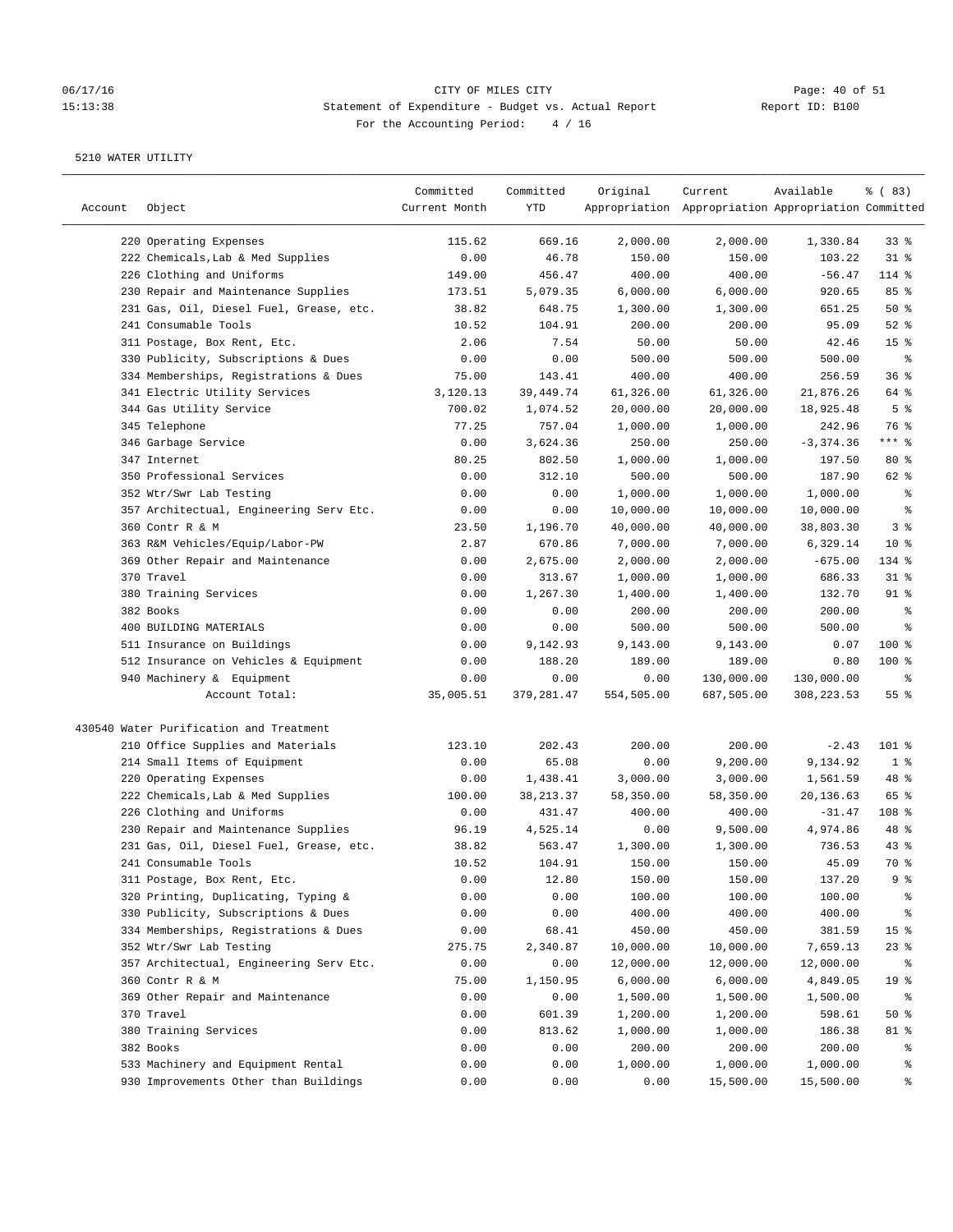# 06/17/16 Page: 41 of 51 15:13:38 Statement of Expenditure - Budget vs. Actual Report Changer Report ID: B100 For the Accounting Period: 4 / 16

| Account | Object                                   | Committed<br>Current Month | Committed<br>YTD | Original   | Current<br>Appropriation Appropriation Appropriation Committed | Available    | % (83)          |
|---------|------------------------------------------|----------------------------|------------------|------------|----------------------------------------------------------------|--------------|-----------------|
|         | Account Total:                           | 719.38                     | 50,532.32        | 97,400.00  | 131,600.00                                                     | 81,067.68    | 38 <sup>8</sup> |
|         | 430550 Transmission and Distribution(23) |                            |                  |            |                                                                |              |                 |
|         | 111 Salaries and Wages - Permanent       | 12,106.72                  | 117,834.40       | 131,803.00 | 131,803.00                                                     | 13,968.60    | 89 %            |
|         | 121 OVERTIME-PERMANENT                   | 434.77                     | 6,361.31         | 10,598.00  | 10,598.00                                                      | 4,236.69     | 60 %            |
|         | 131 VACATION                             | 578.20                     | 7,936.10         | 15,773.00  | 15,773.00                                                      | 7,836.90     | 50%             |
|         | 132 SICK LEAVE                           | 192.90                     | 2,574.04         | 7,093.00   | 7,093.00                                                       | 4,518.96     | 36%             |
|         | 133 OTHER LEAVE PAY                      | 0.00                       | 0.00             | 2,150.00   | 2,150.00                                                       | 2,150.00     | နွ              |
|         | 134 HOLIDAY PAY                          | 545.28                     | 1,792.69         | 4,558.00   | 4,558.00                                                       | 2,765.31     | 39 %            |
|         | 141 Unemployment Insurance               | 20.78                      | 205.44           | 258.00     | 258.00                                                         | 52.56        | $80*$           |
|         | 142 Workers' Compensation                | 728.92                     | 7,217.70         | 8,888.00   | 8,888.00                                                       | 1,670.30     | 81 %            |
|         | 143 Health Insurance                     | 2,478.31                   | 23,818.52        | 27,812.00  | 27,812.00                                                      | 3,993.48     | 86 <sup>8</sup> |
|         | 144 FICA                                 | 1,054.11                   | 10,420.65        | 13,156.00  | 13,156.00                                                      | 2,735.35     | 79 %            |
|         | 145 PERS                                 | 1,146.07                   | 11,288.45        | 14,223.00  | 14,223.00                                                      | 2,934.55     | 79 %            |
|         | 196 CLOTHING ALLOTMENT                   | 0.00                       | 502.50           | 670.00     | 670.00                                                         | 167.50       | 75 %            |
|         | 210 Office Supplies and Materials        | 67.00                      | 272.03           | 500.00     | 500.00                                                         | 227.97       | 54 %            |
|         | 214 Small Items of Equipment             | 371.85                     | 3,384.35         | 12,500.00  | 12,500.00                                                      | 9,115.65     | $27$ %          |
|         | 220 Operating Expenses                   | 4,093.80                   | 16,859.20        | 25,000.00  | 25,000.00                                                      | 8,140.80     | 67%             |
|         | 222 Chemicals, Lab & Med Supplies        | 0.00                       | 0.00             | 200.00     | 200.00                                                         | 200.00       | $\epsilon$      |
|         | 226 Clothing and Uniforms                | 16.99                      | 364.72           | 900.00     | 900.00                                                         | 535.28       | 41 %            |
|         | 230 Repair and Maintenance Supplies      | 2,350.42                   | 20, 342. 16      | 25,000.00  | 25,000.00                                                      | 4,657.84     | 81 %            |
|         | 231 Gas, Oil, Diesel Fuel, Grease, etc.  | 538.45                     | 6,139.55         | 12,000.00  | 12,000.00                                                      | 5,860.45     | $51$ %          |
|         | 233 Water/Sewer Main Replacement and     | 0.00                       | 0.00             | 10,000.00  | 10,000.00                                                      | 10,000.00    | နွ              |
|         | 234 Hydrant/Manhole Replacement, Valves  | 8,393.71                   | 33,877.32        | 30,000.00  | 30,000.00                                                      | $-3,877.32$  | $113$ %         |
|         | 235 Curb Stop Replacement                | 269.57                     | 12,782.80        | 14,000.00  | 14,000.00                                                      | 1,217.20     | $91$ %          |
|         | 241 Consumable Tools                     | 0.00                       | 0.00             | 200.00     | 200.00                                                         | 200.00       | ್ಠಿ             |
|         | 311 Postage, Box Rent, Etc.              | 0.00                       | 5.00             | 100.00     | 100.00                                                         | 95.00        | 5 <sup>8</sup>  |
|         | 320 Printing, Duplicating, Typing &      | 0.00                       | 0.00             | 100.00     | 100.00                                                         | 100.00       | နွ              |
|         | 330 Publicity, Subscriptions & Dues      | 0.00                       | 0.00             | 250.00     | 250.00                                                         | 250.00       | ್ಠಿ             |
|         | 334 Memberships, Registrations & Dues    | 30.00                      | 337.00           | 300.00     | 300.00                                                         | $-37.00$     | 112 %           |
|         | 341 Electric Utility Services            | 15.03                      | 555.58           | 308.00     | 308.00                                                         | $-247.58$    | 180 %           |
|         | 344 Gas Utility Service                  | 22.78                      | 383.22           | 450.00     | 450.00                                                         | 66.78        | 85%             |
|         | 345 Telephone                            | 48.73                      | 478.61           | 600.00     | 600.00                                                         | 121.39       | $80*$           |
|         | 347 Internet                             | 11.40                      | 114.00           | 250.00     | 250.00                                                         | 136.00       | 46%             |
|         | 350 Professional Services                | 655.25                     | 8,673.22         | 350.00     | 350.00                                                         | $-8, 323.22$ | $***$ $-$       |
|         | 357 Architectual, Engineering Serv Etc.  | 0.00                       | 9,734.93         | 20,000.00  | 20,000.00                                                      | 10,265.07    | 49 %            |
|         | 360 Contr R & M                          | $-553.57$                  | 3,133.29         | 8,000.00   | 8,000.00                                                       | 4,866.71     | 39%             |
|         | 363 R&M Vehicles/Equip/Labor-PW          | 1,239.81                   | 31,666.36        | 28,000.00  | 28,000.00                                                      | $-3,666.36$  | $113*$          |
|         | 369 Other Repair and Maintenance         | 0.00                       | 133.00           | 1,000.00   | 1,000.00                                                       | 867.00       | 13 <sup>°</sup> |
|         | 370 Travel                               | 147.56                     | 199.06           | 750.00     | 750.00                                                         | 550.94       | 27%             |
|         | 380 Training Services                    | 0.00                       | 400.00           | 700.00     | 700.00                                                         | 300.00       | 57%             |
|         | 382 Books                                | 23.00                      | 23.00            | 200.00     | 200.00                                                         | 177.00       | $12$ %          |
|         | 400 BUILDING MATERIALS                   | 0.00                       | 4.99             | 500.00     | 500.00                                                         | 495.01       | 1 <sup>8</sup>  |
|         | 511 Insurance on Buildings               | 0.00                       | 2,960.53         | 2,961.00   | 2,961.00                                                       | 0.47         | 100 %           |
|         | 512 Insurance on Vehicles & Equipment    | 0.00                       | 889.94           | 890.00     | 890.00                                                         | 0.06         | 100 %           |
|         | 513 Liability                            | 0.00                       | 0.00             | 386.00     | 386.00                                                         | 386.00       | ိစ              |
|         | 532 Land Rental                          | 0.00                       | 917.27           | 1,500.00   | 1,500.00                                                       | 582.73       | 61 %            |
|         | 533 Machinery and Equipment Rental       | 0.00                       | 60.00            | 1,000.00   | 1,000.00                                                       | 940.00       | 6 %             |
|         | 940 Machinery & Equipment                | 17,263.71                  | 47,657.99        | 0.00       | 1,913,000.00                                                   | 1,865,342.01 | 2 <sub>8</sub>  |
|         | 958 Strevell/Merriam Wtr Line Proj       | 0.00                       | 70,444.72        | 68,000.00  | 68,000.00                                                      | $-2,444.72$  | 104 %           |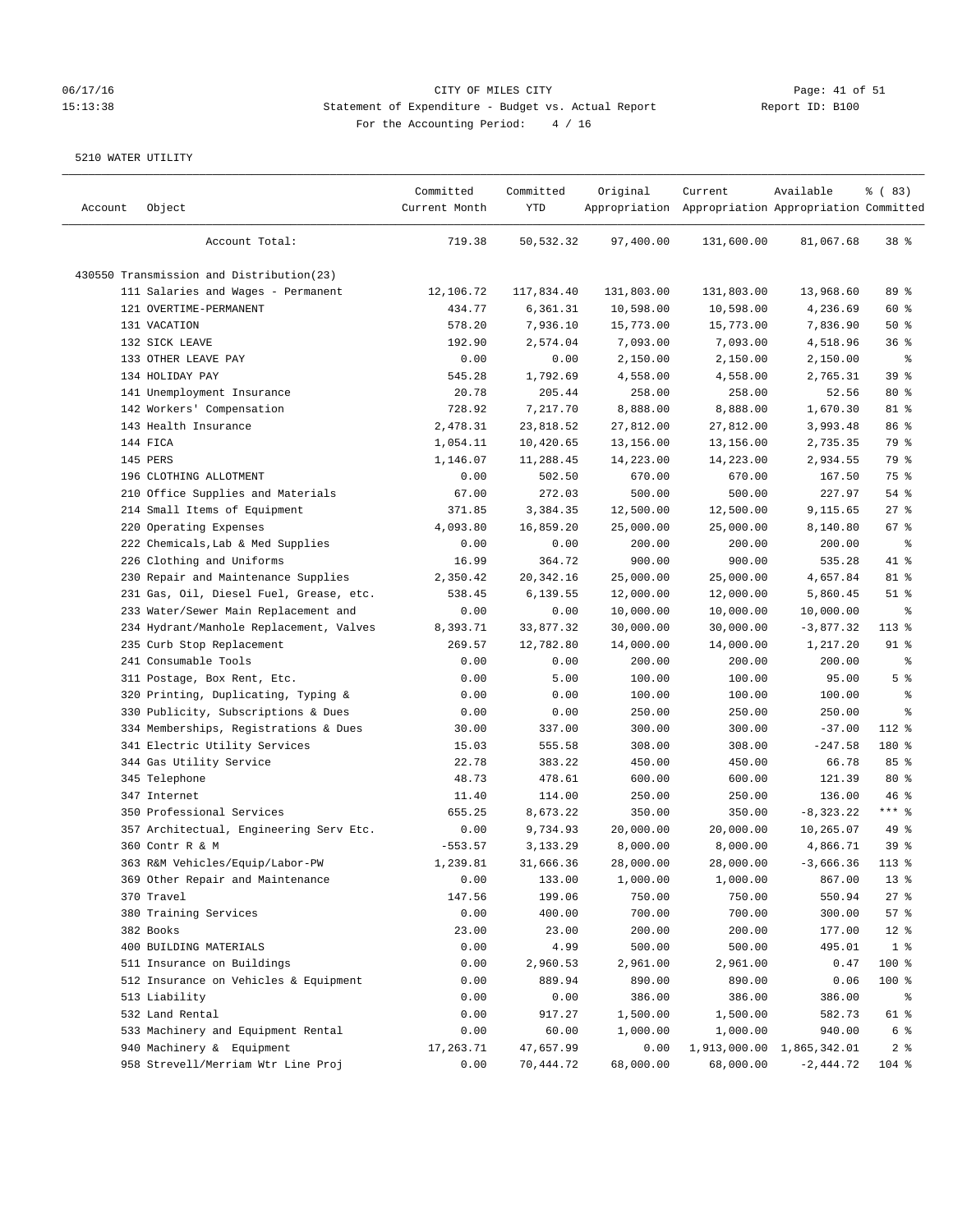### 06/17/16 Page: 42 of 51 Page: 42 of 51 15:13:38 Statement of Expenditure - Budget vs. Actual Report Report ID: B100 For the Accounting Period: 4 / 16

| Account             | Object                                     | Committed<br>Current Month | Committed<br><b>YTD</b> | Original<br>Appropriation  | Current      | Available<br>Appropriation Appropriation Committed | % (83)          |
|---------------------|--------------------------------------------|----------------------------|-------------------------|----------------------------|--------------|----------------------------------------------------|-----------------|
|                     | Account Total:                             | 54,291.55                  | 462,745.64              | 503,877.00                 |              | 2,416,877.00 1,954,131.36                          | 19 <sup>°</sup> |
|                     | Account Group Total:                       | 94, 391.45                 |                         | 958, 521.43 1, 232, 927.00 |              | 3, 313, 127.00 2, 354, 605.57                      | 29%             |
| 490000 DEBT SERVICE |                                            |                            |                         |                            |              |                                                    |                 |
|                     | 490200 Revenue Bonds                       |                            |                         |                            |              |                                                    |                 |
|                     | 611 Principal-NE Wtr Line Phase II         | 0.00                       | 8,000.00                | 16,000.00                  | 16,000.00    | 8,000.00                                           | 50%             |
|                     | 615 Principal-Northeast Water Ln \$2.2     | 0.00                       | 30,000.00               | 60,000.00                  | 60,000.00    | 30,000.00                                          | 50%             |
|                     | 616 Principal-Carbon Hill Water Tank \$2.2 | 0.00                       | 29,000.00               | 58,000.00                  | 58,000.00    | 29,000.00                                          | 50%             |
|                     | 617 Principal - NE Wtr Line \$500k         | 0.00                       | 7,000.00                | 14,000.00                  | 14,000.00    | 7,000.00                                           | 50%             |
|                     | 618 Principal-Carbon Hill \$500k           | 0.00                       | 7,000.00                | 14,000.00                  | 14,000.00    | 7,000.00                                           | 50%             |
|                     | 622 Interest-NE Wtr Line Phase II          | 0.00                       | 918.75                  | 1,808.00                   | 1,808.00     | 889.25                                             | $51$ %          |
|                     | 631 Interest - NE Wtr Line \$500k          | 0.00                       | 5,843.75                | 11,592.00                  | 11,592.00    | 5,748.25                                           | 50%             |
|                     | 632 Interest - Carbon Hill Wtr Tank \$500k | 0.00                       | 5,843.75                | 11,592.00                  | 11,592.00    | 5,748.25                                           | 50%             |
|                     | 634 Interest-Northeast Wtr Ln \$2.2        | 0.00                       | 28,365.00               | 56,280.00                  | 56,280.00    | 27,915.00                                          | 50%             |
|                     | 638 Interest-Carbon Hill Tank \$2.2        | 0.00                       | 27,615.00               | 54,795.00                  | 54,795.00    | 27,180.00                                          | 50%             |
|                     | Account Total:                             | 0.00                       | 149,586.25              | 298,067.00                 | 298,067.00   | 148,480.75                                         | 50%             |
|                     | Account Group Total:                       | 0.00                       | 149,586.25              | 298,067.00                 | 298,067.00   | 148,480.75                                         | 50%             |
|                     | 520000 OTHER FINANCING USES                |                            |                         |                            |              |                                                    |                 |
|                     | 521000 Interfund Operating Transfers Out   |                            |                         |                            |              |                                                    |                 |
|                     | 820 Transfers to Other Funds               | 5,203.91                   | 51,858.19               | 72,493.00                  | 72,493.00    | 20,634.81                                          | 72 %            |
|                     | Account Total:                             | 5,203.91                   | 51,858.19               | 72,493.00                  | 72,493.00    | 20,634.81                                          | 72 %            |
|                     | Account Group Total:                       | 5,203.91                   | 51,858.19               | 72,493.00                  | 72,493.00    | 20,634.81                                          | 72 %            |
|                     | Fund Total:                                |                            | 99,595.36 1,159,965.87  | 1,603,487.00               | 3,683,687.00 | 2,523,721.13                                       | $31$ %          |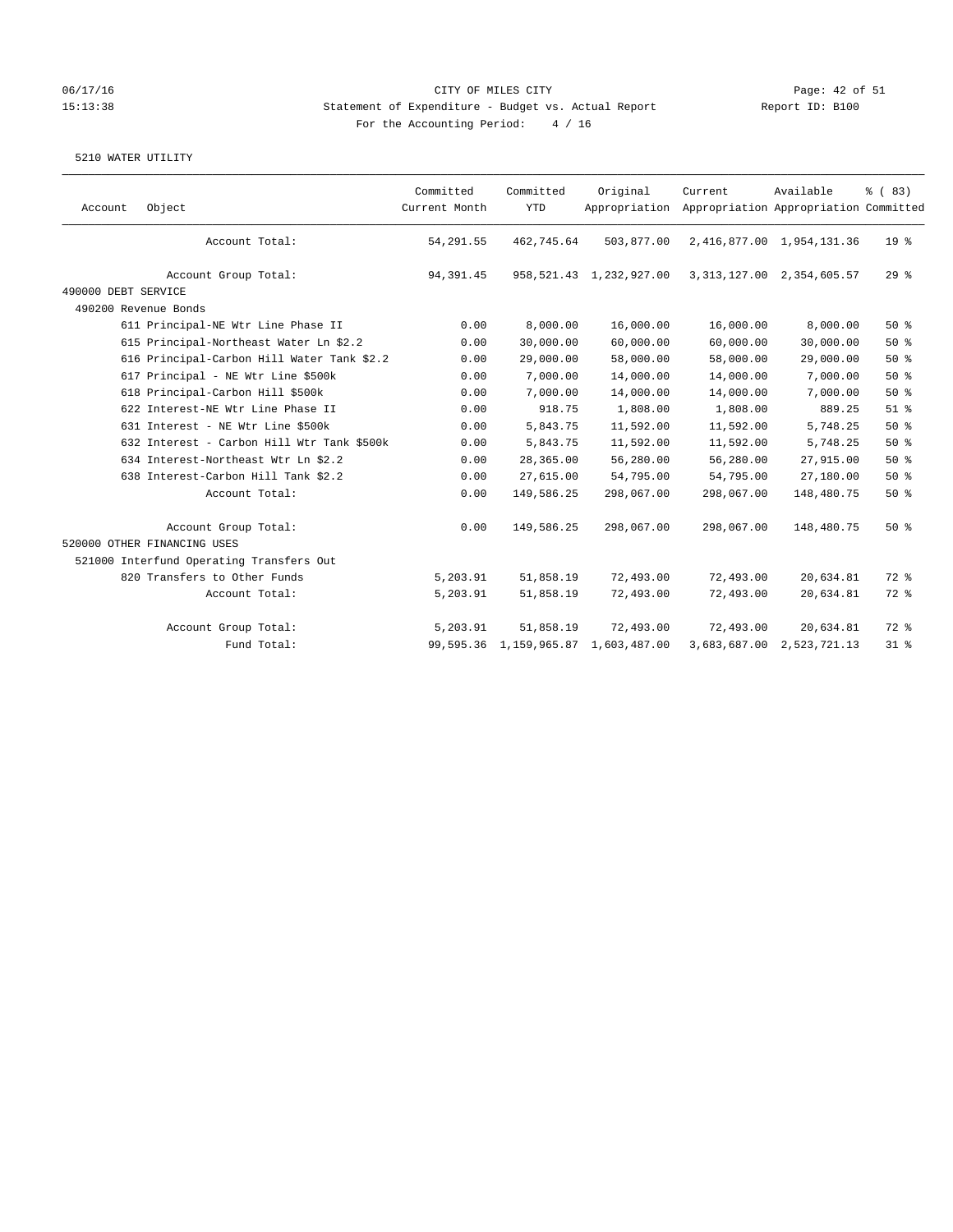# 06/17/16 Page: 43 of 51 15:13:39 Statement of Expenditure - Budget vs. Actual Report Changer Report ID: B100 For the Accounting Period: 4 / 16

| Account             | Object                                       | Committed<br>Current Month | Committed<br>YTD | Original   | Current<br>Appropriation Appropriation Appropriation Committed | Available   | % (83)         |
|---------------------|----------------------------------------------|----------------------------|------------------|------------|----------------------------------------------------------------|-------------|----------------|
| 430000 Public Works |                                              |                            |                  |            |                                                                |             |                |
|                     | 430610 Sewer Administration(29)              |                            |                  |            |                                                                |             |                |
|                     | 111 Salaries and Wages - Permanent           | 1,995.18                   | 19,141.62        | 23,087.00  | 23,087.00                                                      | 3,945.38    | 83 %           |
|                     | 121 OVERTIME-PERMANENT                       | 0.00                       | 6.03             | 250.00     | 250.00                                                         | 243.97      | 2 <sup>8</sup> |
|                     | 131 VACATION                                 | 0.00                       | 1,389.35         | 1,500.00   | 1,500.00                                                       | 110.65      | 93%            |
|                     | 132 SICK LEAVE                               | 4.03                       | 981.30           | 1,000.00   | 1,000.00                                                       | 18.70       | 98 %           |
|                     | 141 Unemployment Insurance                   | 2.99                       | 32.51            | 39.00      | 39.00                                                          | 6.49        | 83%            |
|                     | 142 Workers' Compensation                    | 24.05                      | 262.33           | 298.00     | 298.00                                                         | 35.67       | 88 %           |
|                     | 143 Health Insurance                         | 321.90                     | 3,218.79         | 3,863.00   | 3,863.00                                                       | 644.21      | 83%            |
|                     | 144 FICA                                     | 152.95                     | 1,657.72         | 1,977.00   | 1,977.00                                                       | 319.28      | 84 %           |
|                     | 145 PERS                                     | 107.22                     | 1,144.75         | 2,137.00   | 2,137.00                                                       | 992.25      | 54 %           |
|                     | 196 CLOTHING ALLOTMENT                       | 0.00                       | 150.00           | 138.00     | 138.00                                                         | $-12.00$    | $109$ %        |
|                     | 210 Office Supplies and Materials            | $-246.40$                  | 1,298.29         | 2,000.00   | 2,000.00                                                       | 701.71      | 65 %           |
|                     | 214 Small Items of Equipment                 | 317.31                     | 317.31           | 3,067.00   | 3,067.00                                                       | 2,749.69    | $10*$          |
|                     | 220 Operating Expenses                       | 293.64                     | 4,924.25         | 1,500.00   | 1,500.00                                                       | $-3,424.25$ | $328$ %        |
|                     | 230 Repair and Maintenance Supplies          | 0.00                       | 0.00             | 200.00     | 200.00                                                         | 200.00      | နွ             |
|                     | 311 Postage, Box Rent, Etc.                  | 594.35                     | 5,557.25         | 7,000.00   | 7,000.00                                                       | 1,442.75    | 79 %           |
|                     | 320 Printing, Duplicating, Typing &          | 0.00                       | 836.57           | 2,100.00   | 2,100.00                                                       | 1,263.43    | $40*$          |
|                     | 330 Publicity, Subscriptions & Dues          | 49.40                      | 1,827.09         | 1,000.00   | 1,000.00                                                       | $-827.09$   | 183 %          |
|                     | 345 Telephone                                | 48.12                      | 503.04           | 600.00     | 600.00                                                         | 96.96       | 84 %           |
|                     | 347 Internet                                 | 19.51                      | 195.10           | 225.00     | 225.00                                                         | 29.90       | 87%            |
|                     | 350 Professional Services                    | 56.77                      | 3,678.56         | 4,000.00   | 4,000.00                                                       | 321.44      | $92$ $%$       |
|                     | 360 Contr R & M                              | 139.40                     | 7,647.26         | 5,000.00   | 5,000.00                                                       | $-2,647.26$ | $153$ $%$      |
|                     | 370 Travel                                   | 0.00                       | 0.00             | 500.00     | 500.00                                                         | 500.00      | る              |
|                     | 380 Training Services                        | 0.00                       | 0.00             | 300.00     | 300.00                                                         | 300.00      | ి              |
|                     | 382 Books                                    | 0.00                       | 0.00             | 100.00     | 100.00                                                         | 100.00      | နွ             |
|                     | 521 Surety Bonds for Officials & Employees   | 0.00                       | 0.00             | 400.00     | 400.00                                                         | 400.00      | နွ             |
|                     | 531 Building & Office Rental                 | 333.33                     | 3,333.30         | 5,500.00   | 5,500.00                                                       | 2,166.70    | 61 %           |
|                     | 540 Special Assessments                      | 3,750.00                   | 3,750.00         | 5,200.00   | 5,200.00                                                       | 1,450.00    | 72 %           |
|                     | 810 Losses (Bad debt expense - Enterprise    | 0.00                       | 38.72            | 500.00     | 500.00                                                         | 461.28      | 8 %            |
|                     | Account Total:                               | 7,963.75                   | 61,891.14        | 73,481.00  | 73,481.00                                                      | 11,589.86   | 84 %           |
|                     | 430630 Sewer Collection and Transmission(31) |                            |                  |            |                                                                |             |                |
|                     | 111 Salaries and Wages - Permanent           | 11,823.38                  | 115, 151.82      | 128,296.00 | 128,296.00                                                     | 13, 144. 18 | 90%            |
|                     | 121 OVERTIME-PERMANENT                       | 433.74                     | 6,358.32         | 10,598.00  | 10,598.00                                                      | 4,239.68    | 60 %           |
|                     | 131 VACATION                                 | 570.18                     | 7,699.84         | 15,773.00  | 15,773.00                                                      | 8,073.16    | 49 %           |
|                     | 132 SICK LEAVE                               | 192.90                     | 2,574.06         | 7,093.00   | 7,093.00                                                       | 4,518.94    | 36%            |
|                     | 133 OTHER LEAVE PAY                          | 0.00                       | 0.00             | 1,846.00   | 1,846.00                                                       | 1,846.00    | 昙              |
|                     | 134 HOLIDAY PAY                              | 545.32                     | 1,792.74         | 4,558.00   | 4,558.00                                                       | 2,765.26    | 39 %           |
|                     | 141 Unemployment Insurance                   | 20.35                      | 201.30           | 257.00     | 257.00                                                         | 55.70       | 78 %           |
|                     | 142 Workers' Compensation                    | 713.00                     | 7,056.98         | 8,686.00   | 8,686.00                                                       | 1,629.02    | 81 %           |
|                     | 143 Health Insurance                         | 2,446.10                   | 23,496.15        | 27,426.00  | 27,426.00                                                      | 3,929.85    | 86 %           |
|                     | 144 FICA                                     | 1,032.02                   | 10,199.41        | 13,099.00  | 13,099.00                                                      | 2,899.59    | 78 %           |
|                     | 145 PERS                                     | 1,121.89                   | 11,046.94        | 13,907.00  | 13,907.00                                                      | 2,860.06    | 79 %           |
|                     | 196 CLOTHING ALLOTMENT                       | 0.00                       | 495.00           | 495.00     | 495.00                                                         | 0.00        | 100 %          |
|                     | 210 Office Supplies and Materials            | 66.98                      | 356.11           | 350.00     | 350.00                                                         | $-6.11$     | 102 %          |
|                     | 214 Small Items of Equipment                 | 455.08                     | 3,467.58         | 5,250.00   | 5,250.00                                                       | 1,782.42    | 66 %           |
|                     | 220 Operating Expenses                       | 249.22                     | 1,771.07         | 2,600.00   | 2,600.00                                                       | 828.93      | 68 %           |
|                     | 222 Chemicals, Lab & Med Supplies            | 0.00                       | 0.00             | 3,000.00   | 3,000.00                                                       | 3,000.00    | နွ             |
|                     | 226 Clothing and Uniforms                    | 16.99                      | 322.80           | 700.00     | 700.00                                                         | 377.20      | 46 %           |
|                     | 230 Repair and Maintenance Supplies          | 619.48                     | 2,839.50         | 7,000.00   | 7,000.00                                                       | 4,160.50    | 41 %           |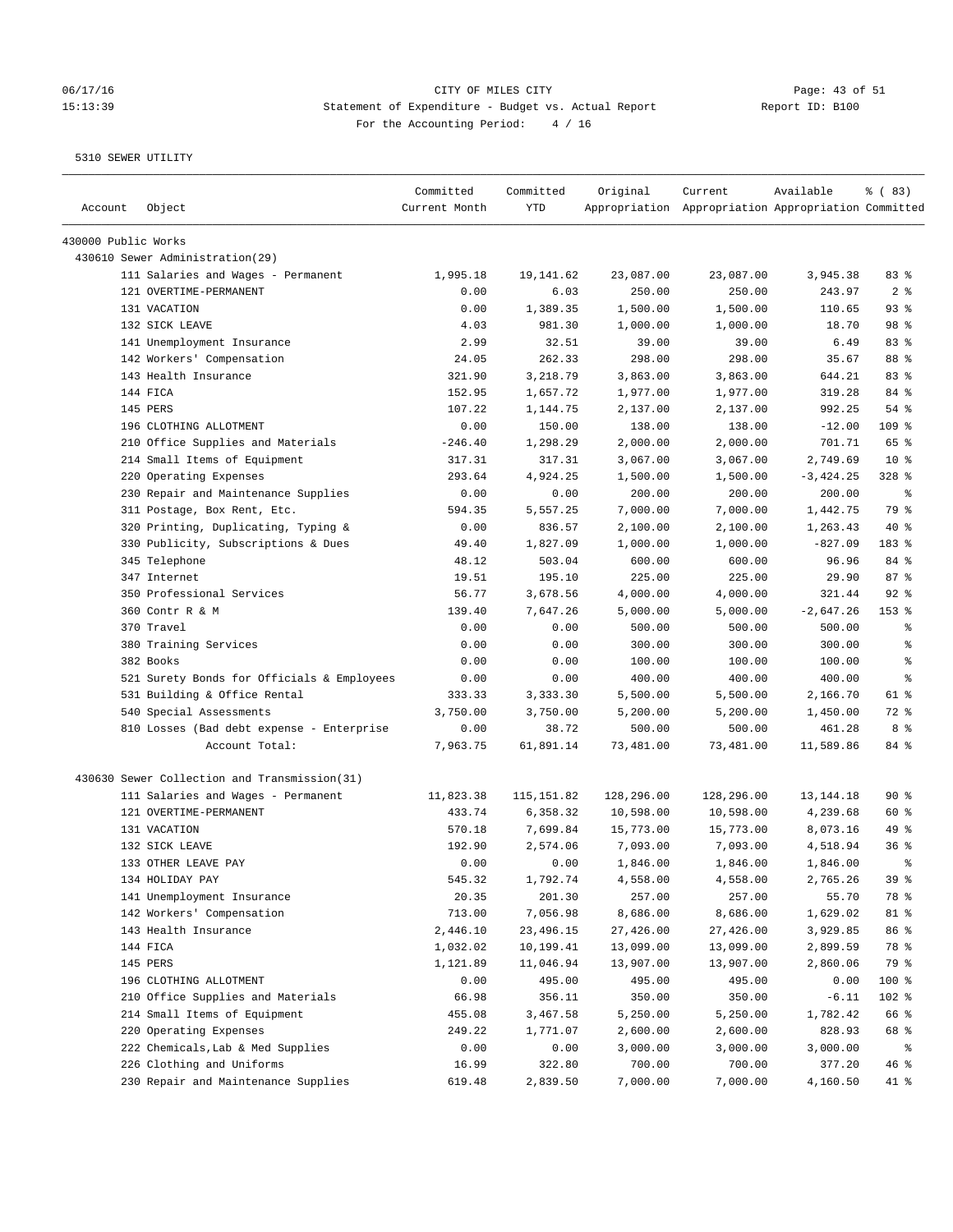#### 06/17/16 Page: 44 of 51 15:13:39 Statement of Expenditure - Budget vs. Actual Report Report ID: B100 For the Accounting Period: 4 / 16

| Account | Object                                  | Committed<br>Current Month | Committed<br>YTD | Original   | Current<br>Appropriation Appropriation Appropriation Committed | Available   | % (83)             |
|---------|-----------------------------------------|----------------------------|------------------|------------|----------------------------------------------------------------|-------------|--------------------|
|         | 231 Gas, Oil, Diesel Fuel, Grease, etc. | 575.70                     | 6,061.82         | 12,000.00  | 12,000.00                                                      | 5,938.18    | $51$ %             |
|         | 233 Water/Sewer Main Replacement and    | 0.00                       | 512.88           | 5,000.00   | 5,000.00                                                       | 4,487.12    | $10*$              |
|         | 234 Hydrant/Manhole Replacement, Valves | 0.00                       | 0.00             | 10,000.00  | 10,000.00                                                      | 10,000.00   | နွ                 |
|         | 241 Consumable Tools                    | 0.00                       | 0.00             | 100.00     | 100.00                                                         | 100.00      | ್ಠಿ                |
|         | 311 Postage, Box Rent, Etc.             | 35.00                      | 35.00            | 50.00      | 50.00                                                          | 15.00       | 70 %               |
|         | 320 Printing, Duplicating, Typing &     | 0.00                       | 0.00             | 75.00      | 75.00                                                          | 75.00       | ి                  |
|         | 330 Publicity, Subscriptions & Dues     | 0.00                       | 0.00             | 125.00     | 125.00                                                         | 125.00      | ి                  |
|         | 334 Memberships, Registrations & Dues   | 216.00                     | 341.00           | 200.00     | 200.00                                                         | $-141.00$   | 171 %              |
|         | 341 Electric Utility Services           | 15.03                      | 141.24           | 223.00     | 223.00                                                         | 81.76       | 63 %               |
|         | 344 Gas Utility Service                 | 22.78                      | 1,080.26         | 400.00     | 400.00                                                         | $-680.26$   | $270$ %            |
|         | 345 Telephone                           | 48.71                      | 478.46           | 550.00     | 550.00                                                         | 71.54       | 87%                |
|         | 347 Internet                            | 11.40                      | 114.00           | 140.00     | 140.00                                                         | 26.00       | 81 %               |
|         | 350 Professional Services               | 655.24                     | 9,751.86         | 40,000.00  | 40,000.00                                                      | 30,248.14   | $24$ %             |
|         | 356 Purchased Services/Project          | 0.00                       | 0.00             | 2,000.00   | 2,000.00                                                       | 2,000.00    | ್ಠಿ                |
|         | 357 Architectual, Engineering Serv Etc. | 0.00                       | 0.00             | 5,000.00   | 5,000.00                                                       | 5,000.00    | န့                 |
|         | 360 Contr R & M                         | 147.02                     | 11,499.32        | 3,000.00   | 3,000.00                                                       | $-8,499.32$ | 383 %              |
|         | 363 R&M Vehicles/Equip/Labor-PW         | 1,239.81                   | 30,485.03        | 27,000.00  | 27,000.00                                                      | $-3,485.03$ | $113*$             |
|         | 369 Other Repair and Maintenance        | 0.00                       | 0.00             | 2,500.00   | 2,500.00                                                       | 2,500.00    | နွ                 |
|         | 370 Travel                              | 245.39                     | 337.89           | 400.00     | 400.00                                                         | 62.11       | 84 %               |
|         | 380 Training Services                   | 0.00                       | 510.00           | 400.00     | 400.00                                                         | $-110.00$   | 128 %              |
|         | 382 Books                               | 23.00                      | 23.00            | 100.00     | 100.00                                                         | 77.00       | $23$ $%$           |
|         | 400 BUILDING MATERIALS                  | 0.00                       | 0.00             | 400.00     | 400.00                                                         | 400.00      | နွ                 |
|         | 512 Insurance on Vehicles & Equipment   | 0.00                       | 1,322.47         | 1,323.00   | 1,323.00                                                       | 0.53        | 100 %              |
|         | 513 Liability                           | 0.00                       | 2,132.47         | 5,000.00   | 5,000.00                                                       | 2,867.53    | 43%                |
|         | 532 Land Rental                         | 0.00                       | 707.14           | 700.00     | 700.00                                                         | $-7.14$     | $101$ %            |
|         | 940 Machinery & Equipment               | 12, 313.99                 | 29,671.49        | 0.00       | 23,000.00                                                      | $-6,671.49$ | $129$ %            |
|         | Account Total:                          | 35,855.70                  | 290,034.95       | 367,620.00 | 390,620.00                                                     | 100,585.05  | 74 %               |
|         | 430640 Sewer Treatment and Disposal(33) |                            |                  |            |                                                                |             |                    |
|         | 111 Salaries and Wages - Permanent      | 7,912.36                   | 80,310.40        | 100,680.00 | 100,680.00                                                     | 20,369.60   | $80*$              |
|         | 121 OVERTIME-PERMANENT                  | 497.12                     | 3,536.16         | 6,848.00   | 6,848.00                                                       | 3,311.84    | $52$ $%$           |
|         | 131 VACATION                            | 532.11                     | 6,250.49         | 6,309.00   | 6,309.00                                                       | 58.51       | 99 <sup>8</sup>    |
|         | 132 SICK LEAVE                          | 202.11                     | 3,225.14         | 2,810.00   | 2,810.00                                                       | $-415.14$   | 115 %              |
|         | 133 OTHER LEAVE PAY                     | 239.61                     | 355.25           | 3,968.00   | 3,968.00                                                       | 3,612.75    | 9%                 |
|         | 134 HOLIDAY PAY                         | 0.00                       | 1,559.21         | 2,167.00   | 2,167.00                                                       | 607.79      | 72 %               |
|         | 141 Unemployment Insurance              | 14.06                      | 143.17           | 185.00     | 185.00                                                         | 41.83       | 77.8               |
|         | 142 Workers' Compensation               | 571.48                     | 5,796.28         | 6,575.00   | 6,575.00                                                       | 778.72      | 88 %               |
|         | 143 Health Insurance                    | 1,505.67                   | 15,064.81        | 17,614.00  | 17,614.00                                                      | 2,549.19    | 86 <sup>8</sup>    |
|         | 144 FICA                                | 684.83                     | 6,982.95         | 9,393.00   | 9,393.00                                                       | 2,410.05    | 74 %               |
|         | 145 PERS                                | 775.96                     | 7,825.50         | 10,155.00  | 10,155.00                                                      | 2,329.50    | $77$ $\frac{6}{5}$ |
|         | 196 CLOTHING ALLOTMENT                  | 0.00                       | 351.00           | 351.00     | 351.00                                                         | 0.00        | 100 %              |
|         | 210 Office Supplies and Materials       | 0.00                       | 140.28           | 150.00     | 150.00                                                         | 9.72        | $94$ %             |
|         | 214 Small Items of Equipment            |                            |                  |            |                                                                |             |                    |
|         |                                         | 0.00                       | 0.00             | 0.00       | 25,000.00                                                      | 25,000.00   | ိစ                 |
|         | 220 Operating Expenses                  | 55.00                      | 1,077.84         | 13,000.00  | 13,000.00                                                      | 11,922.16   | 8 %                |
|         | 222 Chemicals, Lab & Med Supplies       | 30.00                      | 5,880.54         | 7,000.00   | 7,000.00                                                       | 1,119.46    | 84 %               |
|         | 226 Clothing and Uniforms               | 179.00                     | 550.64           | 500.00     | 500.00                                                         | $-50.64$    | 110 %              |
|         | 230 Repair and Maintenance Supplies     | 87.40                      | 2,110.31         | 8,000.00   | 21,500.00                                                      | 19,389.69   | 10 <sup>°</sup>    |
|         | 231 Gas, Oil, Diesel Fuel, Grease, etc. | 47.92                      | 1,153.14         | 2,000.00   | 2,000.00                                                       | 846.86      | 58 %               |
|         | 241 Consumable Tools                    | 0.00                       | 70.73            | 100.00     | 100.00                                                         | 29.27       | 71 %               |
|         | 311 Postage, Box Rent, Etc.             | 10.29                      | 61.73            | 100.00     | 100.00                                                         | 38.27       | 62 %<br>ွေ         |
|         | 320 Printing, Duplicating, Typing &     | 0.00                       | 0.00             | 100.00     | 100.00                                                         | 100.00      |                    |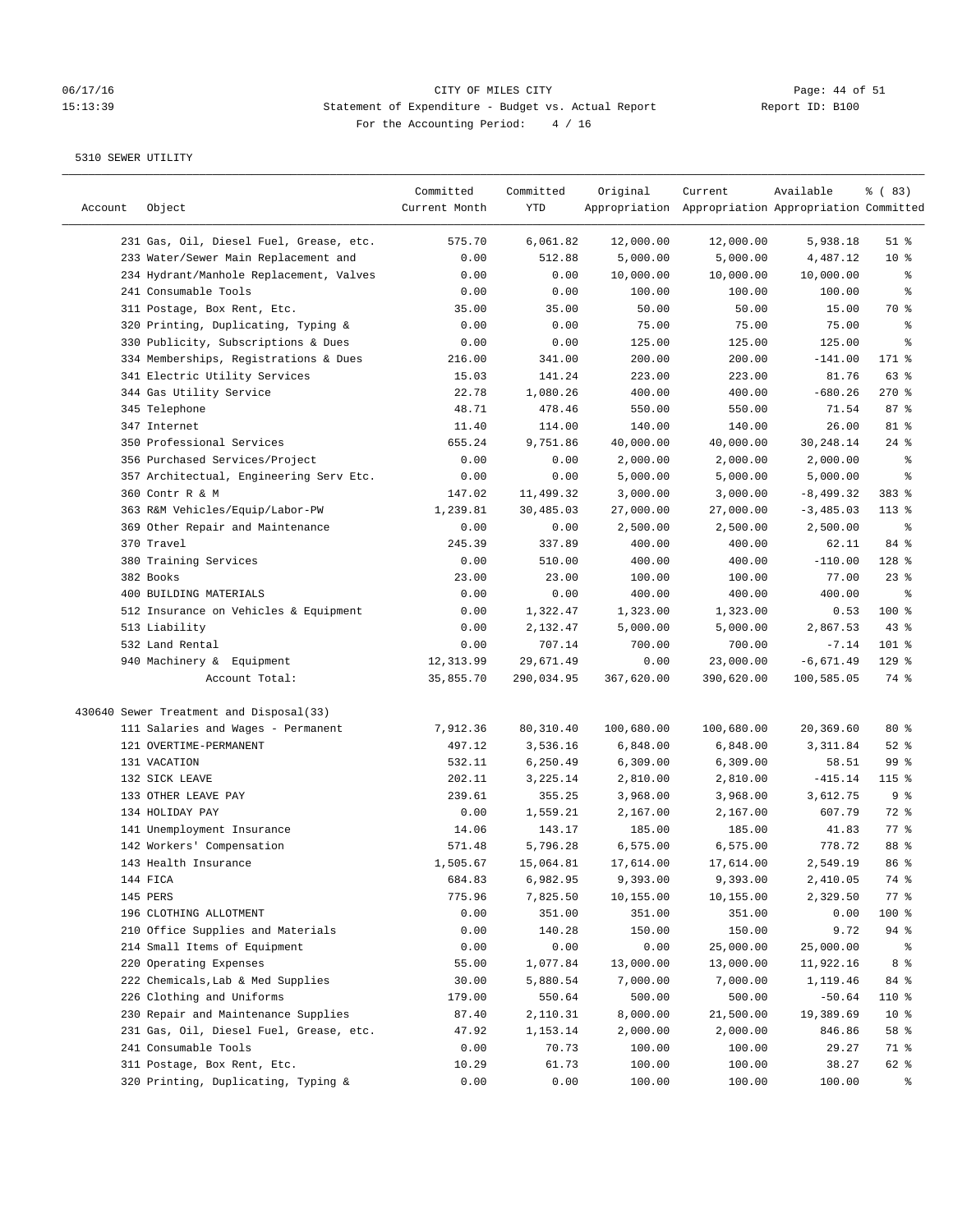# 06/17/16 CITY OF MILES CITY<br>15:13:39 Statement of Expenditure - Budget vs. Actual Report Report ID: B100 15:13:39 Statement of Expenditure - Budget vs. Actual Report For the Accounting Period: 4 / 16

————————————————————————————————————————————————————————————————————————————————————————————————————————————————————————————————————

|         |                                         | Committed     | Committed  | Original   | Current   | Available                                           | <sub>ර</sub> ි (83) |
|---------|-----------------------------------------|---------------|------------|------------|-----------|-----------------------------------------------------|---------------------|
| Account | Object                                  | Current Month | <b>YTD</b> |            |           | Appropriation Appropriation Appropriation Committed |                     |
|         | 330 Publicity, Subscriptions & Dues     | 0.00          | 0.00       | 170.00     | 170.00    | 170.00                                              | ್ಠಿ                 |
|         | 334 Memberships, Registrations & Dues   | 0.00          | 61.82      | 600.00     | 600.00    | 538.18                                              | 10 <sup>°</sup>     |
|         | 341 Electric Utility Services           | 4,444.86      | 46,911.48  | 83,640.00  | 83,640.00 | 36,728.52                                           | 56%                 |
|         | 342 Water Utility Services              | 60.61         | 732.04     | 1,000.00   | 1,000.00  | 267.96                                              | 73 %                |
|         | 343 Sewer Utility Services              | 45.91         | 459.10     | 600.00     | 600.00    | 140.90                                              | $77$ $\frac{6}{9}$  |
|         | 345 Telephone                           | 35.99         | 381.74     | 800.00     | 800.00    | 418.26                                              | 48 %                |
|         | 346 Garbage Service                     | 0.00          | 682.26     | 800.00     | 800.00    | 117.74                                              | 85%                 |
|         | 347 Internet                            | 45.60         | 456.00     | 500.00     | 500.00    | 44.00                                               | $91$ %              |
|         | 350 Professional Services               | 0.00          | 5,212.10   | 500.00     | 500.00    | $-4,712.10$                                         | $***$ $-$           |
|         | 352 Wtr/Swr Lab Testing                 | 689.00        | 5,145.24   | 8,000.00   | 8,000.00  | 2,854.76                                            | 64 %                |
|         | 357 Architectual, Engineering Serv Etc. | 0.00          | 0.00       | 5,000.00   | 5,000.00  | 5,000.00                                            | နွ                  |
|         | 360 Contr R & M                         | 12.00         | 2,415.28   | 7,500.00   | 7,500.00  | 5,084.72                                            | 32%                 |
|         | 363 R&M Vehicles/Equip/Labor-PW         | 0.00          | 623.23     | 8,000.00   | 8,000.00  | 7,376.77                                            | 8 %                 |
|         | 370 Travel                              | 97.84         | 234.87     | 750.00     | 750.00    | 515.13                                              | $31$ %              |
|         | 380 Training Services                   | 0.00          | 714.39     | 750.00     | 750.00    | 35.61                                               | 95 <sup>8</sup>     |
|         | 382 Books                               | 0.00          | 0.00       | 200.00     | 200.00    | 200.00                                              | ಿ                   |
|         | 400 BUILDING MATERIALS                  | 0.00          | 321.22     | 500.00     | 500.00    | 178.78                                              | 64 %                |
|         | 511 Insurance on Buildings              | 0.00          | 7,179.41   | 7,180.00   | 7,180.00  | 0.59                                                | $100$ %             |
|         | 512 Insurance on Vehicles & Equipment   | 0.00          | 211.26     | 212.00     | 212.00    | 0.74                                                | $100$ %             |
|         | 513 Liability                           | 0.00          | 0.00       | 2,000.00   | 2,000.00  | 2,000.00                                            | န့                  |
|         | 533 Machinery and Equipment Rental      | 0.00          | 0.00       | 2,000.00   | 2,000.00  | 2,000.00                                            | ್ಠಿ                 |
|         | 920 Buildings                           | 0.00          | 3,563.12   | 0.00       | 0.00      | $-3,563.12$                                         | ್ಠಿ                 |
|         | 940 Machinery & Equipment               | 2,513.52      | 348,357.07 | 0.00       |           | 6,800,000.00 6,451,642.93                           | 5 <sup>8</sup>      |
|         | Account Total:                          | 21,290.25     | 566,107.20 | 328,707.00 |           | 7,167,207.00 6,601,099.80                           | 8 %                 |
|         | 430690 Sewer Lift Stations(32)          |               |            |            |           |                                                     |                     |
|         | 111 Salaries and Wages - Permanent      | 4,991.00      | 50,857.23  | 63,651.00  | 63,651.00 | 12,793.77                                           | $80*$               |
|         | 121 OVERTIME-PERMANENT                  | 331.51        | 2,351.87   | 3,134.00   | 3,134.00  | 782.13                                              | 75 %                |
|         | 131 VACATION                            | 346.31        | 3,937.27   | 4,206.00   | 4,206.00  | 268.73                                              | $94$ %              |
|         | 132 SICK LEAVE                          | 134.75        | 2,150.06   | 1,840.00   | 1,840.00  | $-310.06$                                           | 117 %               |
|         | 133 OTHER LEAVE PAY                     | 159.73        | 236.83     | 1,159.00   | 1,159.00  | 922.17                                              | $20*$               |
|         | 134 HOLIDAY PAY                         | 0.00          | 1,039.47   | 1,133.00   | 1,133.00  | 93.53                                               | $92$ $%$            |
|         | 141 Unemployment Insurance              | 8.96          | 91.34      | 113.00     | 113.00    | 21.66                                               | 81 %                |
|         | 142 Workers' Compensation               | 365.03        | 3,703.59   | 3,933.00   | 3,933.00  | 229.41                                              | $94$ %              |
|         | 143 Health Insurance                    | 971.51        | 9,721.15   | 11,666.00  | 11,666.00 | 1,944.85                                            | 83%                 |
|         | 144 FICA                                | 434.45        | 4,435.61   | 5,747.00   | 5,747.00  | 1,311.39                                            | $77$ $\frac{6}{5}$  |
|         | 145 PERS                                | 493.15        | 4,975.56   | 6,213.00   | 6,213.00  | 1,237.44                                            | 80%                 |
|         | 196 CLOTHING ALLOTMENT                  | 0.00          | 226.50     | 250.00     | 250.00    | 23.50                                               | $91$ %              |
|         | 210 Office Supplies and Materials       | 0.00          | 13.27      | 150.00     | 150.00    | 136.73                                              | 9%                  |
|         | 214 Small Items of Equipment            | 0.00          | 10,043.00  | 0.00       | 29,500.00 | 19,457.00                                           | 34 %                |
|         | 220 Operating Expenses                  | 0.00          | 288.01     | 1,000.00   | 1,000.00  | 711.99                                              | 29%                 |
|         | 222 Chemicals, Lab & Med Supplies       | 0.00          | 69.21      | 3,000.00   | 3,000.00  | 2,930.79                                            | 2 <sub>8</sub>      |
|         | 226 Clothing and Uniforms               | 44.00         | 158.15     | 100.00     | 100.00    | $-58.15$                                            | 158 %               |
|         | 230 Repair and Maintenance Supplies     | 1,004.19      | 3,386.71   | 5,500.00   | 14,000.00 | 10,613.29                                           | $24$ %              |
|         | 231 Gas, Oil, Diesel Fuel, Grease, etc. | 74.65         | 1,039.30   | 2,500.00   | 2,500.00  | 1,460.70                                            | $42$ %              |
|         | 241 Consumable Tools                    | 0.00          | 0.00       | 100.00     | 100.00    | 100.00                                              | ိစ                  |
|         | 311 Postage, Box Rent, Etc.             | 0.00          | 0.00       | 50.00      | 50.00     | 50.00                                               | ៖                   |
|         | 341 Electric Utility Services           | 861.42        | 12,372.51  | 15,376.00  | 15,376.00 | 3,003.49                                            | $80*$               |
|         | 344 Gas Utility Service                 | 75.77         | 1,512.05   | 1,500.00   | 1,500.00  | $-12.05$                                            | 101 %               |
|         | 346 Garbage Service                     | 60.00         | 291.00     | 0.00       | 0.00      | $-291.00$                                           | န့                  |
|         | 352 Wtr/Swr Lab Testing                 | 0.00          | 0.00       | 250.00     | 250.00    | 250.00                                              | ွေ                  |
|         |                                         |               |            |            |           |                                                     |                     |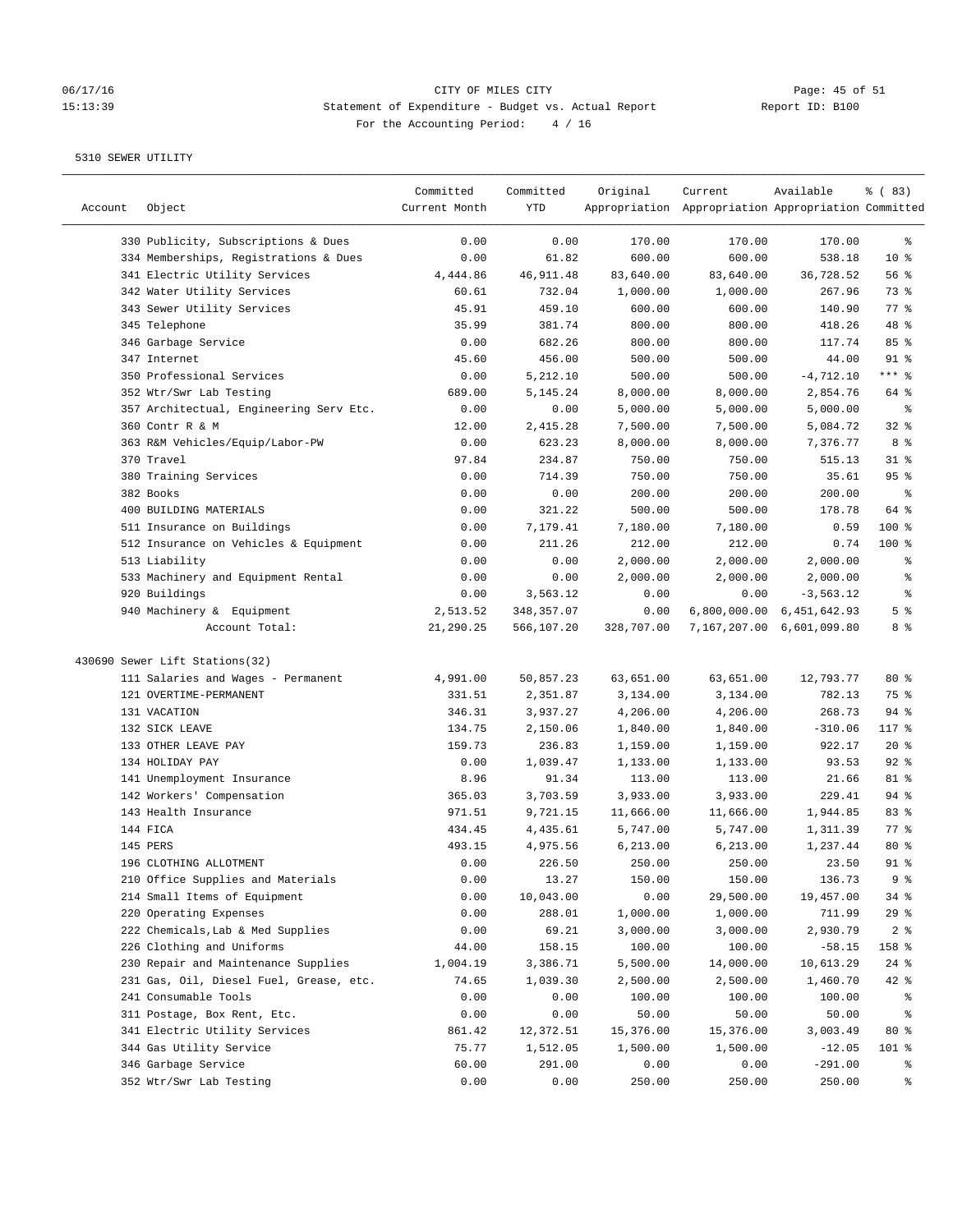# 06/17/16 Page: 46 of 51 15:13:39 Statement of Expenditure - Budget vs. Actual Report Changer Report ID: B100 For the Accounting Period: 4 / 16

|                      |                                          | Committed     | Committed                   | Original                            | Current                                             | Available                 | % (83)          |
|----------------------|------------------------------------------|---------------|-----------------------------|-------------------------------------|-----------------------------------------------------|---------------------------|-----------------|
| Account              | Object                                   | Current Month | <b>YTD</b>                  |                                     | Appropriation Appropriation Appropriation Committed |                           |                 |
|                      | 360 Contr R & M                          | 355.00        | 663.90                      | 2,500.00                            | 2,500.00                                            | 1,836.10                  | 27%             |
|                      | 369 Other Repair and Maintenance         | 0.00          | 0.00                        | 1,000.00                            | 1,000.00                                            | 1,000.00                  | နွ              |
|                      | 370 Travel                               | 295.11        | 509.17                      | 500.00                              | 500.00                                              | $-9.17$                   | $102$ %         |
|                      | 380 Training Services                    | 0.00          | 397.31                      | 500.00                              | 500.00                                              | 102.69                    | 79 %            |
|                      | 382 Books                                | 0.00          | 0.00                        | 50.00                               | 50.00                                               | 50.00                     | နွ              |
|                      | 400 BUILDING MATERIALS                   | 0.00          | 100.00                      | 100.00                              | 100.00                                              | 0.00                      | $100*$          |
|                      | 511 Insurance on Buildings               | 0.00          | 834.52                      | 835.00                              | 835.00                                              | 0.48                      | 100 %           |
|                      | 513 Liability                            | 0.00          | 0.00                        | 3,750.00                            | 3,750.00                                            | 3,750.00                  | နွ              |
|                      | 532 Land Rental                          | 0.00          | 0.00                        | 700.00                              | 700.00                                              | 700.00                    | ి               |
|                      | 533 Machinery and Equipment Rental       | 0.00          | 0.00                        | 150.00                              | 150.00                                              | 150.00                    | $\approx$       |
|                      | Account Total:                           | 11,006.54     | 115,404.59                  | 142,656.00                          | 180,656.00                                          | 65, 251.41                | 64 %            |
|                      | Account Group Total:                     |               | 76, 116. 24 1, 033, 437. 88 | 912,464.00                          |                                                     | 7,811,964.00 6,778,526.12 | $13*$           |
| 490000 DEBT SERVICE  |                                          |               |                             |                                     |                                                     |                           |                 |
| 490200 Revenue Bonds |                                          |               |                             |                                     |                                                     |                           |                 |
|                      | 608 Prpl-Wastewater Project Phase I      | 0.00          | 30,000.00                   | 61,000.00                           | 61,000.00                                           | 31,000.00                 | 49.8            |
|                      | 626 Interest-Wastewater Project Phase I  | 0.00          | 20,040.00                   | 39,630.00                           | 39,630.00                                           | 19,590.00                 | $51$ $%$        |
|                      | Account Total:                           | 0.00          | 50,040.00                   | 100,630.00                          | 100,630.00                                          | 50,590.00                 | 50%             |
|                      | Account Group Total:                     | 0.00          | 50,040.00                   | 100,630.00                          | 100,630.00                                          | 50,590.00                 | 50%             |
| 510000 MISCELLANEOUS |                                          |               |                             |                                     |                                                     |                           |                 |
|                      | 510330 Comprehensive Liability Insurance |               |                             |                                     |                                                     |                           |                 |
|                      | 513 Liability                            | 0.00          | 48,557.39                   | 48,558.00                           | 48,558.00                                           | 0.61                      | $100$ %         |
|                      | Account Total:                           | 0.00          | 48,557.39                   | 48,558.00                           | 48,558.00                                           | 0.61                      | 100 %           |
|                      | Account Group Total:                     | 0.00          | 48,557.39                   | 48,558.00                           | 48,558.00                                           | 0.61                      | $100$ %         |
|                      | 520000 OTHER FINANCING USES              |               |                             |                                     |                                                     |                           |                 |
|                      | 521000 Interfund Operating Transfers Out |               |                             |                                     |                                                     |                           |                 |
|                      | 820 Transfers to Other Funds             | 3,901.29      | 40,134.61                   | 56,862.00                           | 56,862.00                                           | 16,727.39                 | 71 %            |
|                      | Account Total:                           | 3,901.29      | 40,134.61                   | 56,862.00                           | 56,862.00                                           | 16,727.39                 | 71 %            |
|                      | Account Group Total:                     | 3,901.29      | 40,134.61                   | 56,862.00                           | 56,862.00                                           | 16,727.39                 | 71 %            |
|                      | Fund Total:                              |               |                             | 80,017.53 1,172,169.88 1,118,514.00 |                                                     | 8,018,014.00 6,845,844.12 | 15 <sup>8</sup> |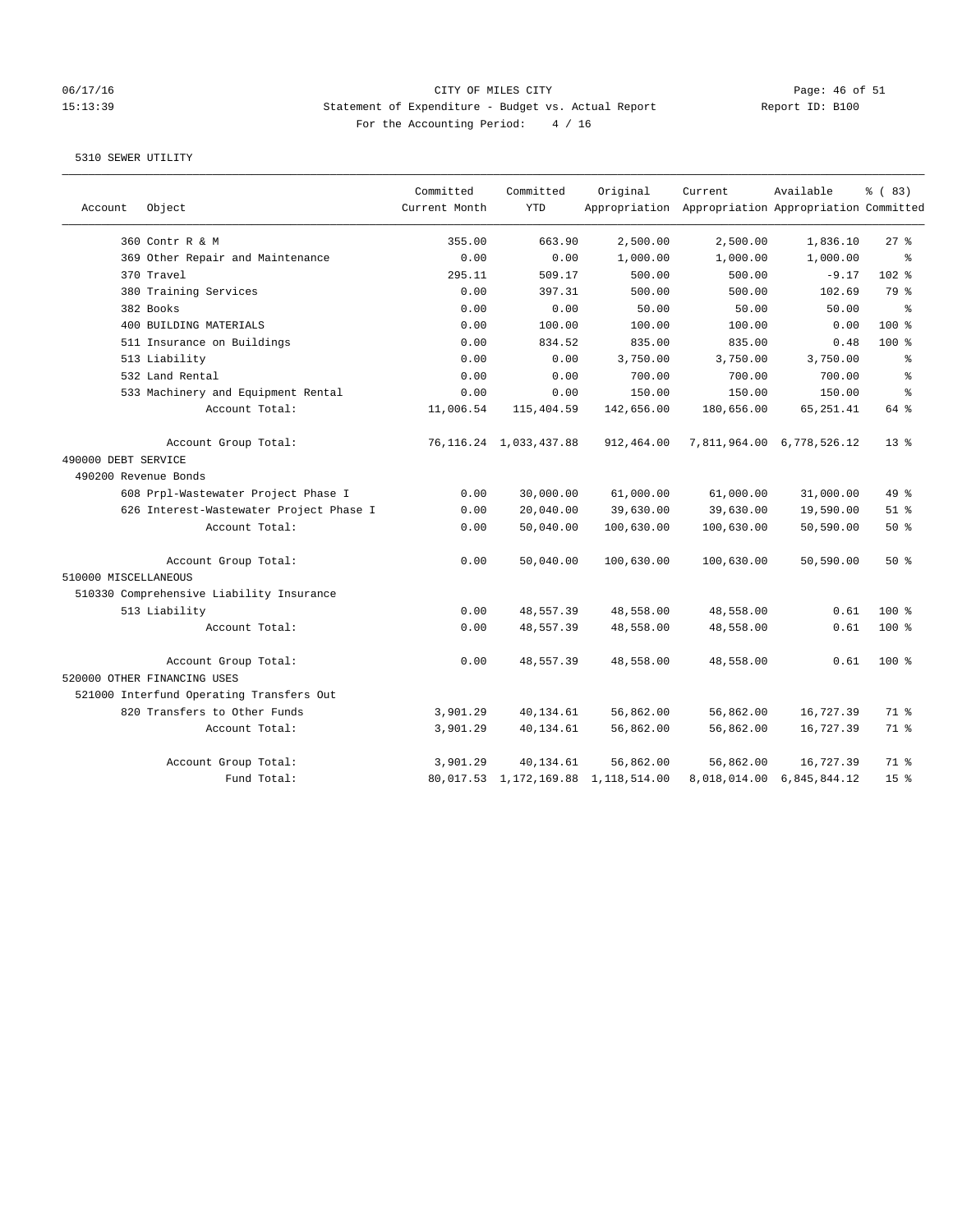## 06/17/16 Page: 47 of 51 15:13:39 Statement of Expenditure - Budget vs. Actual Report Changer Report ID: B100 For the Accounting Period: 4 / 16

5510 AMBULANCE FUND

|                      |                                             | Committed     | Committed  | Original   | Current                                             | Available     | % (83)          |
|----------------------|---------------------------------------------|---------------|------------|------------|-----------------------------------------------------|---------------|-----------------|
| Account              | Object                                      | Current Month | <b>YTD</b> |            | Appropriation Appropriation Appropriation Committed |               |                 |
| 420000 PUBLIC SAFETY |                                             |               |            |            |                                                     |               |                 |
|                      | 420730 Emergency Medical Services-Ambulance |               |            |            |                                                     |               |                 |
|                      | 111 Salaries and Wages - Permanent          | 12,294.62     | 138,639.98 | 162,303.00 | 162,303.00                                          | 23,663.02     | 85%             |
|                      | 112 SALARIES AND WAGES - PART PAID          | 906.00        | 11,643.72  | 8,000.00   | 8,000.00                                            | $-3,643.72$   | 146 %           |
|                      | 121 OVERTIME-PERMANENT                      | 1,348.21      | 21,110.51  | 84,000.00  | 84,000.00                                           | 62,889.49     | $25$ %          |
|                      | 131 VACATION                                | 1,019.32      | 12,642.93  | 10,000.00  | 10,000.00                                           | $-2,642.93$   | $126$ %         |
|                      | 132 SICK LEAVE                              | 449.51        | 8,033.81   | 7,000.00   | 7,000.00                                            | $-1,033.81$   | $115$ %         |
|                      | 133 OTHER LEAVE PAY                         | 0.00          | 431.83     | 2,000.00   | 2,000.00                                            | 1,568.17      | $22$ %          |
|                      | 134 HOLIDAY PAY                             | 0.00          | 3,112.72   | 7,000.00   | 7,000.00                                            | 3,887.28      | 44 %            |
|                      | 141 Unemployment Insurance                  | 24.01         | 293.44     | 378.00     | 378.00                                              | 84.56         | 78 %            |
|                      | 142 Workers' Compensation                   | 581.52        | 6,899.65   | 6,409.00   | 6,409.00                                            | $-490.65$     | 108 %           |
|                      | 143 Health Insurance                        | 2,175.00      | 23,704.47  | 30,284.00  | 30,284.00                                           | 6,579.53      | 78 %            |
|                      | 144 FICA                                    | 229.35        | 3,090.55   | 4,000.00   | 4,000.00                                            | 909.45        | 77 %            |
|                      | 147 Firemen's Pension                       | 1,835.29      | 20,715.99  | 36,113.00  | 36,113.00                                           | 15,397.01     | 57%             |
|                      | 210 Office Supplies and Materials           | 144.40        | 672.21     | 1,000.00   | 1,000.00                                            | 327.79        | 67 %            |
|                      | 214 Small Items of Equipment                | 329.56        | 702.23     | 5,000.00   | 5,000.00                                            | 4,297.77      | $14$ %          |
|                      | 220 Operating Expenses                      | 29.47         | 2,195.84   | 3,000.00   | 3,000.00                                            | 804.16        | 73 %            |
|                      | 222 Chemicals, Lab & Med Supplies           | 2,419.37      | 16,990.63  | 15,000.00  | 15,000.00                                           | $-1,990.63$   | $113*$          |
|                      | 230 Repair and Maintenance Supplies         | 2,170.20      | 2,565.95   | 5,000.00   | 5,000.00                                            | 2,434.05      | $51$ %          |
|                      | 231 Gas, Oil, Diesel Fuel, Grease, etc.     | 771.32        | 6,589.21   | 18,000.00  | 18,000.00                                           | 11,410.79     | 37%             |
|                      | 241 Consumable Tools                        | 25.54         | 25.54      | 1,000.00   | 1,000.00                                            | 974.46        | 3 <sup>8</sup>  |
|                      | 300 PURCHASED SERVICES                      | 0.00          | 0.00       | 2,000.00   | 2,000.00                                            | 2,000.00      | $\epsilon$      |
|                      | 311 Postage, Box Rent, Etc.                 | $-27.00$      | $-13.31$   | 100.00     | 100.00                                              | 113.31        | $-13$ %         |
|                      | 320 Printing, Duplicating, Typing &         | 0.00          | 8.12       | 200.00     | 200.00                                              | 191.88        | 4%              |
|                      | 341 Electric Utility Services               | 83.22         | 1,346.39   | 2,645.00   | 2,645.00                                            | 1,298.61      | $51$ %          |
|                      | 342 Water Utility Services                  | 23.03         | 245.43     | 400.00     | 400.00                                              | 154.57        | 61 %            |
|                      | 343 Sewer Utility Services                  | 15.18         | 151.77     | 250.00     | 250.00                                              | 98.23         | 61 %            |
|                      | 344 Gas Utility Service                     | 40.27         | 899.06     | 1,270.00   | 1,270.00                                            | 370.94        | 71 %            |
|                      | 345 Telephone                               | 169.13        | 1,437.44   | 1,500.00   | 1,500.00                                            | 62.56         | 96%             |
|                      | 346 Garbage Service                         | 0.00          | 404.03     | 500.00     | 500.00                                              | 95.97         | 81 %            |
|                      | 347 Internet                                | 28.24         | 282.40     | 400.00     | 400.00                                              | 117.60        | 71 %            |
|                      | 350 Professional Services                   | 3,151.61      | 26,628.23  | 55,500.00  | 55,500.00                                           | 28,871.77     | 48 %            |
|                      | 352 Wtr/Swr Lab Testing                     | 0.00          | 0.00       | 2,500.00   | 2,500.00                                            | 2,500.00      | နွ              |
|                      | 360 Contr R & M                             | 0.00          | 1,450.41   | 3,000.00   | 3,000.00                                            | 1,549.59      | 48 %            |
|                      | 364 R&M Vehicles - Fire/Amb                 | 0.00          | 4,996.63   | 10,200.00  | 10,200.00                                           | 5,203.37      | 49 %            |
|                      | 370 Travel                                  | 102.16        | 2,520.24   | 2,500.00   | 2,500.00                                            | $-20.24$      | 101 %           |
|                      | 380 Training Services                       | 900.00        | 1,645.03   | 2,500.00   | 2,500.00                                            | 854.97        | 66 %            |
|                      | 382 Books                                   | 105.71        | 989.78     | 1,000.00   | 1,000.00                                            | 10.22         | 99 <sup>8</sup> |
|                      | 400 BUILDING MATERIALS                      | 0.00          | 582.71     | 3,000.00   | 3,000.00                                            | 2,417.29      | 19 <sup>°</sup> |
|                      | 512 Insurance on Vehicles & Equipment       | 0.00          | 1,193.24   | 1,194.00   | 1,194.00                                            | 0.76          | 100 %           |
|                      | 810 Losses (Bad debt expense - Enterprise   | 0.00          | 11,889.66  | 100,000.00 | 100,000.00                                          | 88,110.34     | $12*$           |
|                      | 811 Contractual Allowances (Ambl)           | 16,201.74     | 176,207.11 | 150,000.00 | 150,000.00                                          | $-26, 207.11$ | 117 %           |
|                      | Account Total:                              | 47,545.98     | 512,925.58 | 746,146.00 | 746,146.00                                          | 233, 220.42   | 69 %            |
|                      | Account Group Total:                        | 47,545.98     | 512,925.58 | 746,146.00 | 746,146.00                                          | 233, 220.42   | 69 %            |
| 490000 DEBT SERVICE  |                                             |               |            |            |                                                     |               |                 |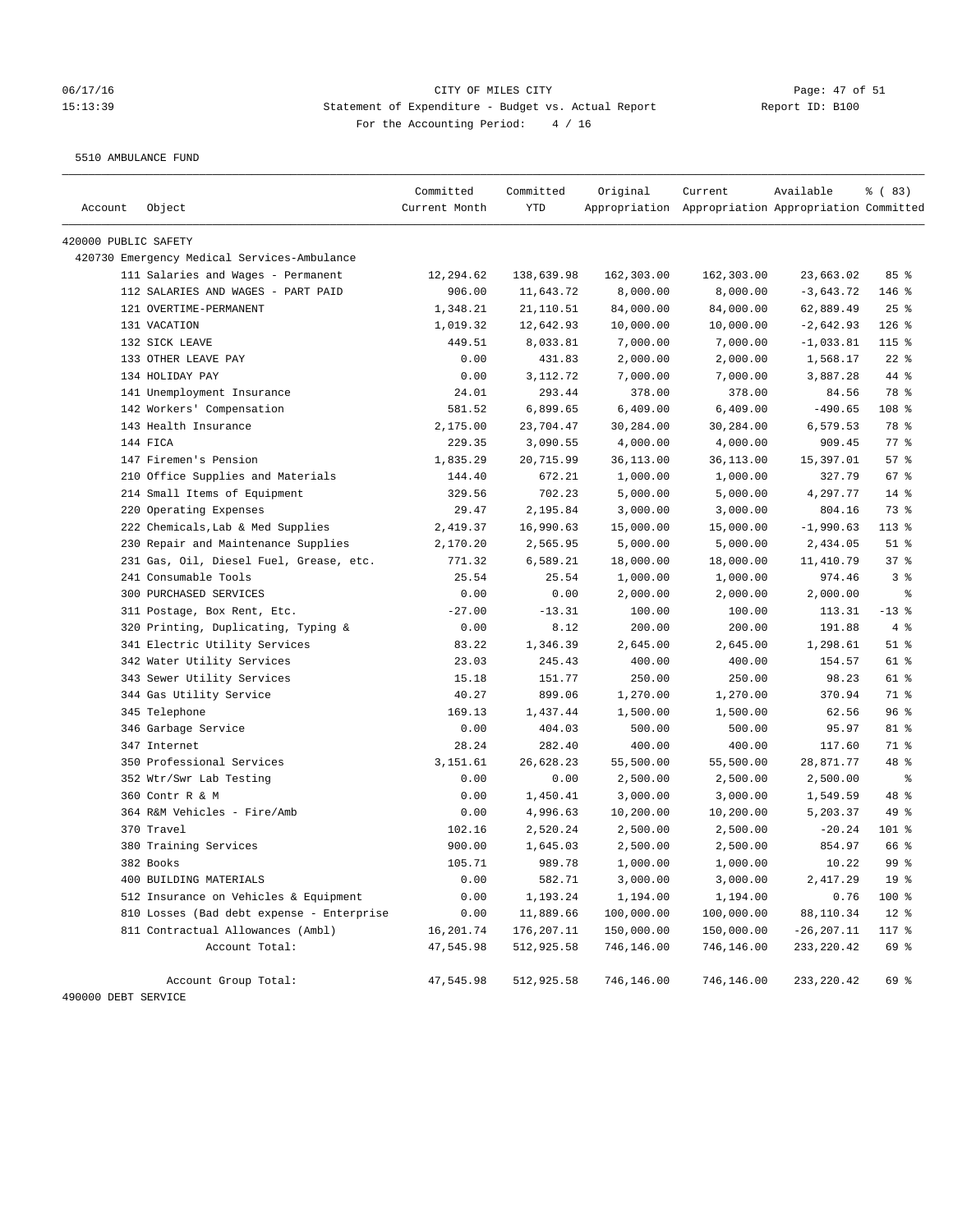### 06/17/16 Page: 48 of 51 15:13:39 Statement of Expenditure - Budget vs. Actual Report Report ID: B100 For the Accounting Period: 4 / 16

#### 5510 AMBULANCE FUND

|                                          | Committed     | Committed  | Original      | Current     | Available                             | % (83) |
|------------------------------------------|---------------|------------|---------------|-------------|---------------------------------------|--------|
| Object<br>Account                        | Current Month | <b>YTD</b> | Appropriation |             | Appropriation Appropriation Committed |        |
| 490500 Other Debt Service Payments       |               |            |               |             |                                       |        |
| 602 Prpl-Ambulance                       | 0.00          | 26, 319.87 | 26,320.00     | 26,320.00   | 0.13                                  | 100 %  |
| 629 Interest-Ambulance                   | 0.00          | 411.21     | 412.00        | 412.00      | 0.79                                  | 100 %  |
| Account Total:                           | 0.00          | 26,731.08  | 26,732.00     | 26,732.00   | 0.92                                  | 100 %  |
| Account Group Total:                     | 0.00          | 26,731.08  | 26,732.00     | 26,732.00   | 0.92                                  | $100*$ |
| 510000 MISCELLANEOUS                     |               |            |               |             |                                       |        |
| 510330 Comprehensive Liability Insurance |               |            |               |             |                                       |        |
| 513 Liability                            | 0.00          | 3,030.47   | 3,031.00      | 3,031.00    | 0.53                                  | $100*$ |
| Account Total:                           | 0.00          | 3,030.47   | 3,031.00      | 3,031.00    | 0.53                                  | $100*$ |
| Account Group Total:                     | 0.00          | 3,030.47   | 3,031.00      | 3,031.00    | 0.53                                  | $100*$ |
| 520000 OTHER FINANCING USES              |               |            |               |             |                                       |        |
| 521000 Interfund Operating Transfers Out |               |            |               |             |                                       |        |
| 820 Transfers to Other Funds             | 2,044.29      | 23,398.61  | 34,532.00     | 34,532.00   | 11, 133.39                            | 68 %   |
| Account Total:                           | 2,044.29      | 23,398.61  | 34,532.00     | 34,532.00   | 11, 133.39                            | 68 %   |
| Account Group Total:                     | 2,044.29      | 23,398.61  | 34,532.00     | 34,532.00   | 11,133.39                             | 68 %   |
| Fund Total:                              | 49,590.27     | 566,085.74 | 810, 441.00   | 810, 441.00 | 244, 355. 26                          | 70 %   |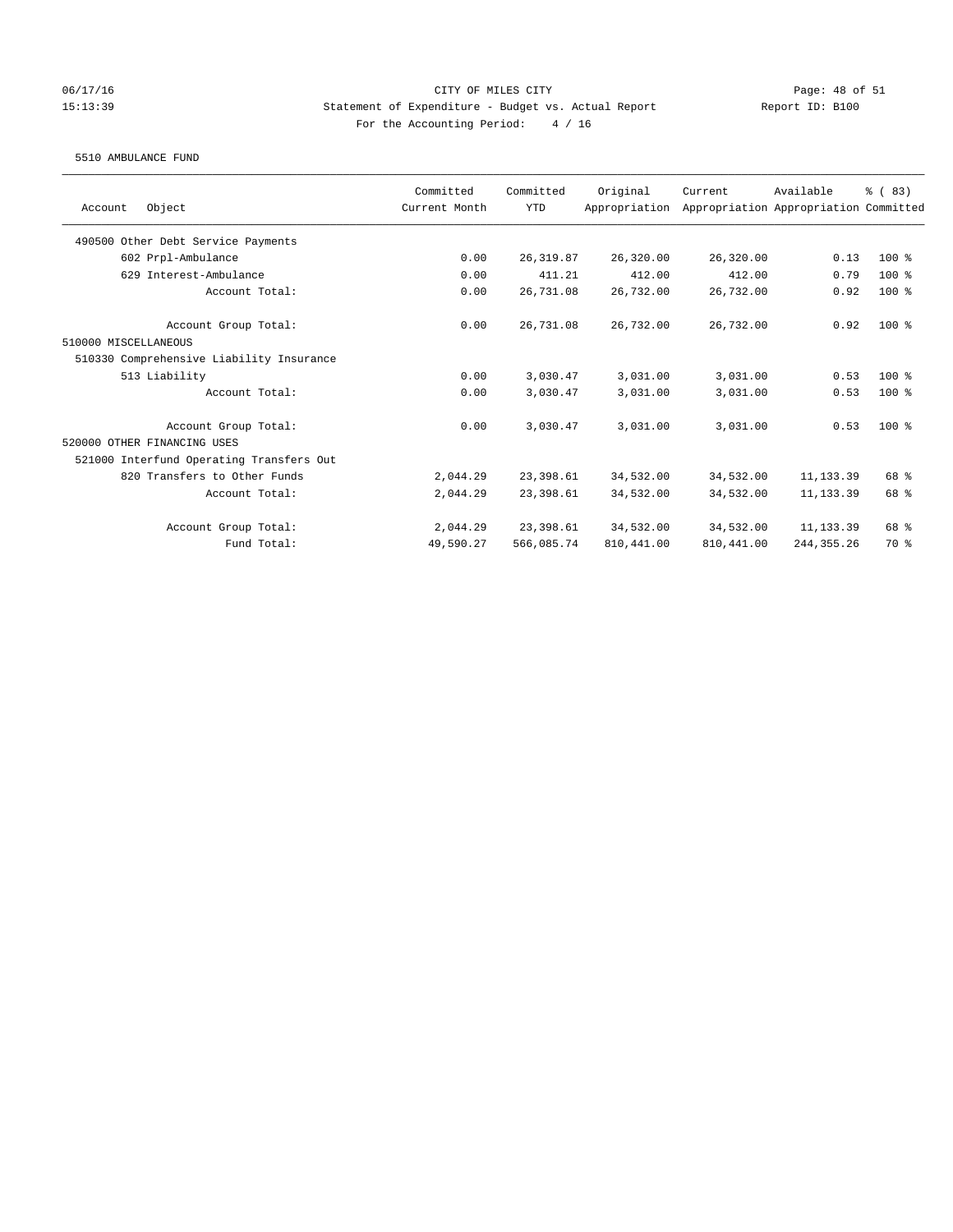# 06/17/16 Page: 49 of 51 15:13:39 Statement of Expenditure - Budget vs. Actual Report Changer Report ID: B100 For the Accounting Period: 4 / 16

5610 AIRPORT OPERATING

| Account             | Object                                     | Committed<br>Current Month | Committed<br><b>YTD</b> | Original                                    | Current<br>Appropriation Appropriation Appropriation Committed | Available      | % (83)                   |
|---------------------|--------------------------------------------|----------------------------|-------------------------|---------------------------------------------|----------------------------------------------------------------|----------------|--------------------------|
| 430000 Public Works |                                            |                            |                         |                                             |                                                                |                |                          |
| 430300 Airport(87)  |                                            |                            |                         |                                             |                                                                |                |                          |
|                     | 111 Salaries and Wages - Permanent         | 8,190.59                   | 73,844.29               | 77,386.00                                   | 77,386.00                                                      | 3,541.71       | 95%                      |
|                     | 121 OVERTIME-PERMANENT                     | 0.00                       | 0.00                    | 4,500.00                                    | 4,500.00                                                       | 4,500.00       | ್ಠಿ                      |
|                     | 131 VACATION                               | 0.00                       | 0.00                    | 8,000.00                                    | 8,000.00                                                       | 8,000.00       | န့                       |
|                     | 132 SICK LEAVE                             | 0.00                       | 0.00                    | 4,500.00                                    | 4,500.00                                                       | 4,500.00       | る                        |
|                     | 133 OTHER LEAVE PAY                        | 0.00                       | 0.00                    | 2,500.00                                    | 2,500.00                                                       | 2,500.00       | $\epsilon$               |
|                     | 134 HOLIDAY PAY                            | 0.00                       | 0.00                    | 2,100.00                                    | 2,100.00                                                       | 2,100.00       | နွ                       |
|                     | 141 Unemployment Insurance                 | 12.27                      | 111.24                  | 550.00                                      | 550.00                                                         | 438.76         | 20%                      |
|                     | 142 Workers' Compensation                  | 447.29                     | 4,049.51                | 4,330.00                                    | 4,330.00                                                       | 280.49         | $94$ %                   |
|                     | 143 Health Insurance                       | 1,287.25                   | 11,906.27               | 15,451.00                                   | 15,451.00                                                      | 3,544.73       | 77%                      |
|                     | 144 FICA                                   | 626.58                     | 5,448.68                | 6,327.00                                    | 6,327.00                                                       | 878.32         | 86 %                     |
|                     | 145 PERS                                   | 677.36                     | 5,731.85                | 6,839.00                                    | 6,839.00                                                       | 1,107.15       | 84 %                     |
|                     | 196 CLOTHING ALLOTMENT                     | 0.00                       | 375.00                  | 300.00                                      | 300.00                                                         | $-75.00$       | $125$ %                  |
|                     | 210 Office Supplies and Materials          | 29.03                      | 649.17                  | 1,250.00                                    | 1,250.00                                                       | 600.83         | $52$ $%$                 |
|                     | 214 Small Items of Equipment               | 98.00                      | 470.33                  | 795.00                                      | 795.00                                                         | 324.67         | 59 %                     |
|                     | 220 Operating Expenses                     | 16.00                      | 5,625.06                | 3,225.00                                    | 3,225.00                                                       | $-2,400.06$    | $174$ %                  |
|                     | 230 Repair and Maintenance Supplies        | 1,544.75                   | 21,884.87               | 15,500.00                                   | 15,500.00                                                      | $-6, 384.87$   | 141 %                    |
|                     | 231 Gas, Oil, Diesel Fuel, Grease, etc.    | 0.00                       | 1,088.56                | 5,625.00                                    | 5,625.00                                                       | 4,536.44       | 19 <sup>°</sup>          |
|                     | 237 Aviation Fuel                          | 23,584.40                  | 217,270.00              | 250,567.00                                  | 250,567.00                                                     | 33,297.00      | 87%                      |
|                     | 239 Tires, Tubes Etc.                      | 0.00                       | 0.00                    | 650.00                                      | 650.00                                                         | 650.00         | $\epsilon$               |
|                     | 250 Supplies for Resale                    | 0.00                       | 0.00                    | 300.00                                      | 300.00                                                         | 300.00         | $\,{}^{\circ}\!\!\delta$ |
|                     | 311 Postage, Box Rent, Etc.                | 0.00                       | 6.74                    | 375.00                                      | 375.00                                                         | 368.26         | 2 <sup>8</sup>           |
|                     | 319 Other Communication and Transportation | 61.60                      | 491.68                  | 656.00                                      | 656.00                                                         | 164.32         | 75 %                     |
|                     | 330 Publicity, Subscriptions & Dues        | 0.00                       | 271.17                  | 70.00                                       | 70.00                                                          | $-201.17$      | 387 %                    |
|                     | 334 Memberships, Registrations & Dues      | 0.00                       | 540.00                  | 0.00                                        | 0.00                                                           | $-540.00$      | ್ಠಿ                      |
|                     | 341 Electric Utility Services              | 450.69                     | 6,758.59                | 9,659.00                                    | 9,659.00                                                       | 2,900.41       | 70 %                     |
|                     | 344 Gas Utility Service                    | 278.94                     | 3,125.30                | 7,599.00                                    | 7,599.00                                                       | 4,473.70       | 41 %                     |
|                     | 345 Telephone                              | 203.98                     | 2,151.13                | 3,500.00                                    | 3,500.00                                                       | 1,348.87       | 61 %                     |
|                     | 347 Internet                               | 26.20                      | 442.74                  | 628.00                                      | 628.00                                                         | 185.26         | 71 %                     |
|                     | 350 Professional Services                  | 0.00                       | 646.00                  | 3,800.00                                    | 3,800.00                                                       | 3,154.00       | 17.8                     |
|                     | 356 Purchased Services/Project             | 0.00                       | 8,645.00                | 0.00                                        | 0.00                                                           | $-8,645.00$    | ႜ                        |
|                     | 363 R&M Vehicles/Equip/Labor-PW            | 0.00                       | 2,000.00                | 4,500.00                                    | 4,500.00                                                       | 2,500.00       | 44 %                     |
|                     | 367 Plumbing, Heating, Electrical          | 0.00                       | 0.00                    | 1,500.00                                    | 1,500.00                                                       | 1,500.00       | $\epsilon$               |
|                     | 380 Training Services                      | 0.00                       | 147.50                  | 0.00                                        | 0.00                                                           | $-147.50$      | る                        |
|                     | 511 Insurance on Buildings                 | 0.00                       | 3,154.82                | 3,155.00                                    | 3,155.00                                                       | 0.18           | 100 %                    |
|                     | 512 Insurance on Vehicles & Equipment      | 0.00                       | 1,695.30                | 1,696.00                                    | 1,696.00                                                       | 0.70           | $100*$                   |
|                     | 513 Liability                              | 0.00                       | 0.00                    | 4,700.00                                    | 4,700.00                                                       | 4,700.00       | နွ                       |
|                     | 530 Rent                                   | 0.00                       | 12,950.00               | 22,500.00                                   | 22,500.00                                                      | 9,550.00       | 58 %                     |
|                     | 939 AIP-3-30-055-016-2015                  |                            |                         | 2,605.43 3,940,953.93 3,482,252.00          | 3,482,252.00                                                   | $-458,701.93$  | 113 %                    |
|                     | Account Total:                             |                            |                         | 40, 140. 36 4, 332, 434. 73 3, 957, 285. 00 | 3,957,285.00                                                   | $-375, 149.73$ | 109 %                    |
| 490000 DEBT SERVICE | Account Group Total:                       |                            |                         | 40, 140. 36 4, 332, 434. 73 3, 957, 285. 00 | 3,957,285.00                                                   | $-375, 149.73$ | 109 %                    |
|                     | 490500 Other Debt Service Payments         |                            |                         |                                             |                                                                |                |                          |
|                     | 641 Principal - Aeronautics Loan 08        | 0.00                       | 4,921.00                | 4,921.00                                    | 4,921.00                                                       | 0.00           | 100 %                    |
|                     | 642 Interest - Aeronautics Loan 08         | 0.00                       | 535.16                  | 535.00                                      | 535.00                                                         | $-0.16$        | 100 %                    |
|                     | 645 Equipment-Principle                    | 422.14                     | 4,221.40                | 5,715.00                                    | 5,715.00                                                       | 1,493.60       | 74 %                     |
|                     | 646 Equipment-Interest                     | 54.09                      | 540.90                  | 553.00                                      | 553.00                                                         | 12.10          | 98 %                     |
|                     | 648 MT Aero Principle 06-2015              | 0.00                       | 16,953.00               | 3,340.00                                    | 3,340.00                                                       | $-13,613.00$   | $508$ %                  |
|                     | 649 MT Aero Interest06-2015                | 0.00                       | 2,754.86                | 565.00                                      | 565.00                                                         | $-2,189.86$    | 488 %                    |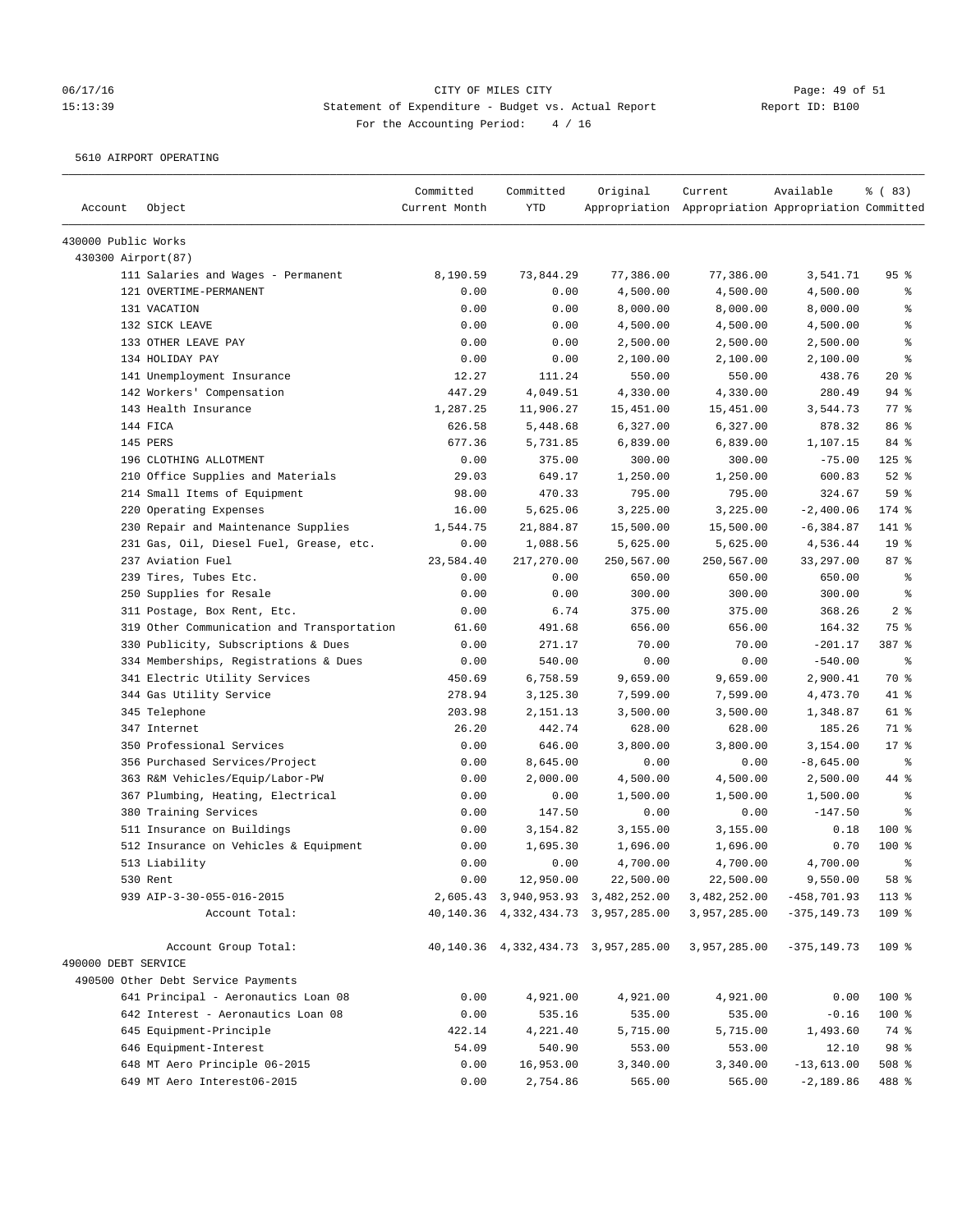# 06/17/16 Page: 50 of 51 15:13:39 Statement of Expenditure - Budget vs. Actual Report Report ID: B100 For the Accounting Period: 4 / 16

#### 5610 AIRPORT OPERATING

| Account | Object                                   | Committed<br>Current Month | Committed<br><b>YTD</b> | Original<br>Appropriation | Current      | Available<br>Appropriation Appropriation Committed | % (83)  |
|---------|------------------------------------------|----------------------------|-------------------------|---------------------------|--------------|----------------------------------------------------|---------|
|         | 650 Principle-Purchase Fuel Truck        | 0.00                       | 5,119.10                | 0.00                      | 0.00         | $-5, 119.10$                                       | ႜ       |
|         | 651 Interest-Purchase Fuel Truck         | 0.00                       | 430.90                  | 0.00                      | 0.00         | $-430.90$                                          | နွ      |
|         | Account Total:                           | 476.23                     | 35, 476. 32             | 15,629.00                 | 15,629.00    | $-19.847.32$                                       | $227$ % |
|         | Account Group Total:                     | 476.23                     | 35, 476. 32             | 15,629.00                 | 15,629.00    | $-19.847.32$                                       | $227$ % |
|         | 520000 OTHER FINANCING USES              |                            |                         |                           |              |                                                    |         |
|         | 521000 Interfund Operating Transfers Out |                            |                         |                           |              |                                                    |         |
|         | 820 Transfers to Other Funds             | 1,527.96                   | 13,751.64               | 18,335.00                 | 18,335.00    | 4,583.36                                           | 75 %    |
|         | Account Total:                           | 1,527.96                   | 13,751.64               | 18,335.00                 | 18,335.00    | 4,583.36                                           | 75 %    |
|         | Account Group Total:                     | 1,527.96                   | 13,751.64               | 18,335.00                 | 18,335.00    | 4,583.36                                           | 75 %    |
|         | Fund Total:                              | 42,144.55                  | 4,381,662.69            | 3,991,249.00              | 3,991,249.00 | $-390.413.69$                                      | $110*$  |